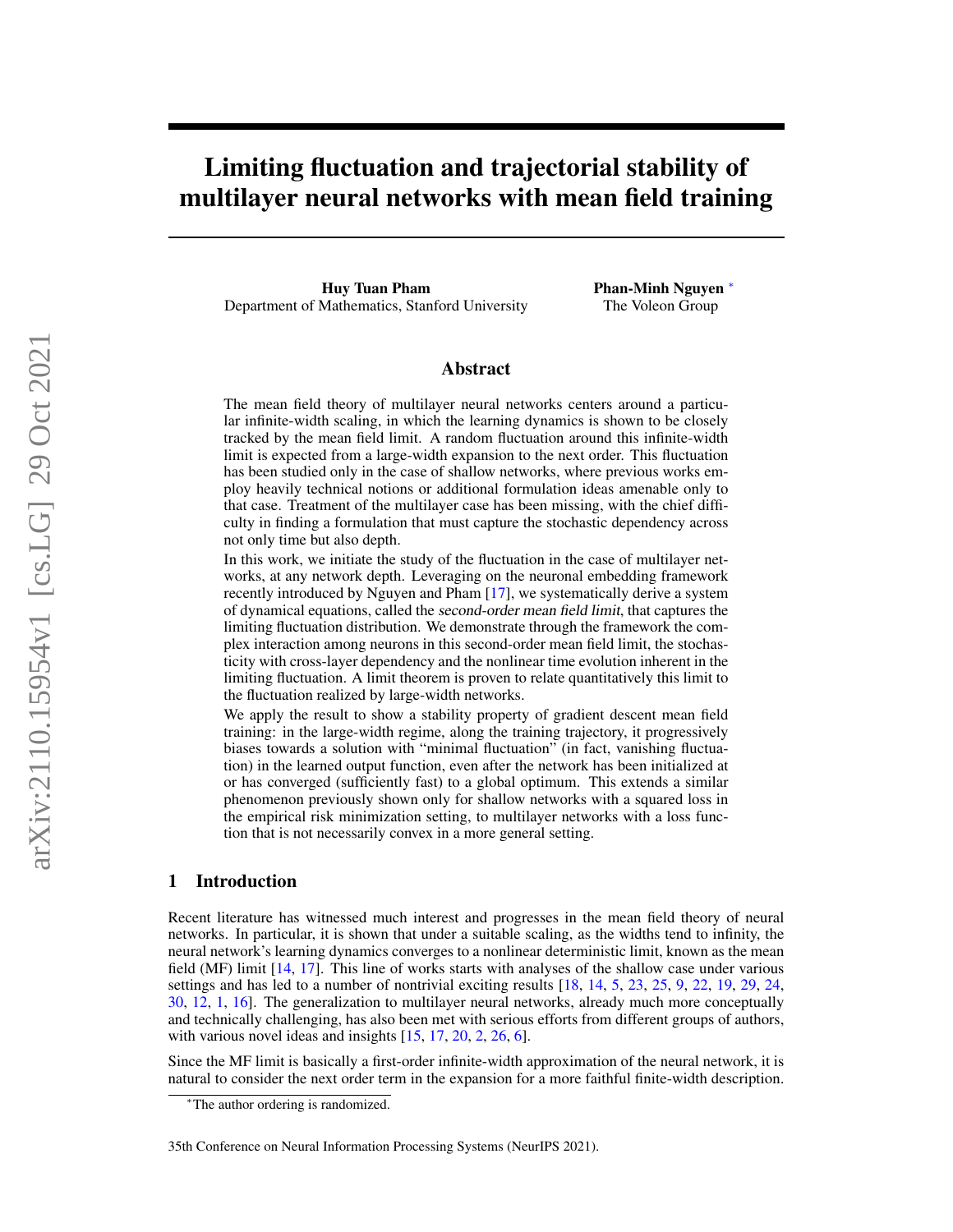This leads to the consideration of the fluctuation, up-scaled appropriately with the widths, around the MF limit. On one hand, this fluctuation should display MF interactions among neurons. On the other hand, it is random due to the inherent stochasticity in the finite-width network which, for instance, is randomly initialized and hence induces randomness in the interactions among neurons.

For shallow networks, [\[27,](#page-11-8) [23,](#page-11-0) [3\]](#page-10-12) has identified the limiting fluctuation in the form of a time-evolving signed measure over weights, leading to a central limit theorem (CLT) in the space of measures. In particular, [\[27\]](#page-11-8) pinpoints the fluctuation via a compactness argument in an appropriate measure space. Avoiding the heavy technicality, [\[3\]](#page-10-12) realizes a neat trick, specific to shallow networks, where quantities of interest are described via push-forward of the initialized values of the weights.

There has been no similar attempt for the multilayer case, which faces major obstacles in formulating the limiting fluctuation. Firstly, existing formulations of the MF limit already move away from working with measures over weights [\[15,](#page-10-9) [17,](#page-10-0) [26,](#page-11-7) [6\]](#page-10-11), unless restricted conditions are assumed [\[2\]](#page-10-10). This is due to the complexity of MF interactions: the presence of middle layers brings about simultaneous actions of multiple symmetry groups. We face the same complexity when formulating the fluctuation. Secondly, unlike shallow networks, the fluctuation in multilayer networks displays stochastic dependency not only through time but also across layers. Specifically the cross-layer dependency is propagated by both forward and backward propagation signals, at any time instance.

Contributions. We tackle the challenge by leveraging on the neuronal embedding framework, recently proposed by [\[17\]](#page-10-0). An important concept that is supported by the neuronal embedding is the sampling of neurons. We use this concept to formulate the limiting fluctuation via a decomposition into two components with different roles in Section [3.](#page-4-0) One component is a random process, which encodes CLT-like stochasticity in the fluctuation of the sampled neurons around the MF ensemble. The other component, named the second-order mean field limit, is a system of ordinary differential equations (ODEs), which displays MF interactions in the deviation of the neural network under gradient descent (GD) training from the sampled neurons.

This decomposition is an innovation of the work. Our formulation enjoys the generality brought about by the neuronal embedding framework without restrictive assumptions (e.g. i.i.d. initialization assumption made in [\[2,](#page-10-10) [26\]](#page-11-7)) and faithfully describes the expected stochastic dependency across time and depth. We prove a limit theorem that establishes the connection with the fluctuation in finitesized networks (**Theorems [5](#page-6-0) and 6**). Unlike  $[27, 3]$  $[27, 3]$  $[27, 3]$ , this result is quantitative.

Using this formulation, in Section [4,](#page-8-0) we show a trajectorial stability property in a large-width multilayer network, particularly a variance reduction effect: GD training traverses a solution trajectory that reduces and eventually eliminates the (width-corrected) variance of the learned output function. That is, a bias towards "minimal fluctuation". This holds even if the network is initialized at, or if it is trained to converge sufficiently fast to, a global optimum (**Theorems [9](#page-8-1) and 10**). The same phenomenon has been shown in the shallow case [\[3\]](#page-10-12), which requires a squared loss in the empirical risk minimization setup. As demonstrated by our result, it is not an isolated phenomenon and can indeed hold for a neural architecture where MF interactions are more complex, a loss function that is not necessarily convex and a training setup unrestricted to finitely many training data points.

Limitations and potential extensions. Let us finally mention a few limitations. Our work considers fully-connected multilayer networks trained with GD, a setup much less general than [\[17\]](#page-10-0). We expect certain extensions in this direction are doable. We also do not treat stochastic GD and hence disregard the stochasticity of data sampling, unlike [\[27\]](#page-11-8). Given the broader literature on this subject (e.g. [\[11\]](#page-10-13)), this extension is foreseeable. Here we focus instead on the stochasticity that is inherent in the interactions among neurons, which is the more interesting aspect of neural networks.

Our result on the output variance is specific to unregularized training, unlike [\[3\]](#page-10-12), and also requires a sufficient global convergence rate. While there have been several proven global convergence guarantees for multilayer networks [\[17,](#page-10-0) [21,](#page-11-9) [20\]](#page-11-6), understanding of the convergence rate is still lacking. Even in the shallow case, global convergence has been studied only for a type of sparsity-inducing regularization [\[5,](#page-10-3) [4\]](#page-10-14). Unless the convergence rate for multilayer networks is generally perilous (an unlikely scenario in light of the experiments in [\[15\]](#page-10-9)), our result is expected to be relevant.

Our development is specific to the MF scaling. This scaling allows for nonlinear feature learning, unlike the NTK scaling [\[8\]](#page-10-15). While there are other scalings that also admit a certain sense of feature learning  $[7, 31]$  $[7, 31]$  $[7, 31]$ , the standard parameterization in practice – in the infinite-width limit – is known to degenerate into NTK-like behaviors, which are not expected of practical finite-but-large-width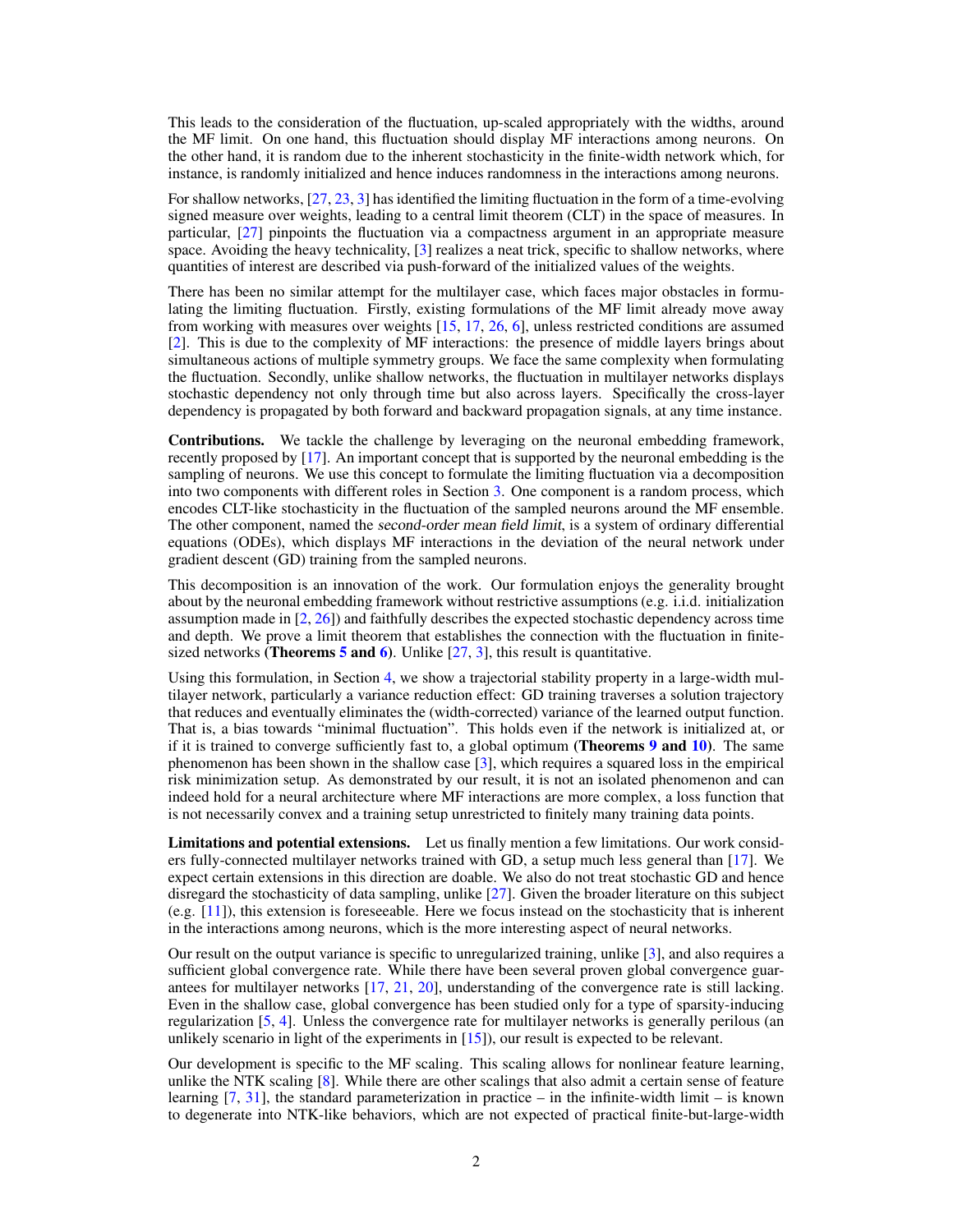neural networks [\[13,](#page-10-17) [31\]](#page-11-10). In other words, all infinite-width scalings that display feature learning are only proxies of practical networks. This limitation motivates finite-width studies as we pursue here.

**Notations.** We use K to denote a generic constant that may change from line to line, and similarly  $K_u$  for a finite constant that may depend on some constant u. For simplicity, for L the network depth, we write K in place of  $K_L$ . For E (resp. E) being the expectation, we use V and C (resp. V and C) for the variance and covariance. We write  $\mathbb{E}_Z$  for the expectation w.r.t. data  $Z = (X, Y) \sim \mathcal{P}$ . We write  $\partial_i f$  to denote the partial derivative w.r.t. the *i*-th variable of f.

## <span id="page-2-1"></span>2 Background on the MF limit for multilayer networks and assumptions

We describe the necessary backgrounds based on (and simplifying) the work [\[17\]](#page-10-0). This section also introduces several important notations, as well as the assumptions for our study of the fluctuation.

**Multilayer network.** Following  $[17]$ , we consider a *L*-layer fully-connected neural network with widths  ${N_i}_{i \leq L}$  (for  $N_L = 1$ ):

$$
\hat{\mathbf{y}}(t,x) = \varphi_L(\mathbf{H}_L(t,1,x)),
$$
\n
$$
\mathbf{H}_i(t,j_i,x) = \mathbb{E}_J[\mathbf{w}_i(t,J_{i-1},j_i)\varphi_{i-1}(\mathbf{H}_{i-1}(t,J_{i-1},x))], \quad j_i \in [N_i], i = L,..., 2,
$$
\n
$$
\mathbf{H}_1(t,j_1,x) = \langle \mathbf{w}_1(t,1,j_1), x \rangle, \quad j_1 \in [N_1],
$$
\n(1)

in which  $x \in \mathbb{X} = \mathbb{R}^d$  is the input, the weights are  $\mathbf{w}_1(t, 1, j_1) \in \mathbb{W}_1 = \mathbb{R}^d$  and  $\mathbf{w}_i(t, j_{i-1}, j_i) \in$  $\mathbb{W}_{i} = \mathbb{R}, \varphi_{i}: \mathbb{R} \to \mathbb{R}$  is the activation and  $t \in \mathbb{T} = \mathbb{R}_{\geq 0}$  the continuous time. Here we reserve the notation  $J_i$  for the random variable  $J_i \sim$  Unif  $([N_i])$  and we write  $\mathbb{E}_J$  to denote the expectation w.r.t. these random variables. For convenience, we take  $j_0 \in \{1\}$  and  $N_0 = 1$ .

Given an initialization  $w_i$   $(0, \cdot, \cdot)$ , we train the network with gradient descent (GD) w.r.t. the loss  $\mathcal{L}: \mathbb{R} \times \mathbb{R} \to \mathbb{R}_{\geq 0}$  and the data  $Z = (X, Y) \in \mathbb{X} \times \mathbb{R}$  drawn from a training distribution  $\mathcal{P}$ :

<span id="page-2-0"></span>
$$
\partial_t \mathbf{w}_i(t, j_{i-1}, j_i) = -\mathbb{E}_Z \left[ \partial_2 \mathcal{L} \left( Y, \hat{\mathbf{y}}(t, X) \right) \frac{\partial \hat{\mathbf{y}}(t, X)}{\partial \mathbf{w}_i (j_{i-1}, j_i)} \right], \quad i \in [L],
$$

in which we define

$$
\frac{\partial \hat{\mathbf{y}}(t,x)}{\partial \mathbf{H}_{i}(j_{i})} = \begin{cases} \varphi_{L}'(\mathbf{H}_{L}(t,1,x)), & i = L, \\ \mathbb{E}_{J} \left[ \frac{\partial \hat{\mathbf{y}}(t,x)}{\partial \mathbf{H}_{i+1}(J_{i+1})} \mathbf{w}_{i+1}(t,j_{i},J_{i+1}) \varphi_{i}'(\mathbf{H}_{i}(t,j_{i},x)) \right], & i < L, \\ \frac{\partial \hat{\mathbf{y}}(t,x)}{\partial \mathbf{w}_{i}(j_{i-1},j_{i})} = \begin{cases} \frac{\partial \hat{\mathbf{y}}(t,x)}{\partial \mathbf{H}_{i}(j_{i})} \varphi_{i-1}(\mathbf{H}_{i-1}(t,j_{i-1},x)), & i > 1, \\ \frac{\partial \hat{\mathbf{y}}(t,x)}{\partial \mathbf{H}_{1}(j_{1})} x, & i = 1. \end{cases}
$$

One may recognize that these "derivative" quantities are defined in a perturbative fashion; for instance,  $\frac{\partial \hat{y}(t,x)}{\partial \mathbf{H}_i(j_i)}$  represents how  $\hat{y}(t,x)$  changes (rescaled by widths) as one perturbs  $\mathbf{H}_i(t,j_i,x)$ .

**Mean field limit.** The MF limit is defined upon a given neuronal ensemble  $(\Omega, \mathcal{F}, P)$  =  $\prod_{i=0}^{L} (\Omega_i, \mathcal{F}_i, P_i)$  (in which  $\Omega_0 = \Omega_L = \{1\}$ ), which is a product probability space. We reserve the notation  $C_i$  for the random variable  $\tilde{C}_i \sim P_i$  and we write  $\mathbb{E}_C$  to denote the expectation w.r.t. these random variables. The MF limit that is associated with the network [\(1\)](#page-2-0) is described by the evolution of  $\{w_i(t, \cdot, \cdot)\}_{i \in [L]}$ , given by the following MF ODEs:

$$
\partial_t w_i(t, c_{i-1}, c_i) = -\mathbb{E}_Z \left[ \partial_2 \mathcal{L} \left( Y, \hat{y} \left( t, X \right) \right) \frac{\partial \hat{y} \left( t, X \right)}{\partial w_i \left( c_{i-1}, c_i \right)} \right], \quad i \in [L], \ c_i \in \Omega_i, \ c_{i-1} \in \Omega_{i-1},
$$

where  $w_i : \mathbb{T} \times \Omega_{i-1} \times \Omega_i \to \mathbb{W}_i$  and  $t \in \mathbb{T}$ . Here we define the forward quantities:

$$
\hat{y}(t,x) = \varphi_L(H_L(t,1,x)),
$$
  
\n
$$
H_i(t,c_i,x) = \mathbb{E}_C [w_i(t,C_{i-1},c_i)\varphi_{i-1}(H_{i-1}(t,C_{i-1},x))], \quad i = L,...,2,
$$
  
\n
$$
H_1(t,c_1,x) = \langle w_1(t,c_1),x \rangle,
$$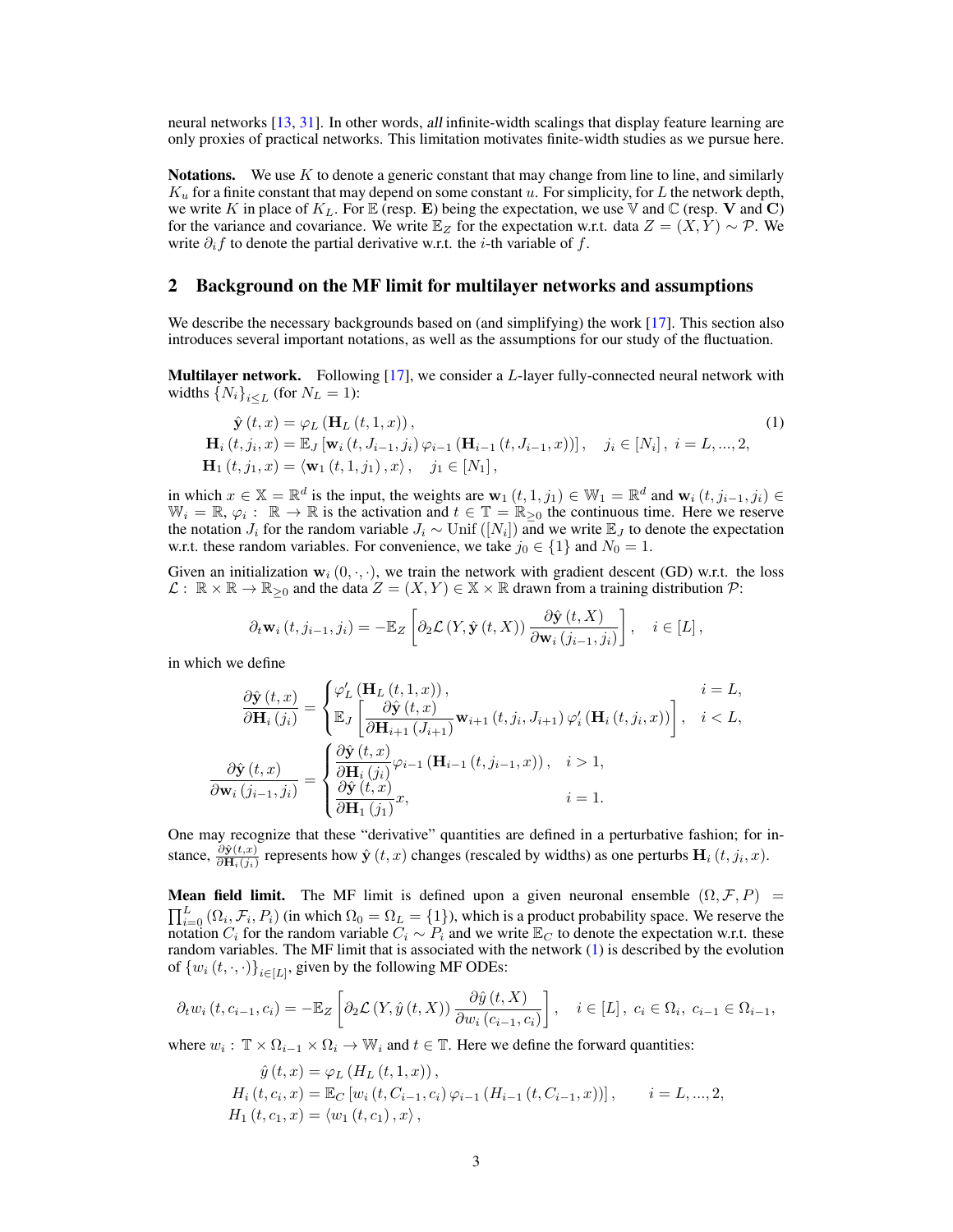and the backward quantities:

$$
\frac{\partial \hat{y}(t,x)}{\partial H_i(c_i)} = \begin{cases}\n\varphi_L'(H_L(t,1,x)), & i = L, \\
\mathbb{E}_C\left[\frac{\partial \hat{y}(t,x)}{\partial H_{i+1}(C_{i+1})}w_{i+1}(t,c_i,C_{i+1})\varphi_i'(H_i(t,c_i,x))\right], & i < L, \\
\frac{\partial \hat{y}(t,x)}{\partial w_i(c_{i-1},c_i)} = \begin{cases}\n\frac{\partial \hat{y}(t,x)}{\partial H_i(c_i)}\varphi_{i-1}(H_{i-1}(t,c_{i-1},x)), & i > 1, \\
\frac{\partial \hat{y}(t,x)}{\partial H_1(c_i)}x, & i = 1.\n\end{cases}
$$

The evolution with time t of the MF limit is generally complex due to the nonlinear activations.

Sampling of neurons, neuronal embedding, and the neural net-MF limit connection. A priori there is no connection between the MF limit and the neural network [\(1\)](#page-2-0); they are two separate self-contained time-evolving systems, despite the similarity in their definitions. To formalize their connection as in [\[17\]](#page-10-0), we describe the neuron sampling procedure. In particular, we independently sample  $\{C_i(j_i)\}_{j_i\in[N_i]}$   $\sim$ i.i.d.  $P_i$  for  $i=1,...,L$ . The samples  $C_i(j_i)$  should be thought of as "sampled neurons". Let us use E to denote the expectation w.r.t. the sampling randomness. Although [\[17\]](#page-10-0) considers more general sampling rule, this suffices for our purposes.

Now suppose that we are given functions  $w_i^0$ :  $\Omega_{i-1} \times \Omega_i \to \mathbb{W}_i$  and set the initializations for the neural network and the MF limit:

$$
\mathbf{w}_{i}(0, j_{i-1}, j_{i}) = w_{i}^{0}(C_{i-1}(j_{i-1}), C_{i}(j_{i})), \quad w_{i}(0, \cdot, \cdot) = w_{i}^{0}(\cdot, \cdot) \quad \forall i \in [L].
$$

Then one lets them evolve according to their own respective dynamics. The sampling of neurons hence allows to couple them on the basis of the tuple  $(\hat{\Omega}, \mathcal{F}, P, \{w_i^0\}_{i \in [L]})$  – known as *the neuronal embedding*, the key idea in [\[17\]](#page-10-0). Note that this does not pose a major limitation on the type of initializations for the neural network [\(1\)](#page-2-0); indeed it allows both i.i.d. and non-i.i.d. initializations since we have freedom to choose the neuronal embedding, as studied in [\[17,](#page-10-0) [20\]](#page-11-6).

Once the coupling is done, [\[17\]](#page-10-0) obtains the following result, which realizes the connection in mathematical terms. For any finite terminal time  $T \in \mathbb{T}$ , we have <sup>[2](#page-3-0)</sup>:

<span id="page-3-1"></span>
$$
\max_{i \in [L]} \mathbb{E}_J \Big[ \sup_{t \le T} |\mathbf{w}_i(t, J_{i-1}, J_i) - w_i(t, C_{i-1}(J_{i-1}), C_i(J_i))|^2 \Big]^{1/2} = \tilde{O}(N_{\min}^{-c_*})
$$
(2)

with high probability, where  $c_* > 0$  is a universal constant,  $N_{\min} = \min_{i \in [L-1]} N_i$ ,  $N_{\max} =$  $\max_{i\in[L]} N_i$  and  $\tilde{O}$  hides the dependency on T, L and log  $N_{\text{max}}$ . This result is akin to the law of large numbers (LLN). In words, it says that for large (ideally infinite) widths, the evolution of the network [\(1\)](#page-2-0) can be tracked closely by the MF limit. This result is fundamental and gives a useful suggestion that is to study the neural network via analyzing the MF limit. For example, [\[17\]](#page-10-0) uses it to study the optimization efficiency of the neural network.

The sampling of neurons is inspired by the propagation of chaos argument [\[28\]](#page-11-11), but is not a mere proof device. Indeed, in this work, we again make a crucial use of this sampling in the formulation of the limiting fluctuation (Section [3.3\)](#page-6-2).

Set of assumptions. We consider the following assumptions for the rest of the paper:

<span id="page-3-2"></span>Assumption 1. *We make the following assumptions:*

• (Regularity)  $\varphi_i$  is K-bounded for  $i \in [L-1]$ ;  $\varphi'_i$  and  $\varphi''_i$  are K-bounded and K-Lipschitz for  $i \in [L]$ ;  $\partial_2 \mathcal{L}$  and  $\partial_2^2 \mathcal{L}$  are K-bounded and K-Lipschitz in the second variable;  $|X|$  ≤ K almost *surely (a.s.).*

- (Sub-Gaussian initialization)  $\sup_{m\geq 1} m^{-1/2} \mathbb{E}_C \left[ \left| w_i^0(C_{i-1}, C_i) \right|^m \right]^{1/m} \leq K$  for any  $i \in [L]$ .
- *(Measurability)*  $L^2(P_i)$  *is separable for any*  $i \in [L]$ *.*
- *(Constant hidden widths)*  $N_1 = ... = N_{L-1} = N$  *(with ideally*  $N \to \infty$ ).

An example for the regularity assumption is  $\varphi_L(u) = u$  the identity,  $\varphi_i = \tanh$  for  $i \in [L-1]$ and  $\mathcal{L}(u_1, u_2)$  is a smooth version of the Huber loss. It is noteworthy that  $\mathcal{L}$  does not need to be

<span id="page-3-0"></span><sup>&</sup>lt;sup>2</sup>While  $[17]$  treats stochastic GD in discrete time, this result is implicit in the proof.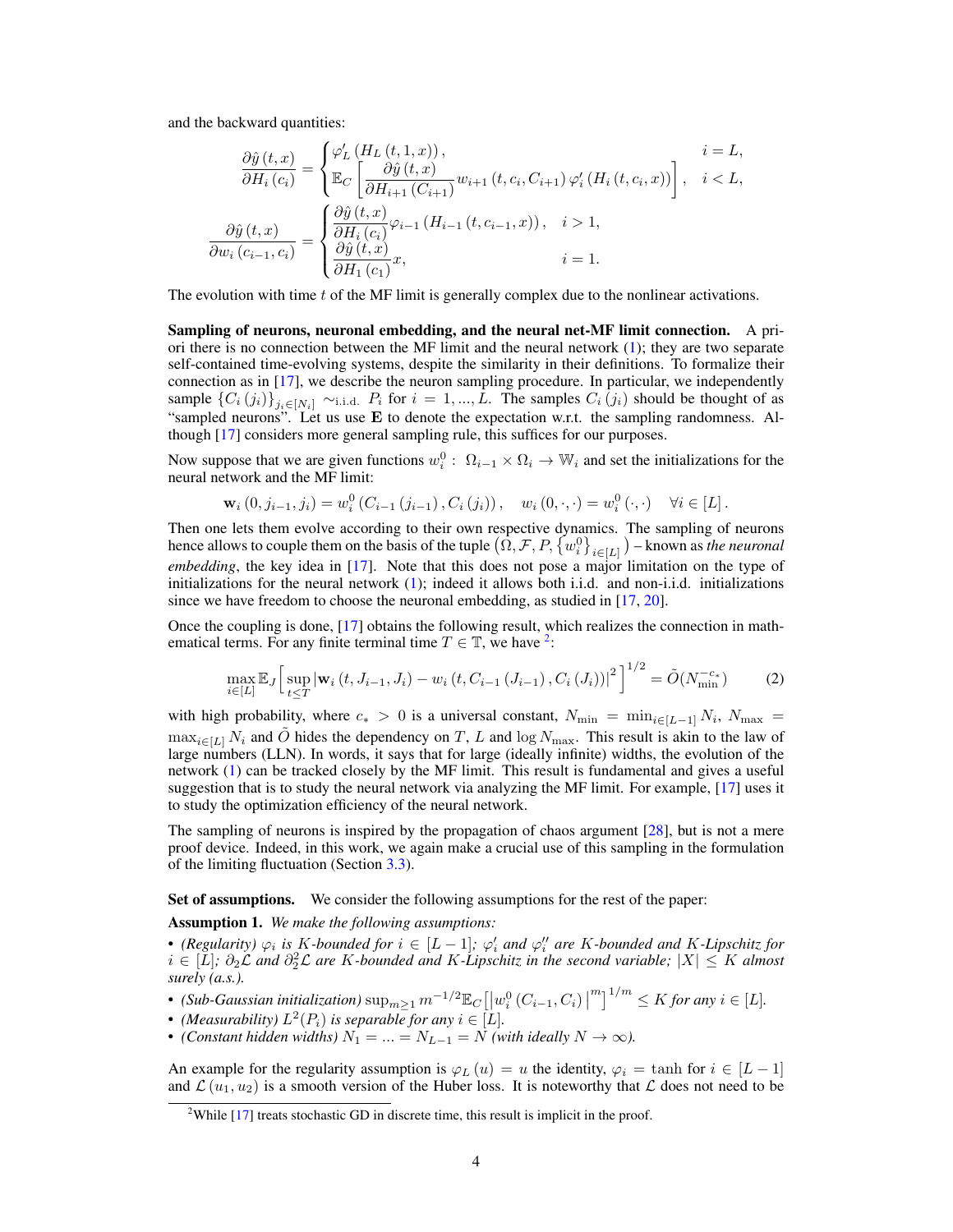convex. The initialization assumption is also mild; it allows most common i.i.d. initializations as well as non-i.i.d. schemes in [\[17,](#page-10-0) [20\]](#page-11-6). These assumptions satisfy the conditions in these works. Measurability assumption is a technical condition needed for well-defined-ness of the fluctuation; it is not conceptually restrictive and can accommodate results in [\[17,](#page-10-0) [20\]](#page-11-6).

The constant width assumption aligns with our interest in the infinite-width regime. Our development can be extended easily to the proportional scaling, where  $N_i = \rho_i N$  for some constants  $\rho_1, ..., \rho_{L-1} > 0$  with  $N \to \infty$ . These scalings are relevant to practical setups and also to yield interesting results. Specifically once some widths are much larger than others, we expect the fluctuation to be dominated by a subset of layers.

# <span id="page-4-0"></span>3 Limit system for the fluctuation around the MF limit

We describe our formulation for the fluctuation. As introduced, it is composed of two components: a stochastic process that induces Gaussian CLT-like behavior, and another process – called the secondorder MF limit – that signifies the MF interactions at the fluctuation level. This is done on the basis of the sampling of neurons, on top of the neuronal embedding, introduced in Section [2.](#page-2-1)

We introduce the first component in Section [3.1](#page-4-1) and then the second-oder MF limit in [3.2.](#page-5-0) Together the two components are connected with the fluctuation around the MF limit realized by a large-width network in Section [3.3,](#page-6-2) to give firstly the analog of [\(2\)](#page-3-1) and secondly a limit theorem on the fluctuation distribution. We end with a discussion in Section [3.4.](#page-7-0) Proofs are deferred to the appendix.

## <span id="page-4-1"></span>3.1 Gaussian component  $\tilde{G}$

Recall the sampling of neurons described in Section [2.](#page-2-1) Given the MF limit, we define the following random quantities:

$$
\tilde{y}(t,x) = \varphi_L(\tilde{H}_L(t,1,x)),
$$
\n
$$
\tilde{H}_i(t,c_i,x) = \mathbb{E}_J \left[ w_i(t,C_{i-1}(J_{i-1}),c_i) \varphi_{i-1}(\tilde{H}_{i-1}(t,C_{i-1}(J_{i-1}),x)) \right], \qquad i = L,...,2,
$$
\n
$$
\tilde{H}_1(t,c_1,x) = \langle w_1(t,c_1),x \rangle,
$$
\n
$$
\frac{\partial \tilde{y}(t,x)}{\partial \tilde{H}_i(c_i)} = \begin{cases}\n\varphi'_L(\tilde{H}_L(t,1,x)), \\
\mathbb{E}_J \left[ \frac{\partial \tilde{y}(t,x)}{\partial \tilde{H}_{i+1}(C_{i+1}(J_{i+1}))} w_{i+1}(t,c_i,C_{i+1}(J_{i+1})) \varphi'_i(\tilde{H}_i(t,c_i,x)) \right], \quad i < L, \\
\frac{\partial \tilde{y}(t,x)}{\partial w_i(c_{i-1},c_i)} = \begin{cases}\n\frac{\partial \tilde{y}(t,x)}{\partial \tilde{H}_i(c_i)} \varphi_{i-1}(\tilde{H}_{i-1}(t,c_{i-1},x)), \quad i > 1, \\
\frac{\partial \tilde{y}(t,x)}{\partial \tilde{H}_1(c_i)} x, \quad i = 1.\n\end{cases}
$$

These quantities are analogues of the forward and backward MF quantities, but with  $\mathbb{E}_{C_i}$  being replaced by an empirical average over  $\left\{C_i(j_i)\right\}_{j_i\in[N_i]}$ .

Now we define

$$
\tilde{G}^{y}(t,x) = \sqrt{N} \left( \tilde{y}(t,x) - \hat{y}(t,x) \right),
$$
\n
$$
\tilde{G}_{i}^{w}(t, c_{i-1}, c_{i}, x) = \sqrt{N} \left( \frac{\partial \tilde{y}(t,x)}{\partial w_{i}(c_{i-1}, c_{i})} - \frac{\partial \hat{y}(t,x)}{\partial w_{i}(c_{i-1}, c_{i})} \right), \quad i = 1, ..., L,
$$

and let  $\tilde{G}$  denote the collection of these functions. Notice that the randomness of  $\tilde{G}$  is induced by the samples  $C_i(j_i)$ ; thus we write the expectation w.r.t.  $\tilde{G}$  via **E**. Intuitively  $\tilde{G}$  is the fluctuation of the sampled neurons around the MF limit and thus should converge to a Gaussian process. We show that this is indeed the case in the following mode of convergence.

<span id="page-4-2"></span>**Definition 1.** Given joint distributions over a sequence (in N) of functions  $\tilde{G}_{i,N} : \mathbb{T} \times \Omega_{i-1} \times \Omega_i \times$  $\mathbb{X} \to \mathbb{W}_i$  for  $i \in [L]$ , we say that  $\tilde{G}_N = {\{\tilde{G}_{i,N}\}_{i \in [L]} }$  *converges G-polynomially in moment* (as  $N \to \infty$ ) to G if for any finite collection in  $\ell$  of square-integrable  $f_\ell : \mathbb{T} \times \Omega_{i(\ell)-1} \times \Omega_{i(\ell)} \times \mathbb{X} \to$  $\mathbb{W}_{i(\ell)}$  that is continuous in time and integers  $\alpha_{\ell}, \beta_{\ell} \geq 1$ ,

$$
\sup_{t(\ell)\leq T} \sup_{\forall \ell} \left| \mathbb{E}\Big[\prod_{\ell} \langle f_{\ell}, \tilde{G}_{i(\ell),N}^{\alpha_{\ell}} \rangle_{t(\ell)}^{\beta_{\ell}} \Big] - \mathbb{E}\Big[\prod_{\ell} \langle f_{\ell}, \underline{G}_{i(\ell)}^{\alpha_{\ell}} \rangle_{t(\ell)}^{\beta_{\ell}} \Big] \right| = O_{D,T}\big(\sup_{t\leq T} \max_{\ell} \|f_{\ell}\|_{t}^{D}\big)N^{-1/8},
$$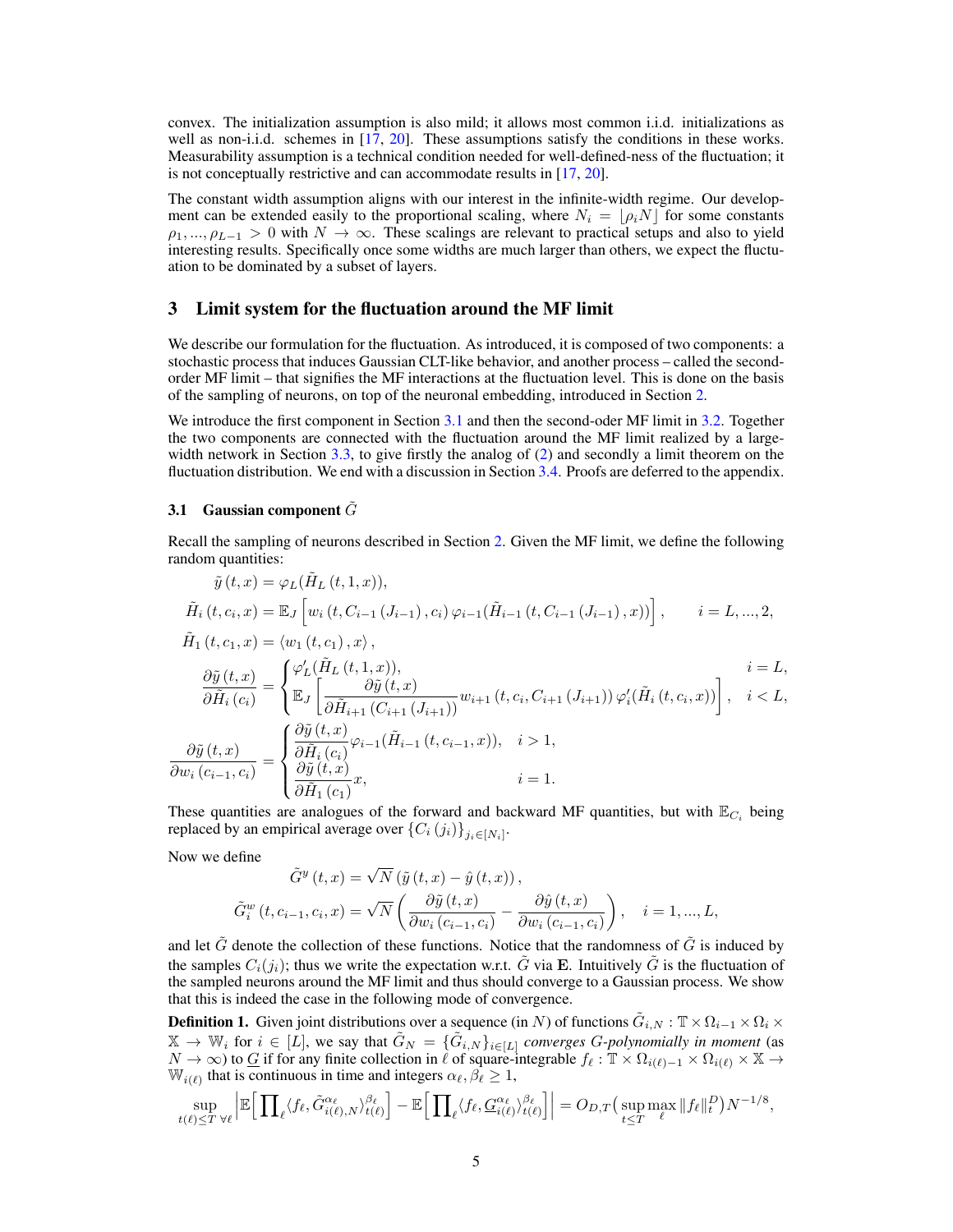for  $D = \sum_{\ell} \alpha_{\ell} \beta_{\ell}$  and a constant terminal time T. Here we define:

$$
\langle f, h \rangle_t = \mathbb{E}_{Z,C} \left[ f(t, C_{i-1}, C_i, X) h(t, C_{i-1}, C_i, X) \right]
$$

for any two such functions f and h, and  $||f||_t^2 = \langle f, f \rangle_t$ . As a convenient convention, if f:  $\mathbb{T} \times \Omega_0 \times \Omega_1 \times \mathbb{X} \to \mathbb{W}_1$  is tested against  $\tilde{G}_{1,N}$ , we define  $\langle f, \tilde{G}_{1,N} \rangle_t$  and  $||f||_t$  using Euclidean inner product and the Euclidean norm.

Note that this mode of convergence gives a quantitative rate in N.

<span id="page-5-1"></span>**Theorem 2** (Gaussian component  $\tilde{G}$ ). *For any terminal time*  $T \geq 0$ ,  $\tilde{G}$  *converges G-polynomially* in moment to  $\underline{G} = \{\underline{G}^y, \ \underline{G}^w_i, \ i \in [L]\},$  which is a collection of centered Gaussian processes.

The covariance structure of  $G$  in Theorem [2](#page-5-1) is explicit but lengthy; we refer to the appendix for full details. Here let us examine the variance of  $\underline{G}^y$ , given recursively by:

$$
v_{2}(t, c_{2}, x) = \mathbb{V}_{C} [w_{2}(t, C_{1}, c_{2}) \varphi_{1} (H_{1}(t, C_{1}, x))],
$$
  
\n
$$
v_{i}(t, c_{i}, x) = \mathbb{E}_{C} [ |w_{i}(t, C_{i-1}, c_{i}) \varphi'_{i-1} (H_{i-1}(t, C_{i-1}, x)) |^{2} v_{i-1}(t, C_{i-1}, x) ]
$$
  
\n
$$
+ \mathbb{V}_{C} [w_{i}(t, C_{i-1}, c_{i}) \varphi_{i-1} (H_{i-1}(t, C_{i-1}, x))], \quad i = 3, ..., L,
$$
  
\n
$$
\mathbf{E} [ |\underline{G}^{y}(t, x)|^{2} ] = |\varphi'_{L} (H_{L}(t, 1, x)) |^{2} v_{L}(t, 1, x).
$$

The recursive structure shows that  $G^y$  compounds the stochasticity propagated forwardly through the depth of the multilayer network. From the appendix, a similar observation can be made in the backward propagation direction.

#### <span id="page-5-0"></span>3.2 Second-order MF limit

We introduce a system of ODE's for a dynamics that represents MF interactions at the fluctuation level. As we shall see later, this system gives a limiting description of the the deviation of the neural network from the sampled neurons under GD training.

Let us denote by G a collection of functions  $G^y : \mathbb{T} \times \mathbb{X} \to \mathbb{R}$ ,  $G_i^w : \mathbb{T} \times \Omega_{i-1} \times \Omega_i \times \mathbb{X} \to \mathbb{W}_i$  for  $i \in [L]$ . For  $p \geq 1$ , let

$$
\mathcal{G} = \{ G : ||G||_T < \infty \; \forall T \ge 0 \}, \quad ||G||_{T,2p}^{2p} = \sup_{t \le T} \mathbb{E}_{Z,C} \Big[ |G^y(t,X)|^{2p} + \sum_{i=1}^L |G_i^w(t,C_{i-1},C_i,X)|^{2p} \Big],
$$

with  $||G||_T \equiv ||G||_{T,2}$ . We define processes  $R_i : \mathcal{G} \times \mathbb{T} \times \Omega_{i-1} \times \Omega_i \to \mathbb{W}_i$  for  $i \in [L]$  as follows. The processes  $R_i$  are initialized at  $R_i(\cdot, 0, \cdot, \cdot) = 0$  for all i, and for each fixed  $G \in \mathcal{G}$ , solve the differential equations:

$$
\partial_t R_i (G, t, c_{i-1}, c_i) =
$$
\n
$$
-\mathbb{E}_Z \bigg[ \frac{\partial \hat{y}(t, X)}{\partial w_i (c_{i-1}, c_i)} \partial_2^2 \mathcal{L}(Y, \hat{y}(t, X)) \left( G^y(t, X) + \sum_{r=1}^L \mathbb{E}_C \bigg[ R_r (G, t, C_{r-1}, C_r) \frac{\partial \hat{y}(t, X)}{\partial w_r (C_{r-1}, C_r)} \bigg] \right) \bigg]
$$
\n
$$
-\mathbb{E}_Z \bigg[ \partial_2 \mathcal{L}(Y, \hat{y}(t, X)) \mathbb{E}_C \bigg[ \sum_{r=1}^L \bigg[ R_r (G, t, a, b) \frac{\partial^2 \hat{y}(t, X)}{\partial w_r (a, b) \partial w_i (c_{i-1}, c_i)} \bigg]_{a:=C_{r-1}, b:=C_r} \bigg] \bigg]
$$
\n
$$
-\mathbb{E}_Z \bigg[ \partial_2 \mathcal{L}(Y, \hat{y}(t, X)) G_i^w(t, c_{i-1}, c_i, X) \bigg].
$$
\n(3)

<span id="page-5-2"></span>Here  $\frac{\partial^2 \hat{y}(t,X)}{\partial w}$  (a b) $\frac{\partial^2 \hat{y}(t,X)}{\partial w}$  $\frac{\partial g(t, A)}{\partial w_r(a, b) \partial w_i(c_{i-1}, c_i)}$  is defined in a perturbative fashion similar to those in Section [2](#page-2-1) and is hence self-explanatory; we give the full explicit definitions in the appendix. We shall write  $R_i(G, t)$  $R_i(G, t, \cdot, \cdot)$  for brevity. Let R denote the collection  $\{R_i\}_{i \in [L]}$ .

<span id="page-5-3"></span>**Theorem 3.** *Under Assumption [1,](#page-3-2) for any*  $\epsilon > 0$  *and*  $G \in \mathcal{G}$  *with*  $||G||_{T,2+\epsilon} < \infty$ *, there exists a unique solution*  $t \mapsto R_i(G, t, \cdot, \cdot) \in L^2(P_{i-1} \times P_i)$  *which is continuous in time. Furthermore, for each* t*,* R (G, t) *is a continuous linear functional in* G*.*

The process  $R$  is called the second-order MF limit for a reason we shall see in Section [3.4.](#page-7-0)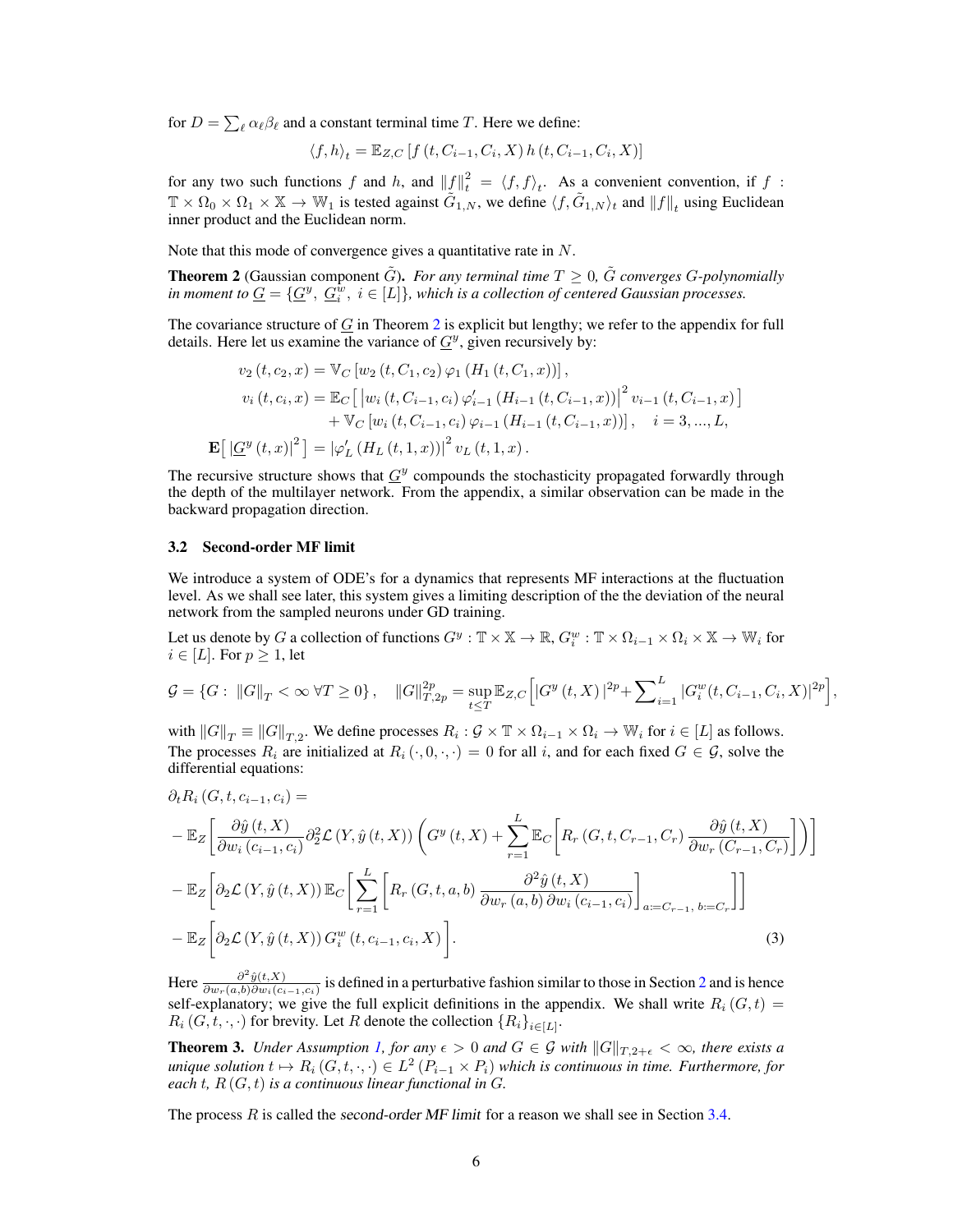*Remark* 4*.* Care should be taken in the derivation of the "second derivative" quantity in Eq. [\(3\)](#page-5-2). To illustrate, consider a simplified problem of taking a perturbation w.r.t.  $w_r(a, b)$  of the quantity

 $g(w_i (c_{i-1}, c_i), \mathbb{E}_C [f_1(w_i (C_{i-1}, c_i))], \mathbb{E}_C [f_2(w_i (c_{i-1}, C_i))], \mathbb{E}_C [f_3(w_i (C_{i-1}, C_i))]] \equiv g(c_{i-1}, c_i).$ 

For instance, when  $r = i$ , we have:

$$
\[R_i(G, t, a, b)\frac{\partial g(c_{i-1}, c_i)}{\partial w_r(a, b)}\]_{a:=C_{i-1}, b:=C_i}
$$
\n
$$
= R_i(G, t, c_{i-1}, c_i) \partial_1 g(c_{i-1}, c_i) + R_i(G, t, C_{i-1}, c_i) \partial_2 g(c_{i-1}, c_i) \partial f_1(w_i(C_{i-1}, c_i))
$$
\n
$$
+ R_i(G, t, c_{i-1}, C_i) \partial_3 g(c_{i-1}, c_i) \partial f_2(w_i(c_{i-1}, C_i)) + R_i(G, t, C_{i-1}, C_i) \partial_4 g(c_{i-1}, c_i) \partial f_3(w_i(C_{i-1}, C_i)).
$$

#### <span id="page-6-2"></span>3.3 Fluctuation around the MF limit via sampling of neurons

We are interested in a characterization of the following quantity, which represents the deviation of the weights of the neural network under GD training from the sampled neurons:

$$
\mathbf{R}_{i}(t, j_{i-1}, j_{i}) = \sqrt{N} \left( \mathbf{w}_{i}(t, j_{i-1}, j_{i}) - w_{i}(t, C_{i-1}(j_{i-1}), C_{i}(j_{i})) \right).
$$

Let **R** denote the collection  $\{\mathbf{R}_i\}_{i\in[L]}$ . We now state our first main result of the section.

<span id="page-6-0"></span>**Theorem 5** (Second-order MF). *Under Assumption [1,](#page-3-2) we have, for any*  $t \leq T$ ,

$$
\mathbf{E}\mathbb{E}_{J}\Big[\Big|\mathbf{R}_{i}\left(t,J_{i-1},J_{i}\right)-R_{i}(\tilde{G},t,C_{i-1}\left(J_{i-1}\right),C_{i}\left(J_{i}\right))\Big|^{2}\Big]\leq K_{T}/N.
$$

Upon the correct choice  $\tilde{G}$ , one deduces from the theorem the second-order expansion:

$$
\mathbf{w}_{i}(t, j_{i-1}, j_{i}) \approx w_{i}(t, C_{i-1}(j_{i-1}), C_{i}(j_{i})) + N^{-1/2} R_{i}(\tilde{G}, t, C_{i-1}(j_{i-1}), C_{i}(j_{i})),
$$

where the first-order term is directly from Eq. [\(2\)](#page-3-1). Importantly this relation is on the basis of the sampled neurons  $\{C_i(j_i): j_i \in [N_i], i \in [L]\}$ . The dynamics of  $R_i$  at the *i*-th layer is dependent on all  ${R_k}_{k \in [L]}$  and  $G^y$ , exemplifying the cross-layer interaction of fluctuations in multilayer networks.

Although Theorem [5](#page-6-0) involves  $\tilde{G}$ , as shown in the derivation of Section [3.4,](#page-7-0) we actually do not utilize the specific structure of  $\tilde{G}$ . Incidentally we study the limiting structure of  $\tilde{G}$  separately in Theorem [2.](#page-5-1) In other words, our decomposition of the fluctuation via  $\tilde{G}$  and R allows relatively independent treatments of the two components (which have different natures, to be discussed in Section [3.4\)](#page-7-0).

Combining the two theorems, we obtain the following CLT for the limiting output fluctuation.

<span id="page-6-1"></span>**Theorem 6** (CLT for output function). *Under Assumption [1,](#page-3-2)* the fluctuation  $\sqrt{N}(\hat{y}(t, x) - \hat{y}(t, x))$ *converges weakly to the Gaussian process*  $\hat{G}$  *indexed by*  $\mathbb{T} \times \mathbb{X}$ *:* 

$$
\hat{G}(t,x) = \sum_{i=1}^{L} \mathbb{E}_{C} \left[ R_i(\underline{G}, t, C_{i-1}, C_i) \frac{\partial \hat{y}(t,x)}{\partial w_i(C_{i-1}, C_i)} \right] + \underline{G}^y(t,x),
$$

*where*  $G$  *is the Gaussian process described in Theorem [2.](#page-5-1) Specifically, for any integer*  $m \geq 1$ *,*  $t \leq T$ *, and* 1*-bounded*  $h : \mathbb{X} \to \mathbb{R}$ *,* 

$$
\left| \mathbf{E} \mathbb{E}_Z \Big[ h(X) \big( \sqrt{N} (\hat{\mathbf{y}}(t, X) - \hat{y}(t, X)) \big)^m \right] - \mathbf{E} \mathbb{E}_Z \Big[ h(X) \big( \hat{G}(t, X) \big)^m \Big] \Big| \le K_{T, m} N^{-1/8 + o(1)}
$$

.

We note in passing the technicality we devise to prove Theorem [6.](#page-6-1) As noted, Theorems [5](#page-6-0) and [2](#page-5-1) separate treatments of R and  $\tilde{G}$ , but recall we are interested in  $R(\tilde{G}, t)$ . This necessitates a way to describe them jointly. We do so via the following notion of convergence, extending Definition [1.](#page-4-2)

**Definition 7.** Suppose we are given a sequence (in N) of functions  $\tilde{G}_{i,N}:\mathbb{T}\times\Omega_{i-1}\times\Omega_i\times\mathbb{X}\to\mathbb{W}_i$ for  $i \in [L]$  such that  $\tilde{G}_N = \{\tilde{G}_{i,N}\}_{i \in [L]}$  converges G-polynomially in moment to G. Given further  $\tilde{R}_{i,N} : \mathbb{T} \times \Omega_{i-1} \times \Omega_i \times \mathbb{X} \to \mathbb{W}_i$  defined jointly with  $\tilde{G}_{i,N}$  and  $\tilde{R}_N = \{\tilde{R}_{i,N}\}_{i \in [L]},$  we say that  $(\tilde{R}_N, \tilde{G}_N)$  *converges G-polynomially in moment and R-linearly in moment* (as  $N \to \infty$ ) to  $(R, G)$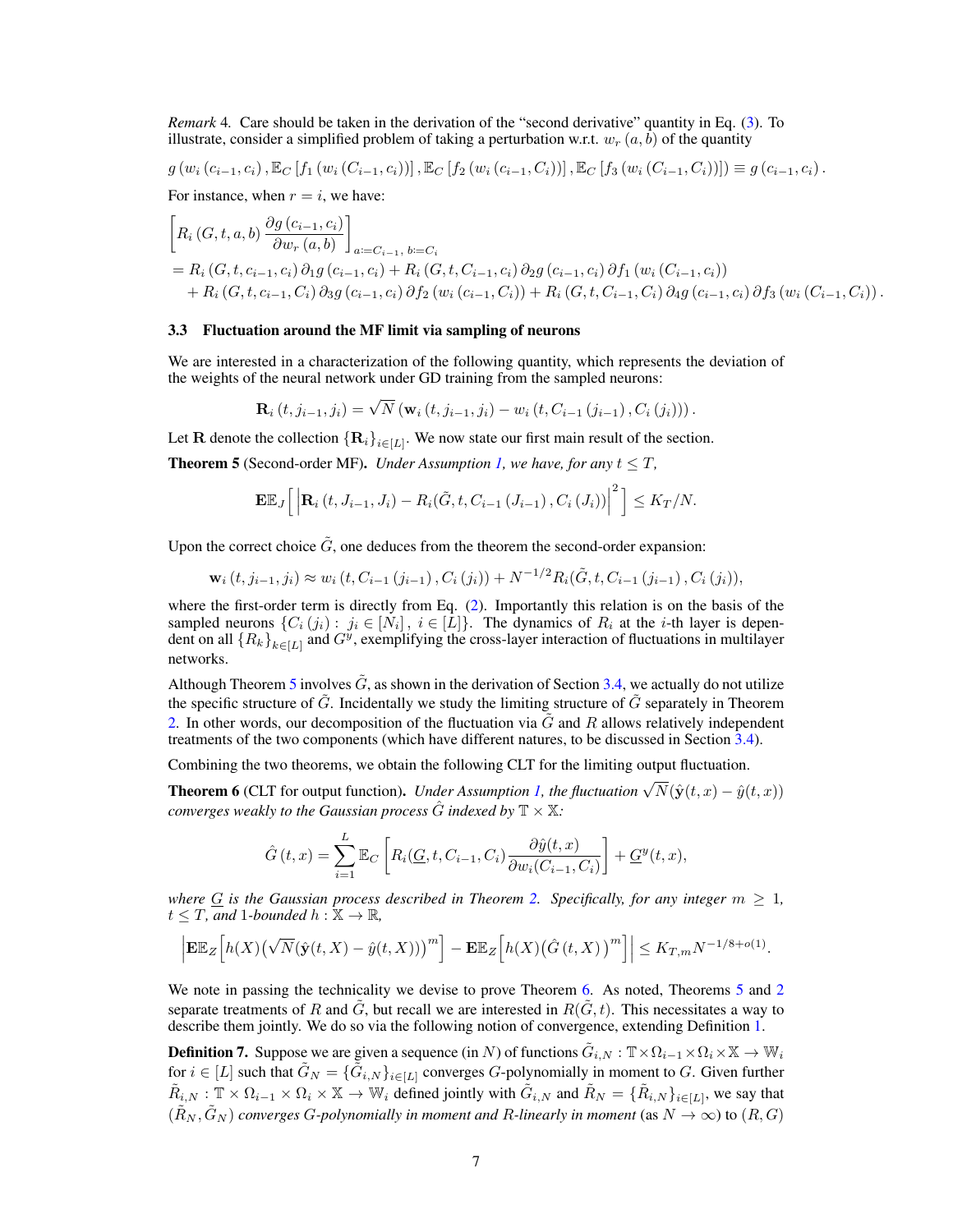if for any  $f_\ell$ ,  $h_\ell$  that are  $\mathbb{T} \times \Omega_{i(\ell)-1} \times \Omega_{i(\ell)} \times \mathbb{X} \to \mathbb{W}_{i(\ell)}$  mappings and continuous in time and any integers  $\alpha_{\ell}, \beta_{\ell} \geq 1$ ,

$$
\sup_{t(\ell)\leq T}\sup_{\forall\ell}\left|\mathbb{E}\Big[\prod_{\ell}\langle f_{\ell}, \tilde{G}_{i(\ell),N}^{\alpha_{\ell}}\rangle_{t(\ell)}^{\beta_{\ell}}\prod_{\ell}\langle h_{\ell}, \tilde{R}_{i(\ell),n}\rangle_{t(\ell)}^{\beta_{\ell}}\Big]-\mathbb{E}\Big[\prod_{\ell}\langle f_{\ell}, G_{i(\ell)}^{\alpha_{\ell}}\rangle_{t(\ell)}^{\beta_{\ell}}\prod_{\ell}\langle h_{\ell}, R_{i(\ell)}\rangle_{t(\ell)}^{\beta_{\ell}}\Big]\Big|
$$
\n
$$
=O_{D}\big(\sup_{t\leq T}\max_{\ell}\|f_{\ell}\|_{t}^{D},\sup_{t\leq T}\max_{\ell}\|h_{\ell}\|_{t}^{D}\big)N^{-1/8+o(1)},
$$
\nfor  $D=\sum_{\ell}\beta_{\ell}\alpha_{\ell}+\sum_{\ell}\beta_{\ell}.$ 

<span id="page-7-3"></span>**Proposition 8.** Assume that  $\tilde{G}$  converges G-polynomially in moment to  $G = \{G^y, G^w_i, i \in [L]\}.$ *Then*  $(R(\tilde{G}, \cdot), \tilde{G})$  *converges G-polynomially in moment and R-linearly in moment to*  $(R(G, \cdot), G)$ *.* 

## <span id="page-7-0"></span>3.4 A heuristic derivation and discussion

A heuristic argument. We wish to give a heuristic to derive the relation between  $\mathbf{R}_i$  and  $R_i(\tilde{G}, t)$ , i.e. Theorem  $5$ . Suppose we look at the *i*-th layer:

$$
\partial_t \mathbf{R}_i(t, j_{i-1}, j_i)
$$
\n
$$
= \sqrt{N} \partial_t \mathbf{w}_i(t, j_{i-1}, j_i) - \sqrt{N} \partial_t w_i(t, C_{i-1}(j_{i-1}), C_i(j_i))
$$
\n
$$
= \sqrt{N} \mathbb{E}_Z \left[ \partial_2 \mathcal{L}(Y, \hat{y}(t, X)) \frac{\partial \hat{y}(t, X)}{\partial w_i(C_{i-1}(j_{i-1}), C_i(j_i))} \right] - \sqrt{N} \mathbb{E}_Z \left[ \partial_2 \mathcal{L}(Y, \hat{\mathbf{y}}(t, X)) \frac{\partial \hat{\mathbf{y}}(t, X)}{\partial \mathbf{w}_i(j_{i-1}, j_i)} \right]
$$
\n
$$
= \mathbb{E}_Z \left[ \underbrace{\sqrt{N} \left( \partial_2 \mathcal{L}(Y, \hat{y}(t, X)) - \partial_2 \mathcal{L}(Y, \hat{\mathbf{y}}(t, X)) \right) \cdot \frac{\partial \hat{y}(t, X)}{\partial w_i(C_{i-1}(j_{i-1}), C_i(j_i))} \right]
$$
\n
$$
+ \mathbb{E}_Z \left[ \partial_2 \mathcal{L}(Y, \hat{\mathbf{y}}(t, X)) \cdot \sqrt{N} \left( \frac{\partial \hat{y}(t, X)}{\partial w_i(C_{i-1}(j_{i-1}), C_i(j_i))} - \frac{\partial \hat{\mathbf{y}}(t, X)}{\partial w_i(j_{i-1}, j_i)} \right) \right].
$$
\n(4)

Let us zoom into  $A_1$ , with some care not to eliminate the fluctuation of interest:

<span id="page-7-1"></span>
$$
A_1 \approx \sqrt{N} \partial_2^2 \mathcal{L} (Y, \hat{y}(t, X)) (\hat{y}(t, X) - \hat{\mathbf{y}}(t, X))
$$
  
=  $\partial_2^2 \mathcal{L} (Y, \hat{y}(t, X)) \left( -\tilde{G}^y(t, X) + \sqrt{N} (\tilde{y}(t, X) - \hat{\mathbf{y}}(t, X)) \right).$ 

Now observe that  $\tilde{y}(t, X) - \hat{y}(t, X)$  is a difference between the sampled neurons and the neural network, and hence one should be able to express it in terms of R: √

$$
\sqrt{N} \left( \tilde{y} \left( t, X \right) - \hat{\mathbf{y}} \left( t, X \right) \right)
$$
\n
$$
\approx \sum_{r=1}^{L} \mathbb{E}_{J} \left[ \frac{\partial \tilde{y} \left( t, X \right)}{\partial w_{r} \left( C_{r-1} \left( J_{r-1} \right), C_{r} \left( J_{r} \right) \right)} \cdot \sqrt{N} \left( w_{r} \left( t, C_{r-1} \left( J_{r-1} \right), C_{r} \left( J_{r} \right) \right) - \mathbf{w}_{r} \left( t, J_{r-1}, J_{r} \right) \right) \right]
$$
\n
$$
= - \sum_{r=1}^{L} \mathbb{E}_{J} \left[ \frac{\partial \tilde{y} \left( t, X \right)}{\partial w_{r} \left( C_{r-1} \left( J_{r-1} \right), C_{r} \left( J_{r} \right) \right)} \cdot \mathbf{R}_{r} \left( t, J_{r-1}, J_{r} \right) \right].
$$

Furthermore in the limit  $N \to \infty$ , we expect from the LLN, for a test function f,

<span id="page-7-2"></span>
$$
\mathbb{E}_{J}\left[f(C_{r-1}\left(J_{r-1}\right),C_{r}\left(J_{r}\right)\right)\right] \approx \mathbb{E}_{C}\left[f(C_{r-1},C_{r})\right].
$$
\n(5)

As such, one can identify the term that involves  $A_1$  in Eq. [\(4\)](#page-7-1) for  $\partial_t \mathbf{R}_i$  (t,  $j_{i-1}, j_i$ ) with the first term in Eq. [\(3\)](#page-5-2) for  $\partial_t R_i$  (G, t,  $c_{i-1}, c_i$ ). One can derive similarly for the rest of the terms. With these, one arrives at  $\partial_t \mathbf{R}_i(t, j_{i-1}, j_i) \approx \partial_t R_i(\tilde{G}, t, C_{i-1}(j_{i-1}), C_i(j_i))$ . Recalling that  $\mathbf{R}_i(0, \cdot, \cdot)$  $0 = R_i(\cdot, 0, \cdot, \cdot)$ , one arrives at the conclusion of Theorem [5.](#page-6-0)

We make two comments. Firstly, the sampling of neurons makes transparent the derivation of  $R$  as the limit of R: it allows to compare one-to-one a "neuron" of the former to a neuron of the latter. This demonstrates an advantage of the neuronal embedding framework, which easily accommodates the sampling of neurons in the multilayer setup. We also see that the only involvement of  $\tilde{G}$  in this derivation is via its definition.

Secondly, R arises (by replacing  $\bf{R}$ ) at steps that invoke [\(5\)](#page-7-2). This LLN-type nature signifies MF interactions among neurons at the fluctuation level, and hence the name second-order MF limit. In contrast, the component  $G$  displays a Gaussian CLT-type nature, evident from its definition.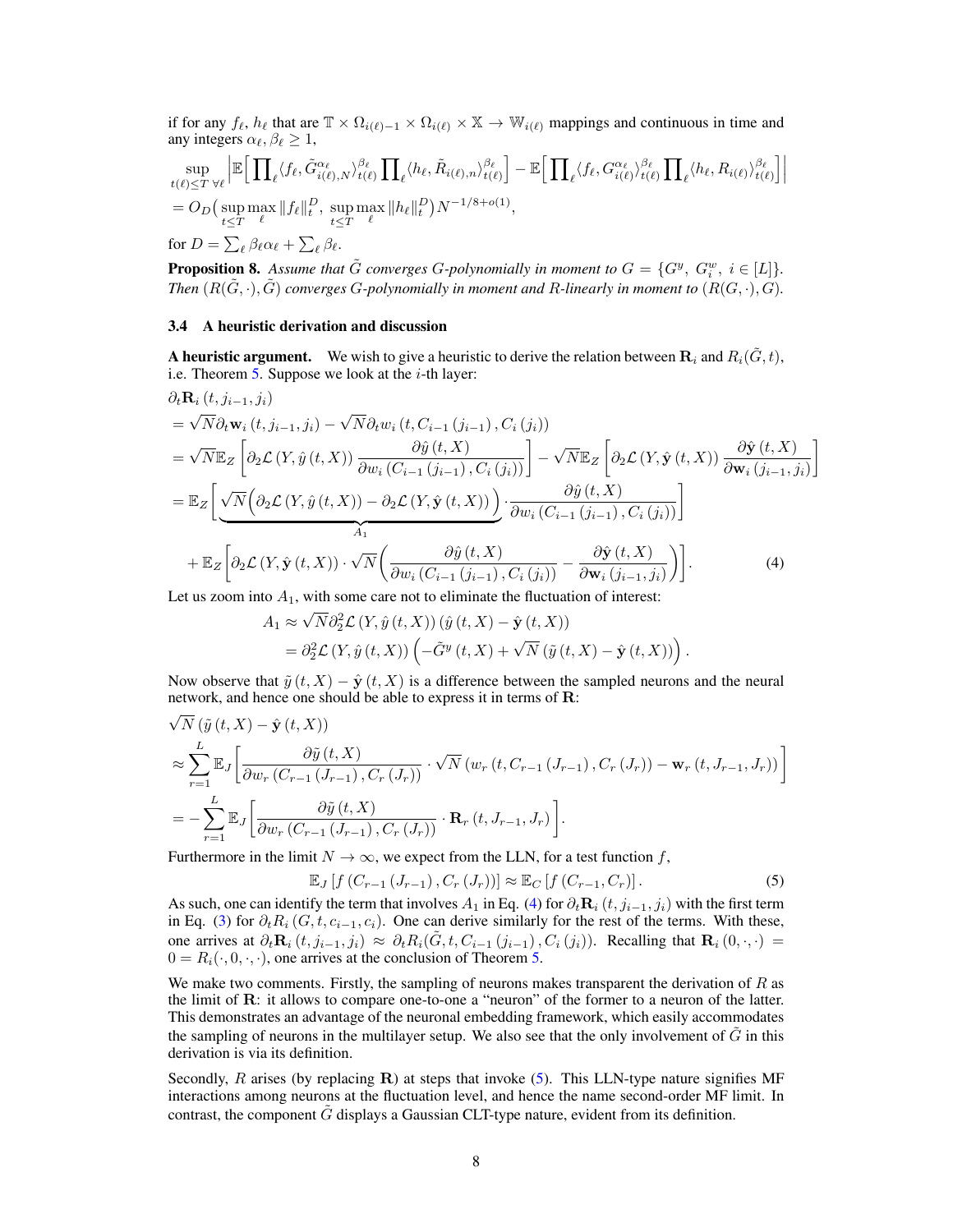**Technical difficulties.** So far we have seen  $R$  captures the difference between the neural network and the sampled neurons. Recall the other component in the fluctuation is the process  $\tilde{G}$ , which capand the sampled neurons. Recall the other component in the fluctuation is the process  $G$ , which cap-<br>tures the  $\sqrt{N}$ -scaled difference between the sampled neurons and the MF limit. Taking into account the whole system of fluctuation, we note a major technical subtlety: the aforementioned two differences captured by R and  $\tilde{G}$  share the same source of randomness  $\{C_i (j_i) : j_i \in [N_i] \}$ ,  $i \in [L]\}$ .

We mention two particular complications that arise from this subtlety. The first complication is how one should define the process R in relation with  $\tilde{G}$ , given that R is meant to be the infinite-width limit of **R** while **R** and G are stochastically coupled. Our solution is to let  $t \mapsto R(G, t)$  defined for any  $G \in \mathcal{G}$ , not restricted to only  $\tilde{G}$ . This streamlines the definition of the second-order MF limit and allows to separate our treatments of R and  $\tilde{G}$ , as evident from Theorems [5](#page-6-0) and [2.](#page-5-1)

The second complication lies with Eq. [\(5\)](#page-7-2). In fact, to arrive at the desired conclusion, we require the function f to depend on G. This is because the main object of interest is  $R(G, t)$ , even though we have treated R and G separately. In a nutshell, f shares randomness with  $C_r$  (j<sub>r</sub>) and  $C_{r-1}$  (j<sub>r−1</sub>),  $j_r \in [N_r], j_{r-1} \in [N_{r-1}]$ . The random variable on the left-hand side of Eq. [\(5\)](#page-7-2) is therefore complex, and it is highly questionable whether this equation should hold. The analysis becomes delicate; without taking into account this shared randomness, the derivation would be a mere heuristic. As we present in the proof, we verify this equation for a relevant set of functions  $f$ .

## <span id="page-8-0"></span>4 Asymptotic variance of the output function

We study the following width-scaled asymptotic variance quantity:

$$
V^*(t) = \lim_{N \to \infty} \mathbf{E} \mathbb{E}_Z [\left| \sqrt{N} (\hat{\mathbf{y}}(t, X) - \hat{y}(t, X)) \right|^2] = \lim_{N \to \infty} \mathbf{E} \mathbb{E}_Z [\left| \sqrt{N} (\hat{\mathbf{y}}(t, X) - \mathbf{E} [\hat{\mathbf{y}}(t, X)) \right|^2].
$$

The second equality holds and the limits in  $N$  exist by Theorems [5](#page-6-0) and [6.](#page-6-1) We would like to understand  $V^*(t)$  in the long-time horizon, and specifically in a situation of considerable interest where the MF limit converges to a global optimum as  $t \to \infty$ . To that end, we assume the following.

<span id="page-8-3"></span>Assumption 2. We assume  $\mathbb{E}_Z \left[ \frac{\partial^2 Z}{\partial X} (Y, f(X)) \middle| X \right] = K$  a positive constant a.s. for any f in which  $\mathbb{E}_Z \left[ \partial_2 \mathcal{L}(Y, f(X)) | X \right] = 0$  a.s.

Note that convexity of the loss is not required. For example, the assumption holds for  $\mathcal{L}(y, y') =$  $\ell(y - y')$  for any quasi-convex smooth function  $\ell$  when  $Y = y(X)$  is a deterministic function of X. It is driven by our interest in what happens at global convergence: [\[17,](#page-10-0) [20\]](#page-11-6) show convergence to a global optimum is attainable (with suitable initialization strategies) if either (case 1)  $\mathcal L$  is convex in the second variable, or (case 2)  $\partial_2 \mathcal{L}(y, y') = 0$  implies  $\mathcal{L}(y, y') = 0$  (recalling  $\mathcal{L} \ge 0$ ) and  $Y = y(X)$ . In both cases, one can find reasonable loss functions that satisfy Assumption [2.](#page-8-3) We also note in both cases, any f with  $\mathbb{E}_Z[\partial_2 \mathcal{L}(Y, f(X))|X] = 0$  a.s. is a global optimizer.

Our first result indicates that even if one initializes the network at a global optimum and hence there is no evolution with time at the MF limit level, GD training still helps by reducing the output variance  $V^*(t)$  with time at the fluctuation level, in the large-width regime.

<span id="page-8-1"></span>**Theorem 9.** *Suppose at initialization*  $\mathbb{E}_Z[\partial_2 \mathcal{L}(Y, \hat{y}(0, X)) | X] = 0$  *a.s. Under Assumptions [1](#page-3-2) and* [2,](#page-8-3)  $V^*(t)$  *is non-increasing and*  $V^*(t) \to 0$  *as*  $t \to \infty$ *.* 

This variance reduction effect continues to hold in the long-time horizon if, instead of initializing at a global optimum, we assume to have global convergence at a sufficiently fast rate.

<span id="page-8-2"></span>**Theorem 10.** Assume  $\int_0^\infty t^{2+\delta} \mathbb{E}_X \left[ \left| \mathbb{E}_Z [\partial_2 \mathcal{L}(Y, \hat{y}(t, X)) | X] \right|^2 \right]^{1/2} dt < \infty$  for some  $\delta > 0$ . Under *Assumptions [1](#page-3-2) and* [2,](#page-8-3)  $V^*(t) \to 0$  *as*  $t \to \infty$ *.* 

These results suggest that the variance reduction effect of GD in MF training is a phenomenon more general than the case of shallow networks with a squared loss and finitely many training points in [\[3\]](#page-10-12). Specifically it is shown for multilayer networks with a loss that is not necessarily convex with arbitrary training data distribution  $P$ . Though we discuss in the context of a global optimum as our main interest, the theorems apply to any stationary point where Assumption [2](#page-8-3) holds.

Let us briefly discuss the proof. For simplicity, consider the context of Theorem [9.](#page-8-1) Recall from Theorem [6](#page-6-1) the Gaussian process G that the output fluctuation converges to as  $N \to \infty$ ; we thus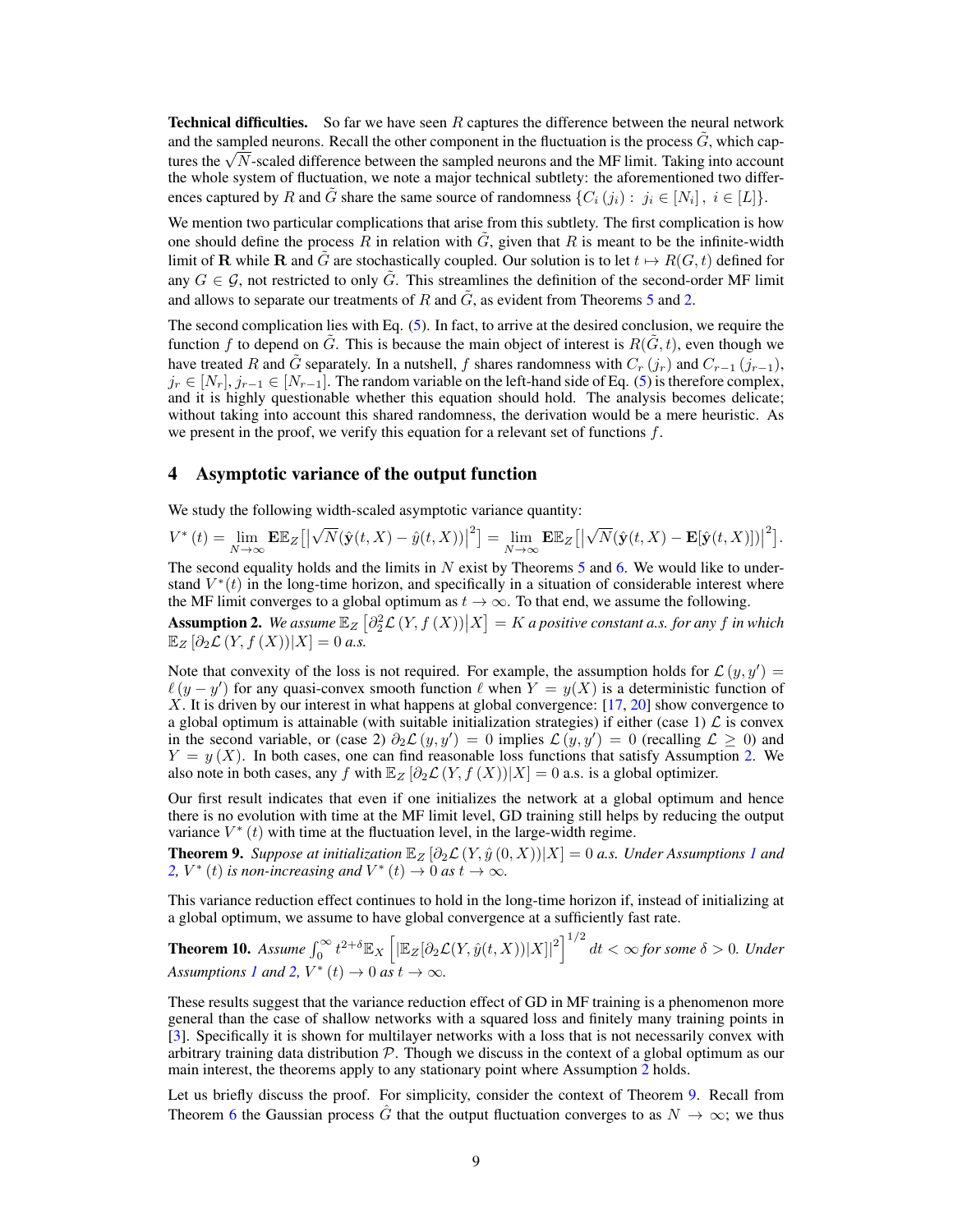<span id="page-9-0"></span>

Figure 1: MNIST classification of digits 0 and 4 versus 5 and 9, with full-batch GD training on 100 images. The network has 3 layers, tanh activations and a Huber loss. We vary the width  $N \in \{50, 100, 200, 400\}$ . See Appendix [G](#page-55-0) for details. (a): The evolution of the training loss, at a  $T_x \in \{30, 100, 200, 400\}$ . See Appendix G for details. (a): The evolution of the training loss, at a random initialization. (b): Histogram of  $\sqrt{N}(\hat{y}(t, x) - \hat{y}(t, x))$  at iteration  $10^3$  for a test image x. (c): Output variance  $\mathbf{E}\mathbb{E}_Z$  | √  $\overline{N}(\hat{\mathbf{y}}(t, X) - \hat{y}(t, X)) |^{2}]$ . (d): Monte-Carlo (MC) output variance, a.k.a.  $\mathbf{E}\mathbb{E}_Z[|\tilde{G}^y(t,X)|^2]$ . (e): Similar to (c), but the network is initialized at a global optimum.

would like to show  $\mathbb{E}\mathbb{E}_Z\left[\left|\hat{G}(t,X)\right|^2\right] \to 0$  as  $t \to \infty$ . In this case, one can show that for  $\mathfrak{A}$ :  $L^2(\mathcal{P}) \to L^2(\mathcal{P})$  a linear operator defined by

$$
(\mathfrak{A}f)(x) = -c \sum_{i} \mathbb{E}_{Z,C} \left[ \frac{\partial \hat{y}(0,x)}{\partial w_i(C_{i-1}, C_i)} \frac{\partial \hat{y}(0,X)}{\partial w_i(C_{i-1}, C_i)} f(X) \right],
$$

with a constant  $c > 0$ , we have  $\partial_t \hat{G}(t, \cdot) = \mathfrak{A} \hat{G}(t, \cdot)$ . In particular,  $\mathfrak{A}$  is self-adjoint and has non-positive eigenvalues and as such, if at initialization  $\hat{G}(0, \cdot)$  lies in the range of  $\mathfrak{A}$ , we reach the desired conclusion. This is simple in the shallow case. Indeed note that  $\hat{G}(0, \cdot) = G^y(0, \cdot)$  by the assumption on initialization of Theorem [9.](#page-8-1) Assuming  $\varphi_L(u) = u$  for simplicity, in the shallow case where  $\hat{y}(0,x) = \mathbb{E}_{C_1} [w_2(0, C_1, 1) \varphi_1(\langle w_1(0, 1, C_1), x \rangle)],$  we have  $G^y(0, \cdot)$  is zero-mean Gaussian with the covariance  $\mathbf{E}[G^y(0, x) G^y(0, x')]$  equal to

$$
\mathbb{C}_{C_1}\left[w_2\left(0, C_1, 1\right) \varphi_1\left(\langle w_1\left(0, 1, C_1\right), x\rangle\right); w_2\left(0, C_1, 1\right) \varphi_1\left(\langle w_1\left(0, 1, C_1\right), x'\rangle\right)\right].
$$

Immediately from this simple covariance structure, we see that  $x \mapsto G^y(0, x)$  lies in the span of  $\{x \mapsto \varphi_1(\langle w_1(0, 1, c_1), x \rangle) : c_1 \in \text{supp}(P_1)\}\)$ , i.e. the desired conclusion since  $\frac{\partial \hat{y}(0, x)}{\partial w_2(C_1, 1)} =$  $\varphi_1$  ( $\langle w_1 (0, 1, C_1), x \rangle$ ). In the multilayer case, this is no longer obvious due to the complex covariance structure as pointed out in Section [3,](#page-4-0) and yet interestingly we show that it still indeed holds.

The proof of Theorem [10](#page-8-2) leverages on Theorem [9.](#page-8-1) In particular, implicit in this proof is the fact that the variance reduction effect takes place mostly after a global optimum is reached. Here the technical bulk lies in uniform control on weight movements, which is delicate in the multilayer case.

## <span id="page-9-1"></span>5 Numerical illustration

We give several illustrations in Fig. [1](#page-9-0) via a simple experimental setup with MNIST [\[10\]](#page-10-18) (see the cap-tion and also Appendix [G](#page-55-0) for more details). Fig.  $1(a)$  $1(a)$  shows that the network converges to a global optimum around iteration  $10<sup>4</sup>$  and displays a nonlinear dynamics (which takes the shape of a superposition of two sigmoids). The agreement of the different histogram plots of the output fluctuation for varying widths N in Fig [1\(](#page-9-0)b) verifies the existence of a limiting Gaussian-like behavior, predicted<br> $\sqrt{2}$ by Theorems [5](#page-6-0) and [6.](#page-6-1) Fig [1\(](#page-9-0)c) shows that the output variance  $\mathbf{E} \mathbb{E}_Z \left[ \left| \sqrt{N} (\hat{\mathbf{y}}(t, X) - \hat{y}(t, X)) \right|^2 \right]$ decreases with time quickly after iteration  $10^4$ , which is predicted by Theorem [10.](#page-8-2) Fig [1\(](#page-9-0)d) plots the Gaussian component  $\tilde{G}^y$  in the output variance. Note that after iteration  $10^4$ , this component no longer moves since a global optimum is reached. Contrasting this plot with Fig [1\(](#page-9-0)c), we see the central role of GD training (in particular, the second-order MF limit component  $R$ ) in reducing the variance. As shown in Fig  $1(e)$  $1(e)$ , congruent with Theorem [9,](#page-8-1) when the network is instead initialized at a global optimum, the output variance is decreasing on the entire period. These plots also highlight an interesting fact (previously mentioned in Section [4\)](#page-8-0): the variance reduction effect takes place mostly after a global optimum is reached.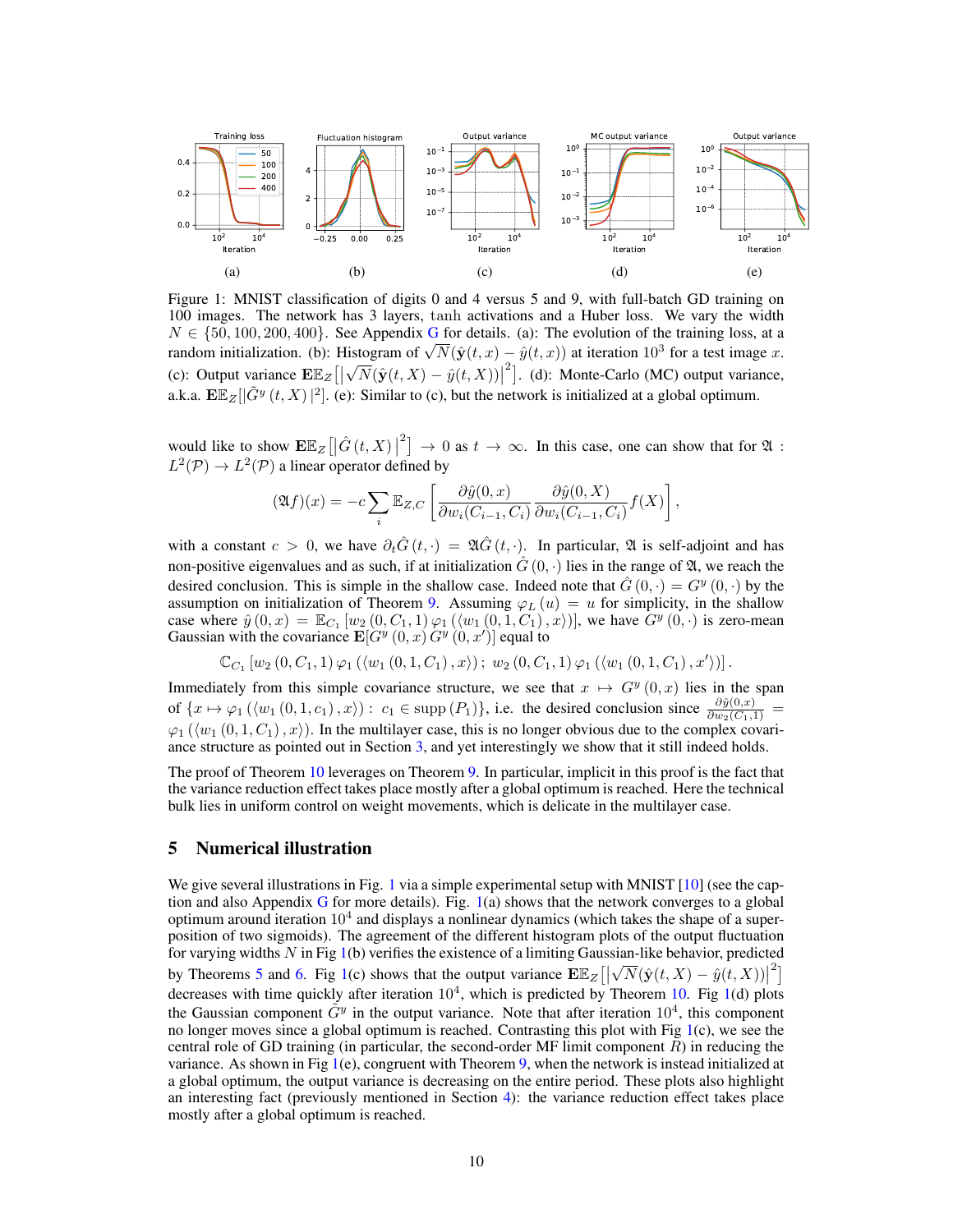## Acknowledgement

The work of H. T. Pham is partially supported by a Two Sigma Fellowship.

## References

- <span id="page-10-7"></span>[1] Andrea Agazzi and Jianfeng Lu, *Global optimality of softmax policy gradient with single hidden layer neural networks in the mean-field regime*, arXiv preprint arXiv:2010.11858 (2020).
- <span id="page-10-10"></span>[2] Dyego Araújo, Roberto I Oliveira, and Daniel Yukimura, *A mean-field limit for certain deep neural networks*, arXiv preprint arXiv:1906.00193 (2019).
- <span id="page-10-12"></span>[3] Zhengdao Chen, Grant M Rotskoff, Joan Bruna, and Eric Vanden-Eijnden, *A dynamical central limit theorem for shallow neural networks*, arXiv preprint arXiv:2008.09623 (2020).
- <span id="page-10-14"></span>[4] Lenaic Chizat, *Sparse optimization on measures with over-parameterized gradient descent*, arXiv preprint arXiv:1907.10300 (2019).
- <span id="page-10-3"></span>[5] Lénaïc Chizat and Francis Bach, *On the global convergence of gradient descent for overparameterized models using optimal transport*, Advances in Neural Information Processing Systems, 2018, pp. 3040–3050.
- <span id="page-10-11"></span>[6] Cong Fang, Jason D Lee, Pengkun Yang, and Tong Zhang, *Modeling from features: a mean-field framework for over-parameterized deep neural networks*, arXiv preprint arXiv:2007.01452 (2020).
- <span id="page-10-16"></span>[7] Eugene A Golikov, *Dynamically stable infinite-width limits of neural classifiers*, arXiv preprint arXiv:2006.06574 (2020).
- <span id="page-10-15"></span>[8] Arthur Jacot, Franck Gabriel, and Clement Hongler, *Neural tangent kernel: Convergence and generalization in neural networks*, Advances in Neural Information Processing Systems 31, 2018, pp. 8580–8589.
- <span id="page-10-4"></span>[9] Adel Javanmard, Marco Mondelli, and Andrea Montanari, *Analysis of a two-layer neural network via displacement convexity*, arXiv preprint arXiv:1901.01375 (2019).
- <span id="page-10-18"></span>[10] Yann LeCun, Corinna Cortes, and CJ Burges, *Mnist handwritten digit database*, ATT Labs [Online]. Available: http://yann.lecun.com/exdb/mnist 2 (2010).
- <span id="page-10-13"></span>[11] Qianxiao Li, Cheng Tai, and E Weinan, *Stochastic modified equations and dynamics of stochastic gradient algorithms i: Mathematical foundations.*, J. Mach. Learn. Res. 20 (2019), 40–1.
- <span id="page-10-6"></span>[12] Yiping Lu, Chao Ma, Yulong Lu, Jianfeng Lu, and Lexing Ying, *A mean field analysis of deep resnet and beyond: Towards provably optimization via overparameterization from depth*, International Conference on Machine Learning, PMLR, 2020, pp. 6426–6436.
- <span id="page-10-17"></span>[13] Song Mei, Theodor Misiakiewicz, and Andrea Montanari, *Mean-field theory of two-layers neural networks: dimension-free bounds and kernel limit*, arXiv preprint arXiv:1902.06015 (2019).
- <span id="page-10-1"></span>[14] Song Mei, Andrea Montanari, and Phan-Minh Nguyen, *A mean field view of the landscape of two-layers neural networks*, Proceedings of the National Academy of Sciences, vol. 115, 2018, pp. 7665–7671.
- <span id="page-10-9"></span>[15] Phan-Minh Nguyen, *Mean field limit of the learning dynamics of multilayer neural networks*, arXiv preprint arXiv:1902.02880 (2019).
- <span id="page-10-8"></span>[16] , *Analysis of feature learning in weight-tied autoencoders via the mean field lens*, arXiv preprint arXiv:2102.08373 (2021).
- <span id="page-10-0"></span>[17] Phan-Minh Nguyen and Huy Tuan Pham, *A rigorous framework for the mean field limit of multilayer neural networks*, arXiv preprint arXiv:2001.11443 (2020).
- <span id="page-10-2"></span>[18] Atsushi Nitanda and Taiji Suzuki, *Stochastic particle gradient descent for infinite ensembles*, arXiv preprint arXiv:1712.05438 (2017).
- <span id="page-10-5"></span>[19] Atsushi Nitanda, Denny Wu, and Taiji Suzuki, *Particle dual averaging: Optimization of mean field neural networks with global convergence rate analysis*, arXiv preprint arXiv:2012.15477 (2020).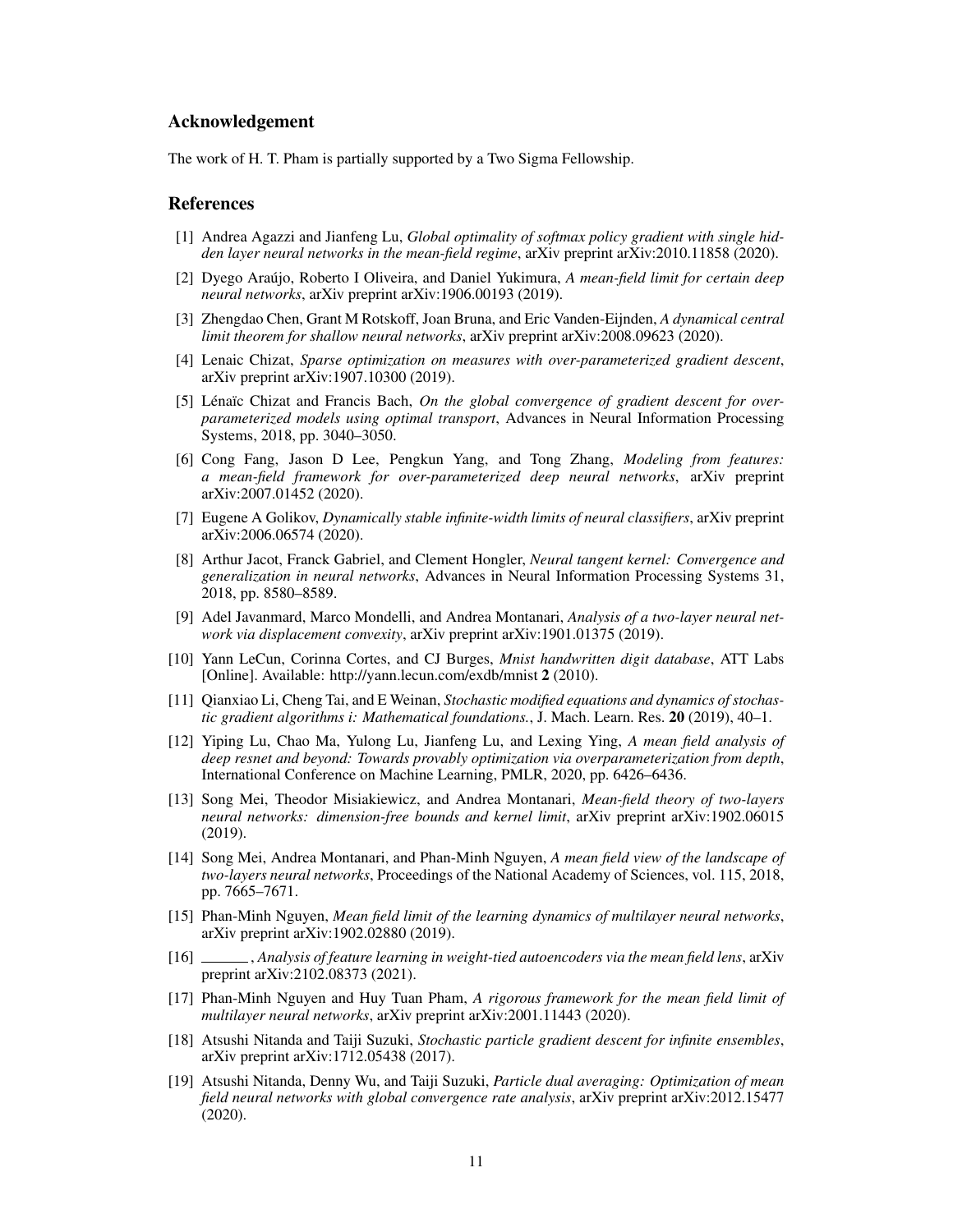- <span id="page-11-6"></span>[20] Huy Tuan Pham and Phan-Minh Nguyen, *A note on the global convergence of multilayer neural networks in the mean field regime*, arXiv preprint arXiv:2006.09355 (2020).
- <span id="page-11-9"></span>[21] Huy Tuan Pham and Phan-Minh Nguyen, *Global convergence of three-layer neural networks in the mean field regime*, International Conference on Learning Representations, 2021.
- <span id="page-11-2"></span>[22] Grant Rotskoff, Samy Jelassi, Joan Bruna, and Eric Vanden-Eijnden, *Global convergence of neuron birth-death dynamics*, arXiv preprint arXiv:1902.01843 (2019).
- <span id="page-11-0"></span>[23] Grant M Rotskoff and Eric Vanden-Eijnden, *Neural networks as interacting particle systems: Asymptotic convexity of the loss landscape and universal scaling of the approximation error*, arXiv preprint arXiv:1805.00915 (2018).
- <span id="page-11-4"></span>[24] Alexander Shevchenko and Marco Mondelli, *Landscape connectivity and dropout stability of sgd solutions for over-parameterized neural networks*, arXiv preprint arXiv:1912.10095 (2019).
- <span id="page-11-1"></span>[25] Justin Sirignano and Konstantinos Spiliopoulos, *Mean field analysis of neural networks*, arXiv preprint arXiv:1805.01053 (2018).
- <span id="page-11-7"></span>[26] , *Mean field analysis of deep neural networks*, arXiv preprint arXiv:1903.04440 (2019).
- <span id="page-11-8"></span>[27] , *Mean field analysis of neural networks: A central limit theorem*, Stochastic Processes and their Applications 130 (2020), no. 3, 1820–1852.
- <span id="page-11-11"></span>[28] Alain-Sol Sznitman, *Topics in propagation of chaos*, Ecole d'été de probabilités de Saint-Flour XIX—1989, Springer, 1991, pp. 165–251.
- <span id="page-11-3"></span>[29] Colin Wei, Jason D Lee, Qiang Liu, and Tengyu Ma, *Regularization matters: Generalization and optimization of neural nets v.s. their induced kernel*, Advances in Neural Information Processing Systems 32, 2019, pp. 9712–9724.
- <span id="page-11-5"></span>[30] Stephan Wojtowytsch, *On the convergence of gradient descent training for two-layer relunetworks in the mean field regime*, arXiv preprint arXiv:2005.13530 (2020).
- <span id="page-11-10"></span>[31] Greg Yang and Edward J Hu, *Feature learning in infinite-width neural networks*, arXiv preprint arXiv:2011.14522 (2021).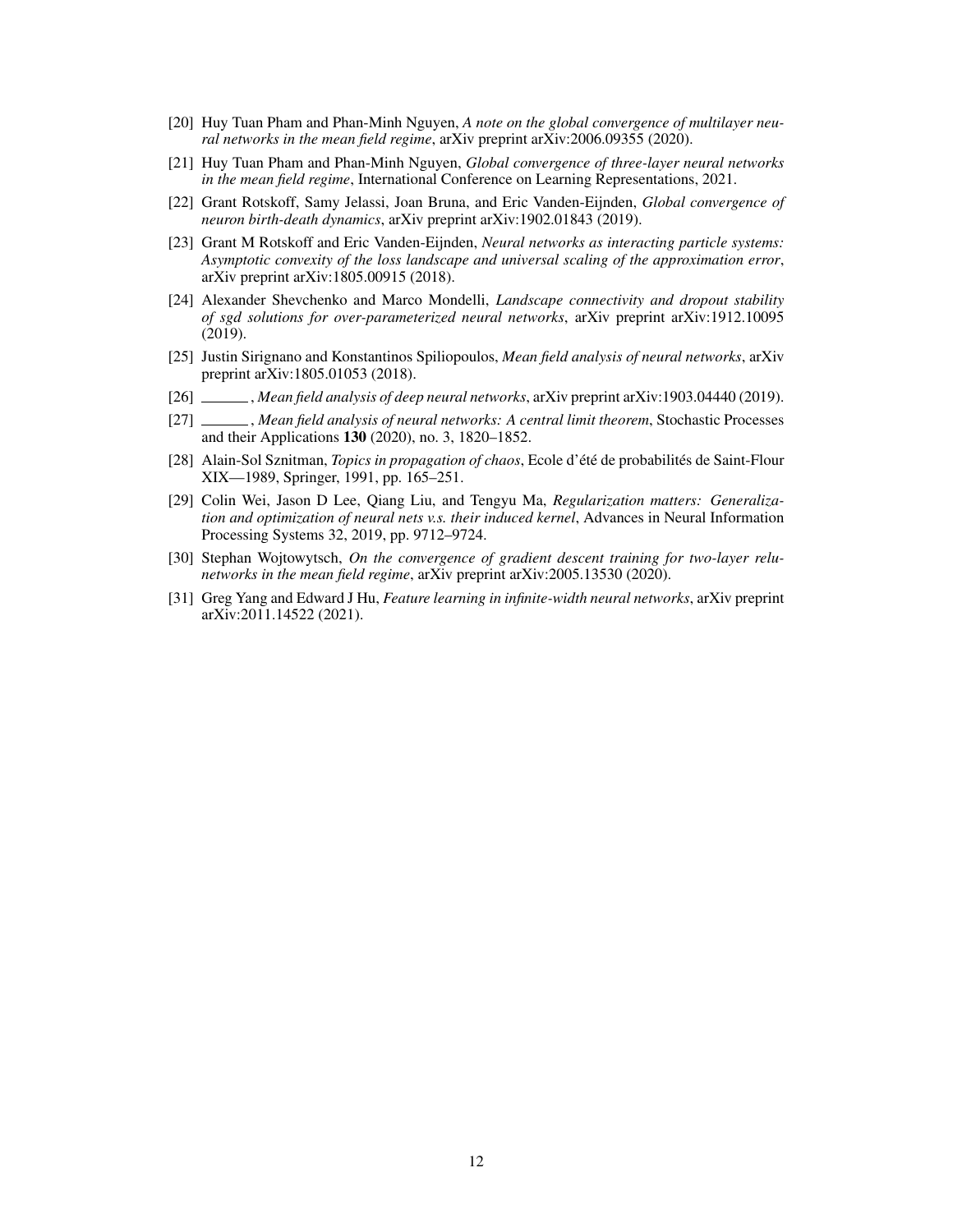Supplementary information for "Limiting fluctuation and trajectorial stability of multilayer neural networks with mean field training":

- Appendix [A](#page-12-0) introduces several preliminaries: new notations and known results from [\[17\]](#page-10-0).
- Appendix [B](#page-13-0) studies the Gaussian component  $\tilde{G}$  and proves Theorem [2.](#page-5-1)
- Appendix [C](#page-24-0) presents the proof of Theorem  $3$  for well-posedness of  $R$ .
- Appendix [D](#page-29-0) proves Theorem [5](#page-6-0) that connects the neural network with the second-order MF limit at the fluctuation level.
- Appendix [E](#page-43-0) proves Theorem [6](#page-6-1) that establishes a central limit theorem for the output fluctuation.
- Appendix [F](#page-45-0) studies the asymptotic width-scaled output variance and proves that it eventually vanishes under different conditions, i.e. Theorems [9](#page-8-1) and [10.](#page-8-2)
- Appendix [G](#page-55-0) describes the experimental details for Section [5.](#page-9-1)

# <span id="page-12-0"></span>A Preliminaries

We introduce notations that are not in the main paper. For convenience, for each index  $i \in [L]$ , we use i to refer to either i or the pair  $(i-1,i)$ , which depends on the context, and we let  $|i|=1$  and  $|i|=2$  respectively in each case. For instance, when we write  $C_i$ , we refer to either  $C_i$  or  $(C_{i-1}, C_i)$ . A statement that is stated for i should hold in both cases.

For the MF limit:

$$
\begin{split} \frac{\partial H_i(t,x,c_i)}{\partial H_j(c'_j)} &= \begin{cases} 0, & i \leq j, \\ w_i(t,c'_j,c_i)\varphi'_j(H_j(t,x,c'_j)), & i \leq j+1, \\ \mathbb{E}_{C'_{j+1}}\left[w_{j+1}(t,c'_j,C'_{j+1})\varphi'_j(H_j(t,x,c'_j))\frac{\partial H_i(t,x,c_i)}{\partial H_{j+1}(C'_{j+1})}\right], & i > j+1, \\ \frac{\partial H_j(t,x,c_i)}{\partial u_i f_j(c_j)} &= 1, & i > j+1, \\ \frac{\partial H_i(t,x,c_i)}{\partial w_j(c'_{j-1},c'_j)} &= \begin{cases} 0, & i < j, \\ \frac{\partial H_i(t,x,c_i)}{\partial H_j(c'_j)}x, & 1 = j < i, \\ \frac{\partial H_i(t,x,c_i)}{\partial H_j(c'_j)}\varphi_{j-1}(H_{j-1}(t,x,c'_{j-1})), & 1 < j < i, \\ \frac{\partial H_j(t,x,c_j)}{\partial u_j(c'_{j-1},c'_j)} &= \begin{cases} x, & j = 1, \\ \frac{\partial H_j(t,x,c_j)}{\partial H_j(c_j)}\varphi_{j-1}(H_{j-1}(t,x,c'_{j-1})), & j > 1, \end{cases} \\ \frac{\partial^2 \hat{y}(t,x)}{\partial w_j(c'_{j-1},c'_j)\partial H_L(1)} &= \varphi''_L(H_L(t,x,1)) \frac{\partial H_L(t,x,1)}{\partial w_j(c'_{j-1},c'_j)}, & j = 1, \\ \frac{\partial^2 \hat{y}(t,x)}{\partial w_j(c'_{j-1},c'_j)\partial H_{i-1}(c_{i-1})} &= \mathbb{E}_{C_i}\left[w_i(t,c_{i-1},C_i)\varphi''_{i-1}(H_{i-1}(t,x,c_{i-1}))\frac{\partial H_{i-1}(t,x,c_{i-1})}{\partial w_j(c'_{j-1},c'_j)\partial H_i(C_i)}\right], & i \leq L, \\ \frac{\partial^2 \hat{y}(t,x)}{\partial_x w_i(c_{i-1},c'_i)\partial H_{i-1}(c_{i-1})} &= \varphi'_{i-1}(H_{i-1}(t,x,c_{i-1}))\frac{\partial \hat{y}(t,x)}{\partial H_i(c'_i)}, & j \geq L, \\ \frac{\partial^2 \hat{y}(t,x)}{\partial_x w_i(c_{i-1},c_i)\partial H_{i-1}(c_{i-1
$$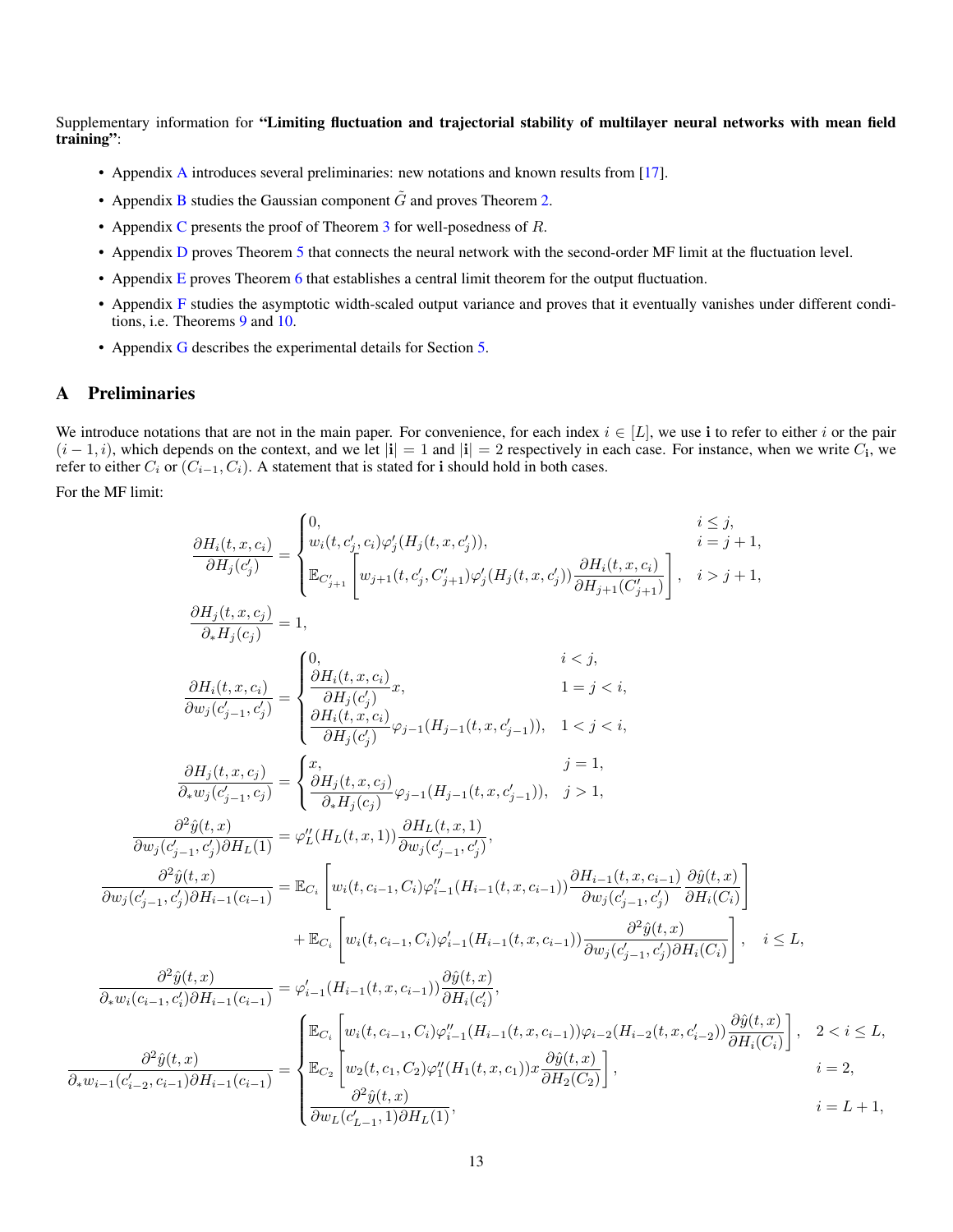$$
\frac{\partial^2 \hat{y}(t,x)}{\partial w_j(c'_{j-1},c'_j)\partial w_i(c_{i-1},c_i)} = \begin{cases}\n\frac{\partial^2 \hat{y}(t,x)}{\partial w_j(c'_{j-1},c'_j)\partial H_i(c_i)}\varphi_{i-1}(H_{i-1}(t,x,c_{i-1})) \\
+\frac{\partial \hat{y}(t,x)}{\partial H_i(c_i)}\varphi_{i-1}'(H_{i-1}(t,x,c_{i-1}))\frac{\partial H_{i-1}(t,x,c_{i-1})}{\partial w_j(c'_{j-1},c'_j)},\n\quad i > 1, \\
\frac{\partial^2 \hat{y}(t,x)}{\partial w_j(c'_{j-1},c'_j)\partial H_1(c_1)}x,\n\end{cases}\n\begin{matrix}\n\frac{\partial^2 \hat{y}(t,x)}{\partial H_i(c_i)}\varphi_{i-1}'(H_{i-1}(t,x,c_{i-1}))\frac{\partial H_{i-1}(t,x,c_{i-1})}{\partial w_j(c'_{j-1},c'_j)},\n\quad i > 1, \\
\frac{\partial^2 \hat{y}(t,x)}{\partial x_{i-1}(c'_{i-2},c_{i-1})}\frac{\partial \hat{y}(t,x)}{\partial W_i(c_{i-1},c_i)}\varphi_{i-1}'(H_{i-1}(t,x,c_{i-1}))\frac{\partial H_{i-1}(t,x,c_{i-1})}{\partial x_{i-1}(c'_{i-2},c_{i-1})},\n\end{matrix}\n\begin{matrix}\n\frac{\partial^2 \hat{y}(t,x)}{\partial x_{i-1}(c_{i-1},c_i)}\frac{\partial^2 \hat{y}(t,x)}{\partial x_{i-1}(c_{i-1},c_i)}\frac{\partial^2 \hat{y}(t,x)}{\partial W_i(c_{i-1},c_i)}\frac{\partial^2 \hat{y}(t,x)}{\partial W_i(c_{i-1},c_i)}\frac{\partial^2 \hat{y}(t,x)}{\partial x_{i-1}(c_i,c'_{i-1})}\frac{\partial^2 \hat{y}(t,x)}{\partial x_{i-1}(c_i,c'_{i-1})}\frac{\partial^2 \hat{y}(t,x)}{\partial W_i(c_i)},\n\quad i > 1, \\
\frac{\partial^2 \hat{y}(t,x)}{\partial x_{i-1}(c_i,c'_{i+1})}\frac{\partial^2 \hat{y}(t,x)}{\partial w_i(c_{i-1},c_i)}\frac{\partial^2 \hat{y}(t,x)}{\partial x
$$

With this, we write the dynamics [\(3\)](#page-5-2) for the second-order MF limit  $R$  in its complete form as follows:

$$
\partial_{t}R_{i}(G, t, c_{i-1}, c_{i}) =
$$
\n
$$
-\mathbb{E}_{Z}\bigg[\frac{\partial \hat{y}(t, X)}{\partial w_{i}(c_{i-1}, c_{i})}\partial_{2}^{2} \mathcal{L}\left(Y, \hat{y}(t, X)\right)\left(G^{y}(t, X) + \sum_{r=1}^{L}\mathbb{E}_{C}\bigg[R_{r}\left(G, t, C_{r-1}, C_{r}\right)\frac{\partial \hat{y}(t, X)}{\partial w_{r}\left(C_{r-1}, C_{r}\right)}\bigg]\right)\bigg]
$$
\n
$$
-\mathbb{E}_{Z}\bigg[\partial_{2} \mathcal{L}\left(Y, \hat{y}(t, X)\right)\mathbb{E}_{C}\bigg[\sum_{r=1}^{L}R_{r}\left(G, t, C_{r-1}, C_{r}\right)\frac{\partial^{2} \hat{y}(t, X)}{\partial w_{r}\left(C_{r-1}, C_{r}\right)\partial w_{i}\left(c_{i-1}, c_{i}\right)}\bigg]\bigg]
$$
\n
$$
-\mathbb{E}_{Z}\bigg[\partial_{2} \mathcal{L}\left(Y, \hat{y}(t, X)\right)\mathbb{E}_{C}\bigg[R_{i-1}\left(G, t, C_{i-2}, c_{i-1}\right)\frac{\partial^{2} \hat{y}(t, X)}{\partial_{*}w_{i-1}\left(C_{i-2}, c_{i-1}\right)\partial w_{i}\left(c_{i-1}, c_{i}\right)}\bigg]\bigg]
$$
\n
$$
-\mathbb{E}_{Z}\bigg[\partial_{2} \mathcal{L}\left(Y, \hat{y}(t, X)\right)\mathbb{E}_{C}\bigg[R_{i}\left(G, t, C_{i-1}, c_{i}\right)\frac{\partial^{2} \hat{y}(t, X)}{\partial_{*}w_{i}\left(C_{i-1}, c_{i}\right)\partial w_{i}\left(c_{i-1}, c_{i}\right)}\bigg]\bigg]
$$
\n
$$
-\mathbb{E}_{Z}\bigg[\partial_{2} \mathcal{L}\left(Y, \hat{y}(t, X)\right)\mathbb{E}_{C}\bigg[R_{i+1}\left(G, t, c_{i}, C_{i+1}\right)\frac{\partial^{2} \hat{y}(t, X)}{\partial_{*}w_{i+1}\left(c_{i}, C_{i+1}\right)\partial w_{i}\left(c_{i-1}, c_{i}\right)}\bigg]\bigg]
$$
\n $$ 

where we take by convention that  $R_0 = R_{L+1} = 0$ . We also define secondary quantities, similar to those in Section [3.1](#page-4-1) e.g.  $\partial^2 \tilde{y}(t,x)$  $\frac{\partial^2 \tilde{y}(t,x)}{\partial w_j(c'_{j-1},c'_j)\partial w_i(c_{i-1},c_i)}$ , in a similar fashion, by taking their MF counterparts and replacing  $\mathbb{E}_{C_i}$  being replaced by an empirical average over  $\left\{ C_{i}\left(j_{i}\right)\right\} _{j_{i}\in\left[N_{i}\right]}$ .

We also recall the following bounds from [\[17\]](#page-10-0).

<span id="page-13-1"></span>**Lemma 11.** *Under Assumption [1,](#page-3-2) for any*  $T \geq 0$ *,* 

<span id="page-13-2"></span>
$$
\max_{i\in[L]}m^{-1/2}\mathbb{E}_C\left[\sup_{t\leq T}\left|w_i\left(t,C_{i-1},C_i\right)\right|^m\right]^{1/m}\leq K_T.
$$

Boundedness of moments of several other MF quantities at any time  $t \leq T$  are consequences of this lemma and Assumption [1.](#page-3-2) We omit the details.

# <span id="page-13-0"></span>B CLT for the Gaussian component  $\tilde{G}$ : Proof of Theorem [2](#page-5-1)

We recall the process  $\tilde{G}$  defined in Section [3.1.](#page-4-1) Recall that for each  $j_i \in [N_i]$ , we sample  $C_i(j_i) \in \Omega_i$  independently at random from  $P_i$ . Let  $S_i = \{C_i(1), \ldots, C_i(N_i)\}\.$  We denote by  $\mathbf{E}_i$  for the expectation over the random choice of  $S_i$ . We also recall that **E** is the expectation over the random choice of  $S_i$ ,  $i = 1, \ldots, L$ .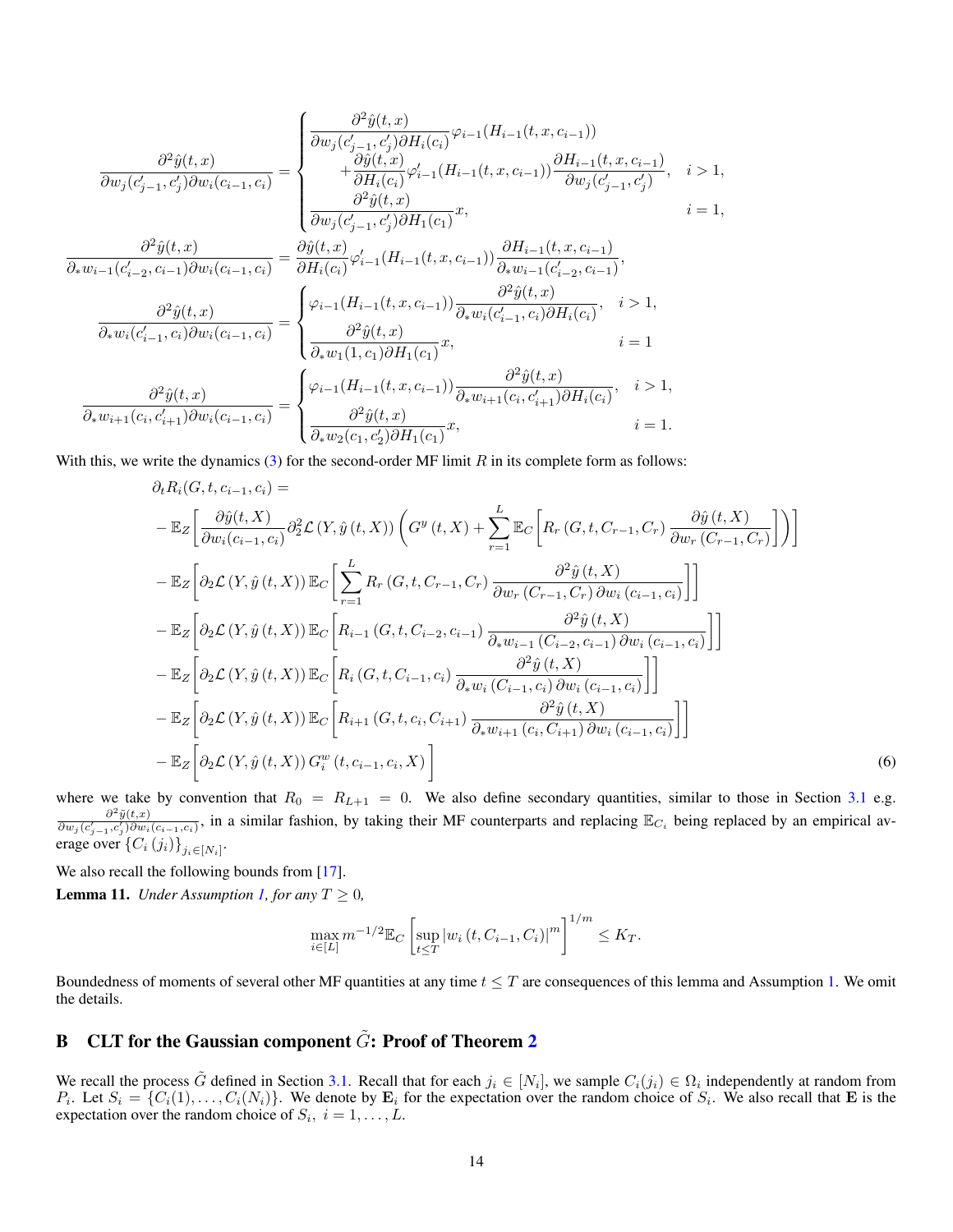We will use the following notation throughout. Let  $\delta$  be a function of  $t \in \mathbb{T}$ ,  $z \in \mathbb{Z}$ ,  $c_1 \in \Omega_1$ ,  $c_2 \in \Omega_2$ , ...,  $c_L \in \Omega_L$ , and  $j_1 \in [N_1], j_2 \in$  $[N_2], \ldots, j_L \in [N_L]$  (where  $\delta$  may not necessarily depend on all those variables). For  $o_N$  decreasing in N, we write  $\delta = \mathbf{O}_T(o_N)$  if for any  $t \leq T$ ,<br>  $\mathbf{F} \mathbb{F} \mathbb{F} \quad \text{as } t \neq T$ ,  $\mathbb{F} \quad \text{as } t \neq T$ ,  $\text{as } t \geq T$ ,  $\text{as } t \geq T$ ,  $\text{as } t \geq T$ ,  $\text{as } t \geq T$ 

$$
\mathbf{E}\mathbb{E}_{J}\mathbb{E}_{Z,C}[|\delta(t, Z, C_1, \dots, C_L, J_1, \dots, J_L|^2] \leq K_T o_N^2
$$

for sufficiently large  $N$ . Thus, if we write

$$
f(t, z, c_1, c_2, \dots, c_L) = g(t, z, c_1, c_2, \dots, c_L) + \mathbf{O}_T(o_N)
$$

we mean

$$
\mathbf{E}\mathbb{E}_J\mathbb{E}_{Z,C}[|f(t,Z,C_1,\ldots,C_L,J_1,\ldots,J_L)-g(t,Z,C_1,\ldots,C_L,J_1,\ldots,J_L)|^2] \le K_T o_N^2
$$

for all  $t \leq T$ , for sufficiently large N.

We define additional processes as follows

$$
\tilde{G}_{i}^{\partial \tilde{H}}(t, c_{i}, x) = \sqrt{N} \left( \frac{\partial \tilde{y}(t, x)}{\partial \tilde{H}_{i}(c_{i})} - \frac{\partial \hat{y}(t, x)}{\partial H_{i}(c_{i})} \right),
$$
\n
$$
\tilde{G}_{i-1}^{\partial H}(t, c_{i-1}, x) = \sqrt{N} \left( \mathbb{E}_{J_{i}} \left[ w_{i}(t, c_{i-1}, C_{i}(J_{i})) \frac{\partial \hat{y}(t, x)}{\partial H_{i}(C_{i}(J_{i}))} \right] - \mathbb{E}_{C_{i}} \left[ w_{i}(t, c_{i-1}, C_{i}) \frac{\partial \hat{y}(t, x)}{\partial H_{i}(C_{i})} \right] \right) \varphi'_{i-1} (H_{i-1}(t, x, c_{i-1})),
$$
\n
$$
\tilde{G}_{L}^{\partial H}(t, 1, x) = \tilde{G}_{L-1}^{\partial H}(t, c_{L-1}, x) = 0,
$$
\n
$$
\tilde{G}_{i}^{\tilde{H}}(t, c_{i}, x) = \sqrt{N} \left( \tilde{H}_{i}(t, x, c_{i}) - H_{i}(t, x, c_{i}) \right),
$$
\n
$$
\tilde{G}_{i}^{H}(t, c_{i}, x) = \sqrt{N} \left( \mathbb{E}_{J_{i-1}} [w_{i}(t, C_{i-1}(J_{i-1}), c_{i}) \varphi_{i-1}(H_{i-1}(t, x, C_{i-1}(J_{i-1})))] - \mathbb{E}_{C_{i-1}} [w_{i}(t, C_{i-1}, c_{i}) \varphi_{i-1}(H_{i-1}(t, x, C_{i-1}))] \right),
$$
\n
$$
\tilde{G}_{1}^{H}(t, c_{1}, x) = 0.
$$

The next lemma is a key tool in the argument.

<span id="page-14-0"></span>**Lemma 12.** For an index **i**, let  $f(S, c_i, c_{i'})$  be a function of  $S = \{C_i(j_i) : j_i \in [N_i]\} \cup \{S'\}$  and  $c_i, c_{i'}$ , where  $S'$  denotes some random *variable that is independent of*  $\{C_i(j_i): j_i \in [N_i]\}$ . Assume that for some  $\alpha > 0$ ,

$$
\mathbf{E}\mathbb{E}_{C_{\mathbf{i}'}}\left[\left|f(S^{j_{\mathbf{i}}},C_{\mathbf{i}}(j_{\mathbf{i}}),C_{\mathbf{i}'})\right|^{2}\right] \leq K,
$$
  

$$
\mathbf{E}\mathbb{E}_{C_{\mathbf{i}'}}\left[\left|f(S,C_{\mathbf{i}}(j_{\mathbf{i}}),C_{\mathbf{i}'})-f(S^{j_{\mathbf{i}}},C_{\mathbf{i}}(j_{\mathbf{i}}),C_{\mathbf{i}'})\right|^{2}\right] \leq K/N^{\alpha},
$$

for all  $j_{\bf i}$ , where we define  $S^{j_{\bf i}}$  similar to  $S$  except with  $C_{\bf i}(j_{\bf i})$  in  $S_{\bf i}$  replaced by an independent copy  $C'_{\bf i}(j_{\bf i})$  and  ${\bf E}$  denotes the expectation *w.r.t* S*. Then we have*

$$
\mathbb{E}_{J_{\mathbf{i}}}[f(S, C_{\mathbf{i}}(J_{\mathbf{i}}), c_{\mathbf{i}'})] = \mathbb{E}_{C_{\mathbf{i}}}[f(S, C_{\mathbf{i}}, c_{\mathbf{i}'})] + \mathbf{O}(N^{-\alpha/4} + N^{-|\mathbf{i}|/2}).
$$

*Proof.* We have

 $\mathbf{I}$ 

$$
\mathbf{E}\mathbb{E}_{C_{\mathbf{i}'}}\left[|\mathbb{E}_{J_{\mathbf{i}}}[f(S, C_{\mathbf{i}}(J_{\mathbf{i}}), C_{\mathbf{i}'})] - \mathbb{E}_{C_{\mathbf{i}}}[f(S, C_{\mathbf{i}}, C_{\mathbf{i}'})]|^{2}\right]
$$
\n
$$
= \frac{1}{N^{2|\mathbf{i}|}} \sum_{j_{\mathbf{i}, j'_{\mathbf{i}}}} \mathbf{E}\mathbb{E}_{C_{\mathbf{i}'}}\left[(f(S, C_{\mathbf{i}}(j_{\mathbf{i}}), C_{\mathbf{i}'}) - \mathbb{E}_{C_{\mathbf{i}}}[f(S, C_{\mathbf{i}}, C_{\mathbf{i}'})]\right) \cdot (f(S, C_{\mathbf{i}}(j'_{\mathbf{i}}), C_{\mathbf{i}'}) - \mathbb{E}_{C_{\mathbf{i}}}[f(S, C_{\mathbf{i}}, C_{\mathbf{i}'})]\right].
$$

Define  $S^{j_i}$  – with an abuse of notation – similar to S but with the terms involving  $C_i(j_i)$  and  $C_i(j'_i)$  replaced by independent copies  $C'_{i}(j_{i})$  and  $C'_{i}(j'_{i})$ . (In particular,  $S^{j_{i}}$  has the same distribution as S.) We have:

$$
\begin{split}\n& \left| \mathbf{E} \left[ (f(S, C_{\mathbf{i}}(j_{\mathbf{i}}), c_{\mathbf{i'}}) - \mathbb{E}_{C_{\mathbf{i}}}[f(S, C_{\mathbf{i}}, c_{\mathbf{i'}})] \right) (f(S, C_{\mathbf{i}}(j'_{\mathbf{i}}), c_{\mathbf{i'}}) - \mathbb{E}_{C_{\mathbf{i}}}[f(S, C_{\mathbf{i}}, c_{\mathbf{i'}})] ) \right] \\
& - \mathbf{E} \left[ \left( f(S^{j_{\mathbf{i}}}, C_{\mathbf{i}}(j_{\mathbf{i}}), c_{\mathbf{i'}}) - \mathbb{E}_{C_{\mathbf{i}}}[f(S^{j_{\mathbf{i}}}, C_{\mathbf{i}}, c_{\mathbf{i'}})] \right) (f(S^{j_{\mathbf{i}}}, C_{\mathbf{i}}(j'_{\mathbf{i}}), c_{\mathbf{i'}}) - \mathbb{E}_{C_{\mathbf{i}}}[f(S^{j_{\mathbf{i}}}, C_{\mathbf{i}}, c_{\mathbf{i'}})] ) \right] \\
& = \left| \mathbf{E} \left[ f(S, C_{\mathbf{i}}(j_{\mathbf{i}}), c_{\mathbf{i'}}) f(S, C_{\mathbf{i}}(j'_{\mathbf{i}}), c_{\mathbf{i'}}) - f(S^{j_{\mathbf{i}}}, C_{\mathbf{i}}(j_{\mathbf{i}}), c_{\mathbf{i'}}) f(S^{j_{\mathbf{i}}}, C_{\mathbf{i}}(j'_{\mathbf{i}}), c_{\mathbf{i'}}) \right] \right| \\
& \leq K \mathbf{E} \left[ \left| f(S, C_{\mathbf{i}}(j_{\mathbf{i}}), c_{\mathbf{i'}}) (f(S, C_{\mathbf{i}}(j'_{\mathbf{i}}), c_{\mathbf{i'}}) - f(S^{j_{\mathbf{i}}}, C_{\mathbf{i}}(j'_{\mathbf{i}}), c_{\mathbf{i'}}) \right) \right| \right] + K \mathbf{E} \left[ \left| f(S^{j_{\mathbf{i}}}, C_{\mathbf{i}}(j'_{\mathbf{i}}), c_{\mathbf{i'}}) - f(S^{j_{\mathbf{i}}}, C_{\mathbf{i}}(j'_{\mathbf{i}}), c_{\mathbf{i'}}) \right| \right] \\
& \leq K \mathbf{E} \left[ (f(S, C_{\mathbf{i}}(j_{\mathbf{i}}), c_{\mathbf{i'}}))^{2} \right]^{1/2} \mathbf{E} \left[ \left( f(S,
$$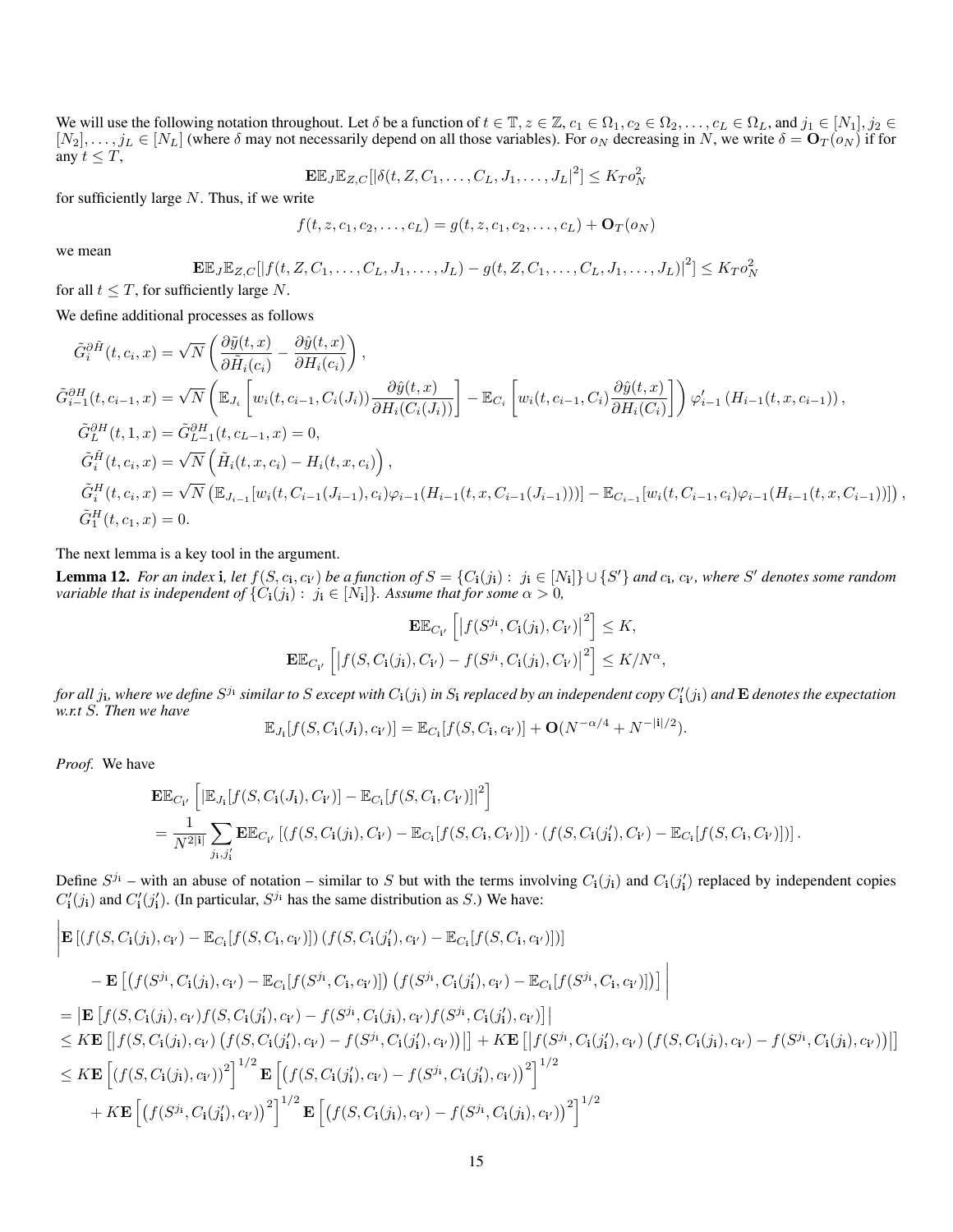$$
\leq K \mathbf{E} \left[ \left( f(S, C_{\mathbf{i}}(j'_1), c_{\mathbf{i}'}) - f(S^{j_{\mathbf{i}}}, C_{\mathbf{i}}(j'_1), c_{\mathbf{i}'} ) \right)^2 \right]^{1/2} \mathbf{E} \left[ \left( f(S, C_{\mathbf{i}}(j_{\mathbf{i}}), c_{\mathbf{i}'} ) - f(S^{j_{\mathbf{i}}}, C_{\mathbf{i}}(j_{\mathbf{i}}), c_{\mathbf{i}'} ) \right)^2 \right]^{1/2} + K \mathbf{E} \left[ \left( f(S, C_{\mathbf{i}}(j'_1), c_{\mathbf{i}'} ) - f(S^{j_{\mathbf{i}}}, C_{\mathbf{i}}(j'_1), c_{\mathbf{i}'} ) \right)^2 \right]^{1/2} \mathbf{E} \left[ \left( f(S^{j_{\mathbf{i}}}, C_{\mathbf{i}}(j_{\mathbf{i}}), c_{\mathbf{i}'} ) \right)^2 \right]^{1/2} + K \mathbf{E} \left[ \left( f(S^{j_{\mathbf{i}}}, C_{\mathbf{i}}(j'_1), c_{\mathbf{i}'} ) \right)^2 \right]^{1/2} \mathbf{E} \left[ \left( f(S, C_{\mathbf{i}}(j_{\mathbf{i}}), c_{\mathbf{i}'} ) - f(S^{j_{\mathbf{i}}}, C_{\mathbf{i}}(j_{\mathbf{i}}), c_{\mathbf{i}'} ) \right)^2 \right]^{1/2}.
$$

Furthermore,

$$
\mathbb{E}_{C_{\mathbf{i}'}}\left[\mathbf{E}\left[\left(f(S,C_{\mathbf{i}}(j'_{\mathbf{i}}),C_{\mathbf{i}'}-f(S^{j_{\mathbf{i}}},C_{\mathbf{i}}(j'_{\mathbf{i}}),C_{\mathbf{i}'})\right)^{2}\right]^{1/2}\mathbf{E}\left[\left(f(S^{j_{\mathbf{i}}},C_{\mathbf{i}}(j_{\mathbf{i}}),C_{\mathbf{i}'})\right)^{2}\right]^{1/2}\right] \n\leq \mathbb{E}_{C_{\mathbf{i}'}}\mathbf{E}\left[\left(f(S,C_{\mathbf{i}}(j'_{\mathbf{i}}),C_{\mathbf{i}'})-f(S^{j_{\mathbf{i}}},C_{\mathbf{i}}(j'_{\mathbf{i}}),C_{\mathbf{i}'})\right)^{2}\right]^{1/2}\mathbb{E}_{C_{\mathbf{i}'}}\mathbf{E}\left[\left(f(S^{j_{\mathbf{i}}},C_{\mathbf{i}}(j_{\mathbf{i}}),C_{\mathbf{i}'})\right)^{2}\right]^{1/2} \n\leq K/N^{\alpha/2},
$$

and the other two terms can be bounded similarly. Now recall that  $S^{j_i}$  is independent of  $C_i(j_i)$  and  $C_i(j'_i)$ . Let  $S^{j_i}$  be the  $\sigma$ -algebra generated by S' and  $C_{\mathbf{k}}(j_{\mathbf{k}})$  for all  $j_{\mathbf{k}}$  except  $j_i$  and  $j'_i$ . Then if  $j_i \neq j'_i$ ,

$$
\mathbf{E}\left[\left(f(S^{j_1},C_1(j_1),c_{i'})-\mathbb{E}_{C_1}[f(S^{j_1},C_1,c_{i'})]\right)\left(f(S^{j_1},C_1(j'_1),c_{i'})-\mathbb{E}_{C_1}[f(S^{j_1},C_1,c_{i'})]\right)\right]
$$
\n
$$
=\mathbf{E}_{\mathcal{S}}\left[\mathbf{E}_{C_1(j_1),C_1(j'_1)}\left[\left(f(S^{j_1},C_1(j_1),c_{i'})-\mathbb{E}_{C_1}[f(S^{j_1},C_1,c_{i'})]\right)\right)\left(f(S^{j_1},C_1(j'_1),c_{i'})-\mathbb{E}_{C_1}[f(S^{j_1},C_1,c_{i'})]\right)\right]
$$
\n
$$
=0.
$$

Thus under the assumptions in the lemma,

$$
\mathbf{E}\mathbb{E}_{C_{\mathbf{i}'}}\left[ \left( \mathbb{E}_{J_{\mathbf{i}}}[f(S, C_{\mathbf{i}}(J_{\mathbf{i}}), C_{\mathbf{i}'})] - \mathbb{E}_{C_{\mathbf{i}}}[f(S, C_{\mathbf{i}}, C_{\mathbf{i}'})] \right)^2 \right] \leq \frac{K}{N^{\alpha/2}} + \frac{K}{N^{|\mathbf{i}|}}.
$$

We proceed in several sections.

#### B.1 A priori moment estimates

<span id="page-15-0"></span>**Lemma 13.** *Under Assumption [1,](#page-3-2) we have for*  $t \leq T$ *,* 

$$
\mathbf{E}\mathbb{E}_{C_i}\left[\left(\tilde{G}_i^H(t,x,C_i)\right)^{2p}\right],\ \mathbf{E}\mathbb{E}_{J_i}\left[\left(\tilde{G}_i^H(t,x,C_i\left(J_i\right))\right)^{2p}\right],\ \mathbf{E}\mathbb{E}_{C_i}\left[\left(\tilde{G}_i^{\tilde{H}}(t,x,C_i)\right)^{2p}\right],\ \mathbf{E}\mathbb{E}_{C_i}\left[\left(\tilde{G}_i^{\tilde{H}}(t,x,C_i\left(J_i\right))\right)^{2p}\right]\leq K_{T,p}.
$$

*Proof.* Recall Lemma [11.](#page-13-1) The base case  $i = 1$  easily follows. Notice that

$$
\mathbf{E}\mathbb{E}_{J_{i-1}}\left[\left(\tilde{G}_{i-1}^{H}(t,x,C_{i-1}(J_{i-1}))\right)^{2p}\right] = \mathbf{E}\mathbb{E}_{C_{i-1}}\left[\left(\tilde{G}_{i-1}^{H}(t,x,C_{i-1})\right)^{2p}\right],
$$
  

$$
\mathbf{E}\mathbb{E}_{J_{i-1}}\left[\left(\tilde{G}_{i-1}^{H}(t,x,C_{i-1}(J_{i-1}))\right)^{2p}\right] = \mathbf{E}\mathbb{E}_{C_{i-1}}\left[\left(\tilde{G}_{i-1}^{H}(t,x,C_{i-1})\right)^{2p}\right],
$$

where the second claim is because the randomness of  $\tilde{G}_{i-1}^{\tilde{H}}(t, x, c_{i-1})$  comes from  $\{C_k(j_k) : j_k \in [N_k], k < i-1\}$ . Note that

$$
\tilde{G}_{i}^{\tilde{H}}(t, c_{i}, x)
$$
\n
$$
= \sqrt{N} \left( \tilde{H}_{i}(t, x, c_{i}) - H_{i}(t, x, c_{i}) \right)
$$
\n
$$
= \sqrt{N} \left( \mathbb{E}_{J_{i-1}}[w_{i}(t, C_{i-1}(J_{i-1}), c_{i})\varphi_{i-1}(\tilde{H}_{i-1}(t, x, C_{i-1}(J_{i-1})))] - \mathbb{E}_{C_{i-1}}[w_{i}(t, C_{i-1}, c_{i})\varphi_{i-1}(H_{i-1}(t, x, C_{i-1}))] \right)
$$
\n
$$
= \tilde{G}_{i}^{H}(t, x, c_{i}) + \sqrt{N} \mathbb{E}_{J_{i-1}}[w_{i}(t, C_{i-1}(J_{i-1}), c_{i}) \left( \varphi_{i-1}(\tilde{H}_{i-1}(t, x, C_{i-1}(J_{i-1}))) - \varphi_{i-1}(H_{i-1}(t, x, C_{i-1}(J_{i-1}))) \right)].
$$

We have

$$
\mathbf{E}\mathbb{E}_{C_i}\left[\left(\tilde{G}_i^H(t,x,C_i)\right)^{2p}\right]
$$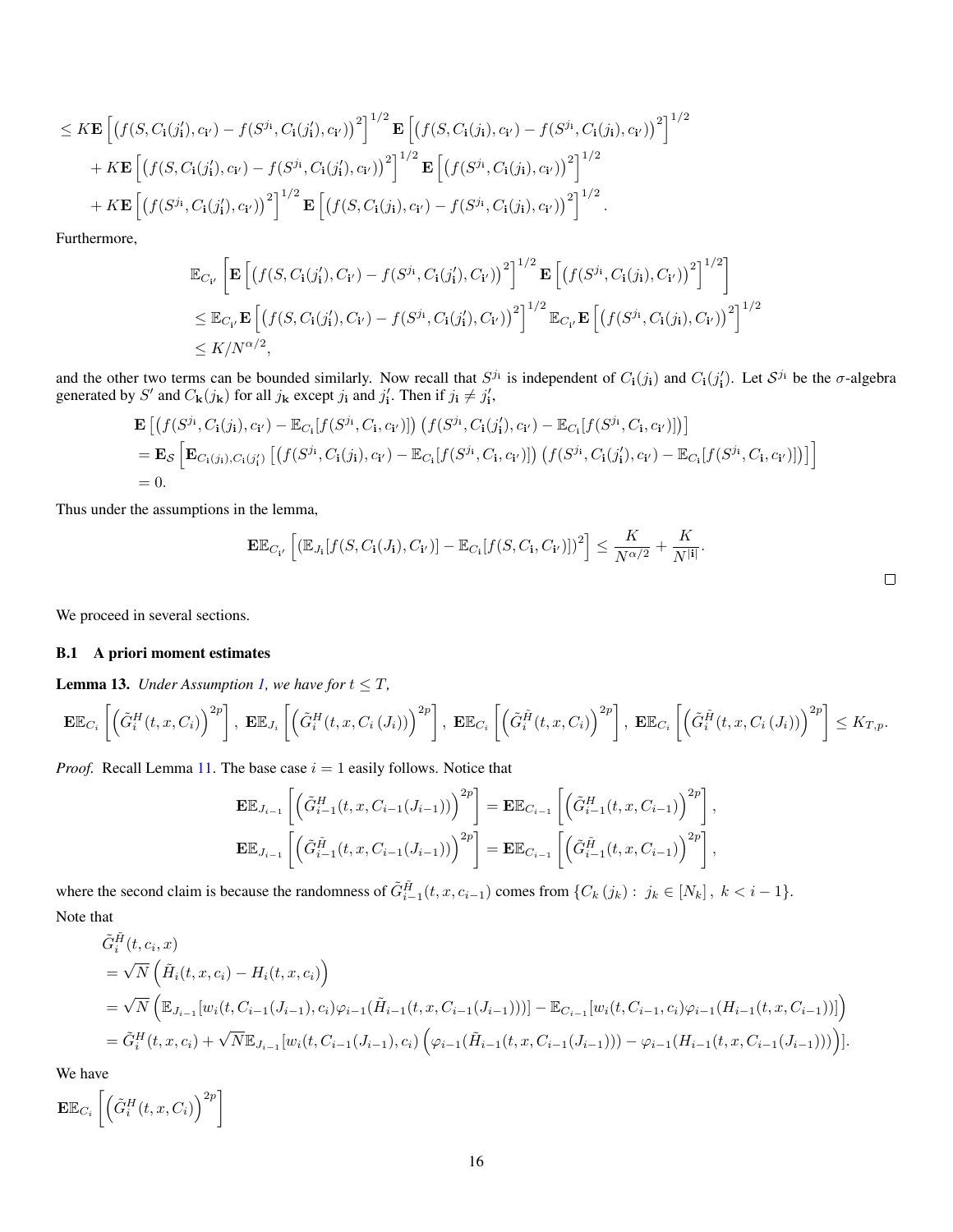$$
\leq \mathbf{E} \mathbb{E}_{C_i} \left[ \left( \sqrt{N} \left( \mathbb{E}_{J_{i-1}} [w_i(t, C_{i-1}(J_{i-1}), C_i) \varphi_{i-1}(H_{i-1}(t, x, C_{i-1}(J_{i-1}))) ] - \mathbb{E}_{C_{i-1}} [w_i(t, C_{i-1}, C_i) \varphi_{i-1}(H_{i-1}(t, x, C_{i-1}))] \right) \right)^{2p} \right]
$$
  
\n
$$
\leq \mathbb{E}_{C_i} \left[ \mathbb{V}_{C_{i-1}} [w_i(t, C_{i-1}, C_i) \varphi_{i-1}(H_{i-1}(t, x, C_{i-1}))]^p \right] + \frac{K_{T,p}}{N}
$$
  
\n
$$
\leq K_{T,p}.
$$

We also have:

$$
\mathbf{E}\mathbb{E}_{C_{i}}\left[\left(\sqrt{N}\mathbb{E}_{J_{i-1}}\left[w_{i}(t,C_{i-1}(J_{i-1}),C_{i})\left(\varphi_{i-1}(\tilde{H}_{i-1}(t,x,C_{i-1}(J_{i-1})))-\varphi_{i-1}(H_{i-1}(t,x,C_{i-1}(J_{i-1})))\right)\right]\right)^{2p}\right]
$$
\n
$$
\leq \mathbf{E}\mathbb{E}_{C_{i}}\left[\left(\mathbb{E}_{J_{i-1}}\left[w_{i}(t,C_{i-1}(J_{i-1}),C_{i})\tilde{G}_{i-1}^{\tilde{H}}(t,x,C_{i-1}(J_{i-1}))\right]\right)^{2p}\right]
$$
\n
$$
\leq \mathbf{E}\mathbb{E}_{C_{i},J_{i-1}}\left[\left|w_{i}(t,C_{i-1}(J_{i-1}),C_{i})\right|^{4p}\right]^{1/2}\mathbf{E}\mathbb{E}_{J_{i-1}}\left[\left(\tilde{G}_{i-1}^{\tilde{H}}(t,x,C_{i-1}(J_{i-1}))\right)^{4p}\right]^{1/2}
$$
\n
$$
\leq K_{T,p}\mathbf{E}\mathbb{E}_{J_{i-1}}\left[\left(\tilde{G}_{i-1}^{\tilde{H}}(t,x,C_{i-1}(J_{i-1}))\right)^{4p}\right]^{1/2}.
$$

Hence, by the induction hypothesis, we obtain

$$
\mathbf{E}\mathbb{E}_{C_i}\left[\left(\tilde{G}_i^{\tilde{H}}(t,x,C_i)\right)^{2p}\right] \leq K_{T,p}.
$$

 $\Box$ 

<span id="page-16-0"></span>**Lemma 14.** *Under Assumption [1,](#page-3-2) we have for any*  $t \leq T$ *,* 

$$
\mathbf{E}\mathbb{E}_{C_i}\left[\left(\tilde{G}_i^{\partial H}(t, C_i, x)\right)^{2p}\right], \ \mathbf{E}\mathbb{E}_{J_{i-1}}\left[\left(\tilde{G}_{i-1}^{\partial H}(t, C_{i-1}\left(J_{i-1}\right), x)\right)^{2p}\right] \leq K_{T, p},
$$
\n
$$
\mathbf{E}\mathbb{E}_{C_i}\left[\left(\tilde{G}_i^{\partial \tilde{H}}(t, C_i, x)\right)^{2p}\right], \ \mathbf{E}\mathbb{E}_{J_i}\left[\left(\tilde{G}_i^{\partial \tilde{H}}(t, C_i\left(J_i\right), x)\right)^{2p}\right] \leq K_{T, p}.
$$

*Proof.* Recall that  $\tilde{G}_L^{\partial H} = 0$ . For  $\tilde{G}_L^{\partial \tilde{H}}$ :

$$
\mathbf{E}\left[\left(\tilde{G}_{L}^{\partial\tilde{H}}(t,1,x)\right)^{2p}\right] = \mathbf{E}\left[\left(\sqrt{N}\left(\frac{\partial\tilde{y}(t,x)}{\partial\tilde{H}_{L}(1)} - \frac{\partial\hat{y}(t,x)}{\partial{H}_{L}(1)}\right)\right)^{2p}\right]
$$
  
\n
$$
= \mathbf{E}\left[\left(\sqrt{N}\left(\varphi_{L}'\left(\tilde{H}_{L}(t,x,1)\right) - \varphi_{L}'\left(H_{L}(t,x,1)\right)\right)\right)^{2p}\right]
$$
  
\n
$$
\leq K\mathbf{E}\left[\left(\tilde{G}_{L}^{\tilde{H}}(t,1,x)\right)^{2p}\right]
$$
  
\n
$$
\leq K_{T,p}
$$

by Lemma [13.](#page-15-0)

We note that

$$
\tilde{G}_{i-1}^{\partial \tilde{H}}(t, c_{i-1}, x)
$$
\n
$$
= \sqrt{N} \left( \frac{\partial \tilde{y}(t, x)}{\partial \tilde{H}_{i-1}(c_{i-1})} - \frac{\partial \hat{y}(t, x)}{\partial H_{i-1}(c_{i-1})} \right)
$$
\n
$$
= \sqrt{N} \left( \mathbb{E}_{J_i} \left[ w_i(t, c_{i-1}, C_i(J_i)) \varphi'_{i-1}(\tilde{H}_{i-1}(t, x, c_{i-1})) \frac{\partial \tilde{y}(t, x)}{\partial \tilde{H}_i(C_i(J_i))} \right] - \mathbb{E}_{C_i} \left[ w_i(t, c_{i-1}, C_i) \varphi'_{i-1}(H_{i-1}(t, x, c_{i-1})) \frac{\partial \hat{y}(t, x)}{\partial H_i(C_i)} \right] \right)
$$
\n
$$
= \varphi'_{i-1}(H_{i-1}(t, x, c_{i-1})) \tilde{G}_{i-1}^{\partial H}(t, c_{i-1}, x)
$$
\n
$$
+ \sqrt{N} \left( \varphi'_{i-1}(\tilde{H}_{i-1}(t, x, c_{i-1})) - \varphi'_{i-1}(H_{i-1}(t, x, c_{i-1})) \right) \mathbb{E}_{J_i} \left[ w_i(t, c_{i-1}, C_i(J_i)) \frac{\partial \hat{y}(t, x)}{\partial H_i(C_i(J_i))} \right]
$$
\n
$$
+ \varphi'_{i-1}(\tilde{H}_{i-1}(t, x, c_{i-1})) \mathbb{E}_{J_i} \left[ w_i(t, c_{i-1}, C_i(J_i)) \tilde{G}_i^{\partial \tilde{H}}(t, C_i(J_i), x) \right].
$$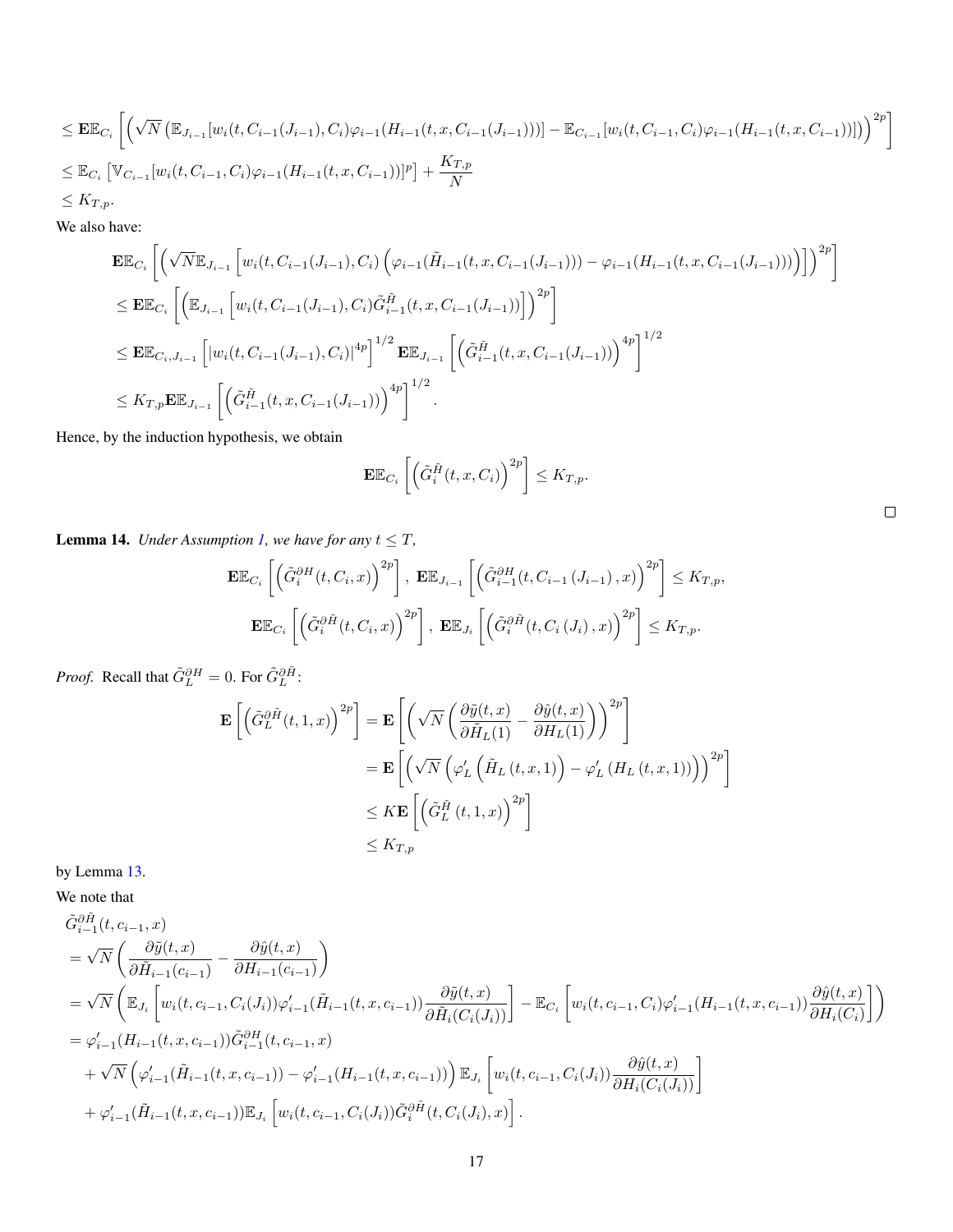We bound each term. We have for  $i < L$ ,

$$
\mathbf{E}\mathbb{E}_{C_{i-1}}\left[\left(\tilde{G}_{i-1}^{\partial H}(t, C_{i-1}, x)\right)^{2p}\right]
$$
\n
$$
\leq K_{p}\mathbf{E}\mathbb{E}_{C_{i-1}}\left[\left(\sqrt{N}\left(\mathbb{E}_{J_{i}}\left[w_{i}(t, C_{i-1}, C_{i}(J_{i}))\frac{\partial \hat{y}(t, x)}{\partial H_{i}(C_{i}(J_{i}))}\right]-\mathbb{E}_{C_{i}}\left[w_{i}(t, C_{i-1}, C_{i})\frac{\partial \hat{y}(t, x)}{\partial H_{i}(C_{i})}\right]\right)\right)^{2p}\right]
$$
\n
$$
\leq K_{p}\mathbb{E}_{C_{i-1}}\left[\mathbb{V}_{C_{i}}\left[w_{i}(t, C_{i-1}, C_{i})\frac{\partial \hat{y}(t, x)}{\partial H_{i}(C_{i})}\right]^{p}\right]+\frac{K_{T, p}}{N}
$$
\n
$$
\leq K_{T, p},
$$

and similarly,

$$
\mathbf{E}\mathbb{E}_{J_{i-1}}\left[\left(\tilde{G}_{i-1}^{\partial H}(t, C_{i-1}\left(J_{i-1}\right), x\right)^{2p}\right] \leq K_{T,p}.
$$

The same of course holds in the case  $i = L$  since  $\tilde{G}_{L-1}^{\partial H}(t, c_{L-1}, x) = 0$ . By Lemma [13,](#page-15-0)

$$
\mathbf{E}\mathbb{E}_{C_{i-1}}\left[\left(\sqrt{N}\left(\varphi'_{i-1}(\tilde{H}_{i-1}(t,x,C_{i-1}))-\varphi'_{i-1}(H_{i-1}(t,x,C_{i-1}))\right)\mathbb{E}_{J_i}\left[w_i(t,C_{i-1},C_i(J_i))\frac{\partial \hat{y}(t,x)}{\partial H_i(C_i(J_i))}\right]\right)^{2p}\right]
$$
\n
$$
\leq K\mathbf{E}\mathbb{E}_{C_{i-1}}\left[\left(\tilde{G}_{i-1}^{\tilde{H}}(t,C_{i-1},x)\mathbb{E}_{J_i}\left[w_i(t,C_{i-1},C_i(J_i))\frac{\partial \hat{y}(t,x)}{\partial H_i(C_i(J_i))}\right]\right)^{2p}\right]
$$
\n
$$
\leq K\mathbf{E}\mathbb{E}_{C_{i-1}}\left[\left(\tilde{G}_{i-1}^{\tilde{H}}(t,C_{i-1},x)\right)^{4p}\right]^{1/2}\mathbf{E}\mathbb{E}_{C_{i-1}}\left[\mathbb{E}_{J_i}\left[w_i(t,C_{i-1},C_i(J_i))\frac{\partial \hat{y}(t,x)}{\partial H_i(C_i(J_i))}\right]^{4p}\right]^{1/2}
$$
\n
$$
\leq K_{T,p},
$$

and by noticing that  $\mathbf{E}\mathbb{E}_{J_{i-1}}\left[\left(\tilde{G}_{i-1}^{\tilde{H}}(t, C_{i-1} (J_{i-1}), x)\right)^{4p}\right] = \mathbf{E}\mathbb{E}_{C_{i-1}}\left[\left(\tilde{G}_{i-1}^{\tilde{H}}(t, C_{i-1}, x)\right)^{4p}\right]$ , we have similarly:  $\Gamma$  ⁄

$$
\mathbf{E}\mathbb{E}_{J_{i-1}}\left[\left(\sqrt{N}\left(\varphi'_{i-1}(\tilde{H}_{i-1}(t,x,C_{i-1}(J_{i-1})))-\varphi'_{i-1}(H_{i-1}(t,x,C_{i-1}(J_{i-1})))\right)\mathbb{E}_{J_i}\left[w_i(t,C_{i-1}(J_{i-1}),C_i(J_i))\frac{\partial\hat{y}(t,x)}{\partial H_i(C_i(J_i))}\right]\right)^{2p}\right]
$$
\n
$$
\leq K_{T,p}.
$$

We also have:

$$
\mathbf{E}\mathbb{E}_{C_{i-1}}\left[\mathbb{E}_{J_i}\left[w_i(t, C_{i-1}, C_i(J_i))\tilde{G}_i^{\partial \tilde{H}}(t, C_i(J_i), x)\right]^{2p}\right]
$$
\n
$$
\leq \mathbf{E}\mathbb{E}_{C_{i-1}}\mathbb{E}_{J_i}\left[\left|w_i(t, C_{i-1}, C_i(J_i))\tilde{G}_i^{\partial \tilde{H}}(t, C_i(J_i), x)\right|^{2p}\right]
$$
\n
$$
\leq \mathbf{E}\mathbb{E}_{C_{i-1}}\mathbb{E}_{J_i}\left[\left|w_i(t, C_{i-1}, C_i(J_i))\right|^{4p}\right]^{1/2}\mathbf{E}\mathbb{E}_{J_i}\left[\left|\tilde{G}_i^{\partial \tilde{H}}(t, C_i(J_i), x)\right|^{4p}\right]^{1/2}
$$
\n
$$
\leq K_{T,p}
$$

by the induction hypothesis, and similarly,

$$
\mathbf{E}\mathbb{E}_{J_{i-1}}\left[\mathbb{E}_{J_i}\left[w_i(t, C_{i-1}\left(J_{i-1}\right),C_i\left(J_i\right))\tilde{G}_i^{\partial\tilde{H}}(t, C_i\left(J_i\right),x)\right]^{2p}\right] \leq K_{T,p}.
$$

This completes the proof.

# **B.2** Relation among  $\tilde{G}$  quantities

<span id="page-17-0"></span>**Lemma 15.** *Under Assumption [1,](#page-3-2) we have for*  $t \leq T$ *,* 

$$
\tilde{G}_{i}^{\tilde{H}}(t, c_{1}, x) = 0,
$$
\n
$$
\tilde{G}_{i}^{\tilde{H}}(t, c_{i}, x) = \tilde{G}_{i}^{H}(t, c_{i}, x) + \mathbb{E}_{C_{i-1}}\left[w_{i}(t, C_{i-1}, c_{i})\varphi'_{i-1}(H_{i-1}(t, x, C_{i-1}))\tilde{G}_{i-1}^{\tilde{H}}(t, x, C_{i-1})\right] + \mathbf{O}_{T}(N^{-1/2}).
$$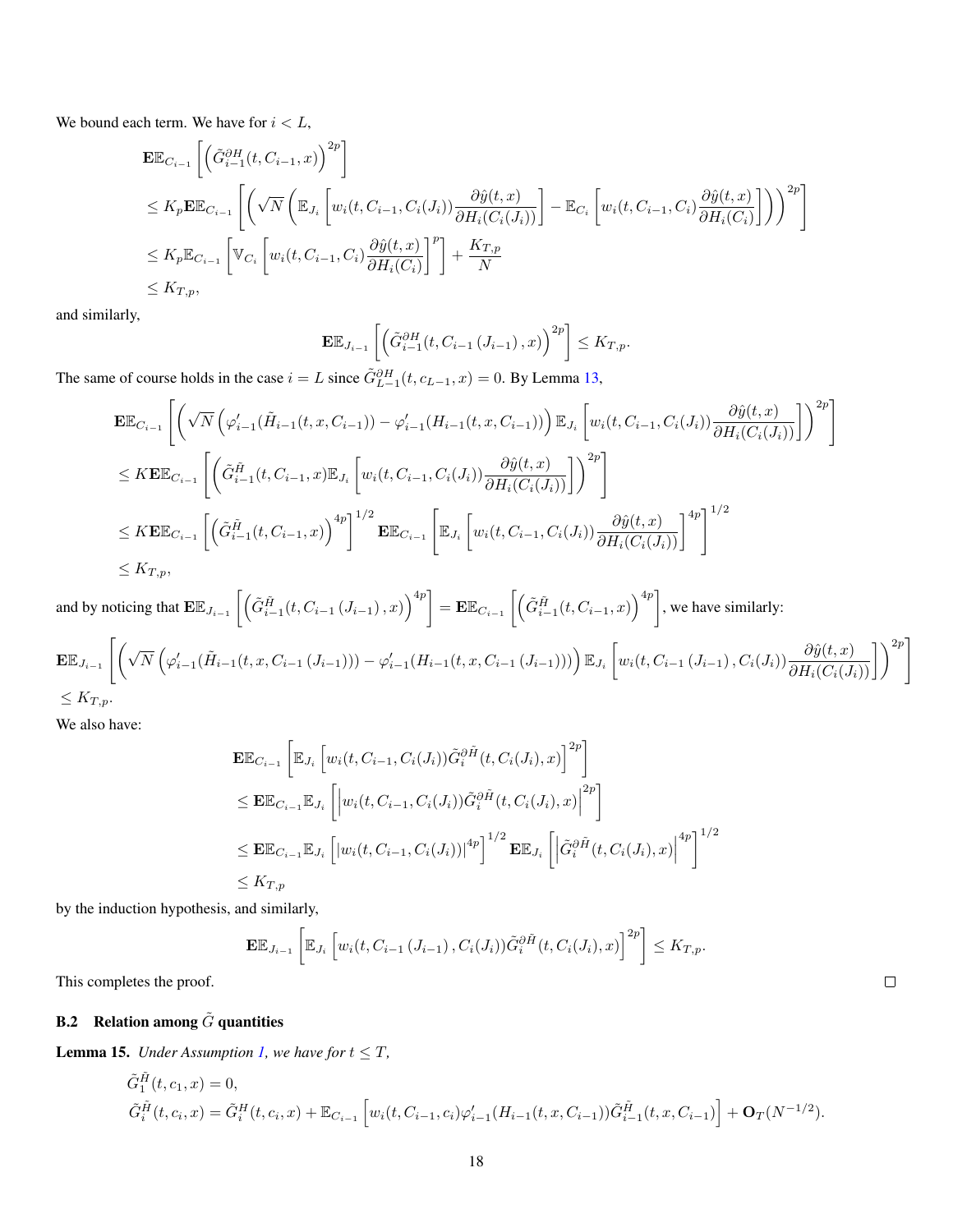*Proof.* We have

$$
\tilde{G}_1^{\tilde{H}}(t, c_1, x) = \sqrt{N}(\tilde{H}_1(t, x, c_1) - H_1(t, x, c_1)) = 0,
$$

and

$$
\tilde{G}_{i}^{\tilde{H}}(t, c_{i}, x)
$$
\n
$$
= \sqrt{N} \left( \tilde{H}_{i}(t, x, c_{i}) - H_{i}(t, x, c_{i}) \right)
$$
\n
$$
= \sqrt{N} \left( \mathbb{E}_{J_{i-1}}[w_{i}(t, C_{i-1}(J_{i-1}), c_{i})\varphi_{i-1}(\tilde{H}_{i-1}(t, x, C_{i-1}(J_{i-1})))] - \mathbb{E}_{C_{i-1}}[w_{i}(t, C_{i-1}, c_{i})\varphi_{i-1}(H_{i-1}(t, x, C_{i-1}))] \right)
$$
\n
$$
= \sqrt{N} \tilde{G}_{i}^{H}(t, c_{i}, x)
$$
\n
$$
+ \sqrt{N} \mathbb{E}_{J_{i-1}} \left[ w_{i}(t, C_{i-1}(J_{i-1}), c_{i}) \left( \varphi_{i-1}(\tilde{H}_{i-1}(t, x, C_{i-1}(J_{i-1}))) - \varphi_{i-1}(H_{i-1}(t, x, C_{i-1}(J_{i-1}))) \right) \right].
$$

We note that by the mean value theorem, for some  $h_{i-1}(t, x, C_{i-1}(J_{i-1}))$  between  $H_{i-1}(t, x, C_{i-1}(J_{i-1}))$  and  $\tilde{H}_{i-1}(t, x, C_{i-1}(J_{i-1}))$ :

$$
\mathbb{E}_{C_{i}}\mathbf{E}\Big[\mathbb{E}_{J_{i-1}}\Big[\sqrt{N}w_{i}(t,C_{i-1}(J_{i-1}),C_{i})\left(\varphi_{i-1}(\tilde{H}_{i-1}(t,x,C_{i-1}(J_{i-1})))-\varphi_{i-1}(H_{i-1}(t,x,C_{i-1}(J_{i-1})))\right)\Big]
$$
\n
$$
-w_{i}(t,C_{i-1}(J_{i-1}),C_{i})\varphi_{i-1}'(H_{i-1}(t,x,C_{i-1}(J_{i-1})))\tilde{G}_{i-1}^{\tilde{H}}(t,x,C_{i-1}(J_{i-1}))\Big]^{2}\Big]
$$
\n
$$
\leq \mathbb{E}_{C_{i}}\mathbf{E}\Big[\mathbb{E}_{J_{i-1}}\Big[w_{i}(t,C_{i-1}(J_{i-1}),C_{i})\left(\varphi_{i-1}'\left(h_{i-1}(t,x,C_{i-1}(J_{i-1})))-\varphi_{i-1}'\left(H_{i-1}(t,x,C_{i-1}(J_{i-1})))\right)\tilde{G}_{i-1}^{\tilde{H}}(t,x,C_{i-1}(J_{i-1}))\right)\Big]^{2}\Big]
$$
\n
$$
\leq K\mathbb{E}_{C_{i}}\mathbf{E}\Big[\mathbb{E}_{J_{i-1}}\Big[\|w_{i}(t,C_{i-1}(J_{i-1}),C_{i})\|\|h_{i-1}(t,x,C_{i-1}(J_{i-1}))-H_{i-1}(t,x,C_{i-1}(J_{i-1}))\|\Big|\tilde{G}_{i-1}^{\tilde{H}}(t,x,C_{i-1}(J_{i-1}))\Big|\Big]^{2}\Big]
$$
\n
$$
\leq K\mathbb{E}_{C_{i}}\mathbf{E}\Big[\mathbb{E}_{J_{i-1}}\Big[\|w_{i}(t,C_{i-1}(J_{i-1}),C_{i})\|\Big(\tilde{G}_{i-1}^{\tilde{H}}(t,x,C_{i-1}(J_{i-1})))\Big)^{2}\Big]^{2}\Big]/N
$$
\n
$$
\leq K_{T}/N,
$$

by Lemmas [11](#page-13-1) and [13.](#page-15-0) Thus, it remains to show that

$$
\mathbb{E}_{C_i} \mathbf{E} \bigg[ \bigg( \mathbb{E}_{J_{i-1}} \left[ w_i(t, C_{i-1}(J_{i-1}), C_i) \varphi'_{i-1}(H_{i-1}(t, x, C_{i-1}(J_{i-1}))) \tilde{G}_{i-1}^{\tilde{H}}(t, x, C_{i-1}(J_{i-1})) \right] - \mathbb{E}_{C_{i-1}} \left[ w_i(t, C_{i-1}, C_i) \varphi'_{i-1}(H_{i-1}(t, x, C_{i-1})) \tilde{G}_{i-1}^{\tilde{H}}(t, x, C_{i-1}) \right] \bigg)^2 \bigg] = O_T(1/N).
$$

This is shown by applying Lemma [12,](#page-14-0) where we take  $\mathbf{i} = i - 1$ ,  $\mathbf{i}' = i$ ,  $S' = \{C_k(j_k) : j_k \in [N_k]$ ,  $k < i - 1\}$  and

$$
f(S, c_{i-1}, c_i) = w_i(t, c_{i-1}, c_i) \varphi'_{i-1}(H_{i-1}(t, x, c_{i-1})) \tilde{G}_{i-1}^{\tilde{H}}(t, x, c_{i-1}).
$$

Observe that  $f(S, c_{i-1}, c_i)$  is independent of  $C_{i-1}$   $(j_{i-1})$ . In addition:

$$
\mathbf{E}\mathbb{E}_{C_{i}}\left[\left(f\left(S^{j_{i-1}},C_{i-1}\left(j_{i-1}\right),C_{i}\right)\right)^{2}\right] \leq K\mathbf{E}\mathbb{E}_{C_{i}}\left[\left(w_{i}(t,C_{i-1}\left(j_{i-1}\right),C_{i}\right)\right)^{4}\right]^{1/2}\mathbf{E}\left[\left(\tilde{G}_{i-1}^{\tilde{H}}(t,x,C_{i-1}(j_{i-1}))\right)^{4}\right]^{1/2} \leq K_{T}
$$

from Lemma [13.](#page-15-0) This shows the claim.

<span id="page-18-0"></span>**Lemma 16.** *Under Assumption [1,](#page-3-2) we have for any*  $t \leq T$ *,* 

$$
\tilde{G}_{L}^{\partial \tilde{H}}(t, c_{L}, x) = \tilde{G}_{L}^{\tilde{H}}(t, x, c_{L}) \varphi_{L}^{\prime\prime}(H_{L}(t, x, c_{L})) + \mathbf{O}_{T}(N^{-1/4}),
$$
\n
$$
\tilde{G}_{i-1}^{\partial \tilde{H}}(t, c_{i-1}, x) = \tilde{G}_{i-1}^{\partial H}(t, c_{i-1}, x) + \tilde{G}_{i-1}^{\tilde{H}}(t, c_{i-1}, x) \varphi_{i-1}^{\prime\prime}(H_{i-1}(t, x, c_{i-1})) \mathbb{E}_{C_{i}} \left[ w_{i}(t, c_{i-1}, C_{i}) \frac{\partial \hat{y}(t, x)}{\partial H_{i}(C_{i})} \right]
$$
\n
$$
+ \varphi_{i-1}^{\prime}(H_{i-1}(t, x, c_{i-1})) \mathbb{E}_{C_{i}} \left[ w_{i}(t, c_{i-1}, C_{i}) \tilde{G}_{i}^{\partial \tilde{H}}(t, C_{i}, x) \right] + \mathbf{O}_{T}(N^{-1/4}).
$$

*Proof.* We have

 $\tilde{G}_{i-1}^{\partial \tilde{H}}(t, c_{i-1}, x)$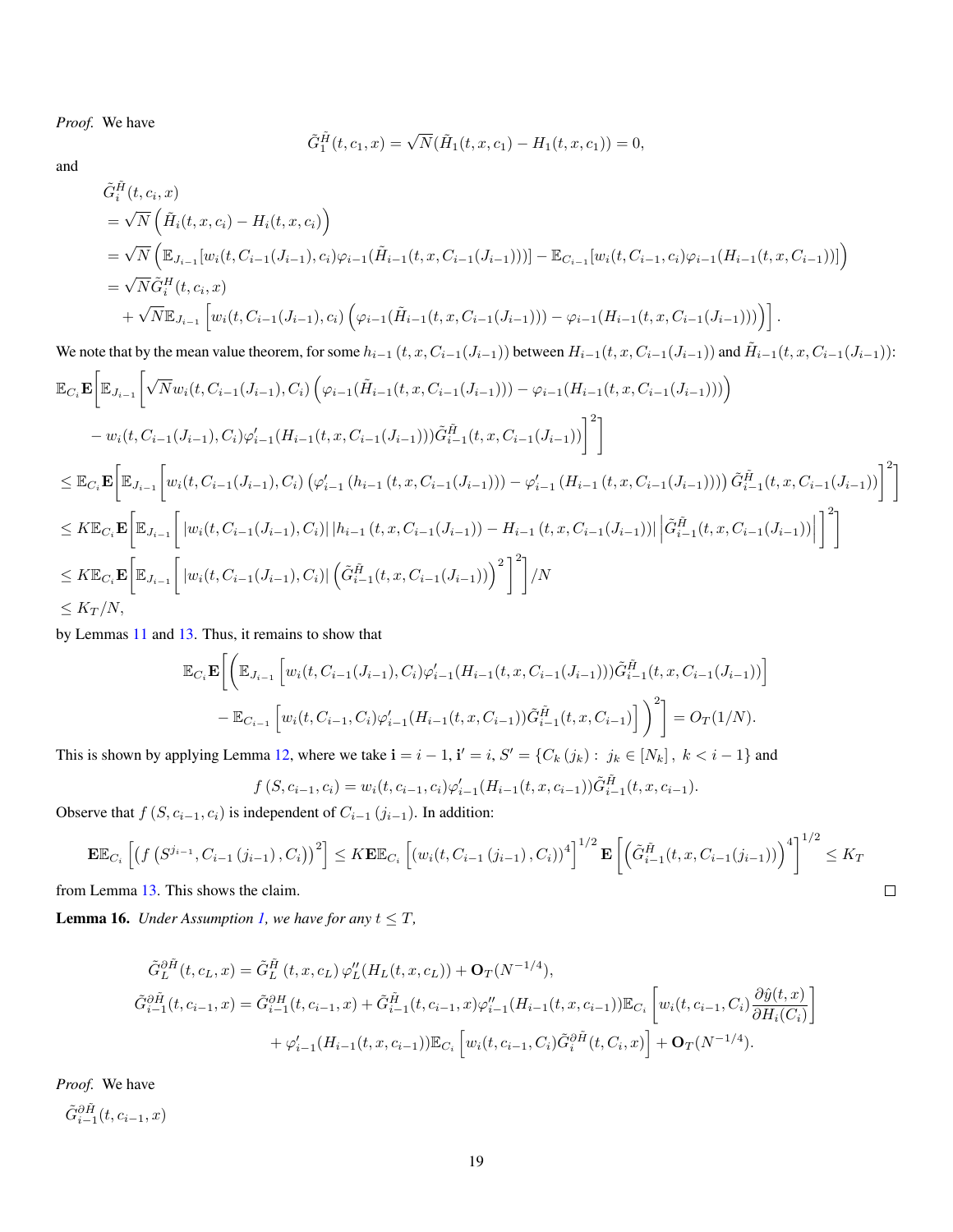$$
\begin{split}\n&= \sqrt{N} \left( \frac{\partial \tilde{y}(t,x)}{\partial \tilde{H}_{i-1}(c_{i-1})} - \frac{\partial \hat{y}(t,x)}{\partial H_{i-1}(c_{i-1})} \right) \\
&= \sqrt{N} \left( \mathbb{E}_{J_i} \left[ w_i(t,c_{i-1},C_i(J_i)) \varphi'_{i-1}(\tilde{H}_{i-1}(t,x,c_{i-1})) \frac{\partial \tilde{y}(t,x)}{\partial \tilde{H}_i(C_i(J_i))} \right] - \mathbb{E}_{C_i} \left[ w_i(t,c_{i-1},C_i) \varphi'_{i-1}(H_{i-1}(t,x,c_{i-1})) \frac{\partial \hat{y}(t,x)}{\partial H_i(C_i)} \right] \right) \\
&= \tilde{G}^{\partial H}_{i-1}(t,c_{i-1},x) \\
&+ \sqrt{N} \left( \varphi'_{i-1}(\tilde{H}_{i-1}(t,x,c_{i-1})) - \varphi'_{i-1}(H_{i-1}(t,x,c_{i-1})) \right) \mathbb{E}_{J_i} \left[ w_i(t,c_{i-1},C_i(J_i)) \frac{\partial \hat{y}(t,x)}{\partial H_i(C_i(J_i))} \right] \\
&+ \varphi'_{i-1}(H_{i-1}(t,x,c_{i-1})) \mathbb{E}_{J_i} \left[ w_i(t,c_{i-1},C_i(J_i)) \tilde{G}^{\partial \tilde{H}}_i(t,C_i(J_i),x) \right] \\
&+ \left( \varphi'_{i-1}(\tilde{H}_{i-1}(t,x,c_{i-1})) - \varphi'_{i-1}(H_{i-1}(t,x,c_{i-1})) \right) \mathbb{E}_{J_i} \left[ w_i(t,c_{i-1},C_i(J_i)) \tilde{G}^{\partial \tilde{H}}_i(t,C_i(J_i),x) \right].\n\end{split}
$$

We proceed with analyzing each term.

First estimate. Firstly we claim that

$$
\mathbf{E}\mathbb{E}_{C_{i-1}}\left[\left(\sqrt{N}\left(\varphi'_{i-1}(\tilde{H}_{i-1}(t,x,C_{i-1}))-\varphi'_{i-1}(H_{i-1}(t,x,C_{i-1}))\right)\mathbb{E}_{J_i}\left[w_i(t,C_{i-1},C_i(J_i))\frac{\partial \hat{y}(t,x)}{\partial H_i(C_i(J_i))}\right]\right] - \sqrt{N}\left(\varphi'_{i-1}(\tilde{H}_{i-1}(t,x,C_{i-1}))-\varphi'_{i-1}(H_{i-1}(t,x,C_{i-1}))\right)\mathbb{E}_{C_i}\left[w_i(t,C_{i-1},C_i)\frac{\partial \hat{y}(t,x)}{\partial H_i(C_i)}\right]\right)^2\right]
$$
  
=  $O_T(1/N)$ .

Indeed, this is obvious for  $i = L$ , and for  $i < L$ , we verify the condition of Lemma [12](#page-14-0) for  $i = i$ ,  $i' = i - 1$ ,  $S' =$  ${C_k (j_k) : j_k \in [N_k], k < i}$  and

$$
f(S, c_i, c_{i-1}) = \sqrt{N} \left( \varphi'_{i-1}(\tilde{H}_{i-1}(t, x, c_{i-1})) - \varphi'_{i-1}(H_{i-1}(t, x, c_{i-1})) \right) w_i(t, c_{i-1}, c_i) \frac{\partial \hat{y}(t, x)}{\partial H_i(c_i)}.
$$

Observe that f is independent of  $C_i (j_i)$ . In this case, we only need to bound the following:

$$
\begin{split} &\mathbf{E}\mathbb{E}_{C_{i-1},C_{i}}\left[\left(\sqrt{N}\left(\varphi'_{i-1}(\tilde{H}_{i-1}(t,x,C_{i-1}))-\varphi'_{i-1}(H_{i-1}(t,x,C_{i-1}))\right)w_{i}(t,C_{i-1},C_{i})\frac{\partial\hat{y}(t,x)}{\partial H_{i}(C_{i})}\right)^{2}\right] \\ &\leq K\mathbf{E}\mathbb{E}_{C_{i-1}}\left[\left(\sqrt{N}(\tilde{H}_{i-1}(t,x,C_{i-1})-H_{i-1}(t,x,C_{i-1}))\right)^{4}\right]+K\mathbf{E}\mathbb{E}_{C_{i-1},C_{i}}\left[\left(w_{i}(t,C_{i-1},C_{i})\frac{\partial\hat{y}(t,x)}{\partial H_{i}(C_{i})}\right)^{4}\right] \\ &\leq K_{T}, \end{split}
$$

by Lemmas [11](#page-13-1) and [13.](#page-15-0) This proves the claim.

Next, we extend this claim. In particular,

$$
\mathbf{E}\mathbb{E}_{C_{i-1},C_i}\bigg[\bigg(\sqrt{N}\left(\varphi'_{i-1}(\tilde{H}_{i-1}(t,x,C_{i-1}))-\varphi'_{i-1}(H_{i-1}(t,x,C_{i-1}))\right)\mathbb{E}_{C_i}\bigg[w_i(t,C_{i-1},C_i)\frac{\partial\hat{y}(t,x)}{\partial H_i(C_i)}\bigg]
$$
  
\n
$$
-\varphi''_{i-1}(H_{i-1}(t,x,C_{i-1}))\tilde{G}_{i-1}^{\tilde{H}}(t,x,C_{i-1})\mathbb{E}_{C_i}\bigg[w_i(t,C_{i-1},C_i)\frac{\partial\hat{y}(t,x)}{\partial H_i(C_i)}\bigg]\bigg)^2\bigg]
$$
  
\n
$$
\leq \frac{K}{N}\mathbf{E}\mathbb{E}_{C_{i-1},C_i}\bigg[\bigg(\bigg(\tilde{G}_{i-1}^{\tilde{H}}(t,x,C_{i-1})\bigg)^2\mathbb{E}_{C_i}\bigg[w_i(t,C_{i-1},C_i)\frac{\partial\hat{y}(t,x)}{\partial H_i(C_i)}\bigg]\bigg)^2\bigg]
$$
  
\n
$$
\leq \frac{K_T}{N},
$$

by Lemmas [11](#page-13-1) and [13.](#page-15-0) Therefore,

$$
\mathbf{E}\mathbb{E}_{C_{i-1}}\bigg[\bigg(\sqrt{N}\left(\varphi'_{i-1}(\tilde{H}_{i-1}(t,x,C_{i-1}))-\varphi'_{i-1}(H_{i-1}(t,x,C_{i-1}))\right)\mathbb{E}_{J_i}\left[w_i(t,C_{i-1},C_i(J_i))\frac{\partial \hat{y}(t,x)}{\partial H_i(C_i(J_i))}\right]
$$
  

$$
-\varphi''_{i-1}(H_{i-1}(t,x,C_{i-1}))\tilde{G}_{i-1}^{\tilde{H}}(t,x,C_{i-1})\mathbb{E}_{C_i}\left[w_i(t,C_{i-1},C_i)\frac{\partial \hat{y}(t,x)}{\partial H_i(C_i)}\right]\bigg)^2\bigg]
$$
  
=  $O_T(1/N)$ .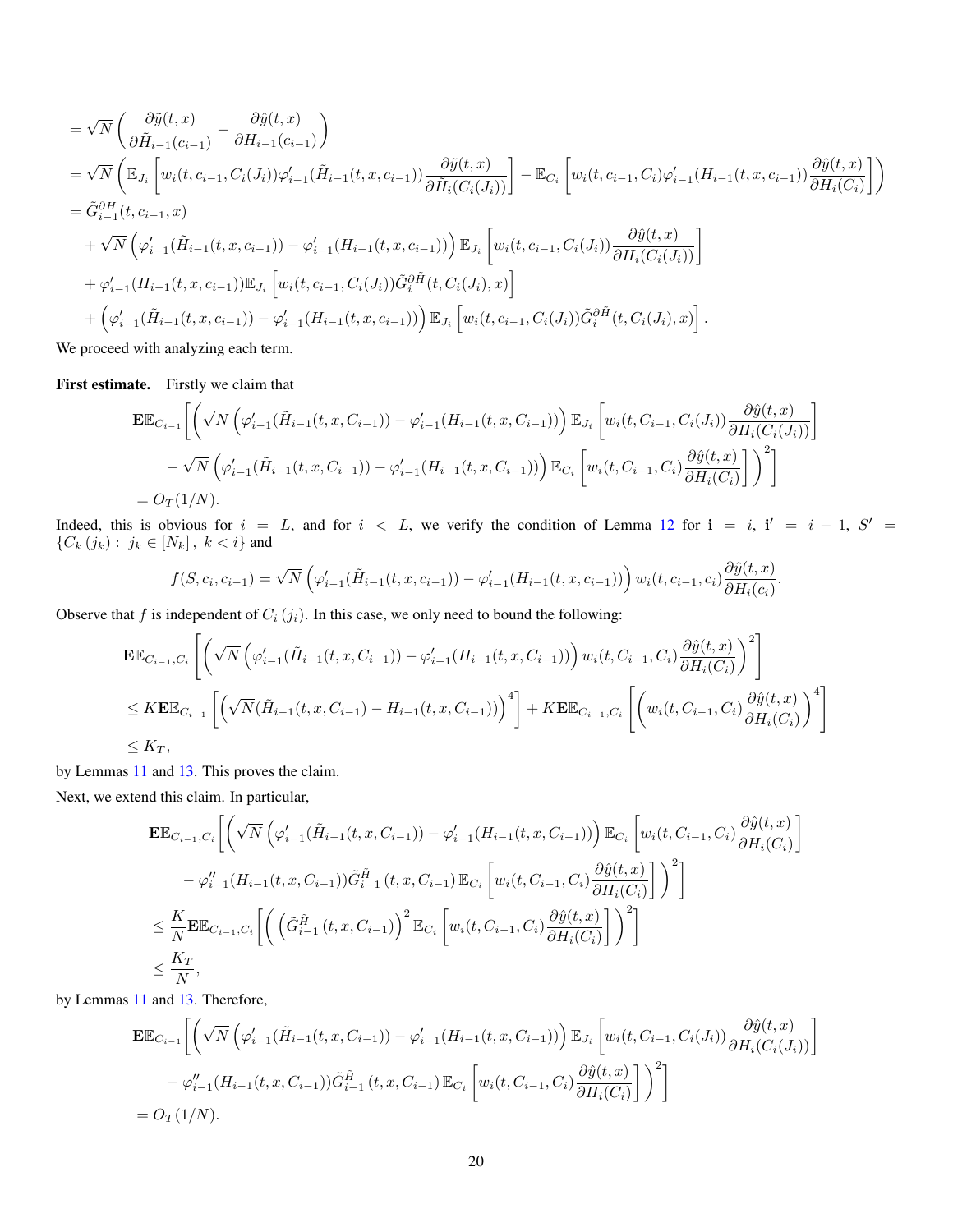Second estimate. We have:

$$
\mathbf{E}\mathbb{E}_{C_{i-1}}\bigg[\bigg(\varphi'_{i-1}(H_{i-1}(t,x,C_{i-1}))\mathbb{E}_{J_i}\left[w_i(t,C_{i-1},C_i(J_i))\tilde{G}_i^{\partial\tilde{H}}(t,C_i(J_i),x)\right] \n- \varphi'_{i-1}(H_{i-1}(t,x,C_{i-1}))\mathbb{E}_{C_i}\left[w_i(t,C_{i-1},C_i)\tilde{G}_i^{\partial\tilde{H}}(t,C_i,x)\right]\bigg)^2\bigg] \n= O(N^{-1/2}).
$$

This is again obvious for  $i = L$ . For  $i < L$ , by applying Lemma [12](#page-14-0) for  $\mathbf{i} = i$ ,  $\mathbf{i}' = i - 1$  and

$$
f(S, c_i, c_{i-1}) = \varphi'_{i-1}(H_{i-1}(t, x, c_{i-1})) w_i(t, c_{i-1}, c_i) \tilde{G}_i^{\partial \tilde{H}}(t, c_i, x),
$$

we have the claim since firstly it is easy to see that by Lemma [11,](#page-13-1)

$$
\mathbf{E}\mathbb{E}_{C_{i-1}}\left[\left(f\left(S, C_i\left(j_i\right), C_{i-1}\right) - f\left(S^{j_i}, C_i\left(j_i\right), C_{i-1}\right)\right)^2\right] = O_T\left(1/N\right),\,
$$

and secondly

$$
\mathbf{E}\mathbb{E}_{C_{i-1},C_i}\left[\left(\varphi'_{i-1}(\tilde{H}_{i-1}(t,x,C_{i-1}))w_i(t,C_{i-1},C_i)\tilde{G}_i^{\partial\tilde{H}}(t,C_i,x)\right)^2\right]
$$
  

$$
\leq K\mathbf{E}\mathbb{E}_{C_{i-1},C_i}\left[\left(w_i(t,C_{i-1},C_i)\right)^4\right] + K\mathbf{E}\mathbb{E}_{C_i}\left[\left(\tilde{G}_i^{\partial\tilde{H}}(t,C_i,x)\right)^4\right]
$$
  

$$
\leq K_T.
$$

by Lemmas [11](#page-13-1) and [14.](#page-16-0)

Last estimate. Finally we have:

$$
\mathbf{E}\mathbb{E}_{C_{i-1}}\left[\left(\varphi'_{i-1}(\tilde{H}_{i-1}(t,x,C_{i-1}))-\varphi'_{i-1}(H_{i-1}(t,x,C_{i-1}))\right)^2\mathbb{E}_{J_i}\left[w_i(t,C_{i-1},C_i(J_i))\tilde{G}_i^{\partial\tilde{H}}(t,C_i(J_i),x)\right]^2\right]
$$
  
\n
$$
\leq K\mathbf{E}\mathbb{E}_{C_{i-1}}\left[\left(\tilde{G}_{i-1}^{\tilde{H}}(t,x,C_{i-1})\right)^2\mathbb{E}_{J_i}\left[w_i(t,C_{i-1},C_i(J_i))\tilde{G}_i^{\partial\tilde{H}}(t,C_i(J_i),x)\right]^2\right]/N
$$
  
\n
$$
\leq K_T/N.
$$

by Lemmas [11,](#page-13-1) [13](#page-15-0) and [14.](#page-16-0)

Combining estimates. Combining all above estimates, we obtain

$$
\tilde{G}_{i-1}^{\partial \tilde{H}}(t, c_{i-1}, x) = \tilde{G}_{i-1}^{\partial H}(t, c_{i-1}, x) + \tilde{G}_{i-1}^{\tilde{H}}(t, c_{i-1}, x)\varphi''_{i-1}(H_{i-1}(t, x, c_{i-1}))\mathbb{E}_{C_i}\left[w_i(t, c_{i-1}, C_i)\frac{\partial \hat{y}(t, x)}{\partial H_i(C_i)}\right] + \varphi'_{i-1}(H_{i-1}(t, x, c_{i-1}))\mathbb{E}_{C_i}\left[w_i(t, c_{i-1}, C_i)\tilde{G}_i^{\partial \tilde{H}}(t, C_i, x)\right] + \mathbf{O}_T(N^{-1/4}).
$$

Note that the claim for  $\tilde{G}_L^{\partial \tilde{H}}$  follows by the same argument.

<span id="page-20-0"></span>**Lemma 17.** *Under Assumption [1,](#page-3-2) we have for any*  $t \leq T$ *,* 

$$
\tilde{G}_{1}^{w}(t, 1, c_{1}, x) = \tilde{G}_{1}^{\partial \tilde{H}}(t, c_{1}, x)x + \mathbf{O}_{T}(N^{-1/2}),
$$
\n
$$
\tilde{G}_{i}^{w}(t, c_{i-1}, c_{i}, x) = \tilde{G}_{i}^{\partial \tilde{H}}(t, c_{i}, x)\varphi_{i-1}(H_{i-1}(t, x, c_{i-1})) + \varphi'_{i-1}(H_{i-1}(t, x, c_{i-1}))\frac{\partial \hat{y}(t, x)}{\partial H_{i}(c_{i})}\tilde{G}_{i-1}^{\tilde{H}}(t, c_{i-1}, x) + \mathbf{O}_{T}(N^{-1/2}),
$$
\n
$$
\tilde{G}_{i}^{w}(t, x) = \varphi'_{L}(H_{L}(t, 1, x))\tilde{G}_{L}^{\tilde{H}}(t, 1, x) + \mathbf{O}_{T}(N^{-1/2}).
$$

*Proof.* We prove the second statement; the claims for  $\tilde{G}_{1}^{w}$  and  $\tilde{G}_{2}^{y}$  can be proven similarly. We have:

$$
\tilde{G}_i^w(t, c_{i-1}, c_i, x) = \sqrt{N} \left( \frac{\partial \tilde{y}(t, x)}{\partial w_i(c_{i-1}, c_i)} - \frac{\partial \hat{y}(t, x)}{\partial w_i(c_{i-1}, c_i)} \right)
$$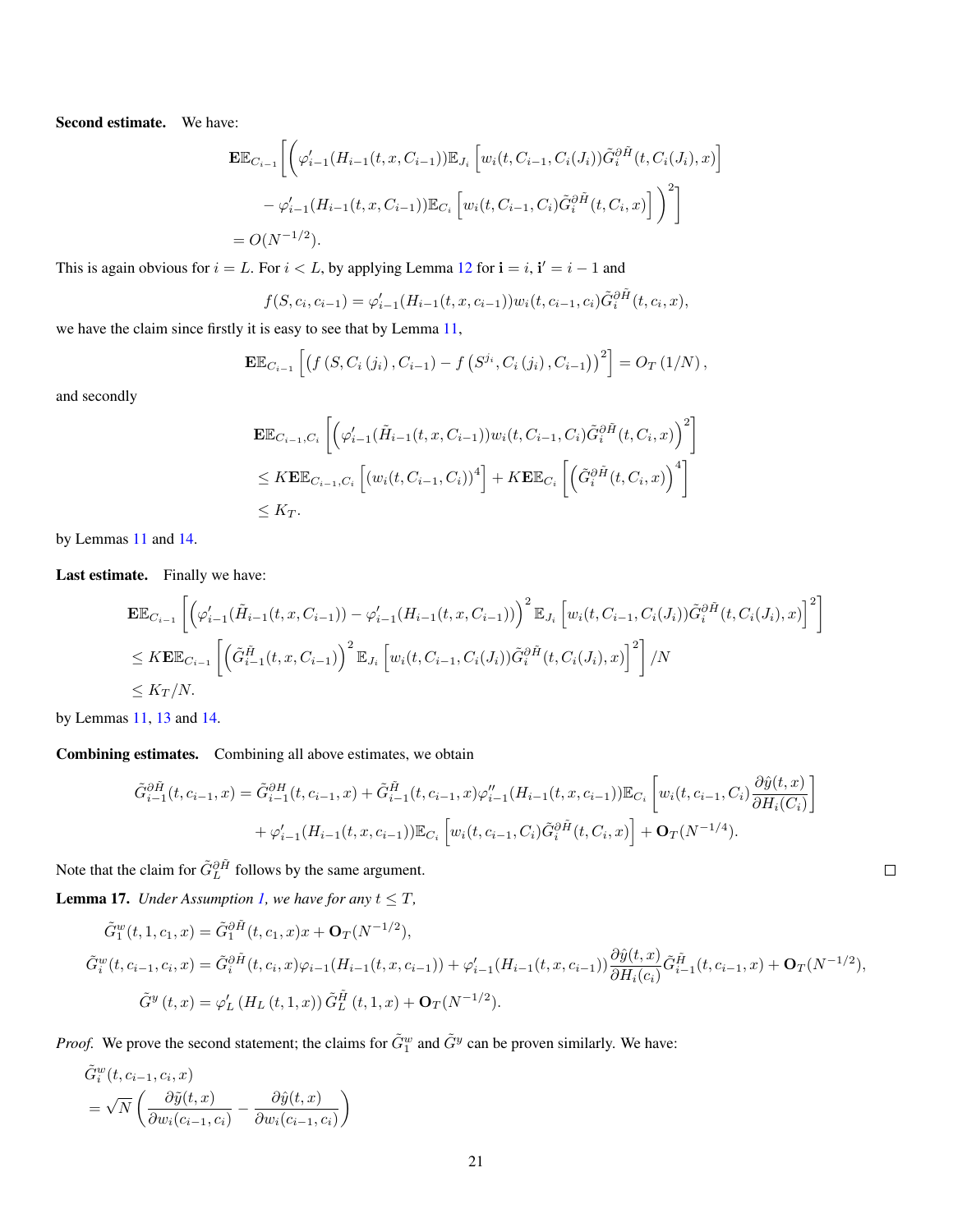$$
= \sqrt{N} \left( \frac{\partial \tilde{y}(t,x)}{\partial \tilde{H}_i(c_i)} - \frac{\partial \hat{y}(t,x)}{\partial H_i(c_i)} \right) \varphi_{i-1}(H_{i-1}(t,x,c_{i-1})) + \sqrt{N} \left( \varphi_{i-1}(\tilde{H}_{i-1}(t,x,c_{i-1})) - \varphi_{i-1}(H_{i-1}(t,x,c_{i-1})) \right) \frac{\partial \hat{y}(t,x)}{\partial H_i(c_i)} + \sqrt{N} \left( \frac{\partial \tilde{y}(t,x)}{\partial \tilde{H}_i(c_i)} - \frac{\partial \hat{y}(t,x)}{\partial H_i(c_i)} \right) \left( \varphi_{i-1}(\tilde{H}_{i-1}(t,x,c_{i-1})) - \varphi_{i-1}(H_{i-1}(t,x,c_{i-1})) \right) = \tilde{G}_i^{\partial \tilde{H}}(t,c_i,x) \varphi_{i-1}(H_{i-1}(t,x,c_{i-1})) + \varphi'_{i-1}(H_{i-1}(t,x,c_{i-1})) \frac{\partial \hat{y}(t,x)}{\partial H_i(c_i)} \tilde{G}_{i-1}^{\tilde{H}}(t,c_{i-1},x) + \mathbf{O}_T(N^{-1/2}).
$$

Here, we have used that by Lemmas [11](#page-13-1) and [13,](#page-15-0)

$$
\begin{split} &\mathbf{E}\mathbb{E}_{C_{i-1},C_i}\bigg[\bigg(\sqrt{N}\left(\varphi_{i-1}(\tilde{H}_{i-1}(t,x,C_{i-1}))-\varphi_{i-1}(H_{i-1}(t,x,C_{i-1}))\right)\frac{\partial\hat{y}(t,x)}{\partial H_i(C_i)}\\ &\quad -\varphi'_{i-1}(H_{i-1}(t,x,C_{i-1}))\frac{\partial\hat{y}(t,x)}{\partial H_i(C_i)}\tilde{G}_{i-1}^{\tilde{H}}(t,C_{i-1},x)\bigg)^2\bigg]\\ &\leq \frac{K}{N}\mathbf{E}\mathbb{E}_{C_{i-1},C_i}\bigg[\left(\tilde{G}_{i-1}^{\tilde{H}}(t,C_{i-1},x)\frac{\partial\hat{y}(t,x)}{\partial H_i(C_i)}\right)^2\bigg]\\ &\leq \frac{K_T}{N}, \end{split}
$$

and that by Lemmas [13](#page-15-0) and [14,](#page-16-0)

$$
\mathbf{E}\mathbb{E}_{C_{i-1},C_i}\bigg[\bigg(\sqrt{N}\left(\frac{\partial \tilde{y}(t,x)}{\partial \tilde{H}_i(C_i)} - \frac{\partial \hat{y}(t,x)}{\partial H_i(C_i)}\right)\bigg(\varphi_{i-1}(\tilde{H}_{i-1}(t,x,C_{i-1})) - \varphi_{i-1}(H_{i-1}(t,x,C_{i-1}))\bigg)\bigg)^2\bigg]
$$
  

$$
\leq \frac{K}{N}\mathbf{E}\mathbb{E}_{C_{i-1},C_i}\left[\left(\tilde{G}_{i-1}^{\tilde{H}}(t,C_{i-1},x)\tilde{G}_i^{\partial \tilde{H}}(t,x,C_i)\right)^2\right]
$$
  

$$
\leq \frac{K_T}{N}.
$$

#### B.3 Structure of the limiting Gaussian process and the proof of Theorem [2](#page-5-1)

Each process  $\tilde{G}^{\partial H}_i$ ,  $\tilde{G}^H_i$ ,  $\tilde{G}^{\tilde{H}}_i$ ,  $\tilde{G}^w_i$ ,  $\tilde{G}^y$  on  $t \leq T$  can be viewed as an element of  $\mathcal{G}_T = C([0,T], L^2(\mathbb{X} \times \tilde{P}))$  where  $\tilde{P}$  is  $P_i$  or  $P_{i-1} \times P_i$ . Equip  $\mathcal{G}_T$  with the norm

$$
||g||_{T} = \sup_{t \in [0,T]} \mathbb{E} \left[ ||g(t)||^{2} \right]^{1/2}
$$

.

We define the following Gaussian processes  $\underline{G}^{\partial H}$ ,  $\underline{G}^H$  with zero mean and covariance given by

$$
\begin{split} &\mathbf{E}\left[\underline{G}_{i}^{H}(t,c_{i},x)\underline{G}_{j}^{H}(t^{\prime},c_{j}^{\prime},x^{\prime})\right] \\ &=\begin{cases} \delta_{ij}\mathbb{C}_{G_{i-1}}\left[w_{i}(t,C_{i-1},c_{i})\varphi_{i-1}(H_{i-1}(t,C_{i-1},x));\ w_{j}(t^{\prime},C_{i-1},c_{j}^{\prime})\varphi_{i-1}(H_{i-1}(t^{\prime},C_{i-1},x^{\prime}))\right],\quad i>1,\\ 0, &\text{otherwise}, \end{cases} \\ &\mathbf{E}\left[\underline{G}_{i}^{\partial H}(t,c_{i},x)\underline{G}_{j}^{\partial H}(t^{\prime},c_{j}^{\prime},x^{\prime})\right] \\ &=\begin{cases} \delta_{ij}\mathbb{C}_{C_{i+1}}\left[\varphi_{i}^{\prime}(H_{i}(t,x,c_{i}))w_{i}(t,c_{i},C_{i+1})\frac{\partial\hat{y}(t,x)}{\partial H_{i+1}(C_{i+1})};\ \varphi_{i}^{\prime}(H_{i}(t^{\prime},x^{\prime},c_{j}^{\prime}))w_{i}(t^{\prime},c_{j}^{\prime},C_{i+1})\frac{\partial\hat{y}(t^{\prime},x^{\prime})}{\partial H_{i+1}(C_{i+1})}\right],\quad i< L,\\ 0, &\text{otherwise}, \end{cases} \\ &\mathbf{E}\left[\underline{G}_{i}^{H}(t,c_{i},x)\underline{G}_{j}^{\partial H}(t^{\prime},c_{j}^{\prime},x^{\prime})\right] \\ &=\begin{cases} \delta_{i,j+2}\mathbb{C}_{C_{i-1}}\left[\varphi_{i-2}^{\prime}(H_{i-2}(t,x,c_{j}^{\prime}))w_{i-1}(t,c_{j}^{\prime},C_{i-1})\frac{\partial\hat{y}(t,x)}{\partial H_{i-1}(C_{i-1})};\ w_{i}(t,C_{i-1},c_{i})\varphi_{i-1}(H_{i-1}(t,x,C_{i-1}))\right],\quad i>2,\\ 0, &\text{otherwise}, \end{cases} \end{split}
$$

As a side remark, note that the covariance of  $\underline{G}^{\partial H}$  and  $\underline{G}^H$  can be recognized through the following simple rule: for functions  $f(C_i)$ and  $g(C_j)$ , we have

0, otherwise.

<span id="page-21-0"></span>
$$
\mathbf{E}\left[\sqrt{N}(\mathbb{E}_{J_i}[f(C_i(J_i))] - \mathbb{E}_{C_i}[f(C_i)]) \cdot \sqrt{N}(\mathbb{E}_{J_j}[g(C_j(J_j))] - \mathbb{E}_{C_j}[g(C_j)])\right] = \delta_{ij}(\mathbb{E}_{C_i}[f(C_i)g(C_i)] - \mathbb{E}_{C_i}[f(C_i)]\mathbb{E}_{C_i}[g(C_i)]). \tag{7}
$$

| _ |  |  |
|---|--|--|
|   |  |  |
|   |  |  |
|   |  |  |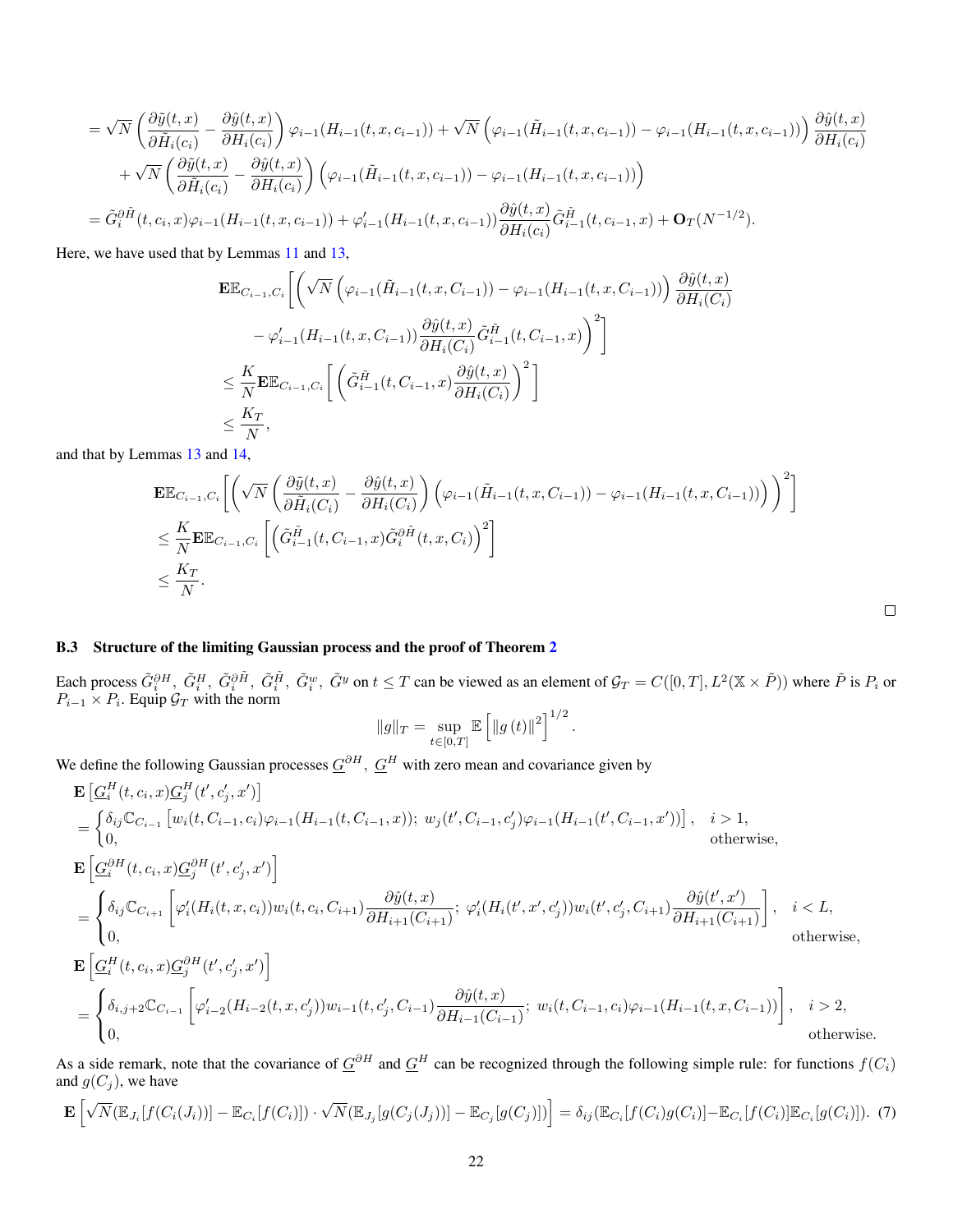Define  $\underline{G}^{\tilde{H}}, \underline{G}^{0\tilde{H}}, \underline{G}^{w}, \underline{G}^{y}$  by the following linear combination of  $\underline{G}^{H}$  and  $\underline{G}^{0H}$ :

$$
\begin{split}\n\underline{G}_{1}^{\tilde{H}}(t, c_{1}, x) &= 0, \\
\underline{G}_{i}^{\tilde{H}}(t, c_{i}, x) &= \underline{G}_{i}^{H}(t, c_{i}, x) + \mathbb{E}_{C_{i-1}}\left[w_{i}(t, C_{i-1}, c_{i})\varphi'_{i-1}(H_{i-1}(t, x, C_{i-1}))\underline{G}_{i-1}^{\tilde{H}}(t, x, C_{i-1})\right], \\
\underline{G}_{L}^{\partial \tilde{H}}(t, c_{L}, x) &= \varphi''_{L}(H_{L}(t, x, c_{L}))\underline{G}_{L}^{\tilde{H}}(t, x, c_{L}), \\
\underline{G}_{i-1}^{\partial \tilde{H}}(t, c_{i-1}, x) &= \underline{G}_{i-1}^{\partial H}(t, c_{i-1}, x) + \underline{G}_{i-1}^{\tilde{H}}(t, c_{i-1}, x)\varphi''_{i-1}(H_{i-1}(t, x, c_{i-1}))\mathbb{E}_{C_{i}}\left[w_{i}(t, c_{i-1}, C_{i})\frac{\partial \hat{y}(t, x)}{\partial H_{i}(C_{i})}\right] \\
&+ \varphi'_{i-1}(H_{i-1}(t, x, c_{i-1}))\mathbb{E}_{C_{i}}\left[w_{i}(t, c_{i-1}, C_{i}(J_{i}))\underline{G}_{i}^{\partial \tilde{H}}(t, C_{i}(J_{i}), x)\right], \\
\underline{G}_{1}^{w}(t, 1, c_{1}, x) &= \underline{G}_{1}^{\partial \tilde{H}}(t, c_{1}, x) x, \\
\underline{G}_{i}^{w}(t, c_{i-1}, c_{i}, x) &= \underline{G}_{i}^{\partial \tilde{H}}(t, c_{i}, x)\varphi_{i-1}(H_{i-1}(t, x, c_{i-1})) + \varphi'_{i-1}(H_{i-1}(t, x, c_{i-1}))\frac{\partial \hat{y}(t, x)}{\partial H_{i}(c_{i})}\underline{G}_{i-1}^{\tilde{H}}(t, c_{i-1}, x), \\
\underline{G}_{i}^{y}(t, x) &= \varphi'_{L}(H_{L}(t, x, 1))\underline{G}_{L}^{\tilde{H}}
$$

Recall that we say  $\tilde{G}$  converges G-polynomially in moment to a Gaussian process  $\underline{G}$  if for any square-integrable  $f_j : \mathbb{T} \times \Omega_{i(j)-1}$  $\Omega_{i(j)} \times \mathbb{X} \to \mathbb{R}$  which is continuous in time,

$$
\sup_{t_j \leq T} \left| \mathbf{E} \left[ \prod_j \langle f_j, \tilde{G}_{i(j)}^{\alpha_j} \rangle_{t_j}^{\beta_j} \right] - \mathbf{E} \left[ \prod_j \langle f_j, \underline{G}_{i(j)}^{\alpha_j} \rangle_{t_j}^{\beta_j} \right] \right| = O_{D,T} \left( \sup_{t \leq T} \max_j \|f_j\|_t^D \right) \cdot N^{-1/8},
$$
  
8. (For  $\tilde{C}^H$ ,  $\tilde{C}^{\tilde{H}}$ ,  $\tilde{C}^{\partial H}$  and  $\tilde{C}^{\partial \tilde{H}}$ , we take  $f_i : \mathbb{T} \times \Omega_{i,j} \times \mathbb{X} \to \mathbb{R}$ .) We restate and prove T

where  $D = \sum_j \alpha_j \beta_j$ . (For  $\tilde{G}^H$ ,  $\tilde{G}^H$ ,  $\tilde{G}^{\partial H}$  and  $\tilde{G}^{\partial \tilde{H}}$ , we take  $f_j : \mathbb{T} \times \Omega_{i(j)} \times \mathbb{X} \to \mathbb{R}$ .) We restate and prove Theorem [2.](#page-5-1)

<span id="page-22-0"></span>**Theorem 18** (Theorem [2](#page-5-1) restated). We have  $\tilde{G}$  converges G-polynomially in moment to  $G$ , where  $G$  is the Gaussian process with mean *and covariance structure as given above.*

*Proof.* First, we show the following:

$$
\left|\mathbf{E}\left[\prod_{\ell}\left\langle f_{\ell},\left(\tilde{G}_{i(\ell)}^{\tau(\ell)}\right)^{\alpha_{\ell}}\right\rangle_{t_{\ell}}^{\beta_{\ell}}\right]-\mathbf{E}\left[\prod_{\ell}\left\langle f_{\ell},\left(\underline{G}_{i(\ell)}^{\tau(\ell)}\right)^{\alpha_{\ell}}\right\rangle_{t_{\ell}}^{\beta_{\ell}}\right]\right|=O_{D}(\max_{\ell}\|f_{\ell}\|_{t_{\ell}}^{D})\cdot N^{-1/2},
$$

where for each  $\ell$ ,  $\tau(\ell)$  is either H or  $\partial H$ . By independence of  $C_i(j_i)$  for distinct i's, it suffices to consider the case where  $i(\ell) = i$  for all  $\ell$ .

Consider the case  $\tau(\ell) = H$  and  $i(\ell) = i$ , we have

$$
\left\langle f_{\ell}, \left(\tilde{G}_{i}^{H}\right)^{\alpha_{\ell}}\right\rangle_{t_{\ell}} = \mathbb{E}_{Z, C_{i}}\left[f_{\ell}(t_{\ell}, C_{i}, X)\left(\sqrt{N}\mathbb{E}_{J_{i-1}}\left[Z_{i}\left(t_{\ell}, J_{i-1}, C_{i}, X\right)\right]\right)^{\alpha_{\ell}}\right],
$$

where we denote

$$
Z_i(t_\ell, j_{i-1}, c_i, x) = w_i(t_\ell, C_{i-1}(j_{i-1}), c_i) \varphi_{i-1}(H_{i-1}(t_\ell, x, C_{i-1}(j_{i-1}))) - \mathbb{E}_{C_{i-1}}[w_i(t_\ell, C_{i-1}, c_i) \varphi_{i-1}(H_{i-1}(t_\ell, x, C_{i-1}))].
$$

One can write  $\prod_{\ell} \left\langle f_{\ell}, \left( \tilde{G}^H_i \right)^{\alpha_{\ell}} \right\rangle^{\beta_{\ell}}$ as a sum of terms of the form:<br> $t_{\ell}$ 

$$
N^{-D/2} \prod_{\ell} \prod_{r \leq \beta_{\ell}} \mathbb{E}_{Z,C_i} \bigg[ f_{\ell}(t_{\ell},C_i,X) \prod_{h \leq \alpha_{\ell}} Z_i(t_{\ell},j_{\ell,r,h},C_i,X) \bigg].
$$

Note that  $\mathbf{E}\mathbb{E}_{J_{i-1}}[Z_i(\cdot, J_{i-1}, C_i, \cdot)] = 0$ . Thus, if there is any index  $j_{i-1}$  for which  $j_{i-1}$  appears exactly once among  $j_{\ell,r,h}$ , then the above term after taking **E** vanishes. The number of terms with each  $j_{i-1}$  appearing either zero or exactly twice among  $j_{\ell,r,h}$  is  $\Theta(N^{D/2})$ . Notice that these terms make up the quantity  $\mathbf{E}\Big[\prod_{\ell}\Big\langle f_{\ell},\Big(\underline{G}_{i(\ell)}^{\tau(\ell)}\Big)$  $\left(\begin{matrix} \ell(\ell) \ i(\ell) \end{matrix}\right)^{\alpha_\ell} \Big\rangle_{t_\perp}^{\beta_\ell}$  $t_{\ell}$  , which is to be subtracted away. The number of remaining terms where no  $j_{i-1}$  appears exactly once is at most  $O(N^{(D-1)/2})$ . Thus we are done upon bounding

$$
\mathbf{E}\bigg[\bigg|\prod_{\ell}\prod_{r\leq\beta_{\ell}}\mathbb{E}_{Z,C_{i}}\bigg[f_{\ell}(t_{\ell},C_{i},X)\prod_{h\leq\alpha_{\ell}}Z_{i}(t_{\ell},j_{\ell,r,h},C_{i},X)\bigg]\bigg|\bigg].
$$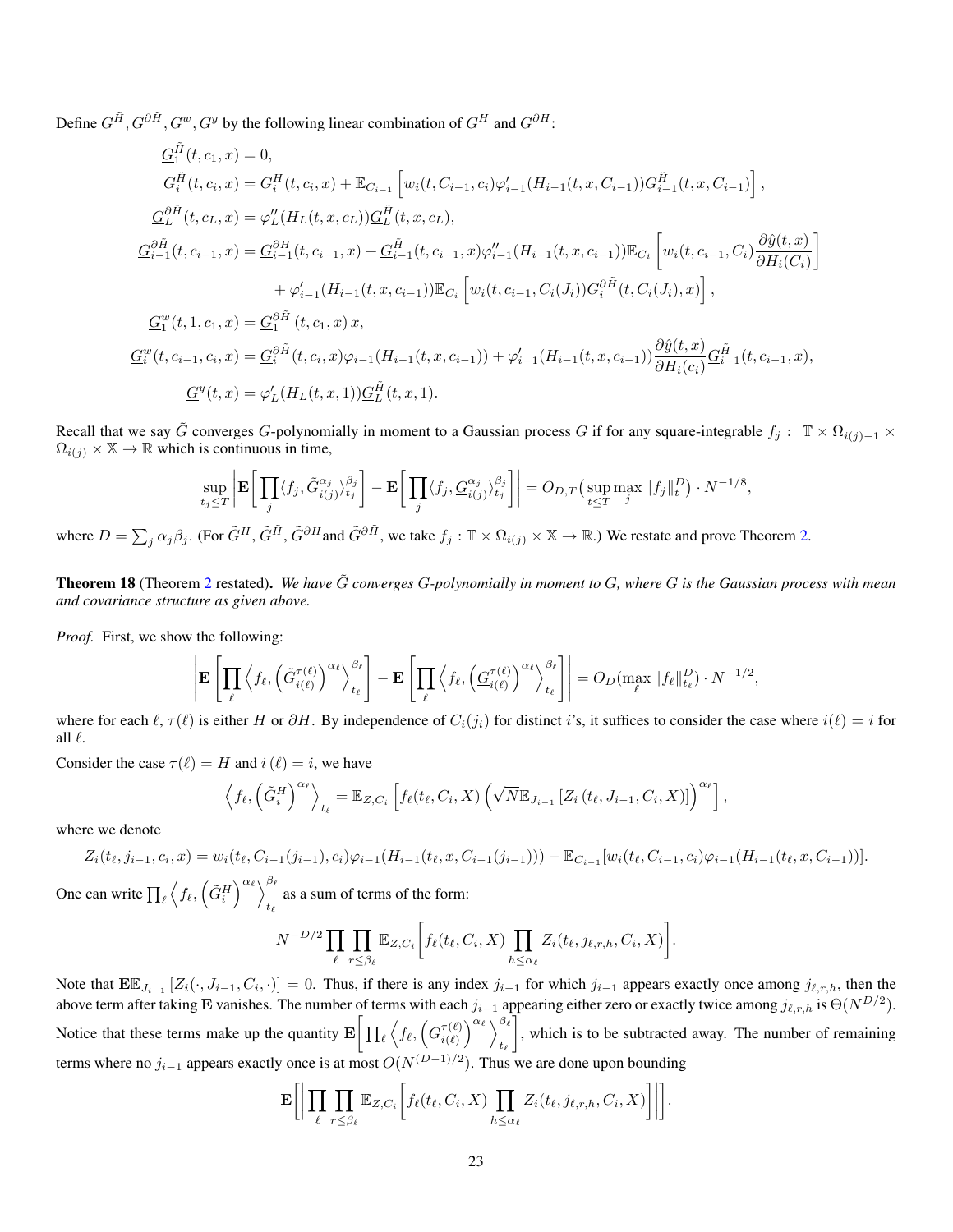By Lemma [11,](#page-13-1) it is easy to see that

$$
\mathbf{E}\mathbb{E}_{X,C_i}\left[|Z_i(t_\ell,j_{\ell,r,h},C_i,X)|^D\right] \leq K_{T,D}.
$$

Then:

$$
\mathbf{E}\Big[\Big|\prod_{\ell} \prod_{r\leq \beta_{\ell}} \mathbb{E}_{Z,C_{i}}\Big[f_{\ell}(t_{\ell},C_{i},X)\prod_{h\leq \alpha_{\ell}} Z_{i}(t_{\ell},j_{\ell,r,h},C_{i},X)\Big]\Big|\Big]
$$
\n
$$
\leq \prod_{\ell} \prod_{r\leq \beta_{\ell}} \mathbb{E}_{Z,C_{i}}\Big[\Big|f_{\ell}(t_{\ell},C_{i},X)\Big|^{2}\Big]^{1/2} \mathbf{E}\Big[\mathbb{E}_{Z,C_{i}}\Big[\prod_{h\leq \alpha_{\ell}} \Big|Z_{i}(t_{\ell},j_{\ell,r,h},C_{i},X)\Big|^{2}\Big]^{1/2}\Big]
$$
\n
$$
\leq \max_{\ell} \|f_{\ell}\|_{t_{\ell}}^{D} \prod_{\ell} \prod_{r\leq \beta_{\ell}} \mathbf{E}\Big[\mathbb{E}_{Z,C_{i}}\Big[\prod_{h\leq \alpha_{\ell}} \Big|Z_{i}(t_{\ell},j_{\ell,r,h},C_{i},X)\Big|^{2}\Big]^{1/2}\Big]
$$
\n
$$
\leq \max_{\ell} \|f_{\ell}\|_{t_{\ell}}^{D} \prod_{\ell} \prod_{r\leq \beta_{\ell}} \mathbf{E}\Big[\prod_{h\leq \alpha_{\ell}} \mathbb{E}_{Z,C_{i}}\Big[\Big|Z_{i}(t_{\ell},j_{\ell,r,h},C_{i},X)\Big|^{2\alpha_{\ell}}\Big]^{1/(2\alpha_{\ell})}\Big]
$$
\n
$$
\leq \max_{\ell} \|f_{\ell}\|_{t_{\ell}}^{D} \prod_{r\leq \beta_{\ell}} \prod_{h\leq \alpha_{\ell}} \mathbb{E}_{Z,C_{i}}\Big[\Big|Z_{i}(t_{\ell},j_{\ell,r,h},C_{i},X)\Big|^{2\alpha_{\ell}}\Big]^{1/(2\alpha_{\ell})}\Big]
$$
\n
$$
\leq \max_{\ell} \|f_{\ell}\|_{t_{\ell}}^{D} \cdot K_{T,D}.
$$

This completes the proof for the case  $\tau(\ell) = H$  and  $i(\ell) = i$ .

The involvement of terms with  $\tau(\ell) = \partial H$  can be dealt with similarly. To deal with the case  $\tau(\ell) \in \{H, \partial H\}$ , we note that the same argument holds with an appropriate modification of the definition of  $Z_i$ ; in particular, this function now depends on  $\ell$  via  $\tau(\ell)$ , but this detail does not affect the argument since all we need is that  $E\mathbb{E}_{J_{i-1}}[Z_i(\cdot, J_{i-1}, C_i, \cdot)] = 0$  and  $E\mathbb{E}_{X, C_i}[\overline{Z_i(t, \cdot, C_i, X)}]^D \leq K_{T,D}$ . This completes the argument that  $(\tilde{G}^{\partial H}, \tilde{G}^H) \to (\underline{G}^{\partial H}, \underline{G}^H)$  in G-polynomial moment.

Finally, observe that  $\tilde{G}_i^{\tilde{H}}$ ,  $\tilde{G}_i^{\omega}$ ,  $\tilde{G}_i^{\omega}$  can be written as a linear combination of  $\tilde{G}_i^H$  and  $\tilde{G}_i^{\partial H}$  by Lemmas [15,](#page-17-0) [16](#page-18-0) and [17,](#page-20-0) from which it is easy to verify that  $\tilde{G} \to \tilde{G}$  in  $G$ -polynomial moment.

### B.4 Dynamical form of the limiting Gaussian process

We also have the following property of the limiting process  $G$  that will be useful later. Define further auxiliary processes:

$$
\tilde{G}_{i-1}^{\partial_t(\partial H)}(t, c_{i-1}, x)
$$
\n
$$
= \sqrt{N} \left( \mathbb{E}_{J_i} \left[ w_i(t, c_{i-1}, C_i(J_i)) \frac{\partial \hat{y}(t, x)}{\partial H_i(C_i(J_i))} \right] - \mathbb{E}_{C_i} \left[ w_i(t, c_{i-1}, C_i) \frac{\partial \hat{y}(t, x)}{\partial H_i(C_i)} \right] \right) \varphi_{i-1}^{\prime\prime}(H_{i-1}(t, x, c_{i-1})) \partial_t H_{i-1}(t, x, c_{i-1}),
$$
\n
$$
+ \sqrt{N} \left( \mathbb{E}_{J_i} \left[ \partial_t w_i(t, c_{i-1}, C_i(J_i)) \frac{\partial \hat{y}(t, x)}{\partial H_i(C_i(J_i))} \right] - \mathbb{E}_{C_i} \left[ \partial_t w_i(t, c_{i-1}, C_i) \frac{\partial \hat{y}(t, x)}{\partial H_i(C_i)} \right] \right) \varphi_{i-1}^{\prime}(H_{i-1}(t, x, c_{i-1}))
$$
\n
$$
+ \sqrt{N} \left( \mathbb{E}_{J_i} \left[ \partial_t w_i(t, c_{i-1}, C_i(J_i)) \partial_t \left( \frac{\partial \hat{y}(t, x)}{\partial H_i(C_i(J_i))} \right) \right] - \mathbb{E}_{C_i} \left[ \partial_t w_i(t, c_{i-1}, C_i) \partial_t \left( \frac{\partial \hat{y}(t, x)}{\partial H_i(C_i)} \right) \right] \right) \varphi_{i-1}^{\prime}(H_{i-1}(t, x, c_{i-1})),
$$

and

$$
\tilde{G}_{i}^{\partial_{t}H}(t, c_{i}, x)
$$
\n
$$
= \sqrt{N} \left( \mathbb{E}_{J_{i-1}}[\partial_{t}w_{i}(t, C_{i-1}(J_{i-1}), c_{i})\varphi_{i-1}(H_{i-1}(t, x, C_{i-1}(J_{i-1})))] - \mathbb{E}_{C_{i-1}}[\partial_{t}w_{i}(t, C_{i-1}, c_{i})\varphi_{i-1}(H_{i-1}(t, x, C_{i-1}))] \right) \n+ \sqrt{N} \left( \mathbb{E}_{J_{i-1}}[w_{i}(t, C_{i-1}(J_{i-1}), c_{i})\varphi'_{i-1}(H_{i-1}(t, x, C_{i-1}(J_{i-1})))\partial_{t}H_{i-1}(t, x, C_{i-1}(J_{i-1}))] - \mathbb{E}_{C_{i-1}}[w_{i}(t, C_{i-1}, c_{i})\varphi'_{i-1}(H_{i-1}(t, x, C_{i-1}))\partial_{t}H_{i-1}(t, x, C_{i-1})] \right),
$$

with  $\tilde{G}_{L-1}^{\partial_t(\partial H)} = \tilde{G}_L^{\partial_t(\partial H)} = \tilde{G}_1^{\partial_t H} = 0$ . As above, we can show that jointly with previously defined processes  $\tilde{G}^H$ ,  $\tilde{G}^{\partial H}$ ,  $\tilde{G}^{\partial t}(\partial H)$ ,  $\tilde{G}^{\partial_t H}$ converges to Gaussian processes  $\underline{G}^{\partial_t(\partial H)}$ ,  $\underline{G}^{\partial_t H}$  whose covariance structure (jointly with the previously defined processes  $\underline{G}$ ) can be deduced by following the rule [\(7\)](#page-21-0).

<span id="page-23-0"></span>Theorem 19. *The limiting Gaussian process* (G <sup>H</sup>, G∂H) *is the solution to the ODE*  $\partial_t \underline{G}_i^H(t, c_i, x) = \underline{G}_i^{\partial_t H}(t, c_i, x),$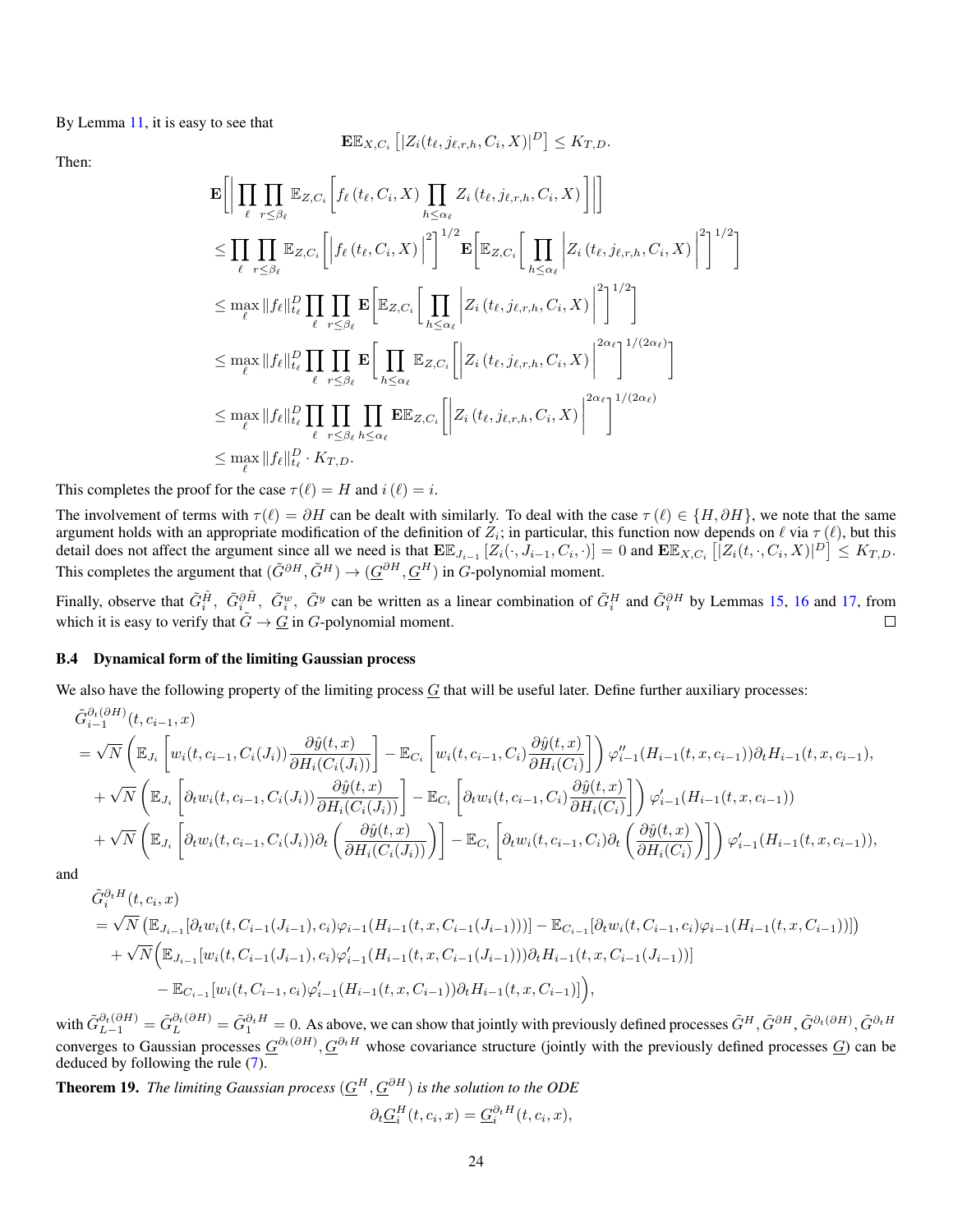$$
\partial_t \underline{G}_i^{\partial H}(t, c_i, x) = \underline{G}_i^{\partial_t(\partial H)}(t, c_i, x).
$$

 $S$ imilarly we can express  $\partial_t \underline{G}_i^{\tilde{H}}$  and  $\partial_t \underline{G}_i^{\tilde{H}}$  in terms of  $\partial_t G_i^H$ ,  $\partial_t G_i^{\partial H}$  using the expression of  $G^{\tilde{H}}$  and  $G^{\partial \tilde{H}}$  in terms of  $G^H$  and  $G^{\partial H}$ . *Finally, we have*

$$
\partial_t \underline{G}^y(t,x) = \varphi'_L(H_L(t,1,x))\partial_t \underline{G}_L^{\tilde{H}}(t,x) + \partial_t H_L(t,1,x)\varphi''_L(H_L(t,1,x))\underline{G}_L^{\tilde{H}}(t,x).
$$

*Proof.* Defining  $\overline{G}_i^H$  $\overline{G}_i^H(t,c_i,x),\overline{G}_i^{\partial H}$  $\int_{i}^{0} (t, c_i, x)$  as solutions to

$$
\partial_t \overline{G}_i^H(t, c_i, x) = G_i^{\partial_t H}(t, c_i, x),
$$
  

$$
\partial_t \overline{G}_i^{\partial H}(t, c_i, x) = G_i^{\partial_t(\partial H)}(t, c_i, x),
$$

it is straightforward to verify that  $\overline{G}$  has the same covariance structure as G. Since  $G^{\tilde{H}}, G^{\partial \tilde{H}}, G^w, G^y$  are linear combinations of  $G^H$ ,  $G^{\partial H}$ , the conclusions for  $\partial_t G$  easily follow.  $\Box$ 

*Remark* 20. We can in fact show that jointly with  $\tilde{G}^H$  and  $\tilde{G}^{\partial H}$ , we have  $(\partial_t \tilde{G}^H, \partial_t \tilde{G}^{\partial H})$  converges in G-polynomial moment to  $(\partial_t G^H, \partial_t G^{\partial H})$ , and this extends by linearity to  $\partial_t \tilde{G}^{\tilde{H}}, \partial_t \tilde{G}^{\partial \tilde{H}}, \partial_t \tilde{G}^{\nu}, \partial_t \tilde{G}^{\nu}$ , by following the procedure leading to Theorem [18.](#page-22-0) Since we will not need to use this fact, we omit the details of the proof.

## <span id="page-24-0"></span>C Existence and uniqueness of  $R$ : Proof of Theorem [3](#page-5-3)

For  $G \in \mathcal{G}$  and  $p \geq 1$ , define

$$
||G||_{T,2p}^{2p} = \sup_{t \leq T} \mathbb{E}_{Z,C} \left[ |G^{y}(t,X)|^{2p} + \sum_{i=1}^{L} |G_{i}^{w}(t, C_{i-1}, C_{i}, X)|^{2p} \right].
$$

<span id="page-24-1"></span>**Theorem 21.** *Under Assumption [1,](#page-3-2) for any*  $\epsilon > 0$  *and all*  $G \in \mathcal{G}$  *with*  $||G||_{T,2+\epsilon} < \infty$ *, there exists a unique solution*  $R_i(G, \cdot, \cdot, \cdot) \in$  $L^2(P_{i-1}\times P_i)$  which is continuous in time. Furthermore, for each  $t\leq T$ ,  $R(G,t)$  is a continuous linear functional in G and  $\|R(G)\|_{T,2} \leq K_{T,\epsilon} \|G\|_{T,2+\epsilon}$ . In fact, for each B sufficiently large in  $\overline{T}$ , there exists a sequence in B of processes  $R^B$  which is a *continuous linear functional in* G *with*

$$
||R^B(G)||_{T,2}^2 \le \exp(K_T B) ||G||_{T,2}^2
$$

*for all* G *with*  $||G||_{T,2} < \infty$ *, and for* G *with*  $||G||_{T,2+\epsilon} < \infty$ *,* 

$$
||R(G) - R^{B}(G)||_{T,2}^{2} \leq ||G||_{T,2+\epsilon}^{2} \exp(-K_{T}\epsilon B^{2}/(2+\epsilon)).
$$

*Here we define*

$$
||R(G)||_{T,2}^{2} = \sup_{t \leq T} \mathbb{E}_{C} \left[ \sum_{i=1}^{L} |R_{i}(G, t, C_{i-1}, C_{i})|^{2} \right],
$$

and similar for  $\|R(G) - R^B(G)\|_{T,2}^2$ .

The main technical difficulty in the following proof lies in the fact that the weights  $w_i(t, c_{i-1}, c_i)$  could be unbounded, in which case the linear operator  $R \mapsto \partial_t R$  is unbounded. Our proof of both existence and uniqueness follows from a delicate truncation scheme. This scheme requires careful treatment: there is no a priori bound on  $R$  again due to the unboundedness problem, and as such, usual truncation argument does not work. We remark that this problem is unique to the multilayer structure; we do not encounter the same problem for shallow networks.

*Proof of Theorem [21.](#page-24-1)* Let us define:

$$
\Delta F_i^{(1)}(R)(G, t, c_{i-1}, c_i) = \mathbb{E}_Z \left[ \frac{\partial \hat{y}(t, X)}{\partial w_i(c_{i-1}, c_i)} \partial_2^2 \mathcal{L}(Y, \hat{y}(t, X)) \sum_{r=1}^L \mathbb{E}_C \left[ R_r (G, t, C_{r-1}, C_r) \frac{\partial \hat{y}(t, X)}{\partial w_r (C_{r-1}, C_r)} \right] \right]
$$
  
+ 
$$
\mathbb{E}_Z \left[ \partial_2 \mathcal{L}(Y, \hat{y}(t, X)) \mathbb{E}_C \left[ \sum_{r=1}^L R_r (G, t, C_{r-1}, C_r) \frac{\partial^2 \hat{y}(t, X)}{\partial w_r (C_{r-1}, C_r) \partial w_i (c_{i-1}, c_i)} \right] \right]
$$
  
+ 
$$
\mathbb{E}_Z \left[ \partial_2 \mathcal{L}(Y, \hat{y}(t, X)) \mathbb{E}_C \left[ R_{i-1} (G, t, C_{i-2}, c_{i-1}) \frac{\partial^2 \hat{y}(t, X)}{\partial_x w_{i-1} (C_{i-2}, c_{i-1}) \partial w_i (c_{i-1}, c_i)} \right] \right]
$$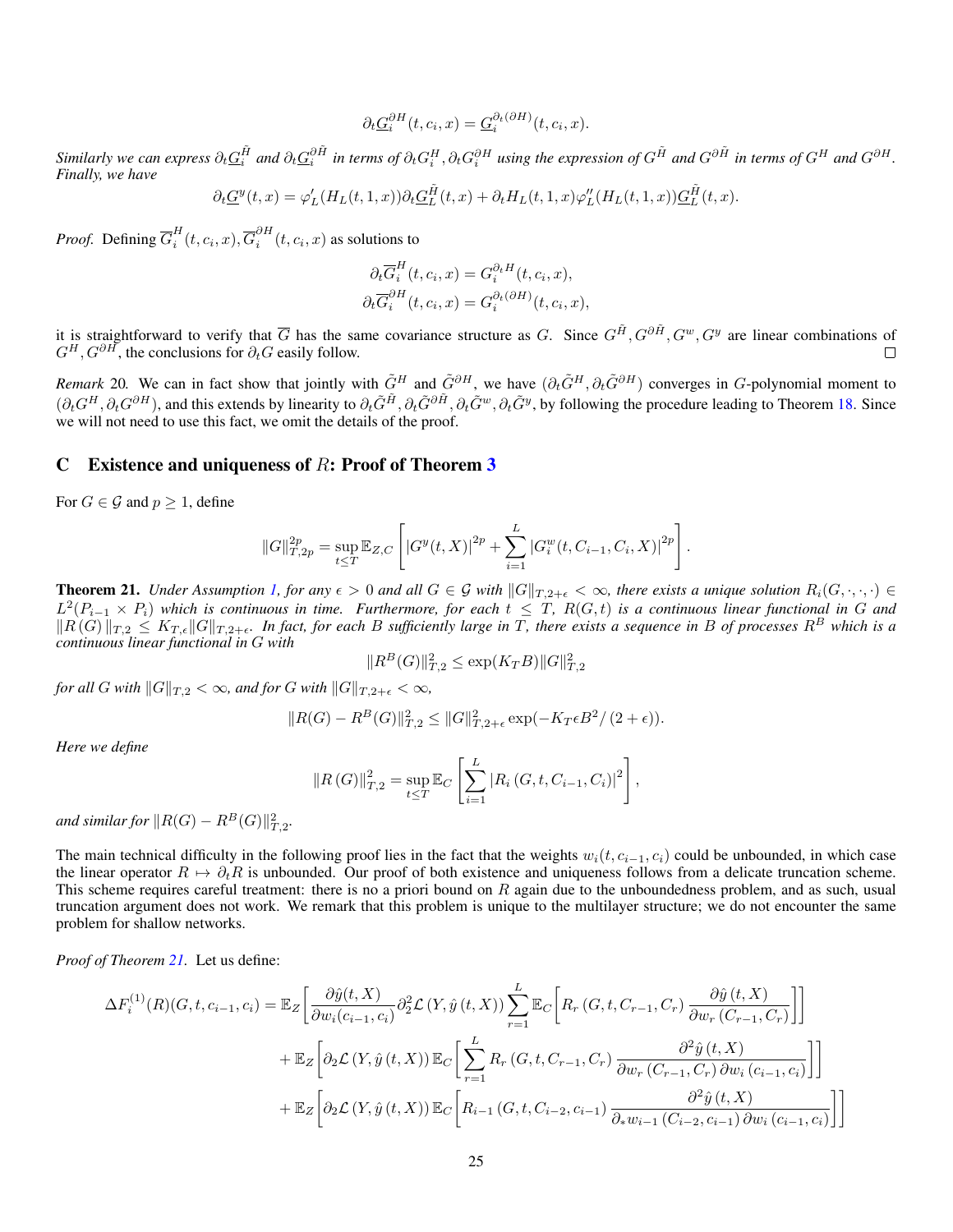$$
+ \mathbb{E}_{Z} \bigg[ \partial_{2} \mathcal{L} \left( Y, \hat{y} \left( t, X \right) \right) \mathbb{E}_{C} \bigg[ R_{i} \left( G, t, C_{i-1}, c_{i} \right) \frac{\partial^{2} \hat{y} \left( t, X \right)}{\partial_{*} w_{i} \left( C_{i-1}, c_{i} \right) \partial w_{i} \left( c_{i-1}, c_{i} \right)} \bigg] \bigg] + \mathbb{E}_{Z} \bigg[ \partial_{2} \mathcal{L} \left( Y, \hat{y} \left( t, X \right) \right) \mathbb{E}_{C} \bigg[ R_{i+1} \left( G, t, c_{i}, C_{i+1} \right) \frac{\partial^{2} \hat{y} \left( t, X \right)}{\partial_{*} w_{i+1} \left( c_{i}, C_{i+1} \right) \partial w_{i} \left( c_{i-1}, c_{i} \right)} \bigg] \bigg],
$$
  
\n
$$
\Delta F_{i}^{(2)}(R) \left( G, t, c_{i-1}, c_{i} \right) = \mathbb{E}_{Z} \bigg[ \frac{\partial \hat{y} \left( t, X \right)}{\partial w_{i} \left( c_{i-1}, c_{i} \right)} \partial_{2}^{2} \mathcal{L} \left( Y, \hat{y} \left( t, X \right) \right) G^{y} \left( t, X \right) \bigg] + \mathbb{E}_{Z} \bigg[ \partial_{2} \mathcal{L} \left( Y, \hat{y} \left( t, X \right) \right) G^{w}_{i} \left( t, c_{i-1}, c_{i}, X \right) \bigg],
$$
  
\n
$$
\Delta F_{i}(R) \left( G, t, c_{i-1}, c_{i} \right) = \Delta F_{i}^{(1)}(R) \left( G, t, c_{i-1}, c_{i} \right) + \Delta F_{i}^{(2)}(R) \left( G, t, c_{i-1}, c_{i} \right).
$$
  
\nIn this notation,  $\partial_{t} R_{i}(G, t, c_{i-1}, c_{i}) = -\Delta F_{i}(R) \left( G, t, c_{i-1}, c_{i} \right).$  Let

$$
|R|_{t,2p}^{2p} = \sum_{j=1}^{L} \mathbb{E}_{C}[|R_j(G, t, C_{j-1}, C_j)|^{2p}],
$$
  
\n
$$
|R_{i+1}(c_i)|_{t,2p}^{2p} = \mathbb{E}_{C_{i+1}}[|R_{i+1}(G, t, c_i, C_{i+1})|^{2p}],
$$
  
\n
$$
|R_i(c_i)|_{t,2p}^{2p} = \mathbb{E}_{C_{i-1}}[|R_i(G, t, C_{i-1}, c_i)|^{2p}].
$$

We define  $|w_{i+1}(c_i)|_{t,2p}$ ,  $|w_i(c_i)|_{t,2p}$ ,  $|G_i^w(c_i)|_{t,2p}$ ,  $|G_i^w(c_{i-1})|_{t,2p}$ ,  $|G_i^y|_{t,2p}$  similarly (where the last three should include  $\mathbb{E}_Z$  in addition). We define

$$
|G_i^w|_{t,2p}^{2p} = \mathbb{E}_C \left[ |G_i^w(C_i)|_{t,2p}^{2p} + |G_i^w(C_{i-1})|_{t,2p}^{2p} \right], \quad |G|_{t,2p}^{2p} = |G^y|_{t,2p}^{2p} + \sum_{i=1}^L |G_i^w|_{t,2p}^{2p}.
$$

When we drop the subscript 2p, we implicitly assume that  $2p = 2$ .

**Step 1: truncated process**  $R^B$ . For each threshold  $B > 1$ , let

$$
\mathbb{B}^{B}(t, c_{i-1}, c_i) = \mathbb{I}(\max(|w_{i+1}(c_i)|_t, |w_i(c_i)||_t, |w_i(c_{i-1})|_t, |w_{i-1}(c_{i-1})|_t) \leq B)
$$
  

$$
\mathbb{B}^{B}(t, c_i) = \mathbb{I}(\max(|w_{i+1}(c_i)|_t, |w_i(c_i)|_t) \leq B).
$$

We define  $R^B$  as the solution to

$$
\partial_t R_i^B(G, t, c_{i-1}, c_i)] = -\Delta F_i(R^B)(G, t, c_{i-1}, c_i) \cdot \mathbb{B}^B(t, c_{i-1}, c_i).
$$

We can rewrite – with an abuse of notations – in the following form:

$$
\partial_t R^B(G, t, \cdot, \cdot) = \mathfrak{A}_t^B(R^B(G, t)) + H(G, t),
$$

for  $\mathfrak{A}_t^B$  a linear operator. (One may easily recognize that the first term corresponds to  $\Delta F_i^{(1)}$  and the second one corresponds to  $\Delta F_i^{(2)}$ .) By Lemma [11,](#page-13-1) we have the bound:

$$
\left| \mathfrak{A}_t^B(R^B(G,t))(c_{i-1},c_i) \right| \leq K_T |R^B|_t |w_{i+1}(c_i)|_t + K_T |R^B|_t |w_i(c_i)|_t |w_{i+1}(c_i)|_t + K_T |R^B_i(c_i)|_t |w_{i+1}(c_i)|_t + K_T |R^B_{i+1}(c_i)|_t + K_T |R^B_{i-1}(c_{i-1})|_t |w_i(c_i)|_t.
$$

Note that by Lemma [11,](#page-13-1)

$$
\mathbb{E}_{C_i} [ |w_i(C_i)|_t^2 |w_{i+1}(C_i)|_t^2 ] \le K_T.
$$

Thus,

$$
\mathbb{E}_C\left[\left|\mathfrak{A}_t^B(R^B(G,t))(C_{i-1},C_i)\right|^2\right] \leq K_T B^2 |R^B|_t^2.
$$

Existence and uniqueness of  $R^B$  follows immediately from boundedness of  $\mathfrak{A}^B$ . Also  $R^B$  is a bounded linear functional in G.

**Step 2: bounds for**  $R^B$ . We obtain a bound on  $|R^B|_t$ . Observe that

$$
|H(G, t) (c_{i-1}, c_i)| \le K_T |w_{i+1}(c_i)|_t |G^y|_t + K \mathbb{E}_Z [|G_i^w(t, c_{i-1}, c_i, X)|]
$$

and as such,

$$
\partial_t(|R_i^B|_t^2) = \partial_t \mathbb{E}_C \left[ \left| R_i^B(G, t, C_{i-1}, C_i) \right|^2 \right]
$$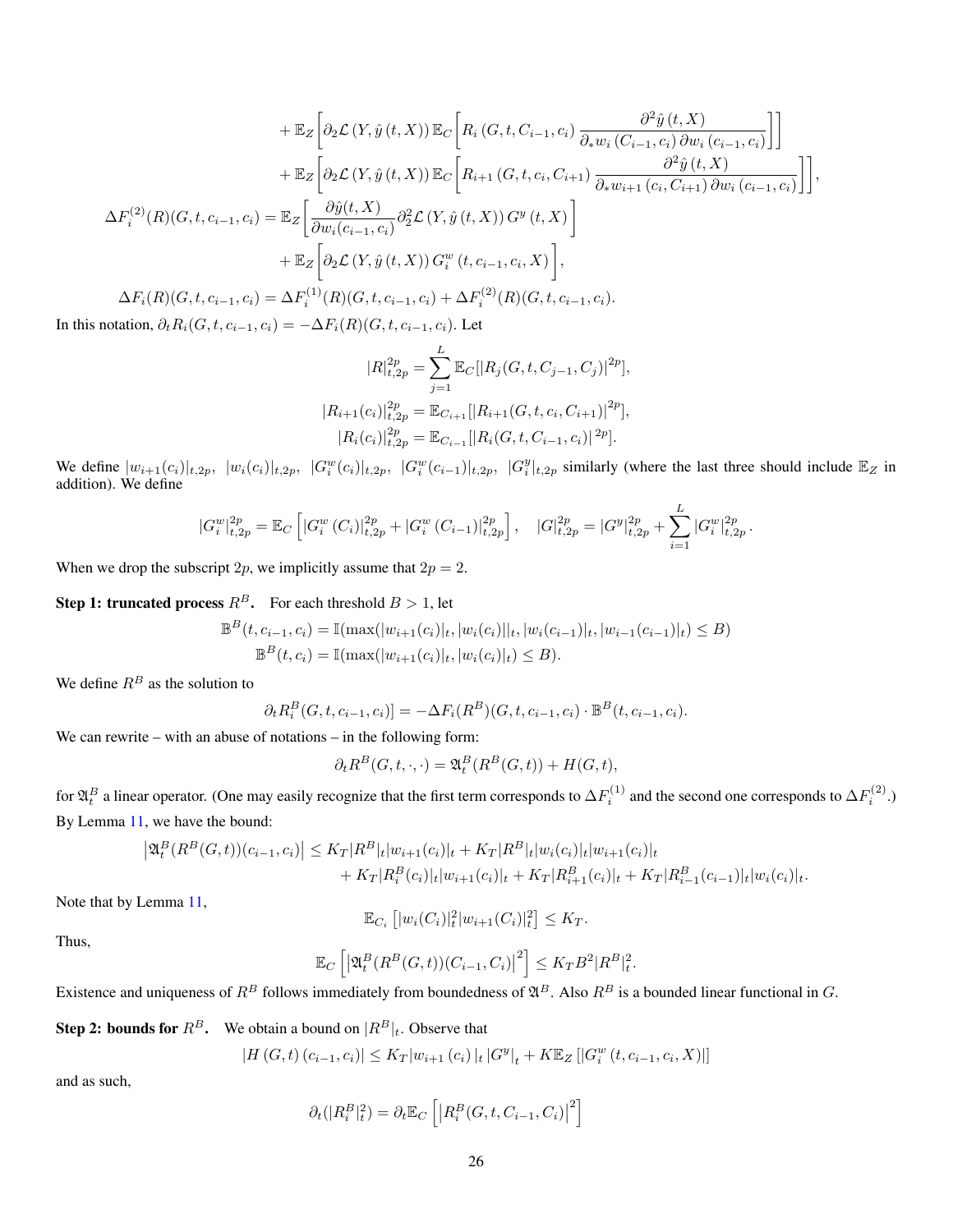$$
\leq 2|R_i^B|_t \mathbb{E}_C \left[ \left| \partial R_i^B(G, t, C_{i-1}, C_i) \right|^2 \right]^{1/2} \leq K_T |R^B|_t^2 + K_T B |R_i^B|_t^2 + K_T |G|_t^2.
$$

This implies

$$
\partial_t (|R^B|_t^2) \le K_T B |R^B|_t^2 + K_T |G|_t^2,
$$

so by Gronwall's lemma, for any  $t \leq T$ ,

$$
|R^B|_t \le \exp(K_T B) \sup_{s \le T} |G|_s = \exp(K_T B) ||G||_{T,2}.
$$

Now let us zoom into  $R_{i+1}^B(c_i)$  and  $R_i^B(c_i)$ . From the bounds on  $\left|\mathfrak{A}_t^B(R^B(G,t))(c_i,c_{i+1})\right|$  and  $|H(G,t)(c_i,c_{i+1})|$ , we deduce:

$$
\partial_t(|R_{i+1}^B(c_i)|_t^2) = 2\mathbb{E}_{C_{i+1}}\left[R_{i+1}^B(G, t, c_i, C_{i+1})\partial_t R_{i+1}^B(G, t, c_i, C_{i+1})\right] \leq K_T|R_{i+1}^B(c_i)|_t (|R^B|_t + |R_i^B(c_i)|_t + |G_{i+1}^w(c_i)|_t),
$$

which yields

$$
\partial_t |R_{i+1}^B(c_i)|_t \le K_T \left( \exp(K_T B) \|G\|_{T,2} + |R_i^B(c_i)|_t + |G^y|_t + |G^w_{i+1}(c_i)|_t \right).
$$

Similarly:

$$
\partial_t(|R_i^B(c_i)|_t^2) = 2\mathbb{E}_{C_{i-1}}\left[R_i^B(G, t, C_{i-1}, c_i)\partial_t R_i^B(G, t, C_{i-1}, c_i)\right]
$$
  
\n
$$
\leq K_T|R_i^B(c_i)|_t \Big((1+|w_i(c_i)|_t)(1+|w_{i+1}(c_i)|_t)|R^B|_t + |w_{i+1}(c_i)|_t|R_i^B(c_i)|_t
$$
  
\n
$$
+ |R_{i+1}^B(c_i)|_t + |G_i^w(c_i)|_t + |w_{i+1}(c_i)|_t|G^y|_t\Big)
$$
  
\n
$$
\leq K_T|R_i^B(c_i)|_t (B^2|R^B|_t + B|R_i^B(c_i)|_t + |R_{i+1}^B(c_i)|_t + |G_i^w(c_i)|_t + |w_{i+1}(c_i)|_t|G^y|_t),
$$

which yields

$$
\partial_t |R_i^B(c_i)|_t \leq K_T \left( \exp(K_T B) ||G||_{T,2} + B|R_i^B(c_i)|_t + |R_{i+1}^B(c_i)|_t + |G_i^w(c_i)|_t + B|G^y|_t \right).
$$

Therefore,

$$
\partial_t \left( |R_i^B(c_i)|_t + |R_{i+1}^B(c_i)|_t \right) \le K_T \left( \exp(K_T B) \|G\|_{T,2} + B \left( |R_i^B(c_i)|_t + |R_{i+1}^B(c_i)|_t \right) + |G_i^w(c_i)|_t + |G_{i+1}^w(c_i)|_t + B|G^y|_t \right).
$$
  
Y. Grouwall's lemma

By Gronwall's lemma,

$$
|R_i^B(c_i)|_t + |R_{i+1}^B(c_i)|_t \leq \left( \|G\|_{T,2} + \int_0^t (|G_i^w(c_i)|_s + |G_{i+1}^w(c_i)|_s + |G^y|_s) ds \right) \exp(K_T B).
$$

**Step 3: taking**  $B \to \infty$ . Next we compare  $R^B$  and  $R^{B'}$  for  $B' > B$ . Let us define

$$
\Delta R_i(G, t, c_{i-1}, c_i) = R_i^{B'}(G, t, c_{i-1}, c_i) - R_i^{B}(G, t, c_{i-1}, c_i).
$$

We have that if  $\mathbb{B}^B(t, c_{i-1}, c_i) = 1$ , then

$$
\partial_t \Delta R_i(G, t, c_{i-1}, c_i) = -\Delta F_i^{(1)}(\Delta R)(G, t, c_{i-1}, c_i).
$$

If  $\mathbb{B}^{B'}(t, c_{i-1}, c_i) = 1$  but  $\mathbb{B}^{B}(t, c_{i-1}, c_i) = 0$ , we have

$$
\partial_t \Delta R_i(G, t, c_{i-1}, c_i) = -\Delta F_i(R^{B'}) (G, t, c_{i-1}, c_i).
$$

Finally, if  $\mathbb{B}^{B'}(t, c_{i-1}, c_i) = 0$ , then

$$
\partial_t \Delta R_i(G, t, c_{i-1}, c_i) = 0.
$$

With  $\mathbb{D}_{B,B'}(t, c_{i-1}, c_i) = \mathbb{I}(\mathbb{B}^{B'}(t, c_{i-1}, c_i) = 1, \mathbb{B}^{B}(t, c_{i-1}, c_i) = 0)$ , we obtain:  $\partial_t \mathbb{E}_C \left[ \left| \Delta R_i(G, t, C_{i-1}, C_i) \right|^2 \mathbb{D}_{B, B'}(t, C_{i-1}, C_i) \right]$  $\leq K\mathbb{E}_{C}[\Delta R_i(G, t, C_{i-1}, C_i)\mathbb{D}_{B,B'}(t, C_{i-1}, C_i)\cdot \partial_t \Delta R_i(G, t, C_{i-1}, C_i)\mathbb{D}_{B,B'}(t, C_{i-1}, C_i)]$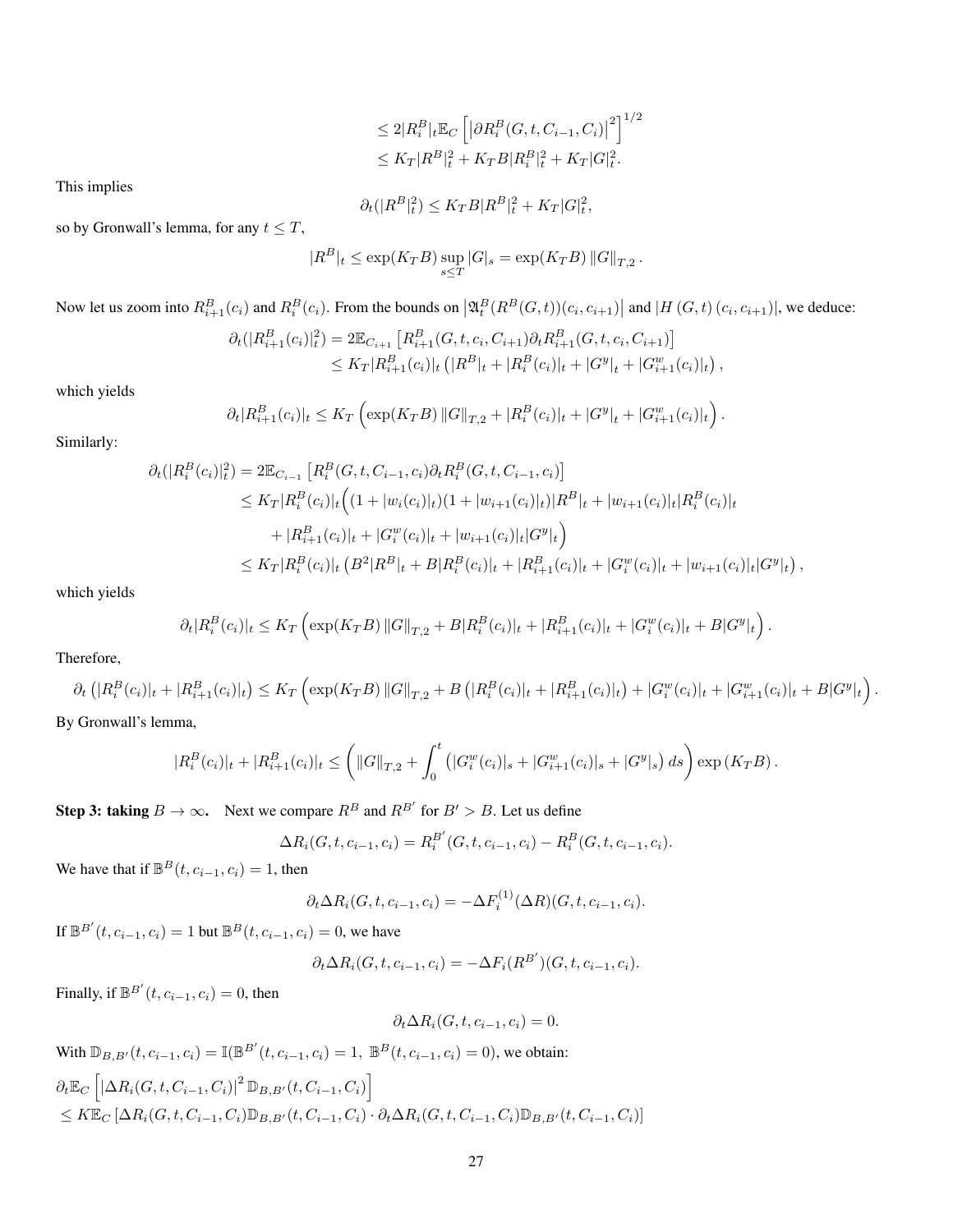$$
\leq K\mathbb{E}_{C}\left[\left|\Delta R_{i}(G,t,C_{i-1},C_{i})\right|^{2}\mathbb{D}_{B,B'}(t,C_{i-1},C_{i})\right]^{1/2}\mathbb{E}_{C}\left[\left|\partial_{t}\Delta R_{i}(G,t,C_{i-1},C_{i})\right|^{2}\mathbb{D}_{B,B'}(t,C_{i-1},C_{i})\right]^{1/2} \n\leq K_{T}\mathbb{E}_{C}\left[\left|\Delta R_{i}(G,t,C_{i-1},C_{i})\right|^{2}\mathbb{D}_{B,B'}(t,C_{i-1},C_{i})\right]^{1/2}\cdot\mathbb{E}_{C}\left[\mathbb{D}_{B,B'}(t,C_{i-1},C_{i})\left(\left|R^{B'}\right|_{t}^{2}\left|w_{i+1}(C_{i})\right|_{t}^{2}+\left|R^{B'}\right|_{t}^{2}\left|w_{i}(C_{i})\right|_{t}^{2}\left|w_{i+1}(C_{i})\right|_{t}^{2}\right] \n+\left|R_{i}^{B'}(C_{i})\right|_{t}^{2}\left|w_{i+1}(C_{i})\right|_{t}^{2}+\left|R_{i+1}^{B'}(C_{i})\right|_{t}^{2}+\left|R_{i}^{B'}(C_{i-1})\right|_{t}^{2}\left|w_{i}(C_{i})\right|_{t}^{2}+\left|w_{i+1}(C_{i})\right|_{t}^{2}\left|G^{y}\right|_{t}^{2}+\left|G_{i}^{w}(C_{i-1},C_{i})\right|_{t}^{2}\right)\right]^{1/2} \n\leq K_{T}\mathbb{E}_{C}\left[\left|\Delta R_{i}(G,t,C_{i-1},C_{i})\right|^{2}\mathbb{D}_{B,B'}(t,C_{i-1},C_{i})\right]^{1/2}\cdot\mathbb{E}_{C}\left[\mathbb{D}_{B,B'}(t,C_{i-1},C_{i})\left((B'^{2}+B'^{4})|R^{B'}\right|_{t}^{2}+\left|G'^{w}(C_{i-1},C_{i})\right|_{t}^{2} +\left|B'^{2}\right|R_{i}^{B'}(C_{i})\right|_{t}^{2}+\left|R_{i}^{B'}(C_{i})\right|_{t}^{2}+\left|R_{i}^{B'}(C_{i})\right|_{t}^{2}
$$

Using Lemma [11](#page-13-1) and the bounds in Step 2, we get:

$$
\mathbb{E}_C \left[ \mathbb{D}_{B,B'}(t, C_{i-1}, C_i) \left( |R^{B'}|_{t}^2 (B'^2 + B'^4) \right) \right] \leq ||G||_{T,2}^2 \exp\left( K_T B' - K_T B^2 \right).
$$

Similarly,

$$
\mathbb{E}_{C} \left[ \mathbb{D}_{B,B'}(t, C_{i-1}, C_{i}) \left( B'^{2} | R_{i}^{B'}(C_{i})|_{t}^{2} + \| R_{i+1}^{B'}(C_{i}) \|^{2} + B'^{2} | R_{i}^{B'}(C_{i-1})|_{t}^{2} \right) \right]
$$
\n
$$
\leq \exp\left(K_{T} B'\right) \mathbb{E}_{C} \left[ \mathbb{D}_{B,B'}(t, C_{i-1}, C_{i}) \left( \|G\|_{T,2}^{2} + \int_{0}^{t} \left( |G_{i}^{w}(C_{i})|_{s}^{2} + |G_{i-1}^{w}(C_{i})|_{s}^{2} + |G_{i-1}^{w}(C_{i-1})|_{s}^{2} + |G_{i}^{w}(C_{i-1})|_{s}^{2} + |G_{i}^{w}(C_{i-1})|_{s}^{2} + |G_{i}^{w}(C_{i-1})|_{s}^{2} \right) \right]
$$
\n
$$
\leq \exp\left(K_{T} B' - K_{T} \frac{\epsilon B^{2}}{2 + \epsilon}\right) \|G\|_{T,2+\epsilon}^{2},
$$
\n
$$
\mathbb{E}_{C} \left[ \mathbb{D}_{B,B'}(t, C_{i-1}, C_{i}) \left( B'^{2} | G^{y}|_{t}^{2} + |G_{i}^{w}(C_{i-1}, C_{i}|_{t}^{2}) \right) \right]
$$
\n
$$
\leq \exp\left(K_{T} B' - K_{T} \frac{\epsilon B^{2}}{2 + \epsilon}\right) \|G\|_{T,2+\epsilon}^{2}.
$$

We thus get:

$$
\partial_t \mathbb{E}_C \left[ \left| \Delta R_i(G, t, C_{i-1}, C_i) \right|^2 \mathbb{D}_{B, B'}(t, C_{i-1}, C_i) \right] \leq ||G||^2_{T, 2 + \epsilon} \exp \left( K_T B' - K_T \frac{\epsilon B^2}{2 + \epsilon} \right)
$$

.

The term where  $\mathbb{B}^B(t, c_{i-1}, c_i) = 1$  can be bounded as in the bound for  $R^B$ :

$$
\partial_t \mathbb{E}_C \left[ \left| \Delta R_i(G, t, C_{i-1}, C_i) \right|^2 \mathbb{B}^B(t, C_{i-1}, C_i) \right] \leq K_T B |\Delta R|_t^2.
$$

The last two displays give:

$$
\partial_t |\Delta R|^2_t \leq K_T B |\Delta R|^2_t + \|G\|^2_{T,2+\epsilon} \exp\left(K_T B' - K_T \frac{\epsilon B^2}{2+\epsilon}\right).
$$

Hence,

$$
|\Delta R|_{t}^{2} \leq ||G||_{T,2+\epsilon}^{2} \exp\left(K_{T}BB' - K_{T}\frac{\epsilon B^{3}}{2+\epsilon}\right)
$$

.

In particular, for all B sufficiently large, we have  $|\Delta R|^2 \leq ||G||^2_{T,2+\epsilon} \exp(-K_T \epsilon B^2/(2+\epsilon))$  for all  $B' \leq 2B$ . Thus, we can easily deduce that  $R^B$  converges in  $L^2$  to a limit, which is the process R, as  $B \to \infty$ . Since  $|\Delta R|^2_t$  decays exponentially with  $B^2$  while  $|R^B|_t \leq \exp(K_T B) ||\tilde{G}||_{T,2}$ , we deduce that:

$$
\sup_{t\leq T} |R|_{t}^{2} \leq K_{T,\epsilon} ||G||_{T,2+\epsilon}^{2}.
$$

We can also deduce for fixed  $c_{i-1}$ ,  $c_i$ ,  $R^B(G, t, c_{i-1}, c_i)$  converges, as  $B \to \infty$ , to  $R(G, t, c_{i-1}, c_i)$ , and R satisfies Eq. [\(6\)](#page-13-2).

**Step 4: uniqueness.** Next, we show uniqueness of R. Assume that R, R' are two solutions to the equation in  $L^2$ , we have  $U = R - R'$ satisfies

$$
\partial_t U_i(G, t, c_{i-1}, c_i) = -\Delta F_i^{(1)}(U)(G, t, c_{i-1}, c_i)
$$

We then have

$$
|\partial_t U_i(G, t, c_{i-1}, c_i)| \le K|U|_t|w_{i+1}(c_i)|_t + K|U|_t|w_i(c_i)|_t w_{i+1}(c_i)|_t
$$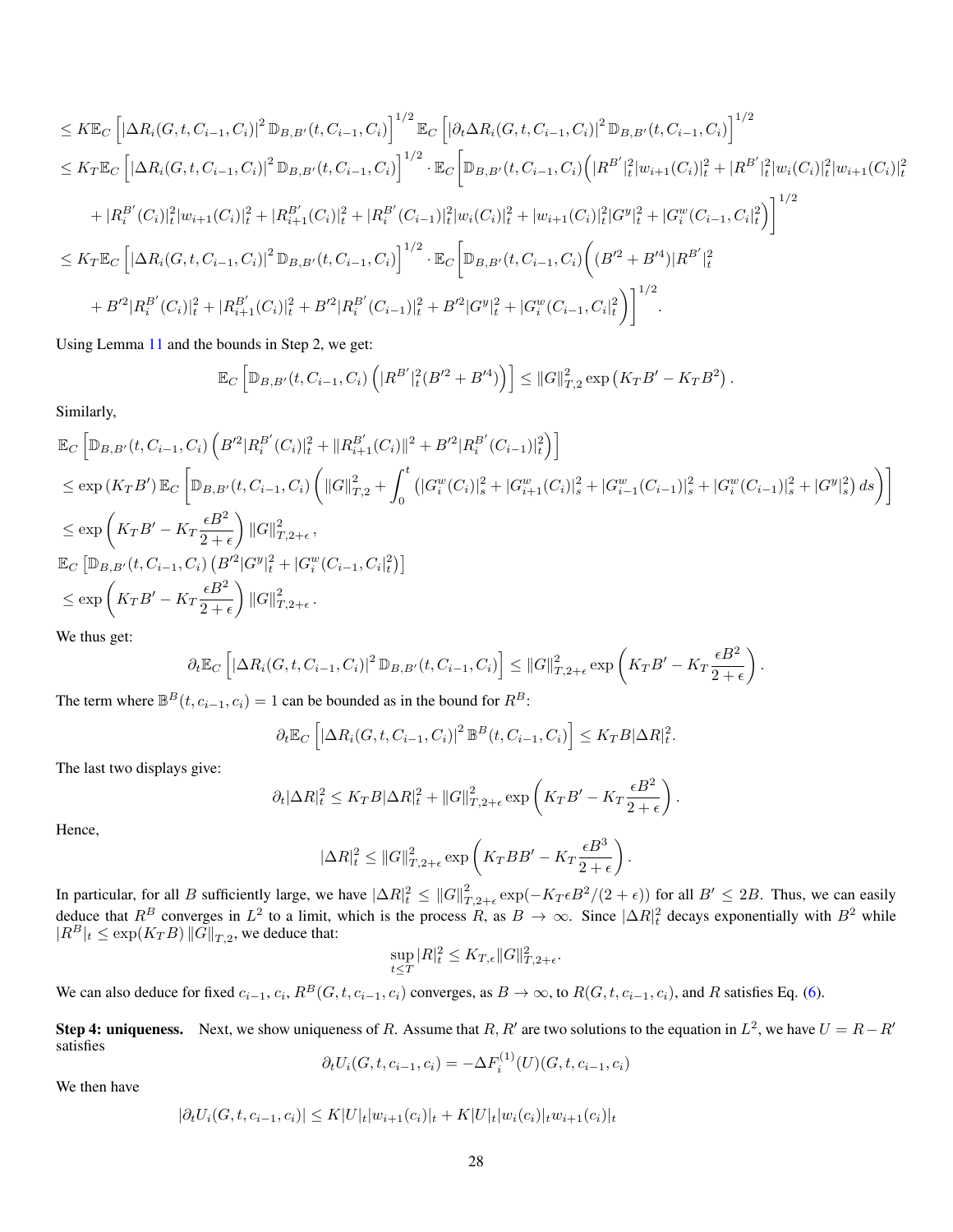$+ K|U_i(c_i)|_t|w_{i+1}(c_i)|_t + K|U_{i+1}(c_i)|_t + K|U_{i-1}(c_{i-1})|_t|w_i(c_i)|_t.$ 

Let  $\kappa = \max_{t \leq T} (|R|_t, |R'|_t) < \infty$ . Then

$$
\partial_t |U_i(c_{i-1})|_t^2 \leq K |U_i(c_{i-1})|_t \left(\kappa + |U_{i-1}(c_{i-1})|_t + \mathbb{E}_C[|U_i(C_i)|_t^2 |w_{i+1}(C_i)|_t^2]^{1/2}\right),
$$

$$
\partial_t |U_i(c_i)|_t^2 \leq K |U_i(c_i)|_t \left(\kappa(1+\max(|w_{i+1}(c_i)|_t,|w_i(c_i)|_t))^{2}+|w_{i+1}(c_i)|_t|U_i(c_i)|_t+|U_{i+1}(c_i)|_t\right).
$$

In particular

$$
\partial_t |U_L(c_L)|_t^2 \leq K |U_L(c_L)|_t \left(\kappa(1+|w_L(c_L)|_t) + |U_L(c_L)|_t\right),
$$

from which we obtain  $|U_L(c_L)|_t \le K_{\kappa,T} (1+\sup_{s\le T}|w_L(c_L)|_s)$  for all  $t \le T$  and  $c_L$ . Note that  $\mathbb{E}_{C_L}[K_{\kappa,T}(1+\sup_{s\le T}|w_L(C_L)|_s)^2]$ ∞. Assume the bound on  $|U_{i+1}(c_{i+1})|_t$  such that  $\mathbb{E}_{C_{i+1}} [ |U_{i+1}(C_{i+1})|_t^2 | w_{i+2}(C_{i+1})|_t^2 ] < \infty$ , we have

$$
\partial_t |U_i(c_i)|_t^2 \leq K |U_i(c_i)|_t \left(\kappa(1+\max(|w_{i+1}(c_i)|_t,|w_i(c_i)|_t))^{2}+|w_{i+1}(c_i)|_t|U_i(c_i)|_t+|U_{i+1}(c_i)|_t\right),
$$

$$
\partial_t |U_{i+1}(c_i)|_t^2 \leq K |U_{i+1}(c_i)|_t \left(\kappa + |U_i(c_i)|_t + \mathbb{E}[|U_{i+1}(C_{i+1})|_t^2 |w_{i+2}(C_{i+1})|_t^2]^{1/2}\right) \leq K |U_{i+1}(c_i)|_t (\kappa + |U_i(c_i)|_t + K_{\kappa,T}).
$$

Thus,  $|U_{i+1}(c_i)|_t \leq K_{\kappa,T}(\int_0^t |U_i(c_i)|_s ds + 1)$ . Hence,

$$
\partial_t |U_i(c_i)|_t \leq \kappa \left(1 + \max(|w_{i+1}(c_i)|_t, |w_i(c_i)|_t)\right)^2 + |w_{i+1}(c_i)|_t |U_i(c_i)|_t + \int_0^t |U_i(c_i)|_s ds\right).
$$

From this we obtain

$$
|U_i(c_i)|_t \le K_{\kappa,T} \exp(K_{\kappa,T}|w_{i+1}(c_i)|_t) (1 + \max(|w_{i+1}(c_i)|_t, |w_i(c_i)|_t))^2).
$$

Note that we still have

$$
\mathbb{E}_{C_i} \left[ |U_i(C_i)|_t^2 |w_i(C_i)|_t^2 \right] \le K_{\kappa,T} \mathbb{E}_{C_i} \left[ \exp(K_{\kappa,T}|w_{i+1}(C_i)|_t) (1 + \max(|w_{i+1}(c_i)|_t, |w_i(c_i)|_t))^2)^4 \right] < \infty,
$$

by Lemma [11.](#page-13-1) By induction, we obtain bounds

$$
\max_{t \leq T} \max(|U_{i+1}(c_i)|_t, |U_i(c_i)|_t) \leq \exp(K_{\kappa,T}(1+\max(|w_{i+1}(c_i)|_t, |w_i(c_i)|_t)))
$$

for all i and  $c_i$ . From here we can easily obtain a similar bound on  $U_i(t, c_{i-1}, c_i)$ ,

$$
\max_{t \leq T} |U_i(t, c_{i-1}, c_i)| \leq \exp(K_{\kappa, T}(1 + \max(|w_i(c_{i-1})|_t, |w_{i-1}(c_{i-1})|_t, |w_{i+1}(c_i)|_t, |w_i(c_i)|_t)))
$$

This also implies all moments of  $U$  are finite again by Lemma [11.](#page-13-1)

Using those bounds, we have, for any  $B > 0$ , that

$$
\partial_t |U|^2_t \leq K |U|^2_t + K |U|_t \sum_i \left( \mathbb{E}_{C_i} \left[ |U_i(C_i)|^2_t |w_{i+1}(C_i)|^2_t \right] \right)^{1/2}
$$
  
\n
$$
\leq K(1+B) |U|^2_t + K |U|_t \sum_i \left( \mathbb{E}_{C_i} \left[ |U_i(C_i)|^2_t |w_{i+1}(C_i)|^2_t \mathbb{I}(|w_{i+1}(C_i)|_t \geq B) \right] \right)^{1/2}.
$$
  
\n
$$
\leq K(1+B) |U|^2_t + K \sum_i \mathbb{E}_{C_i} \left[ |U_i(C_i)|^2_t |w_{i+1}(C_i)|^2_t \mathbb{I}(|w_{i+1}(C_i)|_t \geq B) \right].
$$

Our bound on  $|U_i(C_i)|_t$  together with Lemma [11](#page-13-1) gives

$$
\mathbb{E}_{C_i} [ |U_i(C_i)|_t^2 |w_{i+1}(C_i)|_t^2 \mathbb{I}(|w_{i+1}(C_i)|_t \geq B) ] \leq \exp(K_{\kappa,T}B - cB^2).
$$

This implies

$$
\partial_t |U|^2_t \le K(1+B)|U|^2_t + \exp(K_{\kappa,T}B - cB^2).
$$

Thus,

$$
\sup_{t\leq T}|U|_{t}^{2} \leq \exp(K(1+B)T)\exp(K_{\kappa,T}B-cB^{2}).
$$

Sending B to infinity, we immediately obtain that  $|U|_t = 0$  for all  $t \leq T$ . Thus, the solution R is unique.

<span id="page-28-0"></span>Repeating the proof of Theorem [21](#page-24-1) identically gives the following. **Lemma 22.** If  $||G||_{T,2p+\epsilon} < \infty$ , then  $R_i(G, t, \cdot, \cdot) \in L^{2p}(\Omega_{i-1} \times \Omega_i)$ , and

$$
||R(G)||_{T,2p}^{2p} \le K_{T,\epsilon} ||G||_{T,2p+\epsilon}^{2p}.
$$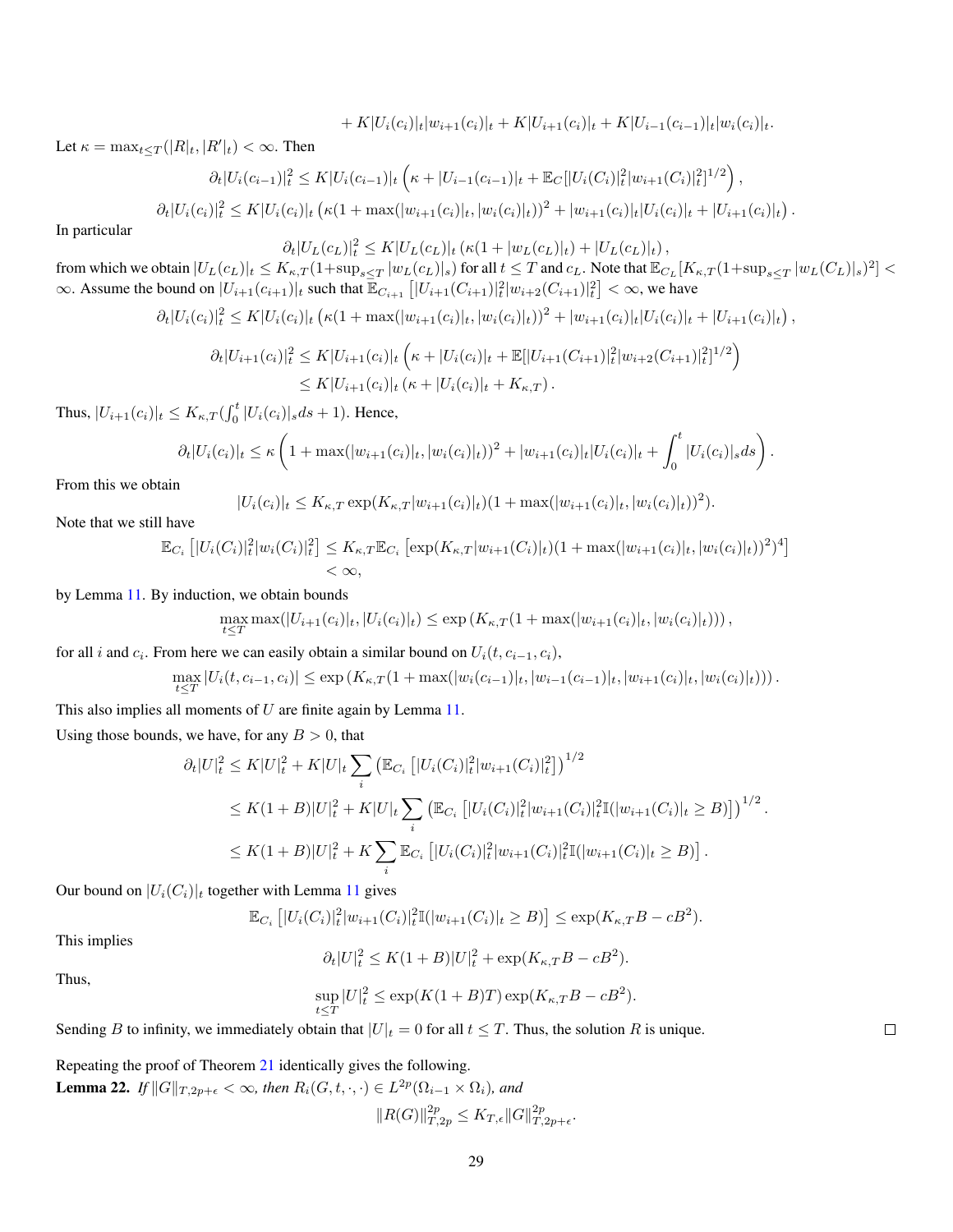## <span id="page-29-0"></span>D Connecting finite-width neural network fluctuations with the limit system: Proof of Theorem [5](#page-6-0)

Let us recall that

$$
\mathbf{R}_i(t, j_{i-1}, j_i) = \sqrt{N}(\mathbf{w}_i(t, j_{i-1}, j_i) - w_i(t, C_{i-1}(j_{i-1}), C_i(j_i)).
$$

Our goal is to prove Theorem [5.](#page-6-0) A major technical difficulty here lies in establishing suitable a priori moment bounds for R that are independent of  $N$ . This task suffers from similar unboundedness issues that are encountered in the proof of Theorem [21.](#page-24-1) Again this is a problem unique to the multilayer structure. Yet it requires a delicate argument that is different from the one in the proof of Theorem [21.](#page-24-1) In particular, Lemma [23](#page-29-1) below plays a crucial role and computes very high moments (of order increasing with  $N$ ) of the neural network's weights under GD evolution and randomized initialization. It is also a result of independent interest, which we expect to have applications beyond the current pursuit.

In the following, we denote

$$
\|\mathbf{R}_{i}(t)-R_{i}(t)\|_{2p}^{2p}=\sum_{i=1}^{L}\mathbb{E}_{J}\left[\left|\mathbf{R}_{i}(t,J_{i-1},J_{i})-R_{i}(\tilde{G},t,C_{i-1}(J_{i-1}),C_{i}(J_{i}))\right|^{2p}\right].
$$

For brevity, let us write

$$
\tilde{w}_i(t, j_{i-1}, j_i) = w_i(t, C_{i-1}(j_{i-1}), C_i(j_i)).
$$

Similar to the development in Appendix  $\overline{B}$ , define

$$
\|\tilde{w}_i(t,j_i)\|_{2p}^{2p} = \mathbb{E}_{J_{i-1}} \left[ |w_i(t, C_{i-1}(J_{i-1}), C_i(j_i))|^{2p} \right],
$$
  

$$
\|\mathbf{w}_i(t,j_i)\|_{2p}^{2p} = \mathbb{E}_{J_{i-1}} \left[ |\mathbf{w}_i(t, J_{i-1}, j_i)|^{2p} \right],
$$
  

$$
\|\tilde{w}_{i+1}(t,j_i)\|_{2p}^{2p} = \mathbb{E}_{J_{i+1}} \left[ |w_i(t, C_i(j_i), C_{i+1}(J_{i+1}))|^{2p} \right],
$$
  

$$
\|\mathbf{w}_{i+1}(t,j_i)\|_{2p}^{2p} = \mathbb{E}_{J_{i+1}} \left[ |\mathbf{w}_i(t,j_i, J_{i+1})|^{2p} \right],
$$
  

$$
\|\tilde{w}_i(t)\|_{2p}^{2p} = \mathbb{E}_{J_i} \left[ \|\tilde{w}_i(t, J_i)\|_{2p}^{2p} \right],
$$
  

$$
\|\mathbf{w}_i(t)\|_{2p}^{2p} = \mathbb{E}_{J_i} \left[ \|\mathbf{w}_i(t, J_i)\|_{2p}^{2p} \right].
$$

We define similarly  $\|\mathbf{R}_i(t, j_i)\|_{2p}$ ,  $\|R_i(t, j_i)\|_{2p}$ ,  $\|\mathbf{R}_{i+1}(t, j_{i+1})\|_{2p}$ ,  $\|R_{i+1}(t, j_{i+1})\|_{2p}$ ,  $\|\mathbf{R}_i(t)\|_{2p}$  (where quantities involving R should be computed w.r.t.  $R(\tilde{G}, t)$ ). We also let

$$
\|\mathbf{R}(t)\|_{2p}^{2p} = \sum_{i=1}^{L} \|\mathbf{R}_i(t)\|_{2p}^{2p}, \qquad \|R(t)\|_{2p}^{2p} = \sum_{i=1}^{L} \|R_i(t)\|_{2p}^{2p}.
$$

In all of these, when we drop the subscript 2p, we implicitly take  $2p = 2$ . For  $B > 0$ , define

$$
\tilde{\mathbb{B}}_{i}^{B,2k}(t,j_{i}) = \mathbb{I}(\|\tilde{w}_{i}(t,j_{i})\|_{2k}, \|\tilde{w}_{i+1}(t,j_{i})\|_{2k} \leq B),
$$
  
\n
$$
\mathbf{B}_{i}^{B,2k}(t,j_{i}) = \mathbb{I}(\|\mathbf{w}_{i}(t,j_{i})\|_{2k}, \|\mathbf{w}_{i+1}(t,j_{i})\|_{2k} \leq B),
$$
  
\n
$$
\mathbb{B}^{B,2k}(t,j_{i}) = \tilde{\mathbb{B}}_{i}^{B,2k}(t,j_{i})\mathbf{B}_{i}^{B,2k}(t,j_{i}),
$$
  
\n
$$
\mathbb{B}^{B,2k}(t,j_{i-1},j_{i}) = \mathbb{B}^{B,2k}(t,j_{i-1})\mathbb{B}^{B,2k}(t,j_{i}).
$$

We drop the superscripts  $B$  and  $2k$  if they are clear from context. Note that these are random variables due to the randomness of sampling  $\{C_i(j_i): j_i \in [N_i], i \in [L]\}$ , whose expectation is denoted by **E**.

#### D.1 High moments of neural network's weights under GD

<span id="page-29-1"></span>We obtain the following estimate, which is important for our development. **Lemma 23.** *For*  $k \ge 1$  *and*  $B > 0$ *, we have:* 

$$
\mathbf{E} \mathbb{E}_J \left[ |w_i(t, C_{i-1}(J_{i-1}), C_i(J_i))|^k \right] = \mathbb{E}_C \left[ |w_i(t, C_{i-1}, C_i)|^k \right],
$$

*and for all*  $N \geq (kL)^6$ ,

$$
\mathbf{E}\mathbb{E}_J\left[|\mathbf{w}_i(t, J_{i-1}, J_i)|^k\right] \le k^{k/2} K_T^{kL}.
$$

*As an immediate corollary, for a fixed constant* C and  $B \le N^{K_C}$ ,

$$
\mathbf{E}\left[\mathbf{B}_i^{B,2C}(t,j_i)\right] \le \exp(-K_{T,C}B^2).
$$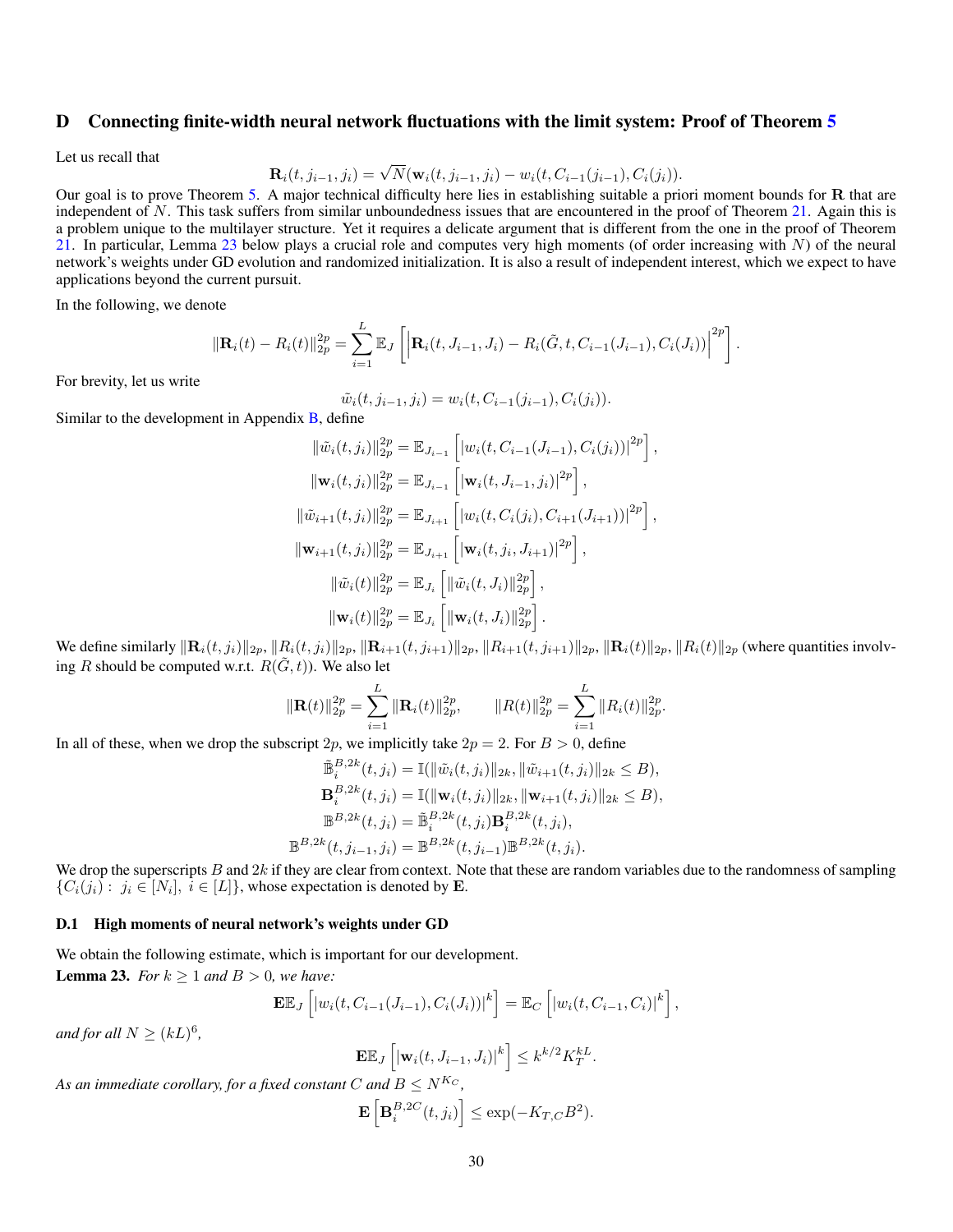*Proof.* The first equality is trivial. For the second bound, we consider  $i \geq 2$ ; the case  $i = 1$  can be done identically. We have

$$
\partial_t \mathbb{E}_J \left[ \left| \mathbf{w}_i(t, J_{i-1}, J_i) \right|^k \right] = k \mathbb{E}_J \left[ \mathbf{w}_i(t, J_{i-1}, J_i)^{k-1} \partial_t \mathbf{w}_i(t, J_{i-1}, J_i) \right]
$$
  

$$
\leq k \mathbb{E}_J \left[ \left| \mathbf{w}_i(t, J_{i-1}, J_i) \right|^k \right]^{(k-1)/k} \mathbb{E}_J \left[ \left| \partial_t \mathbf{w}_i(t, J_{i-1}, J_i) \right|^k \right]^{1/k}.
$$

Note that

$$
\mathbb{E}_{J}\left[|\partial_{t}\mathbf{w}_{i}(t,J_{i-1},J_{i})|^{k}\right] = \mathbb{E}_{J}\left[\left|\mathbb{E}_{Z}\left[\partial_{2}\mathcal{L}(Y,\mathbf{y})\frac{\partial \hat{\mathbf{y}}(t,X)}{\partial \mathbf{w}_{i}(J_{i-1},J_{i})}\right]\right|^{k}\right]
$$
\n
$$
\leq K\mathbb{E}_{J}\left[\mathbb{E}_{Z}\left[\left|\frac{\partial \hat{\mathbf{y}}(t,X)}{\partial \mathbf{w}_{i}(J_{i-1},J_{i})}\right|^{2}\right]^{k/2}\right]
$$
\n
$$
\leq K^{k}\mathbb{E}_{J}\left[\left|\mathbf{w}_{i+1}(t,J_{i},J_{i+1})\right|^{k}\right]\prod_{j\geq i+2}\mathbb{E}_{J}\left[\mathbf{w}_{j}(t,J_{j-1},J_{j})^{2}\right]^{k/2}.
$$

Thus,

$$
\partial_t \mathbb{E}_J \left[ |\mathbf{w}_i(t, J_{i-1}, J_i)|^k \right] \leq K k \mathbb{E}_J \left[ |\mathbf{w}_i(t, J_{i-1}, J_i)|^k \right]^{(k-1)/k} \mathbb{E}_J \left[ |\mathbf{w}_{i+1}(t, J_i, J_{i+1})|^k \right]^{1/k} \prod_{j \geq i+2} \mathbb{E}_J \left[ \mathbf{w}_j(t, J_{j-1}, J_j)^2 \right]^{1/2}.
$$

In particular,

$$
\partial_t \mathbb{E}_J[|\mathbf{w}_L(t, J_{L-1}, J_L)|^k]^{1/k} \le K_T,
$$

which implies

$$
\mathbb{E}_J[|\mathbf{w}_L(t, J_{L-1}, J_L)|^k]^{1/k} \leq \mathbb{E}_J[|\mathbf{w}_L(0, J_{L-1}, J_L)|^k]^{1/k} + Kt.
$$

Then inductively, we obtain that

$$
\sup_{t \leq T} \mathbb{E}_{J} [|\mathbf{w}_{i}(t, J_{i-1}, J_{i})|^{k}]^{1/k} \leq \mathbb{E}_{J} [|\mathbf{w}_{i}(0, J_{i-1}, J_{i})|^{k}]^{1/k} + p_{i} \Big( \Big( \mathbb{E}_{J} [\mathbf{w}_{j}(0, J_{j-1}, J_{j})^{2}]^{1/2} \Big)_{j \geq i+1}, \Big( \mathbb{E}_{J} [|\mathbf{w}_{j}(0, J_{j-1}, J_{j})|^{k}]^{1/k} \Big)_{j \geq i+1}, T \Big),
$$

where  $p_i$  is a polynomial of degree at most  $L - i$ , and furthermore, in each monomial in  $p_i$  there is at most one term of degree one from the variables  $\left(\mathbb{E}_J\left[|\mathbf{w}_j(0,J_{j-1},J_j)|^k\right]^{1/k}\right)_{j\geq i+1}$ . This allows us to bound

$$
\mathbf{E}\mathbb{E}_{J}[\|\mathbf{w}_{i}(t, J_{i-1}, J_{i})|^{k}] \leq K^{k}\mathbf{E}\mathbb{E}_{J}[\|\mathbf{w}_{i}(0, J_{i-1}, J_{i})|^{k}] + K_{T}^{k}\sum_{j\geq i+1} \mathbf{E}\Big[\mathbb{E}_{J}[\|\mathbf{w}_{i}(0, J_{i-1}, J_{i})|^{k}]\sum_{j'\geq i+1} \mathbb{E}_{J}\left[\|\mathbf{w}_{j'}(0, J_{j'-1}, J_{j'})|^{2}\right]^{kL/2}\Big].
$$

We have

$$
\mathbf{E} \left[ \mathbb{E}_{J} [|\mathbf{w}_{i}(0, J_{i-1}, J_{i})|^{k}] \mathbb{E}_{J} [|\mathbf{w}_{j'}(0, J_{j'-1}, J_{j'})|^{2}]^{kL/2} \right]
$$
\n
$$
\leq (\mathbf{E} \left[ \mathbb{E}_{J} [|\mathbf{w}_{i}(0, J_{i-1}, J_{i})|^{k}]^{2}] \right)^{1/2} \left( \mathbf{E} \left[ \mathbb{E}_{J} [\mathbf{w}_{j'}(0, J_{j'-1}, J_{j'})^{2}]^{kL} \right] \right)^{1/2}
$$
\n
$$
\leq (\mathbf{E} \left[ \mathbb{E}_{J} [\mathbf{w}_{i}(0, J_{i-1}, J_{i})^{2k}] \right] \right)^{1/2} \left( \mathbf{E} \left[ \mathbb{E}_{J} [\mathbf{w}_{j'}(0, J_{j'-1}, J_{j'})^{2}]^{kL} \right] \right)^{1/2}
$$
\n
$$
\leq K^{k} k^{k/2} \left( \mathbf{E} \left[ \mathbb{E}_{J} [\mathbf{w}_{j'}(0, J_{j'-1}, J_{j'})^{2}]^{kL} \right] \right)^{1/2}.
$$

Let us analyze the term in the last display:

$$
\mathbb{E}_{J'}\left[\mathbf{w}_{j'}(0,J_{j'-1},J_{j'})^2\right]^{kL} = N^{-2kL} \sum_{\alpha_1,\dots,\alpha_{kL} \in [N_{j'-1}],\beta_1,\dots,\beta_{kL} \in [N_{j'}]} \prod_{t=1}^{kL} \mathbf{w}_{j'}(0,\alpha_t,\beta_t)^2.
$$

Furthermore, if each index appears at most once among  $\alpha$ ,  $\beta$ , then

$$
\mathbf{E}\left[\prod_{t=1}^{kL} \mathbf{w}_{j'}(0, \alpha_t, \beta_t)^2\right] = \prod_{t=1}^{kL} \mathbb{E}_C \left[w_{j'}(0, C_{j'-1}, C_{j'})^2\right]^{kL}
$$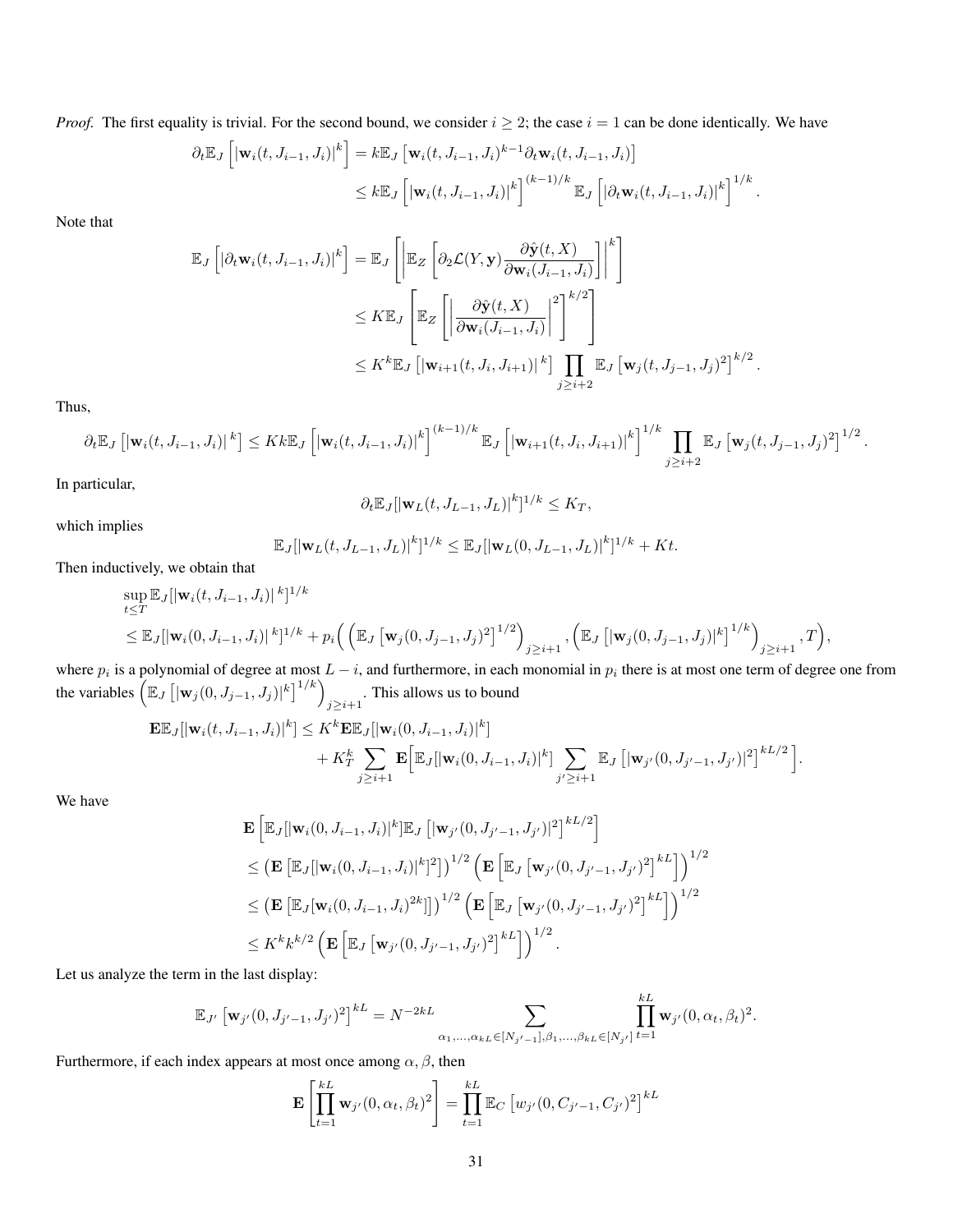$$
\leq K^{kL}.
$$

On the other hand, if some index appears at least twice, let  $d(a)$  be the number of times a appears among  $\{\alpha_s\}$ , and we similarly define  $d(b)$ . We have by Finner's inequality<sup>[3](#page-31-0)</sup> that

$$
\mathbf{E}\left[\prod_{t=1}^{kL} \mathbf{w}_{j'}(0,\alpha_t,\beta_t)^2\right] \leq \prod_{t=1}^{kL} \mathbf{E}\left[\mathbf{w}_{j'}(0,\alpha_t,\beta_t)^2 \max(d(\alpha_t),d(\beta_t))\right]^{1/\max(d(\alpha_t),d(\beta_t))}
$$

$$
\leq K^{k(1+L)} \prod_{t=1}^{kL} \max(d(\alpha_t),d(\beta_t)).
$$

Note that  $\sum_a d(a) = \sum_b d(b) = kL$ . Fixing the multisets  $\{d(a)\} = \{d(a) : a \in [N_{j'-1}]\}, \{d(b)\} = \{d(b) : b \in [N_{j'}]\},$  let  $M_a$  be the number of positive values in  $\{d(a)\}$  and  $M_b$  the number of positive values of  $\{d(b)\}$ . Let  $H_a$  be the number of values at least 2 in  ${d(a)}$  and similarly for  $H_b$ . The number of unlabeled bipartite graphs for which the degrees on one part are given by  ${d(a)}$  and the degrees of the other part are given by  $\{d(b)\}\$ is at most  $(H_b + 1)^{H_a}(H_a + 1)^{H_b}$  (each half-edge from a vertex of degree at least 2 on the *a*-side is chosen to match to a half-edge of a vertex of degree at least 2 on the *b*-side or a vertex of degree 1, for a total of  $H_b + 1$ choices). After choosing the unlabeled bipartite graph, there are at most  $N^{M_a+M_b}$  ways to label the vertices of the graph with indices in  $[N_{j'-1}]$  or  $[N_{j'}]$ . Let Q be the number of edges between vertices both having degree 1. We have at most  $(kL)!/Q!$  ways to assign index  $t \in [k\tilde{L}]$  to edges of the labeled bipartite graph. We have that  $Q \ge kL - \sum_{a} d(a) \mathbb{I}(d(a) \ge 2) - \sum_{b} d(b) \mathbb{I}(d(b) \ge 2)$ , while

$$
M_a = \sum_{a} \mathbb{I}(d(a) \ge 1) \le \sum_{a} \mathbb{I}(d(a) = 1) + \frac{1}{2} \sum_{a} d(a) \mathbb{I}(d(a) \ge 2) = kL - \frac{1}{2} \sum_{a} d(a) \mathbb{I}(d(a) \ge 2),
$$

and similarly  $M_b \leq kL - \frac{1}{2} \sum_b d(b) \mathbb{I}(d(b) \geq 2)$ , so  $M_a + M_b \leq 2kL - \frac{1}{2} \left( \sum_a d(a) \mathbb{I}(d(a) \geq 2) + \sum_b d(b) \mathbb{I}(d(b) \geq 2) \right)$ . Thus, the number of edges between vertices both having degree 1 is at least  $2(M_a + M_b) - 3kL$ . We also have  $H_a \leq \frac{1}{2} \sum_a d(a) \mathbb{I}(d(a) \geq 2) \leq$  $kL - M_a$  and  $H_b \leq kL - M_b$ . Finally, note that

$$
\prod_{t=1}^{kL} \max(d(\alpha_t), d(\beta_t)) \le \left(\frac{kL}{\min(1, H_a)}\right)^{H_a} \left(\frac{kL}{\min(1, H_b)}\right)^{H_b}
$$

.

Thus, using convention that  $x! = 1$  if  $x \le 0$  and using that the number of choices of  $\{d(a)\}\$  given  $M_a = m_a$  is at most  $\binom{kL-1}{m_a-1}$ , we get

$$
\sum_{\alpha,\beta} \prod_{t=1}^{kL} \max(d(\alpha_t), d(\beta_t)) \leq \sum_{\Gamma} \frac{(kL)!}{(2m_a + 2m_b - 3kL)!} N^{m_a + m_b} (h_b + 1)^{h_a} (h_a + 1)^{h_b} \left(\frac{kL}{h_a}\right)^{h_a} \left(\frac{kL}{h_b}\right)^{h_b} \left(\frac{kL - 1}{m_a - 1}\right) \left(\frac{kL - 1}{m_b - 1}\right)
$$
\n
$$
\leq \sum_{\Gamma} \frac{(kL)!}{(2m_a + 2m_b - 3kL)!} N^{m_a + m_b} \left(\frac{2(kL)^2}{\min(1, h_a)}\right)^{h_a} \left(\frac{2(kL)^2}{\min(1, h_b)}\right)^{h_b} \left(\frac{kL - 1}{m_a - 1}\right) \left(\frac{kL - 1}{m_b - 1}\right)
$$
\n
$$
\leq K^{kL} \sum_{u=0}^{2kL} N^{2kL - u} \left(\frac{4(kL)^4}{\min(1, u)}\right)^u
$$
\n
$$
\leq K^{kL} N^{2kL} \sum_{u=0}^{2kL} \left(\frac{4(kL)^4}{N \min(1, u)}\right)^u,
$$

where we use the shorthands  $\Gamma = \{m_a, m_b \in [kL], h_a, h_b \le kL/2, h_a \le kL - m_a, h_b \le kL - m_b\}$ . Hence, for  $N > (kL)^6$ , we have

$$
\sum_{\alpha,\beta} \prod_{t=1}^{kL} \max(d(\alpha_t), d(\beta_t)) \leq K^{kL} N^{2kL}.
$$

In particular,

$$
\mathbf{E}\mathbb{E}_J\left[\mathbf{w}_{j'}(0,J_{j'-1},J_{j'})^2\right]^{kL}\leq K^{kL}
$$

.

.

Therefore,

$$
\mathbf{E}\mathbb{E}_J[\mathbf{w}_i(t, J_{i-1}, J_i)^k] \le k^{k/2} K_T^{kL}
$$

<span id="page-31-1"></span>*Remark* 24. The same argument shows that for any  $\ell \geq 1$  and  $N \geq (K_{\ell}kL)^{16}$ ,

$$
\mathbf{E}\mathbb{E}_J\left[\mathbf{w}_j(0,J_{j-1},J_j)^{2\ell}\right]^{kL}\leq K_{\ell}^{kL}.
$$

<span id="page-31-0"></span><sup>&</sup>lt;sup>3</sup>Helmut Finner, "A generalization of Holder's inequality and some probability inequalities", The Annals of probability (1992), pp. 1893--1901.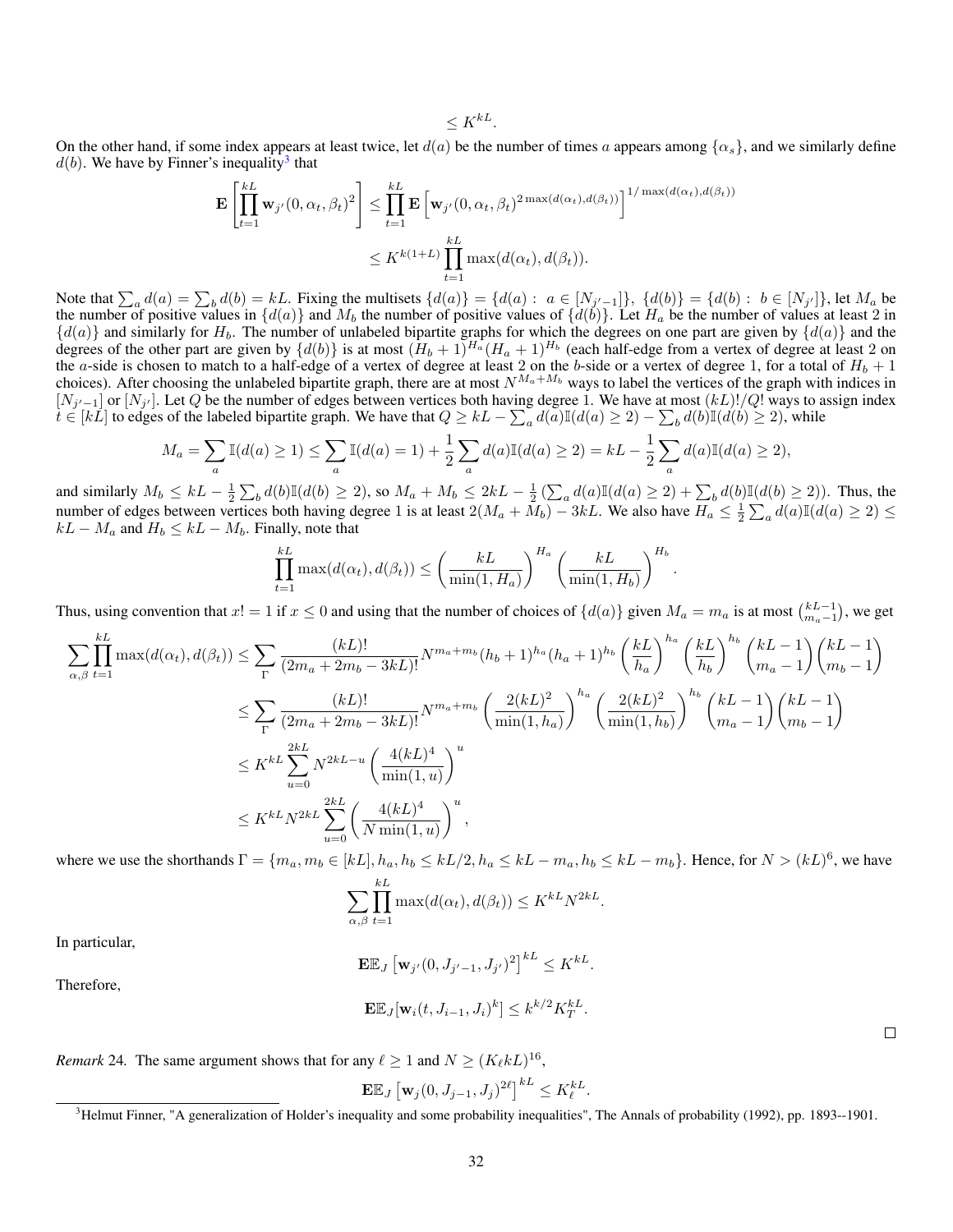# D.2 A priori estimates at the fluctuation level

<span id="page-32-0"></span>**Lemma 25.** We have for any  $t \leq T$ :

$$
\mathbf{E}\mathbb{E}_{J}\left[\left(\sqrt{N}(\tilde{H}_{i}(t,C_{i}(J_{i}),x)-H_{i}(t,C_{i}(J_{i}),x)\right)^{2k}\right] \leq K_{T,k},
$$
\n
$$
\mathbf{E}\mathbb{E}_{J}\left[\left(\sqrt{N}\left(\frac{\partial\tilde{y}(t,x)}{\partial\tilde{H}_{i}(C_{i}(J_{i}))}-\frac{\partial\hat{y}(t,x)}{\partial H_{i}(C_{i}(J_{i}))}\right)\right)^{2k}\right] \leq K_{T,k},
$$
\n
$$
\mathbf{E}\mathbb{E}_{J}\left[\left(\sqrt{N}\left(\frac{\partial\tilde{y}(t,x)}{\partial w_{i}(C_{i-1}(J_{i-1}),C_{i}(J_{i}))}-\frac{\partial\hat{y}(t,x)}{\partial w_{i}(C_{i-1}(J_{i-1}),C_{i}(J_{i}))}\right)\right)^{2k}\right] \leq K_{T,k},
$$
\n
$$
\mathbf{E}\left[\left(\sqrt{N}\left(\partial_{2}\mathcal{L}(y,\tilde{y}(t,x))-\partial_{2}\mathcal{L}(y,\hat{y}(t,x)))\right)^{2k}\right] \leq K_{T,k},
$$

*Proof.* Let us drop t and x from the notations for brevity. We also recall Lemma [11.](#page-13-1) We prove claim by claim:

• We have:

$$
\mathbf{E}\mathbb{E}_J\left[\left(\sqrt{N}(\tilde{H}_1(C_1(J_1))-H_1(C_1(J_1))\right)^{2k}\right]=0
$$

and using induction,

$$
\mathbf{E} \mathbb{E}_{J} \left[ \left( \sqrt{N} (\tilde{H}_{i}(C_{i}(J_{i})) - H_{i}(C_{i}(J_{i})) \right)^{2k} \right] \n= \mathbf{E} \mathbb{E}_{J_{i}} \left[ \left( \sqrt{N} \mathbb{E}_{J_{i-1}} \left[ w_{i} (C_{i-1} (J_{i-1}), C_{i} (J_{i})) \varphi_{i-1} \left( \tilde{H}_{i-1} (C_{i-1} (J_{i-1})) \right) \right] \right. \n- \sqrt{N} \mathbb{E}_{C_{i-1}} \left[ w_{i} (C_{i-1}, C_{i} (J_{i})) \varphi_{i-1} (H_{i-1} (C_{i-1})) \right]^{2k} \right] \n\leq K_{k} \mathbf{E} \mathbb{E}_{J_{i}} \left[ \mathbb{E}_{C_{i-1}} \left[ |w_{i} (C_{i-1}, C_{i} (J_{i})) \varphi_{i-1} (H_{i-1} (t, C_{i-1}))|^{2} \right]^{k} \right] \n+ K_{k} \mathbf{E} \mathbb{E}_{J_{i}} \left[ \left( \sqrt{N} \mathbb{E}_{J_{i-1}} \left[ w_{i} (C_{i-1} (J_{i-1}), C_{i} (J_{i})) \left( \varphi_{i-1} \left( \tilde{H}_{i-1} (C_{i-1} (J_{i-1})) \right) - \varphi_{i-1} (H_{i-1} (C_{i-1} (J_{i-1}))) \right) \right] \right)^{2k} \right] \n\leq K_{T,k} + K_{k} \mathbf{E} \mathbb{E}_{J_{i}} \left[ \mathbb{E}_{J_{i-1}} \left[ |w_{i} (C_{i-1} (J_{i-1}), C_{i} (J_{i}))|^{2k} \right] \mathbb{E}_{J_{i-1}} \left[ N \left( \tilde{H}_{i-1} (C_{i-1} (J_{i-1})) - H_{i-1} (C_{i-1} (J_{i-1})) \right)^{2k} \right] \right] \n\leq K_{T,k}.
$$

• Next we have:

$$
\left(\sqrt{N}\left(\frac{\partial \tilde{y}}{\partial \tilde{H}_L(1)} - \frac{\partial \hat{y}}{\partial H_i(1)}\right)\right)^{2k} \leq K_k \left(\sqrt{N}\left(\tilde{H}_L(1) - H_i(1)\right)\right)^{2k} \leq K_{T,k}.
$$

Using backward induction:

$$
\mathbf{E} \mathbb{E}_{J} \left[ \left( \sqrt{N} \left( \frac{\partial \tilde{y}}{\partial \tilde{H}_{i}(C_{i}(J_{i}))} - \frac{\partial \hat{y}}{\partial H_{i}(C_{i}(J_{i}))} \right) \right)^{2k} \right] \n\leq K_{k} \mathbf{E} \mathbb{E}_{J_{i}} \left[ \mathbb{E}_{C_{i+1}} \left[ \left| \frac{\partial \hat{y}}{\partial H_{i+1}(C_{i+1})} w_{i+1}(C_{i}(J_{i}), C_{i+1}) \right|^{2} \right]^{k} \right] \n+ K_{k} \mathbf{E} \mathbb{E}_{J_{i}} \left[ \mathbb{E}_{J_{i+1}} \left[ \sqrt{N} \left| \frac{\partial \tilde{y}}{\partial \tilde{H}_{i+1}(C_{i+1}(J_{i+1}))} - \frac{\partial \hat{y}}{\partial H_{i+1}(C_{i+1}(J_{i+1}))} \right| w_{i+1}(C_{i}(J_{i}), C_{i+1}(J_{i+1})) \right]^{2k} \right] \n+ K_{k} \mathbf{E} \mathbb{E}_{J_{i}} \left[ \mathbb{E}_{J_{i+1}} \left[ \sqrt{N} \left| \frac{\partial \hat{y}}{\partial H_{i+1}(C_{i+1}(J_{i+1}))} \right| |w_{i+1}(C_{i}(J_{i}), C_{i+1}(J_{i+1}))| \left| \tilde{H}_{i}(C_{i}(J_{i})) - H_{i}(C_{i}(J_{i})) \right| \right]^{2k} \right]
$$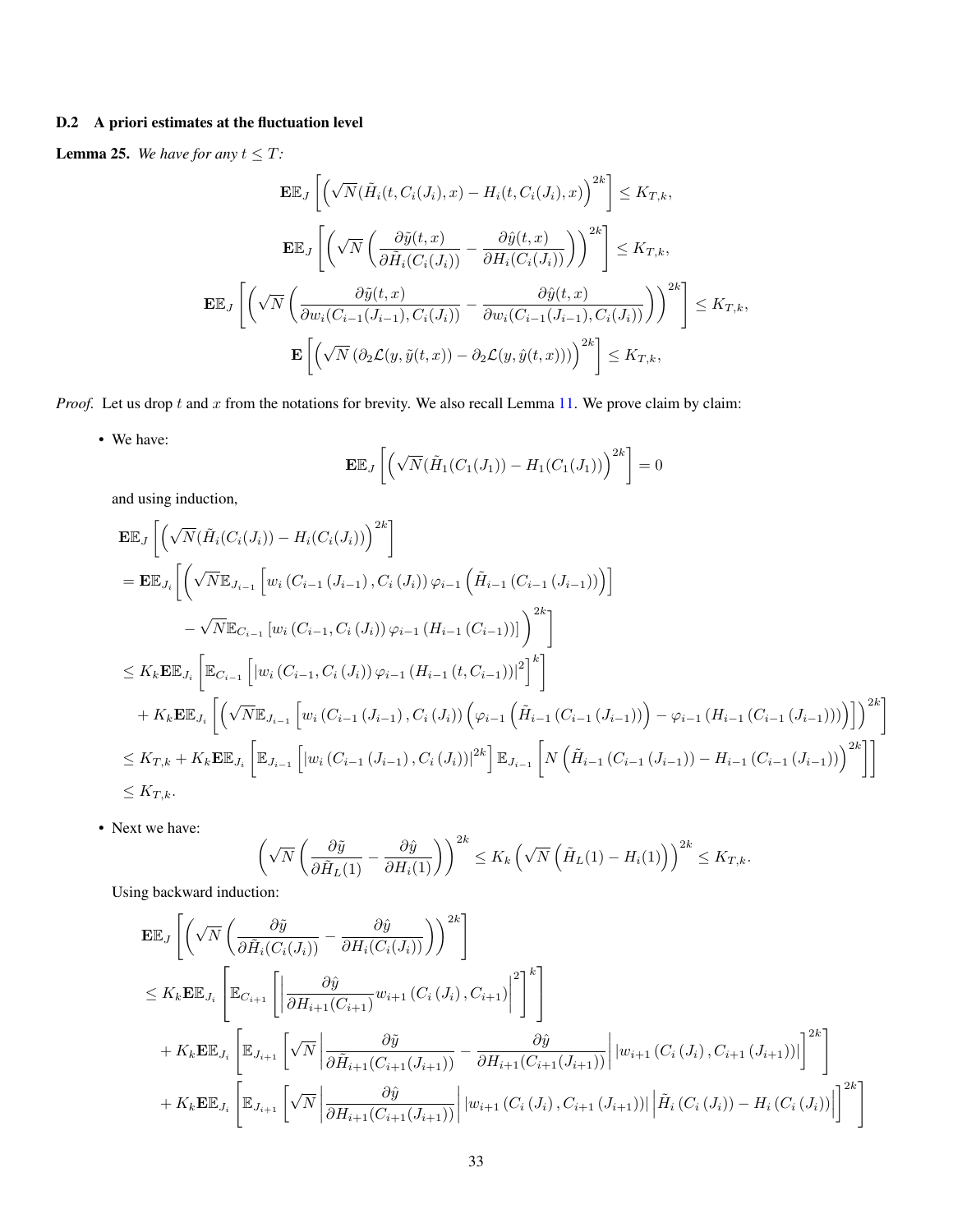$$
\leq K_{T,k} + K_k \mathbf{E} \mathbb{E}_{J_{i+1}} \left[ \left( \sqrt{N} \left| \frac{\partial \tilde{y}}{\partial \tilde{H}_{i+1}(C_{i+1}(J_{i+1}))} - \frac{\partial \hat{y}}{\partial H_{i+1}(C_{i+1}(J_{i+1}))} \right| \right)^{4k} \right]^{1/2} + K_k \mathbf{E} \mathbb{E}_{J_i} \left[ \left( \sqrt{N} \left| \tilde{H}_i(C_i(J_i)) - H_i(C_i(J_i)) \right| \right)^{8k} \right]^{1/3} \leq K_{T,k}.
$$

• For the third claim:

$$
\begin{split}\n&\left(\sqrt{N}\left(\frac{\partial \tilde{y}}{\partial w_i(c_{i-1},c_i)}-\frac{\partial \hat{y}}{\partial w_i(c_{i-1},c_i)}\right)\right)^{2k} \\
&\leq K_k \left(\sqrt{N}\left(\frac{\partial \tilde{y}}{\partial \tilde{H}_i(c_i)}-\frac{\partial \hat{y}}{\partial H_i(c_i)}\right)\right)^{2k} + K_k \left(\frac{\partial \hat{y}}{\partial H_i(c_i)}\right)^{2k} \left(\sqrt{N}\left(\tilde{H}_{i-1}(c_{i-1})-H_{i-1}(c_{i-1})\right)\right)^{2k}.\n\end{split}
$$

Combining the previous claims, it is then easy to see that

$$
\mathbf{E}\mathbb{E}_J\left[\left(\sqrt{N}\left(\frac{\partial \tilde{y}}{\partial w_i(C_{i-1}(J_{i-1}),C_i(J_i))}-\frac{\partial \hat{y}}{\partial w_i(C_{i-1}(J_{i-1}),C_i(J_i))}\right)\right)^{2k}\right] \leq K_{T,k}.
$$

• The fourth claim is also immediate from the first claim by observing that

$$
\sqrt{N} \left| \partial_2 \mathcal{L}(\cdot, \tilde{y}) - \partial_2 \mathcal{L}(\cdot, \hat{y}) \right| \leq K \left| \sqrt{N} \left( \tilde{y} - \hat{y} \right) \right| \leq K \left| \sqrt{N} \left( \tilde{H}_L \left( 1 \right) - H_L \left( 1 \right) \right) \right|.
$$

 $\Box$ 

<span id="page-33-0"></span>**Lemma 26** (Lipschitz bounds). We have for any  $t \leq T$ :

$$
\left(\sqrt{N}(\mathbf{H}_{i}(t, j_{i}, x) - \tilde{H}_{i}(t, C_{i}(j_{i}), x)\right)^{2k} \leq \|\mathbf{R}_{i}(j_{i})\|_{2k}^{2k} + K_{k}\|\mathbf{R}\|_{2k}^{2k}(1 + \|\tilde{w}_{i}(j_{i})\|_{2k}^{2k})\prod_{j=1}^{i-1}(1 + \|\tilde{w}_{i}\|_{2k}^{2k}),
$$
\n
$$
\left(\sqrt{N}\left(\frac{\partial \hat{\mathbf{y}}(t, x)}{\partial \mathbf{H}_{i}(j_{i})} - \frac{\partial \tilde{y}(t, x)}{\partial \tilde{H}_{i}(C_{i}(j_{i}))}\right)\right)^{2k}
$$
\n
$$
\leq K_{k}\|\tilde{w}_{i+1}(j_{i})\|_{2k}^{2k}\left(\|\mathbf{R}\|_{2k}^{2k}(1 + \|\tilde{w}_{i}(j_{i})\|_{2k}^{2k})(1 + \|\tilde{w}_{i+1}\|_{4k}^{2k})\prod_{j\leq i-1}(1 + \|\tilde{w}_{j}\|_{2k}^{2k})\prod_{j\geq i+2}(1 + \|\tilde{w}_{j}\|_{4k}^{4k})
$$
\n
$$
+ \sum_{j\geq i+1} \mathbb{E}_{J_{j}}[\|R_{j}(J_{j})\|_{2}^{2k}\|\tilde{w}_{j+1}(J_{j})\|_{2k}^{2k}] \prod_{i+2\leq j',j'\neq j+1}(1 + \|\tilde{w}_{j'}\|_{2k}^{2k}) + \|R_{i}(j_{i})\|_{2}^{2k} \prod_{i+2\leq j'}(1 + \|\tilde{w}_{j'}\|_{2k}^{2k})
$$
\n
$$
+ \|\mathbf{R}_{i+1}(j_{i})\|_{2}^{2k} \prod_{j\geq i+2}(1 + \|\tilde{w}_{j}\|_{2k}^{2k}),
$$
\n
$$
\left(\sqrt{N}\left(\frac{\partial \hat{\mathbf{y}}(t, x)}{\partial \mathbf{w}_{i}(j_{i-1}, j_{i})} - \frac{\partial \tilde{y}(t, x)}{\partial \tilde{w}_{i}(C_{i-1}(j_{i-1}), C_{i}(j_{i}))}\right)\right)^{2k}
$$
\n
$$
\
$$

*In the above, we have dropped the notational dependency on* t *on the right-hand side for brevity.*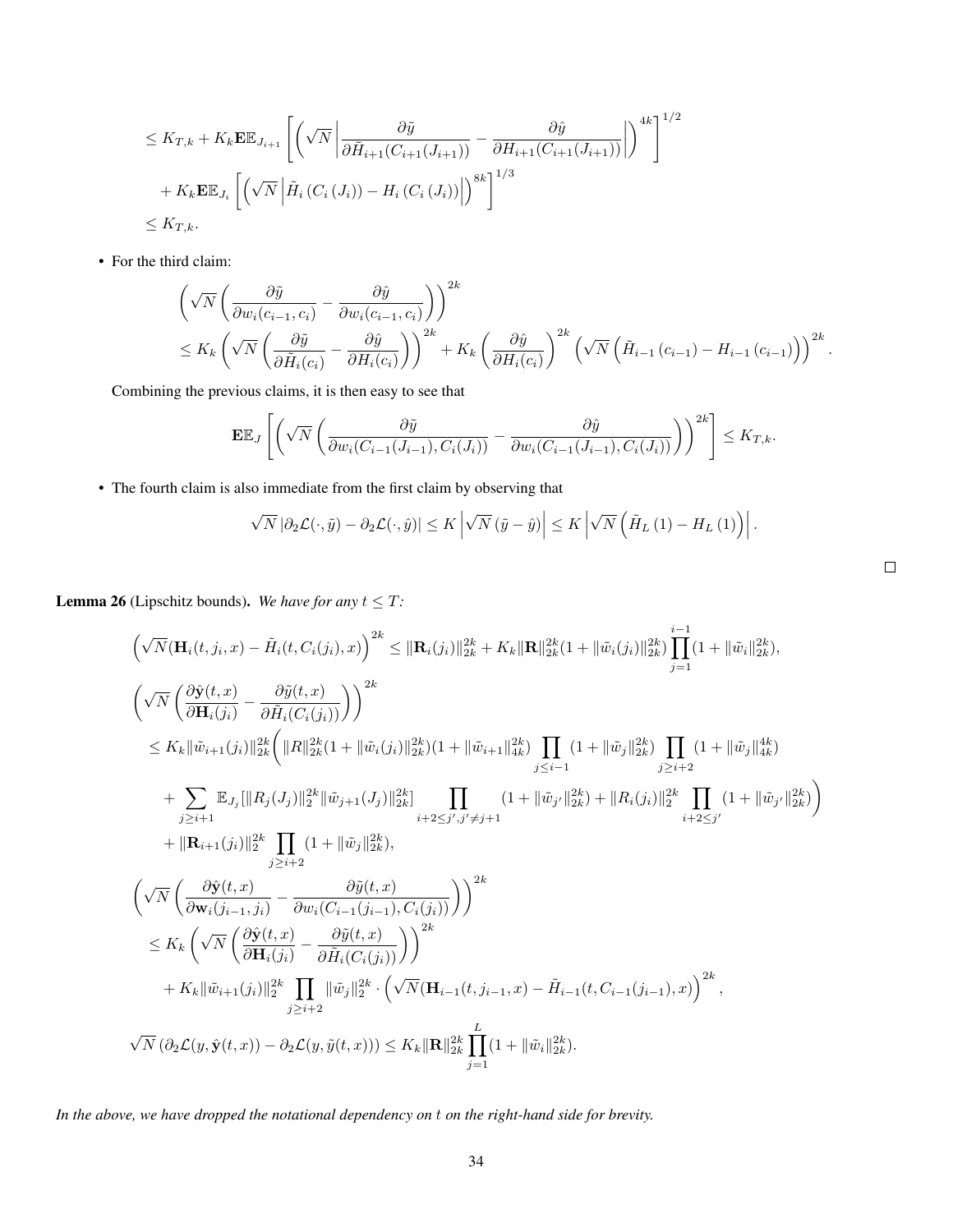*Proof.* Let us consider the first claim:

$$
\begin{split}\n&\left(\sqrt{N}(\mathbf{H}_{i}(t,j_{i},x)-\tilde{H}_{i}(t,C_{i}(j_{i}),x)\right)^{2k} \\
&= \left(\sqrt{N}\mathbb{E}_{J_{i-1}}[\mathbf{w}_{i}(t,C_{i-1}(J_{i-1}),C_{i}(j_{i}))\varphi_{i-1}(\mathbf{H}_{i-1}(t,C_{i-1}(J_{i-1}),x)) - w_{i}(t,C_{i-1}(J_{i-1}),C_{i}(j_{i}))\varphi_{i-1}(\tilde{H}_{i-1}(t,C_{i-1}(J_{i-1}),x))]\right)^{2k} \\
&\leq K^{k}\left(\mathbb{E}_{J_{i-1}}\left[\left(\sqrt{N}(\mathbf{w}_{i}(t,C_{i-1}(J_{i-1}),C_{i}(j_{i})) - w_{i}(t,C_{i-1}(J_{i-1}),C_{i}(j_{i})))\right)^{2}\right]\right)^{k} \\
&+ K^{k}\left(\mathbb{E}_{J_{i-1}}\left[\left(\sqrt{N}(\mathbf{H}_{i-1}(t,C_{i-1}(J_{i-1}),x)-\tilde{H}_{i-1}(t,C_{i-1}(J_{i-1}),x))\right)^{2}\right]\mathbb{E}_{J_{i-1}}\left[w_{i}(t,C_{i-1}(J_{i-1}),C_{i}(j_{i}))^{2}\right]\right)^{k} \\
&\leq K^{k}\mathbb{E}_{J_{i-1}}\left[\left(\sqrt{N}(\mathbf{w}_{i}(t,C_{i-1}(J_{i-1}),C_{i}(j_{i})) - w_{i}(t,C_{i-1}(J_{i-1}),C_{i}(j_{i})))\right)^{2}\right]^{k} \\
&+ K^{k}\mathbb{E}_{J_{i-1}}\left[\left(\sqrt{N}(\mathbf{H}_{i-1}(t,C_{i-1}(J_{i-1}),x)-\tilde{H}_{i-1}(t,C_{i-1}(J_{i-1}),x))\right)^{2}\right]^{k}\mathbb{E}_{J_{i-1}}\left[w_{i}(t,C_{i-1}(J_{i-1}),C_{i}(j_{i}))^{2}\right]^{k}.\n\end{split}
$$

Furthermore,

$$
\left(\sqrt{N}(\mathbf{H}_{1}(t, j_{1}, x) - \tilde{H}_{i}(t, C_{1}(j_{1}), x)\right)^{2k} \leq K^{k} \left(\sqrt{N}(\varphi_{1}(\mathbf{w}_{1}(t, C_{1}(j_{1})) \cdot x) - \varphi_{1}(w_{1}(t, C_{1}(j_{1})) \cdot x)\right)^{2k}
$$
  

$$
\leq K^{k} \left(\sqrt{N}|\mathbf{w}(t, C_{1}(j_{1})) - w_{1}(t, C_{1}(j_{1}))| \cdot |x|\right)^{2k}
$$
  

$$
\leq K^{k} \left(\sqrt{N}|\mathbf{w}(t, C_{1}(j_{1})) - w_{1}(t, C_{1}(j_{1}))|\right)^{2k}.
$$

Thus, by induction, we obtain that

$$
\left(\sqrt{N}(\mathbf{H}_i(t,j_i,x)-\tilde{H}_i(t,C_i(j_i),x)\right)^{2k} \leq \|\mathbf{R}_i(t,j_i)\|_{2k}^{2k} + K_k \|\mathbf{R}(t)\|_{2k}^{2k}(1+\|\tilde{w}_i(j_i)\|_{2k}^{2k}) \prod_{j=1}^{i-1} (1+\|\tilde{w}_i\|_{2k}^{2k}).
$$

The remaining claims can be obtained similarly.

<span id="page-34-0"></span>**Lemma 27** (A-priori moment estimate of **R**). We have for any  $t \leq T$ ,

$$
\mathbf{E} \|\mathbf{R}(t)\|_{2k}^{2k} \le K_{k,T}.
$$

*Proof.* In the following, let us drop the dependency on t for brevity. From the bounds in Lemmas [26](#page-33-0) and [25,](#page-32-0) we can obtain the estimate

$$
\begin{split}\n&|\partial_t \mathbf{R}_i(j_{i-1},j_i)|^{2k} \\
&= \left| \sqrt{N} \mathbb{E}_Z \left[ \partial_2 \mathcal{L}(Y, \hat{\mathbf{y}}(X)) \frac{\partial \hat{\mathbf{y}}(X)}{\partial \mathbf{w}_i(j_{i-1},j_i)} - \partial_2 \mathcal{L}(Y, \hat{y}(X)) \frac{\partial \hat{y}(X)}{\partial w_i(C_{i-1}(j_{i-1}), C_i(j_i))} \right] \right|^{2k} \\
&\leq K_k \left| \sqrt{N} \mathbb{E}_Z \left[ \partial_2 \mathcal{L}(Y, \hat{\mathbf{y}}(X)) \frac{\partial \hat{\mathbf{y}}(X)}{\partial \mathbf{w}_i(j_{i-1},j_i)} - \partial_2 \mathcal{L}(Y, \tilde{y}(X)) \frac{\partial \tilde{y}(X)}{\partial w_i(C_{i-1}(j_{i-1}), C_i(j_i))} \right] \right|^{2k} \\
&+ K_k \left| \sqrt{N} \mathbb{E}_Z \left[ \partial_2 \mathcal{L}(Y, \tilde{y}(X)) \frac{\partial \tilde{y}(X)}{\partial w_i(C_{i-1}(j_{i-1}), C_i(j_i))} - \partial_2 \mathcal{L}(Y, \hat{y}(X)) \frac{\partial \hat{y}(X)}{\partial w_i(C_{i-1}(j_{i-1}), C_i(j_i))} \right] \right|^{2k} \\
&\leq K_k \left| \sqrt{N} \mathbb{E}_Z \left[ \frac{\partial \hat{\mathbf{y}}(X)}{\partial \mathbf{w}_i(j_{i-1},j_i)} - \frac{\partial \tilde{y}(X)}{\partial w_i(C_{i-1}(j_{i-1}), C_i(j_i))} \right] \right|^{2k} \\
&+ K_k \left| \sqrt{N} \mathbb{E}_Z \left[ (\partial_2 \mathcal{L}(Y, \hat{\mathbf{y}}(X)) - \partial_2 \mathcal{L}(Y, \tilde{y}(X))) \frac{\partial \tilde{y}(X)}{\partial w_i(C_{i-1}(j_{i-1}), C_i(j_i))} \right] \right|^{2k} \\
&+ K_k \left| \sqrt{N} \mathbb{E}_Z \left[ \frac{\partial \tilde{y}(X)}{\partial w_i(C_{i-1}(j_{i-1}), C_i(j_i))} - \frac{\partial \hat{y}(X)}{\partial w_i(C_{i-1}(j_{i-1}), C_i(j_i))
$$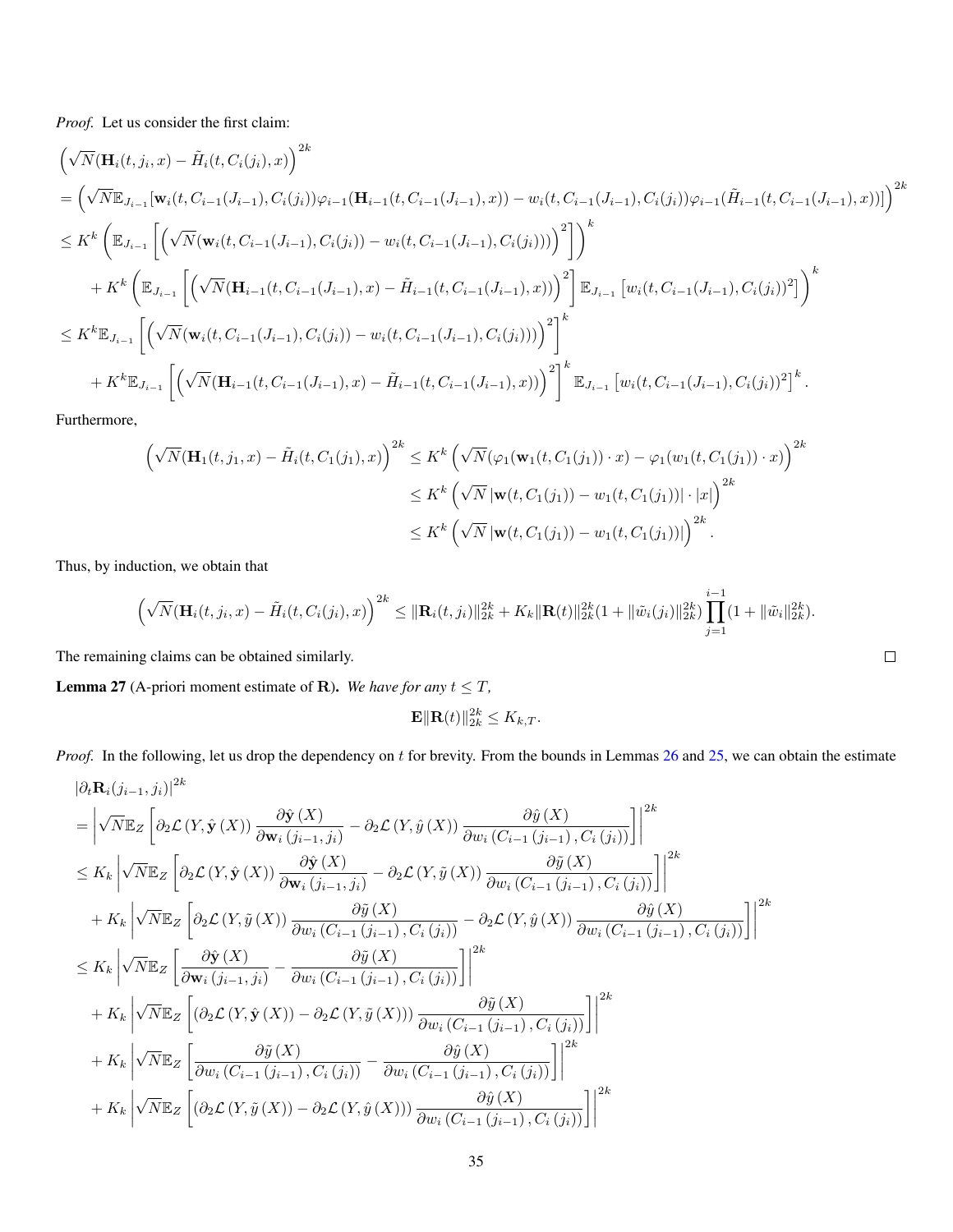$$
\leq K_k \|\tilde{w}_{i+1}(j_i)\|_{2k}^{2k} (1 + \|\tilde{w}_i(j_i)\|_{2k}^{2k}) \|\mathbf{R}\|_{2k}^{2k} \prod_{j\leq L} (1 + \|\tilde{w}_j\|_{4k}^{4k})
$$
  
+  $K_k \|\tilde{w}_{i+1}(j_i)\|_{2k}^{2k} \|\mathbf{R}_i(j_i)\|_{2k}^{2k} \prod_{j\leq L} (1 + \|\tilde{w}_j\|_{2k}^{2k}) + K_k \|\tilde{w}_{i+1}(j_i)\|_{2k}^{2k} \sum_{j\geq i+1} \mathbb{E}_{J_j} [\|\mathbf{R}_j(J_j)\|_{2}^{2k} \|\tilde{w}_{j+1}(J_j)\|_{2k}^{2k}] \prod_{j'\leq L} (1 + \|\tilde{w}_{j'}\|_{2k}^{2k})$   
+  $K_k \|\tilde{w}_{i+1}(j_i)\|_{2k}^{2k} \|\mathbf{R}_{i+1}(j_i)\|_{2}^{2k} \prod_{j\geq i+2} (1 + \|\tilde{w}_j\|_{2k}^{2k}) + K_k \|\mathbf{R}_{i-1}(t, j_{i-1})\|_{2}^{2k}$   
+  $K_k \|\tilde{w}_{i+1}(j_i)\|_{2k}^{2k} \|\mathbf{R}\|_{2k}^{2k} (1 + \|\tilde{w}_{i-1}(j_{i-1})\|_{2}^{2k}) \prod_{j=1}^{L} (1 + \|\tilde{w}_j\|_{2}^{2k}) + A_k^{2k} (t, j_{i-1}, j_i),$ 

where  $A_k(t, j_{i-1}, j_i)$  does not depend on R and satisfies the moment bounds in Lemma [25,](#page-32-0) i.e.  $\mathbb{E} \mathbb{E}_J\left[A_k^{2k}(t, J_{i-1}, J_i)\right] \leq K_{T,k}$ . For each  $k$ , consider the ODE, initialized at zero:

$$
\partial_t X_i(t, j_{i-1}, j_i) = K_k F[X](t, j_{i-1}, j_i) + A_k(t, j_{i-1}, j_i),
$$

where

$$
F[X](t, j_{i-1}, j_i) = \left( \|\tilde{w}_{i+1}(j_i)\|_{2k}^{2k} (1 + \|\tilde{w}_i(j_i)\|_{2k}^{2k}) \|X\|_{2k}^{2k} \prod_{j \le L} (1 + \|\tilde{w}_j\|_{4k}^{4k}) \right)^{1/2k}
$$
  
+ 
$$
\left( \|\tilde{w}_{i+1}(j_i)\|_{2k}^{2k} \|X_i(j_i)\|_{2k}^{2k} \prod_{j \le L} (1 + \|\tilde{w}_j\|_{2k}^{2k}) \right)^{1/2k}
$$
  
+ 
$$
\left( \|\tilde{w}_{i+1}(j_i)\|_{2k}^{2k} \sum_{j \ge i+1} \mathbb{E}_{J_j} [\|X_j(J_j)\|_{2k}^{2k} \|\tilde{w}_{j+1}(J_j)\|_{2k}^{2k}] \prod_{j' \le L} (1 + \|\tilde{w}_{j'}\|_{2k}^{2k}) \right)^{1/2k}
$$
  
+ 
$$
\left( \|\tilde{w}_{i+1}(j_i)\|_{2k}^{2k} \|X_{i+1}(j_i)\|_{2k}^{2k} \prod_{j \ge i+2} (1 + \|\tilde{w}_j\|_{2k}^{2k}) \right)^{1/2k} + K_k \|X_{i-1}(t, j_{i-1})\|_{2k}
$$
  
+ 
$$
\left( \|\tilde{w}_{i+1}(j_i)\|_{2k}^{2k} \|X\|_{2k}^{2k} (1 + \|\tilde{w}_{i-1}(j_{i-1})\|_{2}^{2k}) \prod_{j=1}^{L} (1 + \|\tilde{w}_j\|_{2}^{2k}) \right)^{1/2k}.
$$

The key property of X is that for all  $t, j_{i-1}, j_i$ , we have:

$$
|\mathbf{R}_i(t, j_{i-1}, j_i)| \leq |X_i(t, j_{i-1}, j_i)|.
$$

For  $B > 0$ , define

$$
\partial_t X_i^B(t, j_{i-1}, j_i) = K_k F[X^B](t, j_{i-1}, j_i) \mathbb{B}^B(t, j_{i-1}, j_i) + A_k(t, j_{i-1}, j_i).
$$

We have the estimate:

$$
\partial_t \|X^B(t)\|_{2k}^{2k} \le K_k \prod_{j' \le L} (1 + \|\tilde{w}_{j'}^B(t)\|_{4k}^{4k}) (1 + B^{2k}) \|X^B(t)\|_{2k}^{2k} + \|A_k(t)\|_{2k}^{2k}.
$$

Here, we denote  $\|\tilde{w}^B\|_p = \min(B, \|\tilde{w}\|_p)$ . Furthermore, for solutions  $X^B$ ,  $X'^B$  to the equation, by the triangle inequality, we have

$$
\left|\partial_t\left(X^B - X'^B\right)(t, j_{i-1}, j_i)\right| \le K_k F\left[\left(X^B - X'^B\right)\right](t, j_{i-1}, j_i) \mathbb{B}^B(t, j_{i-1}, j_i).
$$

Existence and uniqueness of  $X^B$  follows easily from the above Lipschitz estimate, and we furthermore have the bound

$$
||X^B(t)||_{2k} \le K_k \exp(K_k B \prod_{j'\le L} (1+\sup_{s\le t} ||\tilde{w}_{j'}^B(t)||_{4k}^{4k})^{1/2k} t) \cdot ||A_k(t)||_{2k},
$$

and similar to the proof of Theorem  $21$ , the bounds (for sufficiently large  $B$ )

$$
||X_i^B(t, j_{i-1})||_{2k} \le K(1 + ||\tilde{w}_i(t, j_{i-1})||_{2k}^{2k})(1 + ||\tilde{w}_{i-1}(t, j_{i-1})||_{2k}^{2k}) \exp\left(K_k B \prod_{j' \le L} (1 + \sup_{s \le t} ||\tilde{w}_{j'}^B(t)||_{4k}^{4k})^{1/2k}t\right) ||A_k(t)||_{2k},
$$
  

$$
||X_i^B(t, j_i)||_{2k} \le K(1 + ||\tilde{w}_i(t, j_i)||_{2k}^{2k})(1 + ||\tilde{w}_{i+1}(t, j_i)||_{2k}^{2k}) \exp\left(K_k B \prod_{j' \le L} (1 + \sup_{s \le t} ||\tilde{w}_{j'}^B(t)||_{4k}^{4k})^{1/2k}t\right) ||A_k(t)||_{2k}.
$$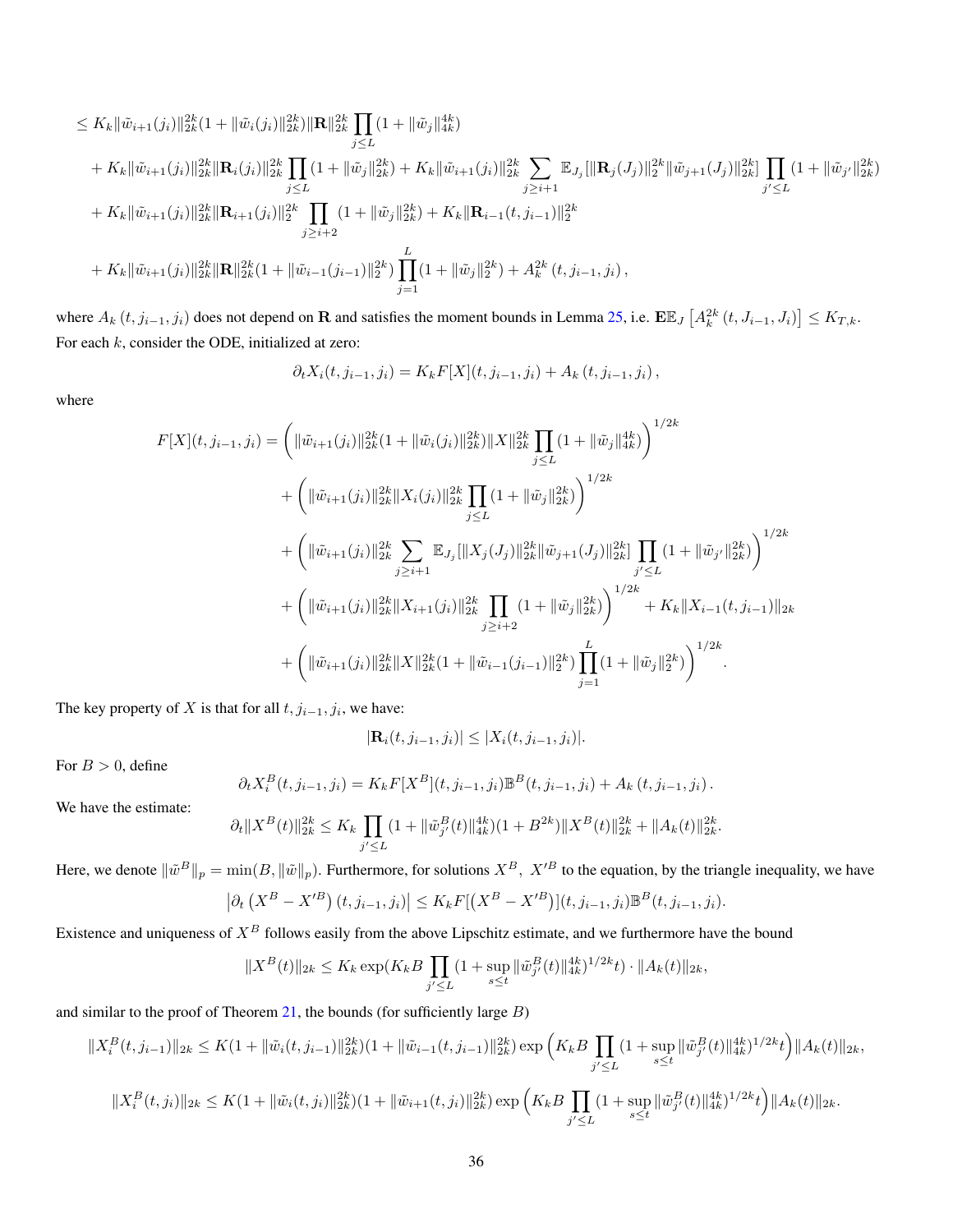Notice that  $X^B$  is positive and monotonically increasing in B. For  $B' > B$  and  $\mathbb{D}_{B,B'}(t, j_{i-1}, j_i) = \mathbb{I}(\mathbb{B}^{B'}(t, j_{i-1}, j_i) =$ 1,  $\mathbb{B}^{B}(t, j_{i-1}, j_i) = 0$ ), we have for  $\Delta X = X^{B'} - X^{B}$ :

$$
\partial_t \mathbb{E}_J[|\Delta X(t, J_{i-1}, J_i)|^{2k} \mathbb{D}_{B, B'}(t, J_{i-1}, J_i)]
$$
\n
$$
\leq K_k \left( \mathbb{E}_J[|\Delta X(t, J_{i-1}, J_i)|^{2k} \mathbb{D}_{B, B'}(t, J_{i-1}, J_i)] \right)^{(2k-1)/(2k)}
$$
\n
$$
\times \left[ \left( \prod_{j' \leq L} (1 + \|\tilde{w}_{j'}(t)\|_{4k}^{4k}) (1 + B'^{2k}) \|X^{B'}(t)\|_{2k}^{2k} + \|A_k(t)\|_{2k}^{2k} \right) \mathbb{E}_J[\mathbb{D}_{B, B'}(t, J_{i-1}, J_i)]
$$
\n
$$
+ K_k \mathbb{E}_J \left[ \prod_{j' \leq L} (1 + \|\tilde{w}_{j'}(t)\|_{4k}^{4k}) (1 + B'^{2k}) \|X^{B'}(t)\|_{2k}^{2k} \right.
$$
\n
$$
\times \left( \|X_i^{B'}(t, J_i)\|_{2k}^{2k} + \|X_{i+1}^{B'}(t, J_i)\|_{2k}^{2k} + \|X_{i-1}^{B'}(t, J_{i-1})\|_{2k}^{2k} \right) \mathbb{D}_{B, B'}(t, J_{i-1}, J_i) \right]^{1/(2k)},
$$

while

$$
\partial_t \mathbb{E}[\|\Delta X(t, J_{i-1}, J_i)\|^{2k} \mathbb{B}^B(t, J_{i-1}, J_i)] \leq K_k \bigg[ \prod_{j' \leq L} (1 + \|\tilde{w}_{j'}(t)\|_{4k}^{4k}) (1 + B'^{2k}) \bigg] \mathbb{E}[\|\Delta X(t, J_{i-1}, J_i)\|^{2k} \mathbb{B}^B(t, J_{i-1}, J_i)],
$$

and if  $\mathbb{B}^{B'}(t, \cdot) = 0$  then  $\partial_t \Delta X(t, \cdot) = 0$ . Thus,

$$
\partial_t \|\Delta X(t)\|_{2k}^{2k} \leq K_k \bigg[ \prod_{j'\leq L} (1 + \|\tilde{w}_{j'}(t)\|_{4k}^{4k})(1 + B'^{2k}) \bigg]^{1/2k} \|\Delta X(t)\|_{2k}^{2k} + K_k \mathbb{E}[\mathbb{D}_{B,B'}(t, J_{i-1}, J_i)] \exp\bigg(K_T B' \prod_{j'\leq L} (1 + \sup_{s\leq t} \|\tilde{w}_{j'}^{B'}(s)\|_{4k}^{4k})^{1/2k} t \bigg).
$$

This gives:

$$
\|\Delta X(t)\|_{2k}^{2k} \le K_k \int_0^t \mathbb{E}[\mathbb{D}_{B,B'}(s,J_{i-1},J_i)] \exp(K_T B' \prod_{j'\le L} (1+\sup_{s\le t} \|\tilde{w}_{j'}^{B'}(s)\|_{4k}^{4k})^{1/2k})ds.
$$

Therefore,

$$
\mathbf{E} \|\Delta X(t)\|_{2k}^{2k} \leq K_{k,T} \Big( \int_0^t \mathbf{E} \mathbb{E}[\mathbb{D}_{B,B'}(s,J_{i-1},J_i)]ds \Big)^{1/2} \mathbf{E} \Big[ \exp(K_T B' \prod_{j'\leq L} (1+\sup_{s\leq t} \|\tilde{w}_{j'}^{B'}(s)\|_{4k}^{4k})^{1/2k}) \Big]^{1/2}.
$$

Notice that

$$
\exp\Big(K_T B'\prod_{j'\leq L} (1+\sup_{s\leq t}\|\tilde{w}_{j'}^{B'}(s)\|_{4k}^{4k})^{1/2k}\Big)\leq \exp\Big(K_T B'\prod_{j'\leq L} (1+\|\tilde{w}_{j'}^{B'}(0)\|_{Kk}^{Kk})^{1/2k}\Big).
$$

Furthermore Lemma [23](#page-29-1) implies that

$$
\left(\int_0^t \mathbf{E} \mathbb{E}[\mathbb{D}_{B,B'}(s,J_{i-1},J_i)]ds\right)^{1/2} \le \exp(-K_T B^2),
$$

for all  $B\leq N^{1/16},$  while

$$
\mathbf{E}\Big[\exp\Big(K_T B'\prod_{j'\leq L} (1+\|\tilde{w}_{j'}^{B'}(0)\|_{Kk}^{Kk})^{1/2k}\Big)\Big]\leq \mathbf{E}\Big[\exp\Big(K_T B'(1+\sum_{j'\leq L}\|\tilde{w}_{j'}^{B'}(0)\|_{Kk}^{K})\Big)\Big].
$$

Using Remark [24,](#page-31-1) and  $\|\tilde{w}_{j'}^{B'}(0)\|_{Kk}^K \leq B'^K$ , we have that if  $N \geq (K_T B'^C)^{16}$  for some sufficiently large constant  $C > 0$ , then

$$
\mathbf{E}\Big[\exp\Big(K_T B'\prod_{j'\leq L} (1+\|\tilde{w}_{j'}^{B'}(0)\|_{Kk}^{Kk})^{1/2k}\Big)\Big]\leq \exp(K_T B').
$$

Combining the estimates, we obtain that for all  $B \leq K_T N^c$  for a sufficiently small constant  $c > 0$ ,

$$
\mathbf{E} \|X^B\|_{2k}^{2k} \le \mathbf{E} \|X^{K_T}\|_{2k}^{2k} + K_k \int_{K_T}^B \exp(K_T x) \exp(-Kx^2) dx \le K_T.
$$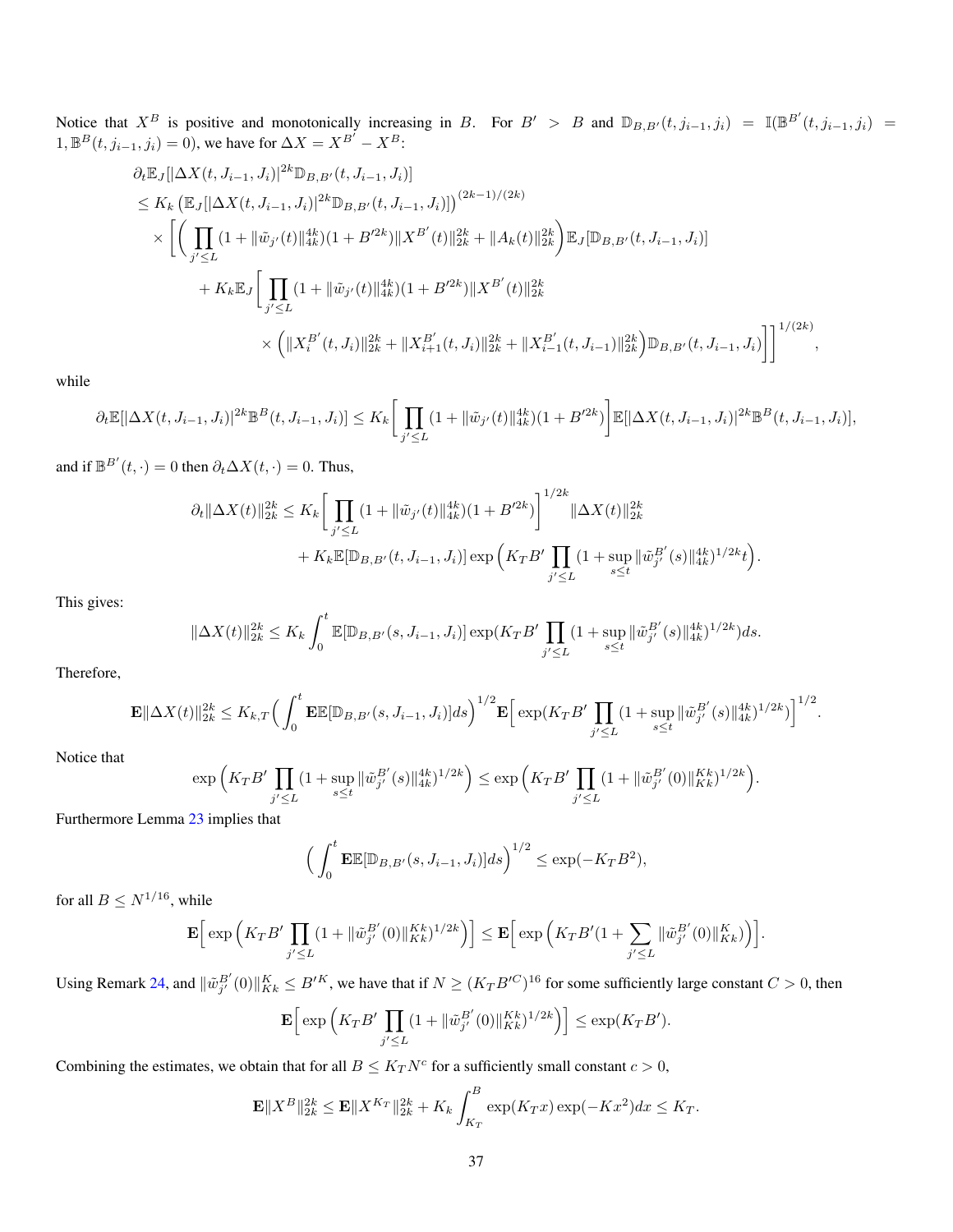Finally, for  $\gamma > 0$  consider the event  $\mathcal E$  that  $\max_i \max_{j_i} \max(\|\tilde{w}_i(j_i)\|_{Kk}, \|\tilde{w}_{i+1}(j_i)\|_{Kk}, \|\mathbf{w}_i(j_i)\|_{Kk}, \|\mathbf{w}_{i+1}(j_i)\|_{Kk}) \leq \gamma$ . This event has probability at least  $1 - KN \exp(-K_k \gamma)$  for  $\gamma \le N^{c_k}$  with sufficiently small  $c_k$ . We have for  $B = K_T N^c$  that

$$
\mathbf{E}\left[\left|\|X\|_{2k}^{2k}-\|X^B\|_{2k}^{2k}\right|\mathbb{I}(\mathcal{E})\right]\leq \exp(-KB^2)\exp(K_T\gamma^K).
$$

For  $\gamma = N^{\epsilon}$  with  $\epsilon$  sufficiently small compared to c and  $c_k$ , we then have

$$
\mathbf{E}\left[\left|\|X\|_{2k}^{2k} - \|X^B\|_{2k}^{2k}\right|\mathbb{I}(\mathcal{E})\right] \le 1.
$$

This immediately implies

$$
\mathbf{E}\left[\|\mathbf{R}\|_{2k}^{2k}\mathbb{I}(\mathcal{E})\right] \leq \mathbf{E}\left[\|X\|_{2k}^{2k}\mathbb{I}(\mathcal{E})\right] \leq K_T.
$$

On the other hand,

$$
\mathbf{E}\left[\|\mathbf{R}\|_{2k}^{2k}(1-\mathbb{I}(\mathcal{E}))\right] \leq \mathbf{E}[\|\mathbf{R}\|_{2k}^{4k}]^{1/2}(1-\mathbf{P}(\mathcal{E}))^{1/2}.
$$

Recall the definition of  $\bf R$ , and noting that the moments of w and w are finite by Lemma [23,](#page-29-1) we have the trivial bound

$$
\mathbf{E}[\|\mathbf{R}\|_{2k}^{4k}]^{1/2} \leq N^{K_k} K_T.
$$

 $4x + 4k$ 

Thus

$$
\mathbf{E}\left[\|\mathbf{R}\|_{2k}^{2k}(1-\mathbb{I}(\mathcal{E}))\right] \leq N^{K_k} K_T \exp(-c_k N^{2\epsilon}) < 1.
$$

We can thus conclude that

$$
\mathbf{E}[\|\mathbf{R}\|_{2k}^{2k}] < K_{k,T}.
$$

#### D.3 Comparison bounds and concentration estimates

<span id="page-37-0"></span>Let us recall the notation  $O_T(\cdot)$  from Appendix [B.](#page-13-0) **Lemma 28.** *We have for any*  $t \leq T$ *,* 

$$
\mathbf{E}\mathbb{E}_{J}\left[\left(\sqrt{N}(\mathbf{H}_{i}(t, J_{i}, x) - H_{i}(t, C_{i}(J_{i}), x)\right)^{2k}\right] \leq K_{k, T},
$$
\n
$$
\mathbf{E}\mathbb{E}_{J}\left[\left(\sqrt{N}\left(\frac{\partial \hat{\mathbf{y}}(t, x)}{\partial \mathbf{H}_{i}(J_{i})} - \frac{\partial \hat{y}(t, x)}{\partial H_{i}(C_{i}(J_{i}))}\right)\right)^{2k}\right] \leq K_{k, T},
$$
\n
$$
\mathbf{E}\mathbb{E}_{J}\left[\left(\sqrt{N}\left(\frac{\partial \hat{\mathbf{y}}(t, x)}{\partial \mathbf{w}_{i}(J_{i-1}, J_{i})} - \frac{\partial \hat{y}(t, x)}{\partial w_{i}(C_{i-1}(J_{i-1}), C_{i}(J_{i}))}\right)\right)^{2k}\right] \leq K_{k, T},
$$
\n
$$
\mathbf{E}\left[\left(\sqrt{N}\left(\partial_{2} \mathcal{L}(y, \hat{\mathbf{y}}(t, x)) - \partial_{2} \mathcal{L}(y, \hat{y}(t, x)))\right)^{2k}\right] \leq K_{k, T}.
$$

*Proof.* This is a consequence of Lemmas [25,](#page-32-0) [26,](#page-33-0) [27](#page-34-0) and [23.](#page-29-1)

<span id="page-37-1"></span>**Lemma 29.** *We have for*  $t \leq T$ *,* 

$$
\sqrt{N}(\partial_2 \mathcal{L}(y, \hat{\mathbf{y}}(t,x)) - \partial_2 \mathcal{L}(y, \hat{y}(t,x))) = \sqrt{N}(\hat{\mathbf{y}}(t,x) - \hat{y}(t,x))\partial_2^2 \mathcal{L}(y, \hat{y}(t,x)) + \mathbf{O}_T(1/\sqrt{N}).
$$

*Proof.* We have

*Proof.* we have  
\n
$$
\sqrt{N} \left( \partial_2 \mathcal{L}(y, \hat{\mathbf{y}}(t,x)) - \partial_2 \mathcal{L}(y, \hat{y}(t,x)) \right) = \sqrt{N} (\hat{\mathbf{y}}(t,x) - \hat{y}(t,x)) \partial_2^2 \mathcal{L}(y, y'(t,x)),
$$
\nfor some  $y'(t,x)$  between  $\hat{y}(t,x)$  and  $\hat{\mathbf{y}}(t,x)$ . Hence,

$$
\begin{split} &\mathbf{E}\mathbb{E}_Z\left[\left(\sqrt{N}\left(\partial_2\mathcal{L}(Y,\hat{\mathbf{y}}(t,X))-\partial_2\mathcal{L}(Y,\hat{y}(t,X))\right)-\sqrt{N}(\hat{\mathbf{y}}(t,X)-\hat{y}(t,X))\partial_2^2\mathcal{L}(Y,\hat{y}(t,X))\right)^2\right]\\ &\leq K\mathbf{E}\mathbb{E}_X\left[N(\hat{\mathbf{y}}(t,X)-\hat{y}(t,X))^2\cdot(\hat{\mathbf{y}}(t,X)-\hat{y}(t,X))^2\right]\\ &\leq \frac{K}{N}\mathbf{E}\mathbb{E}_X\left[\left(\sqrt{N}(\hat{\mathbf{y}}(t,X)-\hat{y}(t,X))\right)^4\right]\\ &\leq \frac{K_T}{N}, \end{split}
$$

where the last step follows easily from Lemma [28.](#page-37-0)

 $\Box$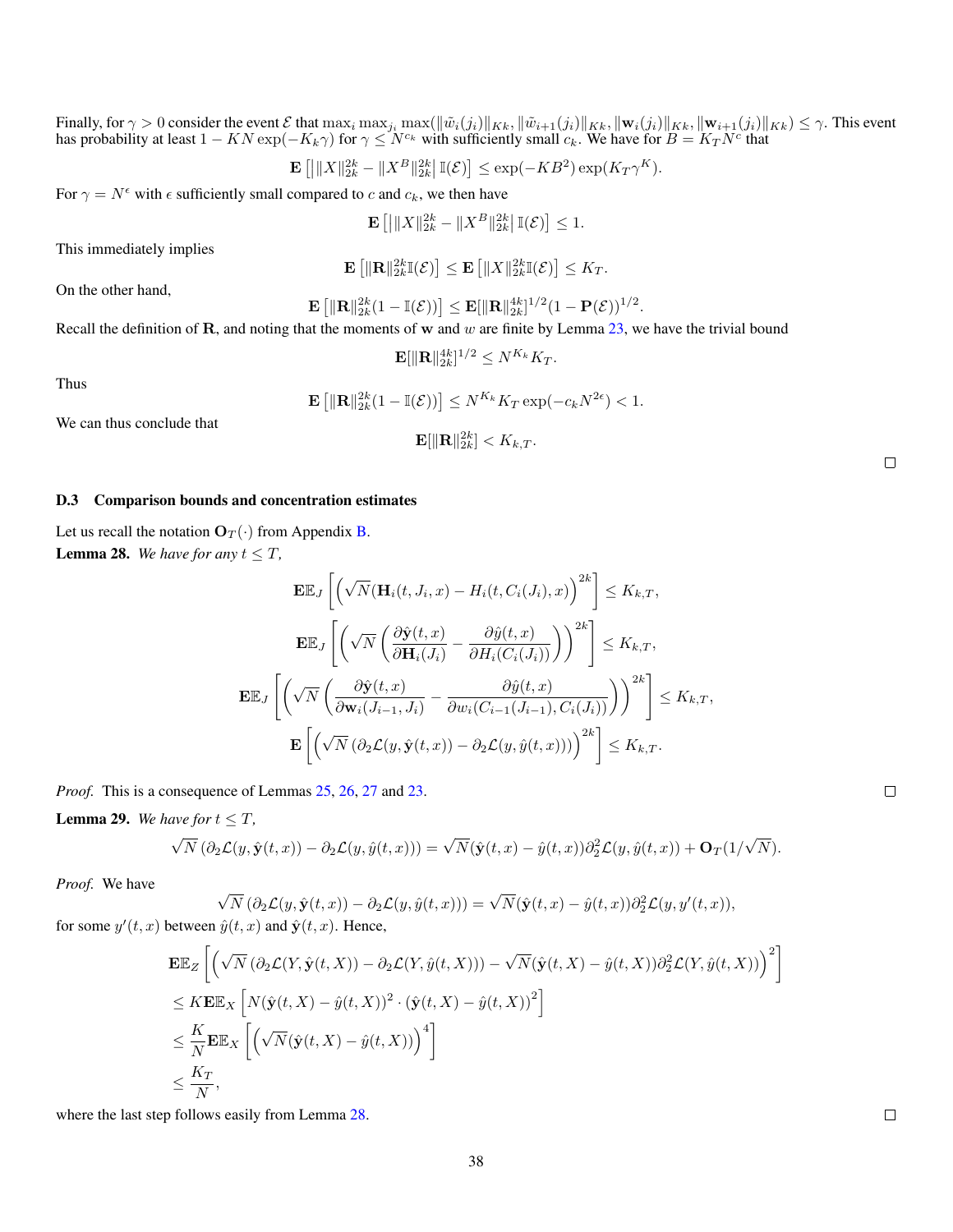<span id="page-38-1"></span>**Lemma 30.** We have for  $t \leq T$ ,

$$
\sqrt{N}(\hat{\mathbf{y}}(t,x)-\tilde{y}(t,x))=\sum_{i=1}^L\mathbb{E}_J\left[\mathbf{R}_i(t,J_{i-1},J_i)\frac{\partial\hat{y}(t,x)}{\partial w_i(C_{i-1}(J_{i-1}),C_i(J_i))}\right]+\mathbf{O}_T(1/\sqrt{N}).
$$

*Proof.* Following the same argument as Lemma [29,](#page-37-1) we get:

$$
\sqrt{N}(\hat{\mathbf{y}}(t,x)-\tilde{y}(t,x))=\sum_{i=1}^L\mathbb{E}_J\left[\mathbf{R}_i(t,J_{i-1},J_i)\frac{\partial \hat{\mathbf{y}}(t,x)}{\partial \mathbf{w}_i(C_{i-1}(J_{i-1}),C_i(J_i))}\right]+\mathbf{O}_T(1/\sqrt{N}).
$$

Again the same argument applied to each of the summands leads to:

$$
\mathbf{E}\left[\left(\mathbb{E}_{J}\left[\mathbf{R}_{i}(t,J_{i-1},J_{i})\frac{\partial \hat{\mathbf{y}}(t,x)}{\partial \mathbf{w}_{i}(C_{i-1}(J_{i-1}),C_{i}(J_{i}))}\right]-\mathbb{E}_{J}\left[\mathbf{R}_{i}(t,J_{i-1},J_{i})\frac{\partial \hat{y}(t,x)}{\partial w_{i}(C_{i-1}(J_{i-1}),C_{i}(J_{i}))}\right]\right)^{2}\right]
$$
\n
$$
\leq \frac{1}{N}\left(\mathbf{E}\mathbb{E}_{J}\left[\mathbf{R}_{i}(t,J_{i-1},J_{i})^{4}\right] \right)^{1/2}\left(\mathbf{E}\mathbb{E}_{J}\left[\left(\sqrt{N}\left(\frac{\partial \hat{\mathbf{y}}(t,x)}{\partial \mathbf{w}_{i}(C_{i-1}(J_{i-1}),C_{i}(J_{i}))}-\frac{\partial \hat{y}(t,x)}{\partial w_{i}(C_{i-1}(J_{i-1}),C_{i}(J_{i}))}\right)\right)^{4}\right]\right)^{1/2}
$$
\n
$$
\leq K_{T}/N,
$$

by Lemmas [27](#page-34-0) and [28.](#page-37-0)

<span id="page-38-0"></span>**Lemma 31.** *We have for*  $t \leq T$ *,* 

$$
\mathbb{E}_J\left[R_i(\tilde{G},t,C_{i-1}(J_{i-1}),C_i(J_i))\frac{\partial \hat{y}(t,x)}{\partial w_i(C_{i-1}(J_{i-1}),C_i(J_i))}\right] = \mathbb{E}_C\left[R_i(\tilde{G},t,C_{i-1},C_i)\frac{\partial \hat{y}(t,x)}{\partial w_i(C_{i-1},C_i)}\right] + \mathbf{O}_T(N^{-1/2}).
$$

*Proof.* We verify the condition of Lemma [12](#page-14-0) for  $\mathbf{i} = (i - 1, i)$ ,  $\mathbf{i}' = \emptyset$ ,  $S = \{C_k(j_k) : j_k \in [N_k]$ ,  $k \in [L]\}$  and

$$
f(S, c_{i-1}, c_i) = R_i(\tilde{G}, t, c_{i-1}, c_i) \frac{\partial \hat{y}(t, x)}{\partial w_i(c_{i-1}, c_i)}.
$$

We have from Lemma [22](#page-28-0) and Theorem [18:](#page-22-0)

$$
\mathbf{E}\left[\mathbb{E}_C\left[\left|R_i(\tilde{G},t,C_{i-1},C_i)\right|^4\right]\right] \leq K_T,
$$

and therefore, with Lemma [11,](#page-13-1)

$$
\mathbf{E}\left[\left|f(S^{j_{\mathbf{i}}},C_{\mathbf{i}}(j_{\mathbf{i}}))\right|^{2}\right] \leq K_{T}.
$$

Let  $\tilde{G}^{j_1}$  be obtained similar to  $\tilde{G}$  but with  $C_i(j_i)$  replaced by an independent copy  $C'_i(j_i)$ . It remains to bound

$$
\mathbf{E}\left[\left|f(S,C_{\mathbf{i}}(j_{\mathbf{i}})) - f(S^{j_{\mathbf{i}}},C_{\mathbf{i}}(j_{\mathbf{i}}))\right|^{2}\right] = \mathbf{E}\left[\left|R_{i}(\tilde{G},t,C_{\mathbf{i}}(j_{\mathbf{i}}))\frac{\partial \hat{y}(t,x)}{\partial w_{i}(C_{\mathbf{i}}(j_{\mathbf{i}}))} - R_{i}(\tilde{G}^{j_{\mathbf{i}}},t,C_{\mathbf{i}}(j_{\mathbf{i}}))\frac{\partial \hat{y}(t,x)}{\partial w_{i}(C_{\mathbf{i}}(j_{\mathbf{i}}))}\right|^{2}\right],
$$

which – similar to the previous second moment bound – amounts to proving

$$
\mathbf{E}\left[\left|R_i(\tilde{G},t,C_{\mathbf{i}}(j_{\mathbf{i}}))-R_i(\tilde{G}^{j_{\mathbf{i}}},t,C_{\mathbf{i}}(j_{\mathbf{i}}))\right|^4\right] \leq K_T/N^2.
$$

The proof is complete upon having this bound.

By linearity from Theorem [18,](#page-22-0)

$$
R_i(\tilde{G}, t, c_{i-1}, c_i) - R_i(\tilde{G}^{j_1}, t, c_{i-1}, c_i) = R_i(\tilde{G} - \tilde{G}^{j_1}, t, c_{i-1}, c_i),
$$

and we also have:

$$
- \partial_t R_i(\tilde{G} - \tilde{G}^{j_1}, t, c_{i-1}, c_i)
$$
  
=  $\mathbb{E}_Z \left[ \frac{\partial \hat{y}(t, X)}{\partial w_i(c_{i-1}, c_i)} \cdot \partial_2^2 \mathcal{L}(Y, \hat{y}(t, X)) \cdot \left( (\tilde{G} - \tilde{G}^{j_1})^y(t, X) + \sum_{j=1}^L \mathbb{E}_{C'_{j-1}, C'_j} \left\{ R_j(\tilde{G} - \tilde{G}^{j_1}, t, C'_{j-1}, C'_j) \frac{\partial \hat{y}(t, X)}{\partial w'_j(C'_{j-1}, C'_j)} \right\} \right) \right]$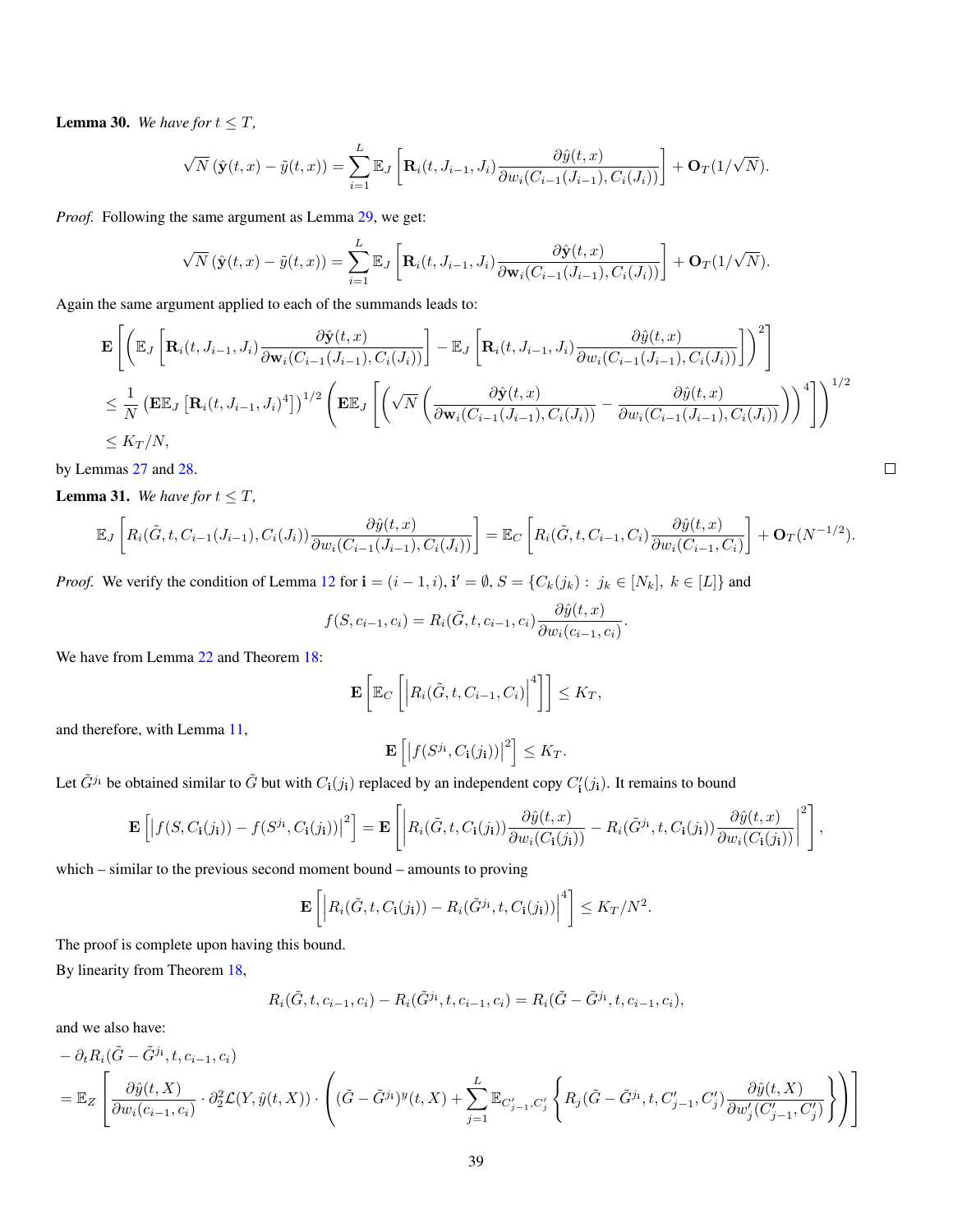$$
+ \mathbb{E}_{Z}\left[\partial_{2}\mathcal{L}(Y,\hat{y}(t,X))\cdot\left((\tilde{G}-\tilde{G}^{j_{1}})^{w}_{i}(t,c_{i-1},c_{i},X)+\sum_{j=1}^{L}\mathbb{E}_{C'_{j-1},C'_{j}}\left\{R_{j}(\tilde{G}-\tilde{G}^{j_{1}},t,C'_{j-1},C'_{j})\frac{\partial^{2}\hat{y}(t,X)}{\partial w_{j}(C'_{j-1},C'_{j})\partial w_{i}(c_{i-1},c_{i})}\right\}\right)\right]
$$
  
+
$$
\mathbb{E}_{Z}\left[\partial_{2}\mathcal{L}(Y,\hat{y}(t,X))\cdot\mathbb{E}_{C'_{i-1}}\left\{R_{i}(\tilde{G}-\tilde{G}^{j_{1}},t,C'_{i-1},c_{i})\frac{\partial^{2}\hat{y}(t,X)}{\partial_{*}w_{i}(C'_{i-1},c_{i})\partial w_{i}(c_{i-1},c_{i})}\right\}\right]
$$
  
+
$$
\mathbb{E}_{Z}\left[\partial_{2}\mathcal{L}(Y,\hat{y}(t,X))\cdot\mathbb{E}_{C'_{i+1}}\left\{R_{i}(\tilde{G}-\tilde{G}^{j_{1}},t,c_{i},C'_{i+1})\frac{\partial^{2}\hat{y}(t,X)}{\partial_{*}w_{i+1}(c_{i},C'_{i+1})\partial w_{i}(c_{i-1},c_{i})}\right\}\right]
$$
  
+
$$
\mathbb{E}_{Z}\left[\partial_{2}\mathcal{L}(Y,\hat{y}(t,X))\cdot\mathbb{E}_{C'_{i-2}}\left\{R_{i}(\tilde{G}-\tilde{G}^{j_{1}},t,C'_{i-2},c_{i-1})\frac{\partial^{2}\hat{y}(t,X)}{\partial_{*}w_{i-1}(C'_{i-2},c_{i-1})\partial w_{i}(c_{i-1},c_{i})}\right\}\right].
$$

Note that

$$
\tilde{G}_{j}^{\tilde{H}} - \tilde{G}_{j}^{j_{1},\tilde{H}} = 0, \qquad \forall j \leq i - 1,
$$
\n
$$
(\tilde{G}_{i}^{\tilde{H}} - \tilde{G}_{i}^{j_{1},\tilde{H}})(t, c_{i}, x) = \frac{1}{\sqrt{N}} \Big( w_{i}(t, C_{i-1}(j_{i-1}), c_{i})\varphi_{i-1} \left( \tilde{H}_{i-1}(t, C_{i-1}(j_{i-1}), x) \right) - w_{i}(t, C'_{i-1}(j_{i-1}), c_{i})\varphi_{i-1} \left( \tilde{H}_{i-1}^{j_{1}}(t, C'_{i-1}(j_{i-1}), x) \right) \Big),
$$
\n
$$
(\tilde{G}_{i+1}^{\tilde{H}} - \tilde{G}_{i+1}^{j_{1},\tilde{H}})(t, c_{i+1}, x) = \frac{1}{\sqrt{N}} \Big( w_{i+1}(t, C_{i}(j_{i}), c_{i+1})\varphi_{i} \left( \tilde{H}_{i}(t, C_{i}(j_{i}), x) \right) - w_{i}(t, C'_{i}(j_{i}), c_{i+1})\varphi_{i} \left( \tilde{H}_{i}^{j_{1}}(t, C'_{i}(j_{i}), x) \right) \Big),
$$
\n
$$
+ \frac{1}{\sqrt{N}} \sum_{j'_{i} \neq j_{i}} w_{i+1}(t, C_{i}(j'_{i}), c_{i+1}) \Big( \varphi_{i} \left( \tilde{H}_{i}(t, C_{i}(j'_{i}), x) \right) - \varphi_{i} \left( \tilde{H}_{i}^{j_{1}}(t, C_{i}(j'_{i}), x) \right) \Big),
$$
\n
$$
(\tilde{G}_{\ell+1}^{\tilde{H}} - \tilde{G}_{\ell+1}^{j_{1},\tilde{H}})(t, c_{\ell+1}, x) = \frac{1}{\sqrt{N}} \sum_{j_{\ell}} w_{\ell+1}(t, C_{\ell}(j_{\ell}), c_{\ell+1}) \Big( \varphi_{\ell} \left( \tilde{H}_{\ell}(t, C_{\ell}(j_{\ell}), x) \right) - \varphi_{\ell} \left( \tilde{H}_{\ell}^{j_{1}}(t
$$

We bound their expected 2p-powers. We have that for  $\ell \geq i + 1$ ,

$$
\mathbf{E}\mathbb{E}_{J_{\ell+1}}\left[\left|(\tilde{G}_{\ell+1}^{\tilde{H}}-\tilde{G}_{\ell+1}^{j_{\mathbf{i}},\tilde{H}})(t,C_{\ell+1}(J_{\ell+1}),x)\right|^{2p}\right] \leq K_{T,p}\mathbf{E}\mathbb{E}_{J_{\ell}}\left[\left|(\tilde{G}_{\ell}^{\tilde{H}}-\tilde{G}_{\ell}^{j_{\mathbf{i}},\tilde{H}})(t,C_{\ell}(J_{\ell}),x)\right|^{2p+2}\right],
$$
  

$$
\mathbf{E}\mathbb{E}_{C_{\ell+1}}\left[\left|(\tilde{G}_{\ell+1}^{\tilde{H}}-\tilde{G}_{\ell+1}^{j_{\mathbf{i}},\tilde{H}})(t,C_{\ell+1},x)\right|^{2p}\right] \leq K_{T,p}\mathbf{E}\mathbb{E}_{J_{\ell}}\left[\left|(\tilde{G}_{\ell}^{\tilde{H}}-\tilde{G}_{\ell}^{j_{\mathbf{i}},\tilde{H}})(t,C_{\ell}(J_{\ell}),x)\right|^{2p+2}\right].
$$

.

For  $\ell = i$ , by Lemma [11,](#page-13-1)

$$
\mathbf{E} \mathbb{E}_{J_{i+1}} \left[ \left| (\tilde{G}_{i+1}^{\tilde{H}} - \tilde{G}_{i+1}^{j_{i}, \tilde{H}})(t, C_{i+1}(J_{i+1}), x) \right|^{2p} \right] \n\leq K_{T,p} \mathbf{E} \mathbb{E}_{J_{i}} \left[ \left| (\tilde{G}_{i}^{\tilde{H}} - \tilde{G}_{i}^{j_{i}, \tilde{H}})(t, C_{i}(J_{i}), x) \right|^{2p+2} \right] \n+ K_{T,p} \mathbf{E} \mathbb{E}_{J_{i+1}} \left[ \left| \frac{1}{\sqrt{N}} \left( w_{i+1}(t, C_{i}(j_{i}), C_{i+1}(J_{i+1})) \varphi_{i} \left( \tilde{H}_{i}(t, C_{i}(j_{i}), x) \right) - w_{i}(t, C'_{i}(j_{i}), C_{i+1}(J_{i+1})) \varphi_{i} \left( \tilde{H}_{i}^{j_{i}}(t, C'_{i}(j_{i}), x) \right) \right) \right|^{2p} \right] \n\leq K_{T,p} \mathbf{E} \mathbb{E}_{J_{i}} \left[ \left| (\tilde{G}_{i}^{\tilde{H}} - \tilde{G}_{i}^{j_{i}, \tilde{H}})(t, C_{i}(J_{i}), x) \right|^{2p+2} \right] + K_{T,p} N^{-p}.
$$

Similarly,

$$
\mathbf{E}\mathbb{E}_{C_{i+1}}\left[\left|(\tilde{G}_{i+1}^{\tilde{H}}-\tilde{G}_{i+1}^{j_{\mathbf{i}},\tilde{H}})(t,C_{i+1},x)\right|^{2p}\right]\leq KK_{T,p}\mathbf{E}\mathbb{E}_{J_{i}}\left[\left|(\tilde{G}_{i}^{\tilde{H}}-\tilde{G}_{i}^{j_{\mathbf{i}},\tilde{H}})(t,C_{i}(J_{i}),x)\right|^{2p+2}\right]+K_{T,p}N^{-p}.
$$

Finally at  $\ell = i - 1$ , by the same argument:

$$
\begin{aligned} &\mathbf{E}\mathbb{E}_{J_i}\left[\left|(\tilde{G}_i^{\tilde{H}}-\tilde{G}_i^{j_i,\tilde{H}})(t,C_i(J_i),x)\right|^{2p}\right] \leq K_{T,p}N^{-p},\\ &\mathbf{E}\mathbb{E}_{C_i}\left[\left|(\tilde{G}_i^{\tilde{H}}-\tilde{G}_i^{j_i,\tilde{H}})(t,C_i(C_i),x)\right|^{2p}\right] \leq K_{T,p}N^{-p}. \end{aligned}
$$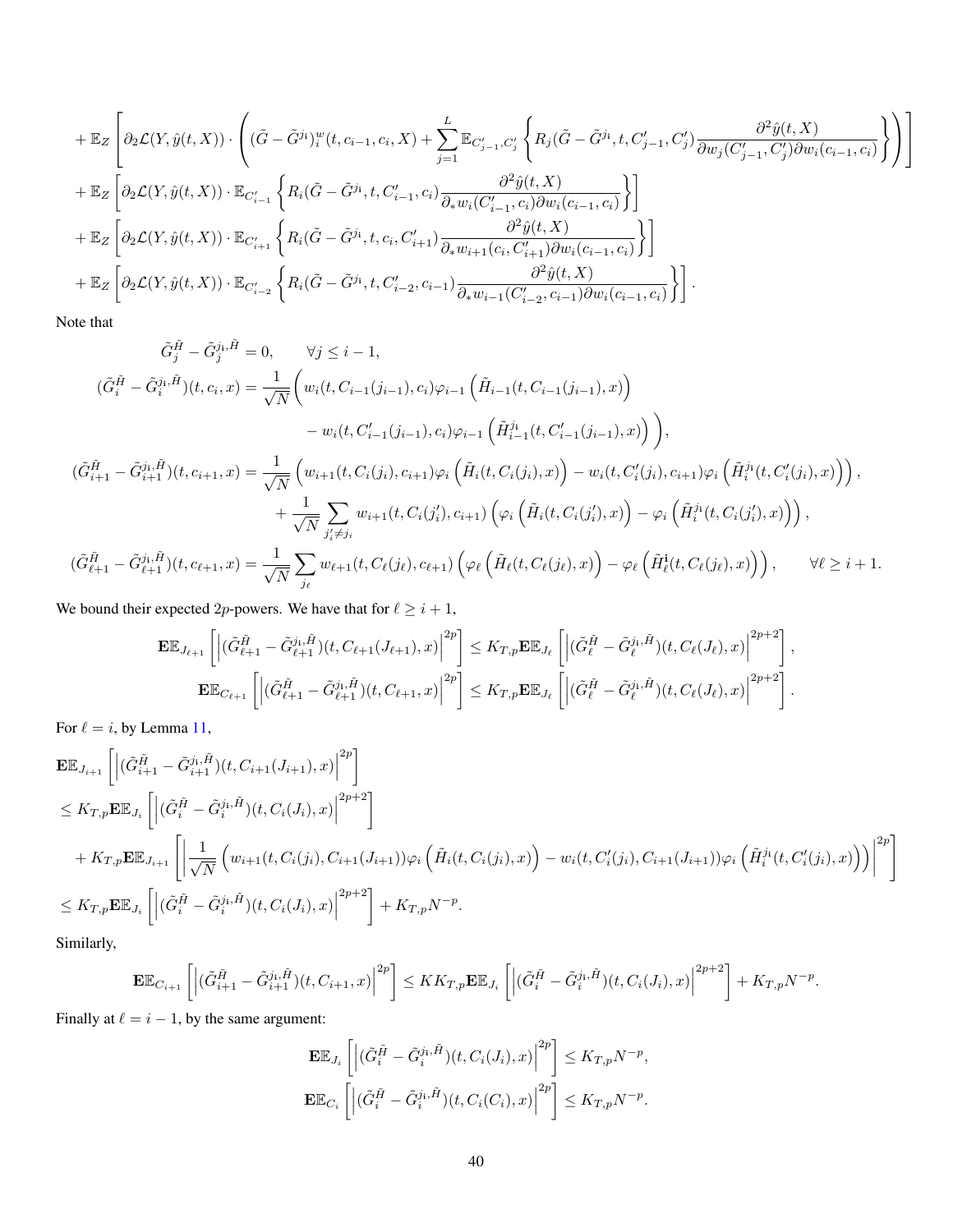As such, all these expected 2p-powers are bounded by  $K_{T,p}N^{-p}$ . We derive similar bounds for  $\tilde{G}^{\partial \tilde{H}} - \tilde{G}^{j_1,\partial \tilde{H}}, \tilde{G}^w - \tilde{G}^{j_1,w}$ . The estimates in Theorem [21](#page-24-1) imply that

$$
\mathbb{E}_{C'_{j-1},C'_j}\left\{\left|R_j(\tilde{G}-\tilde{G}^{j_1},t,C'_{j-1},C'_j)\right|^2\right\} \leq \inf_{B}\left\{\exp(K_T B)\|\tilde{G}-\tilde{G}^{j_1}\|_{T,2}^2+\exp(-K_T B^2)\|\tilde{G}-\tilde{G}^{j_1}\|_{T,4}^2\right\} \leq K_T N^{-1}.
$$

Similarly, letting

$$
M_1(c_i) = \sup_{t \le T} \max(||w_i(t, c_i)||_2, ||w_{i+1}(t, c_i)||_2, |w_i(t, C_{i-1}(j_{i-1}), c_i)|, |w_i(t, C_{i-1}(j'_{i-1}), c_i)|),
$$
  

$$
M_2(c_{i-1}) = \sup_{t \le T} \max(||w_i(t, c_{i-1})||_2, ||w_{i-1}(t, c_{i-1})||_2, |w_i(t, c_{i-1}, C_i(j_i))|, |w_i(t, c_{i-1}, C_i(j'_i))|),
$$

we have

$$
\mathbb{E}_{C'_{i-1}}\left\{R_i(\tilde{G}-\tilde{G}^{j_i},t,C'_{i-1},c_i)^2\right\} \leq N^{-1}\exp(K_T M_1(c_i)),
$$
  

$$
\mathbb{E}_{C'_{i+1}}\left\{R_{i+1}(\tilde{G}-\tilde{G}^{j_i},t,c_i,C'_{i+1})^2\right\} \leq N^{-1}\exp(K_T M_2(c_i)),
$$
  

$$
\mathbb{E}_{C'_{i-2}}\left\{R_{i-1}(\tilde{G}-\tilde{G}^{j_i},t,C'_{i-2},c_{i-1})^2\right\} \leq N^{-1}\exp(K_T M_1(c_{i-1})).
$$

All of these estimates give a final bound:

$$
\partial_t \left| R_i(\tilde{G} - \tilde{G}^{j_i}, t, c_{i-1}, c_i) \right| \leq N^{-1/2} \left[ K_T + \exp(K_T M_1(c_i)) + \exp(K_T M_2(c_i)) + \exp(K_T M_1(c_{i-1})) \right].
$$

In particular, since it is initialized at zero, we have:

$$
\left| R_i(\tilde{G} - \tilde{G}^{j_i}, t, c_{i-1}, c_i) \right|^4 \leq N^{-2} \left[ K_T + \exp(K_T M_1(c_i)) + \exp(K_T M_2(c_i)) + \exp(K_T M_1(c_{i-1})) \right].
$$

Lemma [11](#page-13-1) implies that  $\mathbf{E} \left[ \exp(K_T M_1(C_i(j_i))] \leq K_T$  and similarly for other terms. We thus get:

4

$$
\mathbf{E}\left[\left|R_i(\tilde{G},t,C_{\mathbf{i}}(j_{\mathbf{i}}))-R_i(\tilde{G}^{j_{\mathbf{i}}},t,C_{\mathbf{i}}(j_{\mathbf{i}}))\right|^4\right] \leq K_T/N^2,
$$

as desired.

<span id="page-40-0"></span>**Lemma 32.** We have for  $t \leq T$  and any  $B > 1$ ,

$$
\mathbb{E}_{J}\left[\mathbf{R}_{i}(t, J_{i-1}, J_{i}) \frac{\partial \hat{y}(t, x)}{\partial w_{i}(C_{i-1}(J_{i-1}), C_{i}(J_{i}))}\right]
$$
\n
$$
= K_{T} \mathbb{E}_{J}\left[\left(\mathbf{R}_{i}(t, J_{i-1}, J_{i}) - R_{i}(\tilde{G}, t, C_{i-1}(J_{i-1}), C_{i}(J_{i}))\right)^{2}\right]^{1/2} + \mathbb{E}_{C}\left[R_{i}(\tilde{G}, t, C_{i-1}, C_{i}) \frac{\partial \hat{y}(t, x)}{\partial w_{i}(C_{i-1}, C_{i})}\right] + \mathbf{O}_{T}(N^{-1/2}).
$$

*Proof.* We have:

$$
\left| \mathbb{E}_{J} \left[ \left( \mathbf{R}_{i}(t, J_{i-1}, J_{i}) - R_{i}(\tilde{G}, t, C_{i-1}(J_{i-1}), C_{i}(J_{i})) \right) \frac{\partial \hat{y}(t, x)}{\partial w_{i}(C_{i-1}(J_{i-1}), C_{i}(J_{i}))} \right] \right|^{2}
$$
  

$$
\leq \mathbb{E}_{J} \left[ \left( \mathbf{R}_{i}(t, J_{i-1}, J_{i}) - R_{i}(\tilde{G}, t, C_{i-1}(J_{i-1}), C_{i}(J_{i})) \right)^{2} \right] \mathbb{E}_{J} \left[ \left| \frac{\partial \hat{y}(t, x)}{\partial w_{i}(C_{i-1}(J_{i-1}), C_{i}(J_{i}))} \right|^{2} \right].
$$

For  $i = L$ :

$$
\mathbb{E}_J\left[\left|\frac{\partial \hat{y}(t,x)}{\partial w_i(C_{i-1}(J_{i-1}),C_i(J_i))}\right|^2\right] \leq K
$$

and so the conclusion follows from Lemma [31.](#page-38-0)

For  $i < L$ , we have for any  $B > 1$ :

$$
\mathbb{E}_J\left[\left|\frac{\partial \hat{y}(t,x)}{\partial w_i(C_{i-1}(J_{i-1}),C_i(J_i))}\right|^2\right] \leq K \mathbb{E}_J \mathbb{E}_{C_{i+1}}\left[|w_{i+1}(C_i(J_i),C_{i+1})|^2\right]
$$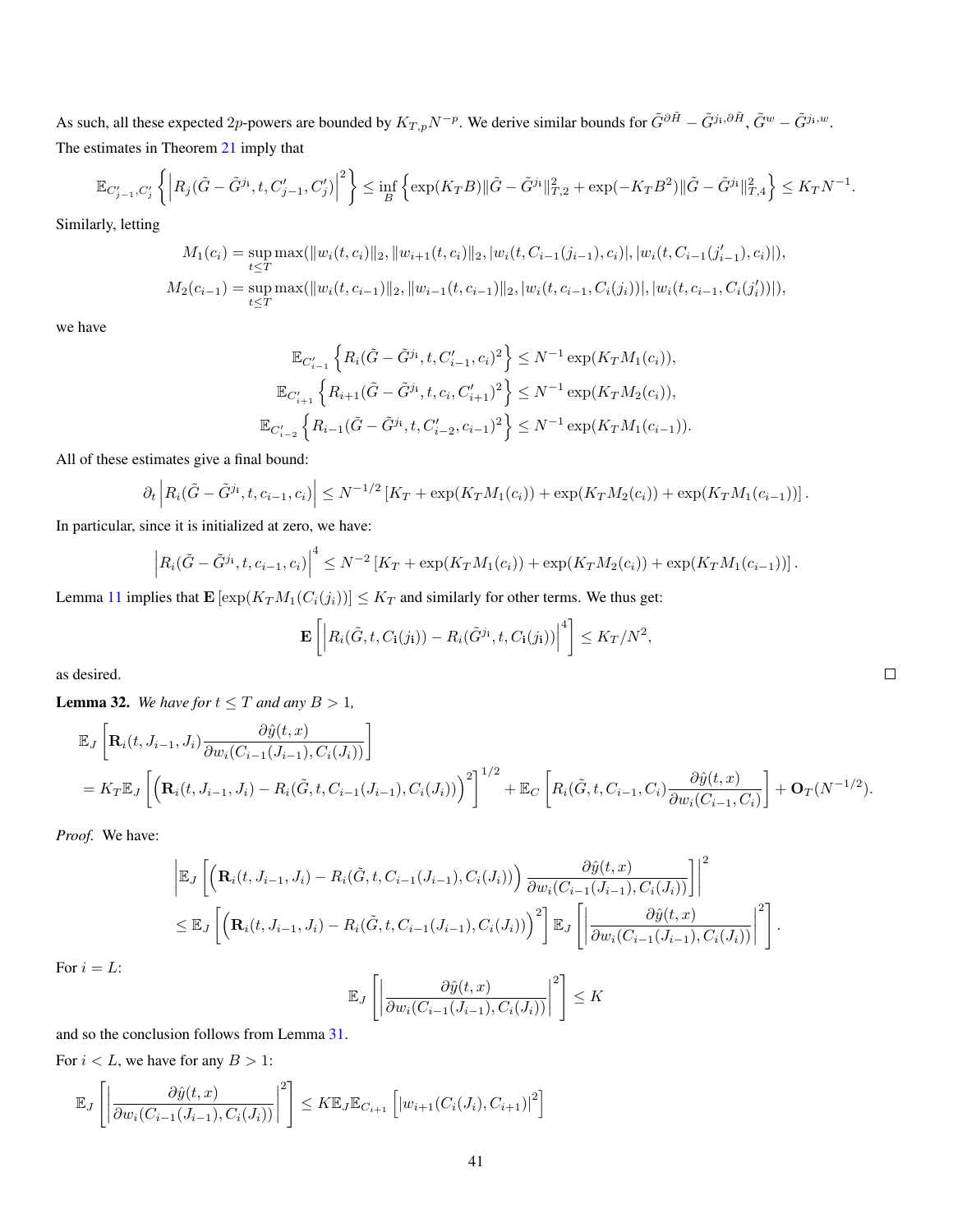$$
\leq KB + K\mathbb{E}_{J}\mathbb{E}_{C_{i+1}}\left[|w_{i+1}(C_i(J_i), C_{i+1})|^2\right] \mathbb{I}\left(\mathbb{E}_{J}\mathbb{E}_{C_{i+1}}\left[|w_{i+1}(C_i(J_i), C_{i+1})|^2\right] \geq B\right).
$$

 $\Box$ 

Therefore, by Lemmas [11,](#page-13-1) [27](#page-34-0) and Theorem [21:](#page-24-1)

$$
\mathbf{E}\left[\left|\mathbb{E}_{J}\left[\left(\mathbf{R}_{i}(t,J_{i-1},J_{i})-R_{i}(\tilde{G},t,C_{i-1}(J_{i-1}),C_{i}(J_{i}))\right)\frac{\partial \hat{y}(t,x)}{\partial w_{i}(C_{i-1}(J_{i-1}),C_{i}(J_{i}))}\right]\right|^{2}\right]
$$
\n
$$
\leq KBE\mathbb{E}_{J}\left[\left(\mathbf{R}_{i}(t,J_{i-1},J_{i})-R_{i}(\tilde{G},t,C_{i-1}(J_{i-1}),C_{i}(J_{i}))\right)^{2}\right]
$$
\n
$$
+K_{T}\mathbf{E}\left[\mathbb{I}\left(\mathbb{E}_{J}\mathbb{E}_{C_{i+1}}\left[|w_{i+1}(C_{i}(J_{i}),C_{i+1})|^{2}\right] \geq B^{2}\right)\right]^{1/4}\mathbf{E}\mathbb{E}_{J}\left[\left(\mathbf{R}_{i}(t,J_{i-1},J_{i})\right)^{4}+\left(R_{i}(\tilde{G},t,C_{i-1}(J_{i-1}),C_{i}(J_{i}))\right)^{4}\right]^{1/2}
$$
\n
$$
\leq KBE\mathbb{E}_{J}\left[\left(\mathbf{R}_{i}(t,J_{i-1},J_{i})-R_{i}(\tilde{G},t,C_{i-1}(J_{i-1}),C_{i}(J_{i}))\right)^{2}\right]+e^{-KT_{i}B_{N}},
$$

for a suitable finite constant  $B = B(T)$ . The conclusion again follows from Lemma [31.](#page-38-0)

<span id="page-41-0"></span>**Lemma 33.** We have for  $t \leq T$ :

$$
\sqrt{N}\left(\frac{\partial \hat{\mathbf{y}}(t,x)}{\partial \mathbf{w}(j_{i-1},j_i)} - \frac{\partial \hat{y}(t,x)}{\partial w(C_{i-1}(j_{i-1}),C_i(j_i))}\right)
$$
\n
$$
= \mathbb{E}_C\left[\sum_{r=1}^L R_r\left(\tilde{G},t,C_{r-1},C_r\right) \frac{\partial^2 \hat{y}(t,x)}{\partial w_r(C_{r-1},C_r)\partial w_i(C_{i-1}(j_{i-1}),C_i(j_i))}\right]
$$
\n
$$
+ \mathbb{E}_C\left[R_{i-1}\left(\tilde{G},t,C_{i-2},C_{i-1}(j_{i-1})\right) \frac{\partial^2 \hat{y}(t,x)}{\partial_* w_{i-1}(C_{i-2},C_{i-1}(j_{i-1}))\partial w_i(C_{i-1}(j_{i-1}),C_i(j_i))}\right]
$$
\n
$$
+ \mathbb{E}_C\left[R_i\left(\tilde{G},t,C_{i-1},C_i(j_i)\right) \frac{\partial^2 \hat{y}(t,x)}{\partial_* w_i(C_{i-1},C_i(j_i))\partial w_i(C_{i-1}(j_{i-1}),C_i(j_i))}\right]
$$
\n
$$
+ \mathbb{E}_C\left[R_{i+1}\left(\tilde{G},t,C_i(j_i),C_{i+1}\right) \frac{\partial^2 \hat{y}(t,x)}{\partial_* w_{i+1}(C_i(j_i),C_{i+1})\partial w_i(C_{i-1}(j_{i-1}),C_i(j_i))}\right]
$$
\n
$$
+ K_T \mathbb{E}_J\left[\left(\mathbf{R}_i(t,J_{i-1},J_i) - R_i(\tilde{G},t,C_{i-1}(J_{i-1}),C_i(J_i))\right)^2\right]^{1/2}
$$
\n
$$
+ \mathbf{O}_T(N^{-1/2}).
$$

*Proof.* By Lemma [28,](#page-37-0) we have:

$$
\mathbf{E}\mathbb{E}_{J}\bigg[\bigg(\sqrt{N}\bigg(\frac{\partial \hat{\mathbf{y}}(t,x)}{\partial \mathbf{w}(J_{i-1},J_{i})}-\frac{\partial \tilde{y}(t,x)}{\partial w(C_{i-1}(J_{i-1}),C_{i}(J_{i}))}\bigg)\\-\sum_{j=1}^{L}\mathbb{E}_{J'}\bigg[\mathbf{R}_{j}(t,J'_{j-1},J'_{j})\frac{\partial^{2}\hat{y}(t,x)}{\partial w_{j}(C_{j-1}(J'_{j-1}),C_{j}(J'_{j}))\partial w_{i}(C_{i-1}(J_{i-1}),C_{i}(J_{i}))}\bigg]\\-\mathbb{E}_{J'}\bigg[\mathbf{R}_{i-1}\left(t,J'_{i-2},J_{i-1}\right)\frac{\partial^{2}\hat{y}(t,x)}{\partial_{*}w_{i-1}\left(C_{i-2}(J'_{i-2}),C_{i-1}(J_{i-1})\right)\partial w_{i}\left(C_{i-1}(J_{i-1}),C_{i}(J_{i})\right)}\bigg]\\-\mathbb{E}_{J'}\bigg[\mathbf{R}_{i}\left(t,J'_{i-1},J_{i}\right)\frac{\partial^{2}\hat{y}(t,x)}{\partial_{*}w_{i}\left(C_{i-1}(J'_{i-1}),C_{i}(J_{i})\right)\partial w_{i}\left(C_{i-1}(J_{i-1}),C_{i}(J_{i})\right)}\bigg]\\-\mathbb{E}_{J'}\bigg[\mathbf{R}_{i+1}\left(t,J_{i},J'_{i+1}\right)\frac{\partial^{2}\hat{y}(t,x)}{\partial_{*}w_{i+1}\left(C_{i}(J_{i}),C_{i+1}(J'_{i+1})\right)\partial w_{i}\left(C_{i-1}(J_{i-1}),C_{i}(J_{i})\right)}\bigg]\bigg)^{2}\bigg]\\ \leq K_{T}N^{-1}.
$$

Following the argument in Lemmas [31](#page-38-0) and [32,](#page-40-0) we obtain:

$$
\mathbb{E}_{J'}\bigg[\mathbf{R}_j(t, J'_{j-1}, J'_j) \frac{\partial^2 \hat{y}(t, x)}{\partial w_j(C_{j-1}(J'_{j-1}), C_j(J'_j))\partial w_i(C_{i-1}(J_{i-1}), C_i(J_i))}\bigg]
$$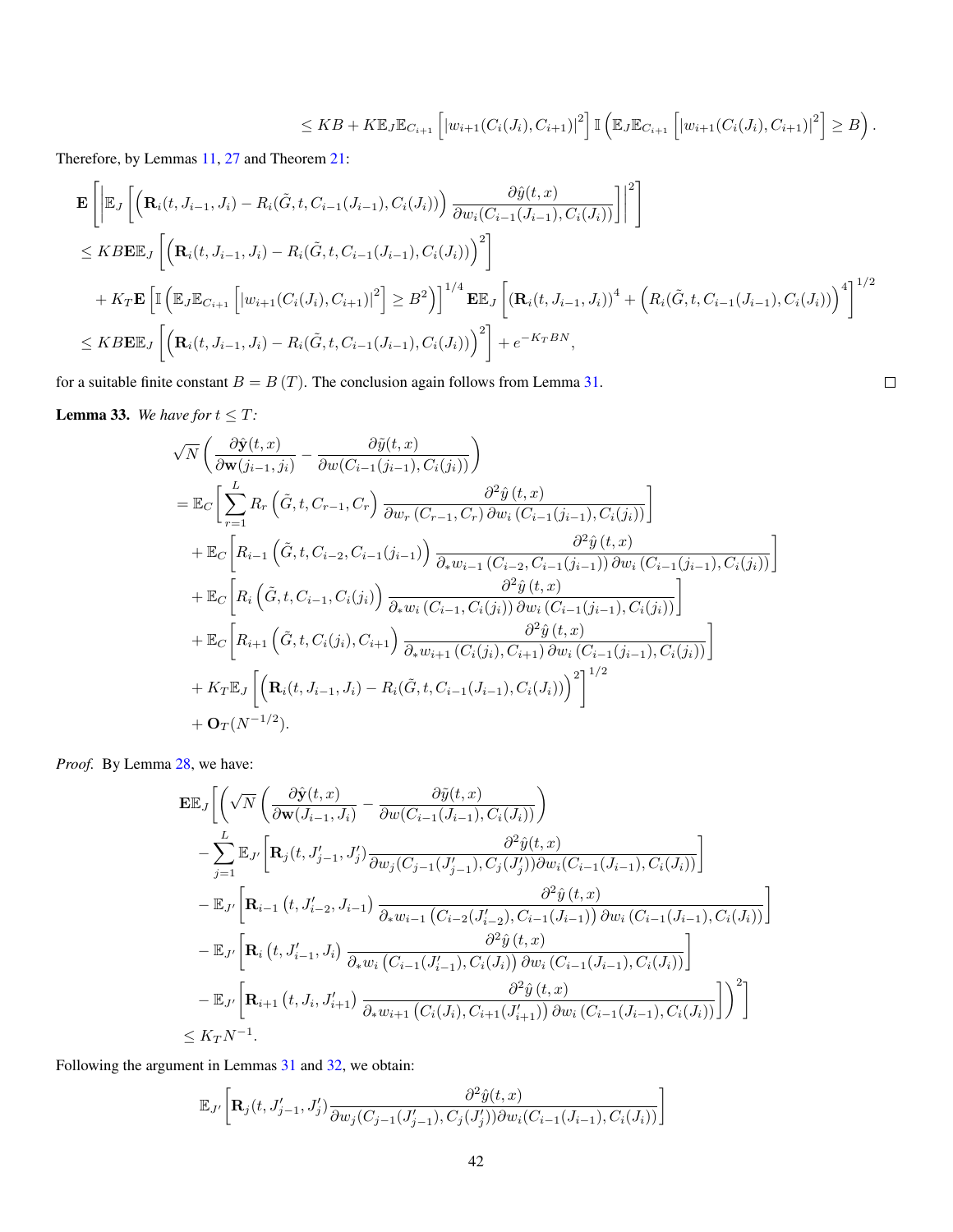$$
= \mathbb{E}_{C'} \bigg[ R_j(\tilde{G}, t, C'_{j-1}, C'_j) \frac{\partial^2 \hat{y}(t, x)}{\partial w_j(C'_{j-1}, C'_j) \partial w_i(C_{i-1}(J_{i-1}), C_i(J_i))} \bigg] + K_T \mathbb{E}_J \left[ \left( \mathbf{R}_i(t, J_{i-1}, J_i) - R_i(\tilde{G}, t, C_{i-1}(J_{i-1}), C_i(J_i)) \right)^2 \right]^{1/2} + \mathbf{O}_T(N^{-1/2}),
$$

and similarly for the rest of the terms.

# D.4 Proof of Theorem [5](#page-6-0)

*Proof of Theorem [5.](#page-6-0)* Recall that

$$
\partial_t \mathbf{R}_i(t, j_{i-1}, j_i) = \sqrt{N} \left( \partial_t \mathbf{w}_i(t, j_{i-1}, j_i) - \partial_t w_i(t, C_{i-1}(j_{i-1}), C_i(j_i)) \right)
$$
\n
$$
= -\mathbb{E}_Z \left[ \sqrt{N} \left( \frac{\partial \hat{\mathbf{y}}(t, X)}{\partial \mathbf{w}_i(j_{i-1}, j_i)} - \frac{\partial \hat{y}(t, X)}{\partial w_i(C_{i-1}(j_{i-1}), C_i(j_i))} \right) \partial_2 \mathcal{L}(Y, \hat{y}(t, X)) \right]
$$
\n
$$
- \mathbb{E}_Z \left[ \sqrt{N} \left( \partial_2 \mathcal{L}(Y, \hat{\mathbf{y}}(t, X)) - \partial_2 \mathcal{L}(Y, \hat{y}(t, X)) \right) \frac{\partial \hat{y}(t, X)}{\partial w_i(C_{i-1}(j_{i-1}), C_i(j_i))} \right]
$$
\n
$$
- \mathbb{E}_Z \left[ \sqrt{N} \left( \partial_2 \mathcal{L}(Y, \hat{\mathbf{y}}(t, X)) - \partial_2 \mathcal{L}(Y, \hat{y}(t, X)) \right) \left( \frac{\partial \hat{\mathbf{y}}(t, X)}{\partial \mathbf{w}_i(j_{i-1}, j_i)} - \frac{\partial \hat{y}(t, X)}{\partial w_i(C_{i-1}(j_{i-1}), C_i(j_i))} \right) \right]
$$
\n
$$
= -\mathbb{E}_Z \left[ \sqrt{N} \left( \frac{\partial \hat{\mathbf{y}}(t, X)}{\partial \mathbf{w}_i(j_{i-1}, j_i)} - \frac{\partial \hat{y}(t, X)}{\partial w_i(C_{i-1}(j_{i-1}), C_i(j_i))} \right) \partial_2 \mathcal{L}(Y, \hat{y}(t, X)) \right]
$$
\n
$$
- \mathbb{E}_Z \left[ \tilde{G}_i^w(t, C_{i-1}(j_{i-1}), C_i(j_i), X) \partial_2 \mathcal{L}(Y, \hat{y}(t, X)) \right]
$$
\n
$$
- \mathbb{E}_Z \left[ \sqrt{N} \left( \partial_2 \mathcal{L}(Y, \hat{\mathbf{y}}(t, X)) - \partial_2 \mathcal{L}(Y, \hat{y}(t, X)) \right) \
$$

Comparing with Eq. [\(6\)](#page-13-2):

$$
\partial_{t} \mathbf{R}_{i}(t, j_{i-1}, j_{i}) - \partial_{t} R_{i}(\tilde{G}, t, C_{i-1}(j_{i-1}), C_{i}(j_{i})) = -\mathbb{E}_{Z} \left[ A_{1} \left( Z, j_{i-1}, j_{i} \right) + A_{2} \left( Z, j_{i-1}, j_{i} \right) + A_{3} \left( Z, j_{i-1}, j_{i} \right) \right],
$$
 in which

$$
A_{1}(z, j_{i-1}, j_{i}) = \partial_{2} \mathcal{L}(Y, \hat{y}(t, x)) \Big\{ \sqrt{N} \left( \frac{\partial \hat{y}(t, x)}{\partial \mathbf{w}_{i}(j_{i-1}, j_{i})} - \frac{\partial \tilde{y}(t, x)}{\partial w_{i}(C_{i-1}(j_{i-1}), C_{i}(j_{i}))} \right) - \mathbb{E}_{C} \Bigg[ \sum_{r=1}^{L} R_{r} \left( \tilde{G}, t, C_{r-1}, C_{r} \right) \frac{\partial^{2} \hat{y}(t, X)}{\partial w_{r}(C_{r-1}, C_{r}) \partial w_{i}(C_{i-1}(j_{i-1}), C_{i}(j_{i}))} \Bigg] - \mathbb{E}_{C} \Bigg[ R_{i-1} \left( \tilde{G}, t, C_{i-2}, C_{i-1}(j_{i-1}) \right) \frac{\partial^{2} \hat{y}(t, X)}{\partial_{*} w_{i-1}(C_{i-2}, C_{i-1}(j_{i-1})) \partial w_{i}(C_{i-1}(j_{i-1}), C_{i}(j_{i}))} \Bigg] - \mathbb{E}_{C} \Bigg[ R_{i} \left( \tilde{G}, t, C_{i-1}, C_{i}(j_{i}) \right) \frac{\partial^{2} \hat{y}(t, X)}{\partial_{*} w_{i}(C_{i-1}, C_{i}(j_{i})) \partial w_{i}(C_{i-1}(j_{i-1}), C_{i}(j_{i}))} \Bigg] - \mathbb{E}_{C} \Bigg[ R_{i+1} \left( \tilde{G}, t, C_{i}(j_{i}), C_{i+1} \right) \frac{\partial^{2} \hat{y}(t, X)}{\partial_{*} w_{i+1}(C_{i}(j_{i}), C_{i+1}) \partial w_{i}(C_{i-1}(j_{i-1}), C_{i}(j_{i}))} \Bigg] \Bigg\},
$$
  

$$
A_{2}(z, j_{i-1}, j_{i}) = \frac{\partial \hat{y}(t, x)}{\partial w_{i}(C_{i-1}(j_{i-1}), C_{i}(j_{i}))} A_{2,1}(z),
$$

$$
A_{2,1}(z) = \sqrt{N} \left( \partial_2 \mathcal{L}(y, \hat{\mathbf{y}}(t, x)) - \partial_2 \mathcal{L}(y, \hat{y}(t, x)) \right) - \left( \sum_{i=1}^L \mathbb{E}_C \left[ R_i(\tilde{G}, t, C_{i-1}, C_i) \frac{\partial \hat{y}(t, x)}{\partial w_i(C_{i-1}, C_i)} \right] + \tilde{G}^y(t, x) \right) \partial_2^2 \mathcal{L}(y, \hat{y}(t, x))
$$
  

$$
A_3(z, j_{i-1}, j_i) = \sqrt{N} \left( \partial_2 \mathcal{L}(y, \hat{\mathbf{y}}(t, x)) - \partial_2 \mathcal{L}(y, \hat{y}(t, x)) \right) \left( \frac{\partial \hat{\mathbf{y}}(t, x)}{\partial \mathbf{w}_i(j_{i-1}, j_i)} - \frac{\partial \hat{y}(t, x)}{\partial w_i(C_{i-1}(j_{i-1}), C_i(j_i))} \right).
$$

To analyze  $A_2$ , we have from Lemmas [29,](#page-37-1) [30](#page-38-1) and [32:](#page-40-0)

$$
A_{2,1}(z) = K_T \mathbb{E}_J \left[ \left( \mathbf{R}_i(t, J_{i-1}, J_i) - R_i(\tilde{G}, t, C_{i-1}(J_{i-1}), C_i(J_i)) \right)^2 \right]^{1/2} + \mathbf{O}_T(N^{-1/2}).
$$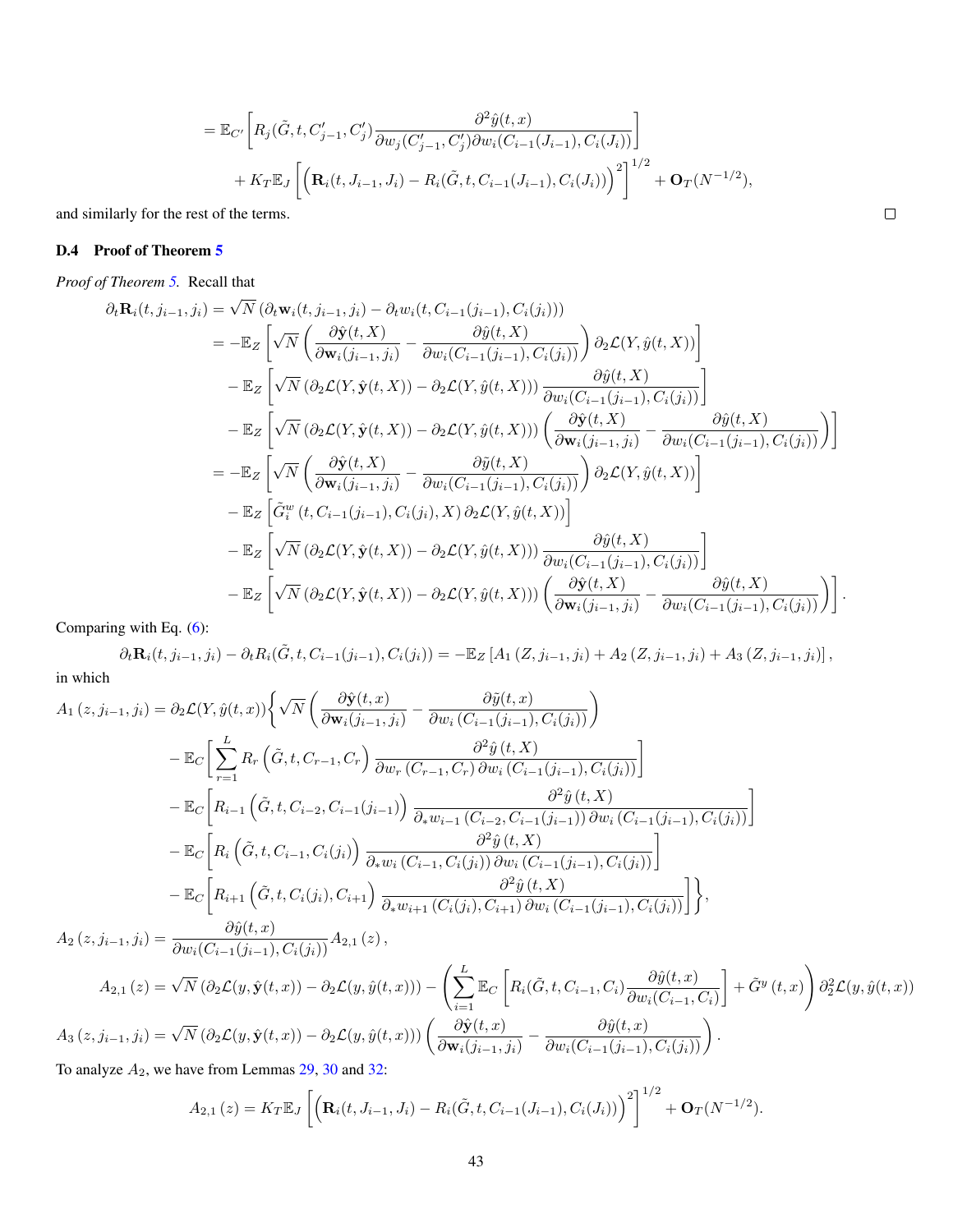Furthermore, for any  $B > 1$ , by Lemma [11,](#page-13-1) Theorems [18](#page-22-0) and [21,](#page-24-1)

$$
\mathbf{E} \mathbb{E}_{Z,J} \left[ \left| A_2 \left( Z, J_{i-1}, J_i \right) \right|^2 \right] \leq K_T \mathbf{E} \mathbb{E}_{Z,J} \left[ \left| A_2 \left( Z \right) \right|^2 \mathbb{E}_{C_{i+1}} \left[ \left| w_{i+1} \left( C_i \left( J_i \right), C_{i+1} \right) \right|^2 \right] \right] \n\leq K_T B^2 \mathbf{E} \mathbb{E}_Z \left[ \left| A_{2,1} \left( Z \right) \right|^2 \right] + K_T \mathbf{E} \mathbb{E}_Z \left[ \left| A_{2,1} \left( Z \right) \right|^4 \right]^{1/2} \mathbf{E} \left[ \mathbb{I} \left( \mathbb{E}_{J_i} \mathbb{E}_{C_{i+1}} \left[ \left| w_{i+1} \left( C_i \left( J_i \right), C_{i+1} \right) \right|^2 \right] \right] \geq B^2 \right) \right]^{1/2} \n\leq K_T B^2 \mathbf{E} \mathbb{E}_Z \left[ \left| A_{2,1} \left( Z \right) \right|^2 \right] + e^{-K_T B N}.
$$

Hence with a suitable choice of  $B$ ,

$$
\mathbf{E} \mathbb{E}_{Z,J} \left[ \left| A_2 \left( Z, J_{i-1}, J_i \right) \right|^2 \right] \le K_T \mathbb{E}_J \left[ \left( \mathbf{R}_i(t, J_{i-1}, J_i) - R_i(\tilde{G}, t, C_{i-1}(J_{i-1}), C_i(J_i)) \right)^2 \right] + K_T N^{-1}
$$

The treatment of  $A_1$  is similar via Lemma [33:](#page-41-0)

$$
\mathbf{E} \mathbb{E}_{Z,J} \left[ \left| A_1 \left( Z, J_{i-1}, J_i \right) \right|^2 \right] \leq K_T \mathbb{E}_J \left[ \left( \mathbf{R}_i(t, J_{i-1}, J_i) - R_i(\tilde{G}, t, C_{i-1}(J_{i-1}), C_i(J_i)) \right)^2 \right] + K_T N^{-1}
$$

Finally for  $A_3$ , by Lemmas [28,](#page-37-0)

$$
A_3 = \mathbf{O}_T(N^{-1/2}).
$$

Therefore,

$$
\partial_t \mathbf{E} \mathbb{E}_J \left[ \left| \mathbf{R}_i(t, J_{i-1}, J_i) - R_i(\tilde{G}, t, C_{i-1}(J_{i-1}), C_i(J_i)) \right|^2 \right] \leq \mathbf{E} \mathbb{E}_J \left[ \left| \partial_t \mathbf{R}_i(t, J_{i-1}, J_i) - \partial_t R_i(\tilde{G}, t, C_{i-1}(J_{i-1}), C_i(J_i)) \right|^2 \right] \n\leq K_T \mathbb{E}_J \left[ \left( \mathbf{R}_i(t, J_{i-1}, J_i) - R_i(\tilde{G}, t, C_{i-1}(J_{i-1}), C_i(J_i)) \right)^2 \right] + K_T N^{-1},
$$

By Gronwall's inequality, we have

$$
\mathbf{E}\mathbb{E}_J\left[\left(\mathbf{R}_i(t, J_{i-1}, J_i) - R_i(\tilde{G}, t, C_{i-1}(J_{i-1}), C_i(J_i)\right)^2\right] \leq \frac{K_T}{N}.
$$

This completes the proof.

# <span id="page-43-0"></span>E CLT for the output fluctuation: Proof of Theorem [6](#page-6-1)

#### E.1 Joint convergence in moment: Proof of Proposition [8](#page-7-3)

*Proof of Proposition* [8.](#page-7-3) In the following, let  $\tilde{R}$  denote  $R(\tilde{G},.)$  and – with an abuse of notations – R denote  $R(G,.)$ . By Theorem [21](#page-24-1) and recalling the norms defined in its statement — there exists a sequence in B of processes  $\tilde{R}^B$  with  $\tilde{R}^B(t) = \mathfrak{L}_t^B(\tilde{G})$  where  $\mathfrak{L}_t$  is a linear map for all  $t \leq T$  with  $\|\tilde{R}^{B}\|_{T,2} \leq \exp(K_T B)\|\tilde{G}\|_{T,2}$  and  $\|\tilde{R}^{B} - \tilde{R}\|_{T,2} \leq \|\tilde{G}\|_{T,2+\epsilon} \exp(-c\epsilon B^2)$  for some  $c > 0$ . We have:

$$
\begin{split}\n&\mathbf{E}\left[\prod_{j}\langle f_{j},\tilde{G}_{i(j)}^{\alpha_{j}}\rangle_{t_{j}}^{\beta_{j}}\prod_{j'}\langle h_{j'},\tilde{R}_{i(j)}\rangle_{t_{j'}}^{\beta_{j'}}\right] \\
&=\mathbf{E}\left[\prod_{j}\langle f_{j},\tilde{G}_{i(j)}^{\alpha_{j}}\rangle_{t_{j}}^{\beta_{j}}\prod_{j'}\langle h_{j'},\tilde{R}_{i(j)}^{B}+(\tilde{R}_{i(j')}^{B}-\tilde{R}_{i(j')})\rangle_{t_{j'}}^{\beta_{j'}}\right] \\
&=\mathbf{E}\left[\prod_{j}\langle f_{j},\tilde{G}_{i(j)}^{\alpha_{j}}\rangle_{t_{j}}^{\beta_{j}}\prod_{j'}\left(\langle h_{j'},\tilde{R}_{i(j)}^{B}\rangle_{t_{j'}}+\|h_{j'}\|_{t_{j'}}\|\tilde{G}\|_{T,2+\epsilon}\exp(-c\epsilon B^{2})O_{j'}(1)\right)^{\beta_{j'}}\right] \\
&=\mathbf{E}\left[\prod_{j}\langle f_{j},\tilde{G}_{i(j)}^{\alpha_{j}}\rangle_{t_{j}}^{\beta_{j}}\prod_{j'}\langle h_{j'},\tilde{R}_{i(j)}^{\beta_{j}}\rangle_{t_{j'}}^{\beta_{j'}}\right]+O_{D}(1)\exp(-c\epsilon B^{2})\prod_{j}\|f_{j}\|_{t_{j}}^{\beta_{j}}\|\tilde{G}_{i(j)}^{\alpha_{j}}\|_{t_{j}}^{\beta_{j'}}\prod_{j'}\|h_{j'}\|_{t_{j'}}^{\beta_{j'}}\|\tilde{G}\|_{T,2+\epsilon}^{\beta_{j'}}\right] \\
&=\mathbf{E}\left[\prod_{j}\langle f_{j},\tilde{G}_{i(j)}^{\alpha_{j}}\rangle_{t_{j}}^{\beta_{j}}\prod_{j'}\langle(\mathfrak{L}_{t}^{B})^{*}(h_{j'}),\tilde{G}_{i(j')}\rangle_{t_{j'}}^{\beta_{j'}}\right]+O_{D}(1)\exp(-c\epsilon B^{2})\prod_{j}\|f_{j}\|_{t_{j}}^{\beta_{j}}\|\tilde{G}_{i(j)}^{\alpha_{j}}\|_{t_{j}}^{\beta_{j}}\prod_{j'}\|h_{j'}\|_{t_{j'}}^{\beta_{j'}}\|\tilde{G}\|_{T,2+\epsilon}^{\beta_{j'}}.\end{split}
$$

| ۰ |  | ۰ |
|---|--|---|
|   |  |   |
|   |  |   |
|   |  |   |

.

.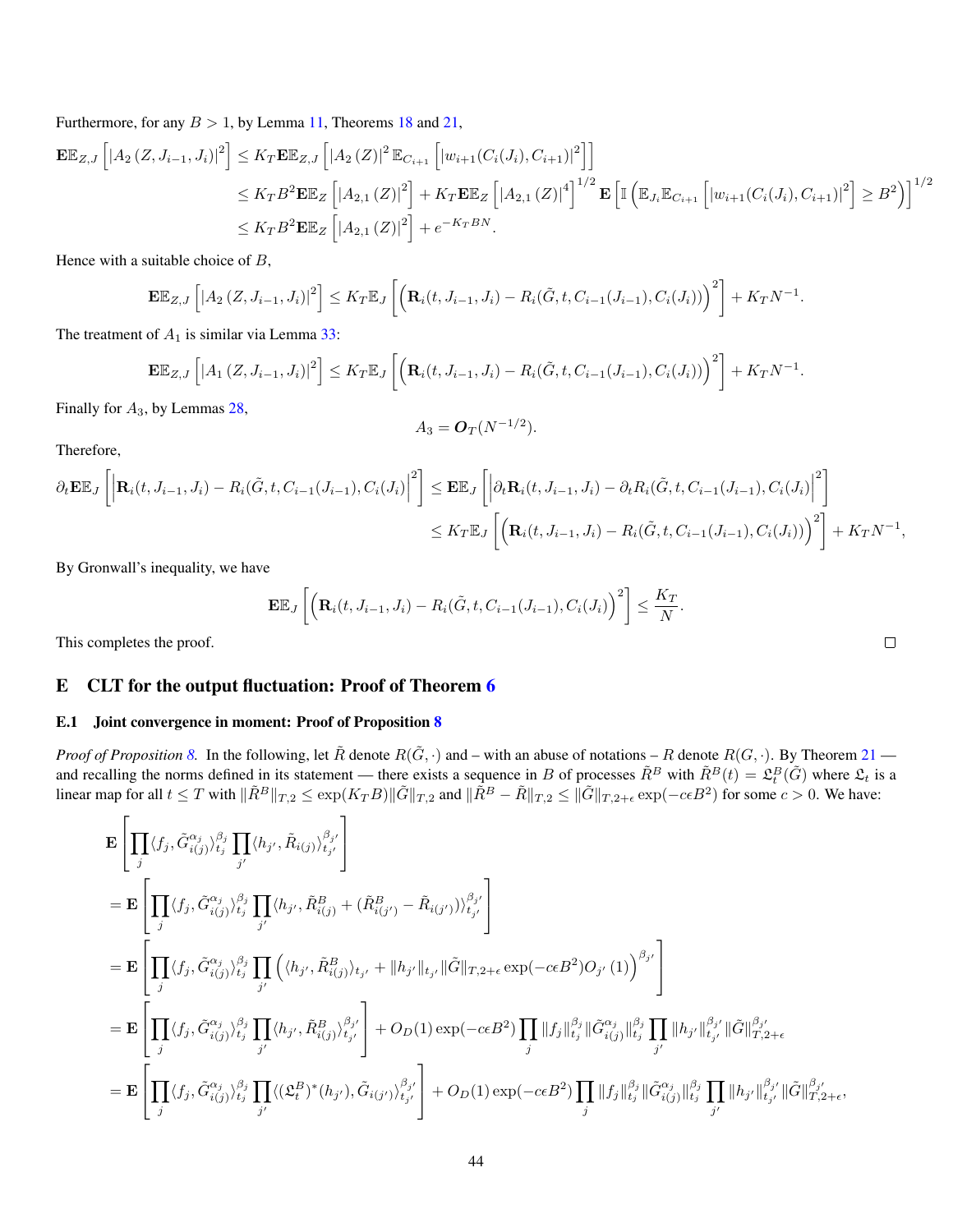where  $(\mathfrak{L}_t^B)^*$  is the adjoint of  $\mathfrak{L}_t^B$ , which has operator norm at most  $\exp(K_T B)$ . A similar bound applies to  $\mathbf{E}\left[\prod_j\langle f_j, G_{i(j)}^{\alpha_j}\rangle_{t_j}^{\beta_j}\prod_{j'}\langle h_{j'}, R_{i(j')}\rangle_{t_{j'}}^{\beta_{j'}}\right]$ . Since  $\tilde{G}$  converges *G*-polynomially in moment to *G*, we have:

$$
\begin{split} &\left|\mathbf{E}\left[\prod_j\langle f_j,\tilde{G}_{i(j)}^{\alpha_j}\rangle_{t_j}^{\beta_j}\prod_{j'}\langle h_{j'},\tilde{R}_{i(j)}^B\rangle_{t_{j'}}^{\beta_{j'}}\right]-\mathbf{E}\left[\prod_j\langle f_j,G_{i(j)}^{\alpha_j}\rangle_{t_j}^{\beta_j}\prod_{j'}\langle h_{j'},R_{i(j)}^B\rangle_{t_{j'}}^{\beta_{j'}}\right]\right|\\ &\le N^{-1/8}O_D(\max_j\|f_j\|_{t_j}^D,\max_{j'}\|(\mathfrak{L}_t^B)^*(h_{j'})\|_{t_{j'}}^D)\\ &\le \exp(K_TB)N^{-1/8}O_D(\max_j\|f_j\|_{t_j}^D,\max_{j'}\|h_{j'}\|_{t_{j'}}^D). \end{split}
$$

This also shows

$$
\|\tilde{G}_{i(j)}^{\alpha_j}\|_{t_j}^{\beta_j} \leq \|G_{i(j)}^{\alpha_j}\|_{t_j}^{\beta_j} + N^{-1/8}O_D(\max_j \|f_j\|_{t_j}^D, \max_{j'} \|h_{j'}\|_{t_{j'}}^D).
$$

Then choosing  $B = c_0 \sqrt{\log N}$  for a suitable constant  $c_0$ , for sufficiently large N, we have:

$$
\begin{split}\n&\left|\mathbf{E}\left[\prod_{j}\langle f_{j},\tilde{G}_{i(j)}^{\alpha_{j}}\rangle_{t_{j}}^{\beta_{j}}\prod_{j'}\langle h_{j'},\tilde{R}_{i(j)}\rangle_{t_{j'}}^{\beta_{j'}}\right]-\mathbf{E}\left[\prod_{j}\langle f_{j},G_{i(j)}^{\alpha_{j}}\rangle_{t_{j}}^{\beta_{j}}\prod_{j'}\langle h_{j'},R_{i(j)}\rangle_{t_{j'}}^{\beta_{j'}}\right]\right] \\
&\leq \exp(K_{T}B)N^{-1/8}O_{D}(\max_{j}\|f_{j}\|_{t_{j}}^{D},\max_{j'}\|h_{j'}\|_{t_{j'}}^{D})+O_{D}(1)\exp(-c\epsilon B^{2})\prod_{j}\|f_{j}\|_{t_{j}}^{\beta_{j}}\|G_{i(j)}^{\alpha_{j}}\|_{t_{j}}^{\beta_{j}}\prod_{j'}\|h_{j'}\|_{t_{j'}}^{\beta_{j'}}\|G\|_{T,2+\epsilon}^{\beta_{j'}}\n\leq N^{-1/8+o(1)}O_{D}(\max_{j}\|f_{j}\|_{t_{j}}^{D},\max_{j'}\|h_{j'}\|_{t_{j'}}^{D}).\n\end{split}
$$

In particular,  $(R(\tilde{G}, \cdot), \tilde{G})$  converges G-polynomial-moment and R-linear-moment to  $(R(G, \cdot), G)$ .

#### E.2 CLT for the output function: Proof of Theorem [6](#page-6-1)

*Proof of Theorem [6.](#page-6-1)* By Lemma [30,](#page-38-1) Lemma [32](#page-40-0) and Theorem [5,](#page-6-0) we have:

$$
\sqrt{N}(\hat{\mathbf{y}}(t,x) - \tilde{y}(t,x)) = \sum_{i=1}^{L} \mathbb{E}_C \left[ R_i(\tilde{G}, t, C_{i-1}, C_i) \frac{\partial \hat{y}(t,x)}{\partial w_i(C_{i-1}, C_i)} \right] + \mathbf{O}_T(1/\sqrt{N}).
$$

This implies that

$$
\underbrace{\sqrt{N}(\hat{\mathbf{y}}(t,x) - \hat{y}(t,x))}_{\equiv U(z)} = \underbrace{\sum_{i=1}^{L} \mathbb{E}_{C} \left[ R_i(\tilde{G},t,C_{i-1},C_i) \frac{\partial \hat{y}(t,x)}{\partial w_i(C_{i-1},C_i)} \right] + \tilde{G}^y(t,x) + \mathbf{O}_T(1/\sqrt{N}).
$$

For  $U = U(Z)$  and  $V = V(\tilde{G}, Z)$ , we have for  $m \ge 1$  and 1-bounded h,

$$
\begin{split} \left| \mathbf{E} \left[ \langle h, U^m \rangle_Z - \langle h, V^m \rangle_Z \right] \right| &\leq \mathbf{E} \mathbb{E}_Z \left[ |U^m - V^m| \right] \\ &\leq K_m \mathbf{E} \mathbb{E}_Z \left[ \left( |U|^{m-1} + |V|^{m-1} \right) |U - V| \right] \\ &\leq K_m \mathbf{E} \mathbb{E}_Z \left[ |U|^{2m-2} + |V|^{2m-2} \right]^{1/2} \mathbf{E} \mathbb{E}_Z \left[ |U - V|^2 \right]^{1/2} . \end{split}
$$

Recalling Lemmas [11,](#page-13-1) [28,](#page-37-0) Theorems [21](#page-24-1) and [18,](#page-22-0) we obtain:

$$
|\mathbf{E}[\langle h, U^m \rangle_Z - \langle h, V^m \rangle_Z]| \le K_{T,m} N^{-1/2}.
$$

Finally using Proposition [8](#page-7-3) and Theorem [18,](#page-22-0) we obtain:

$$
\left| \mathbf{E} \left[ \langle h, U^m \rangle_Z - \langle h, V(\underline{G}, Z)^m \rangle_Z \right] \right| \le K_{T,m} N^{-1/8 + o(1)}.
$$

This also proves the desired weak convergence.

 $\Box$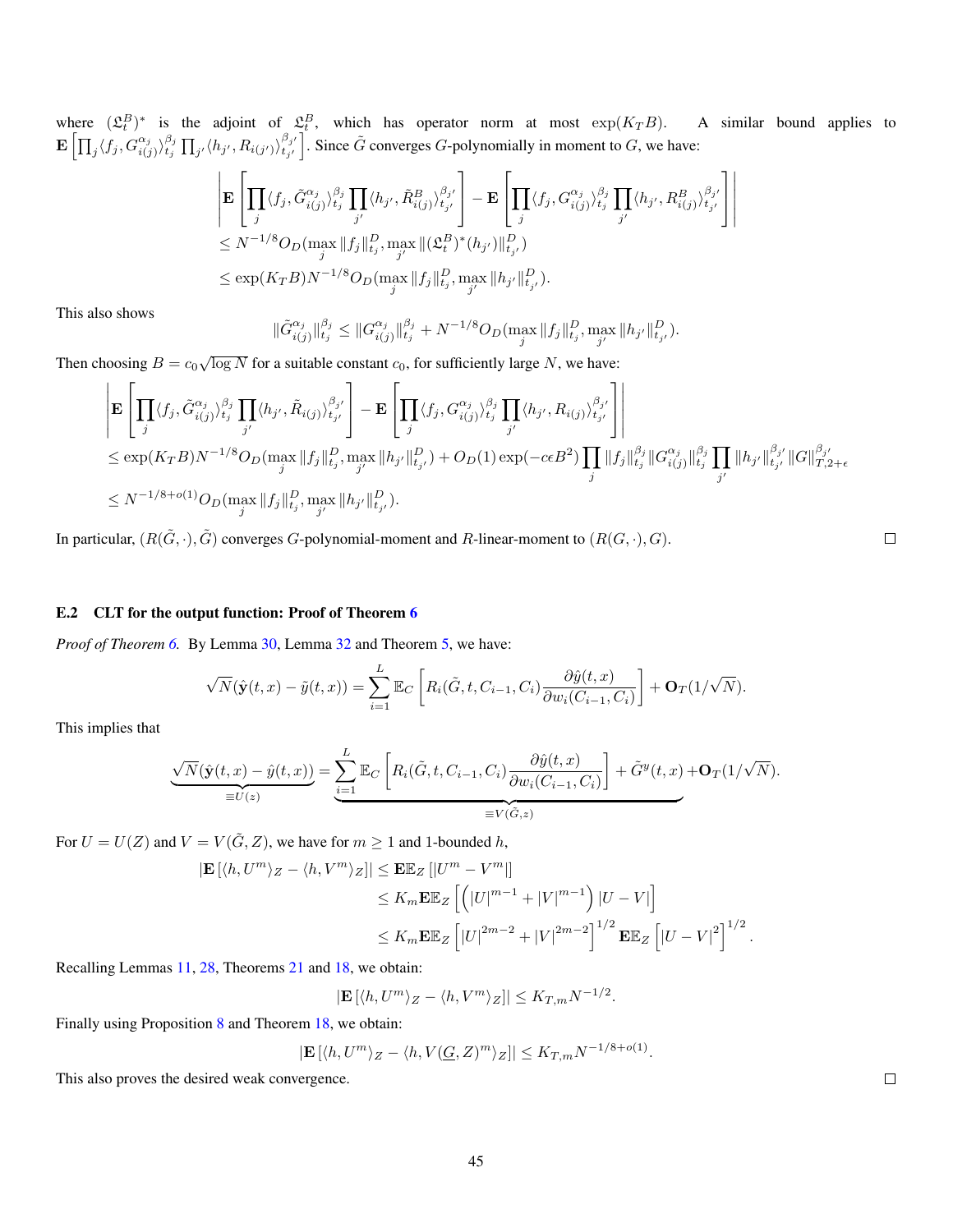# <span id="page-45-0"></span>F Asymptotic variance of the output fluctuation: Proof of Theorems [9](#page-8-1) and [10](#page-8-2)

# F.1 Variance decomposition of the limiting output fluctuation  $G<sup>y</sup>$

The goal of this section is to show that  $\underline{G}^y(t,\cdot)$  lies in the span of  $\frac{\partial \hat{y}(t,\cdot)}{\partial w_i(C_{i-1},C_i)}$ . This is done by decomposing the covariance structure of  $G^y$  in a suitable layer-wise fashion.

<span id="page-45-1"></span>Proposition 34. *Let* f *be any square-integrable function of* X *for which*

$$
\sum_{i} \mathbb{E}_C \left[ \mathbb{E}_X \left[ \frac{\partial \hat{y}(t, X)}{\partial w_i(C_{i-1}, C_i)} f(X) \right]^2 \right] = 0.
$$

*Then almost surely,*

$$
\mathbb{E}_X \left[ \underline{G}^y(t,X) f(X) \right]^2 = 0.
$$

*Proof.* Let us drop the notational dependency on  $t$ . Let us also write

$$
\varphi_i\left(H_i(x,c_i)\right) \equiv \varphi_i\left(x,c_i\right), \qquad \varphi_i'\left(H_i(x,c_i)\right) \equiv \varphi_i'\left(x,c_i\right).
$$

Note that

$$
\mathbf{E}\left[\mathbb{E}_X\left[\underline{G}^y(X)f(X)\right]^2\right] = \mathbb{E}_{X,X'}\left[\mathbf{E}[\underline{G}^y(X)\underline{G}^y(X')]f(X)f(X')\right].
$$

We recall from the statement of Theorem [18:](#page-22-0)

$$
\begin{aligned} \underline{G}^y(x) &= \varphi_L'(x) \underline{G}_L^{\tilde{H}}(x), \\ \underline{G}_i^{\tilde{H}}(c_i, x) &= \underline{G}_i^H(c_i, x) + \mathbb{E}_{C_{i-1}} \left[ w_i(C_{i-1}, c_i) \varphi_{i-1}'(x, C_{i-1}) \underline{G}_{i-1}^{\tilde{H}}(x, C_{i-1}) \right], \\ \underline{G}_1^{\tilde{H}}(c_1, x) &= 0, \end{aligned}
$$

which thus yield

$$
\underline{G}^{y}(x) = \sum_{i=1}^{L} \varphi'_{L}(x) \mathbb{E}_{C} \bigg[ \bigg( \prod_{j=i+1}^{L} w_{j}(C_{j-1}, C_{j}) \varphi'_{j-1}(x, C_{j-1}) \bigg) \underline{G}_{i}^{H}(x, C_{i}) \bigg],
$$

where we take  $\prod_{j=L+1}^{L} = 1$ . We also recall:

$$
\mathbf{E}[G_i^H(x, c_i)G_i^H(x', c'_i)]=\mathbb{C}_{C_{i-1}}[w_i(C_{i-1}, c_i)\varphi_{i-1}(x, C_{i-1}); w_i(C_{i-1}, c'_i)\varphi_{i-1}(x', C_{i-1})],
$$

and for  $i \neq j$ ,

$$
\mathbf{E}[\underline{G}_i^H(x,c_i)\underline{G}_j^H(x',c'_j)]=0.
$$

Combining these facts together, we obtain:

$$
\begin{split} &\mathbf{E}[\underline{G}^{y}(x)\underline{G}^{y}(x')]\\ &=\sum_{i=1}^{L}\varphi_{L}'(x)\varphi_{L}'(x')\mathbb{E}_{C,C'}\bigg[\prod_{j=i+1}^{L}w_{j}(C_{j-1},C_{j})\varphi_{j-1}'(x,C_{j-1})w_{j}(C_{j-1}',C_{j}')\varphi_{j-1}'(x,C_{j-1}')\mathbb{E}\left[\underline{G}_{i}^{H}(x,C_{i})\underline{G}_{i}^{H}(x,C_{i}')\right]\bigg]\\ &=\sum_{i=1}^{L}\varphi_{L}'(x)\varphi_{L}'(x')\mathbb{E}_{C_{i},...,C_{L},C'_{i},...,C'_{L}}\bigg[\prod_{j=i+1}^{L}w_{j}(C_{j-1},C_{j})\varphi_{j-1}'(x,C_{j-1})w_{j}(C_{j-1}',C'_{j})\varphi_{j-1}'(x,C_{j-1}')\\ &\quad\times\Big(\mathbb{E}_{C_{i-1}}\left[w_{i}(C_{i-1},C_{i})w_{i}(C_{i-1},C'_{i})\varphi_{i-1}(x,C_{i-1})\varphi_{i-1}(x',C_{i-1})\right]\bigg]\\ &\quad-\mathbb{E}_{C_{i-1}}\left[w_{i}(C_{i-1},C_{i})\varphi_{i-1}(x,C_{i-1})\right]\mathbb{E}_{C_{i-1}}\left[w_{i}(C_{i-1},C'_{i})\varphi_{i-1}(x',C_{i-1})]\right)\bigg]\\ &=\sum_{i=1}^{L}\Bigg\{\mathbb{E}_{C_{i-1}}\bigg[\varphi_{L}'(x)\mathbb{E}_{C_{i},...,C_{L}}\bigg[\prod_{j=i+1}^{L}w_{j}(C_{j-1},C_{j})\varphi_{j-1}'(x,C_{j-1})\cdot w_{i}(C_{i-1},C_{i})\varphi_{i-1}(x,C_{i-1})\bigg]\\ &\quad\times\varphi_{L}'(x')\mathbb{E}_{C'_{i},...,C'_{L}}\bigg[\prod_{j=i+1}^{L}w_{j}(C'_{j-1},C'_{j})\varphi_{j-1}'(x',C'_{j-1})\cdot w_{i}(C_{i-1},C'_{i})\varphi_{i-1}(x',C_{i-1})\bigg]\bigg] \end{split}
$$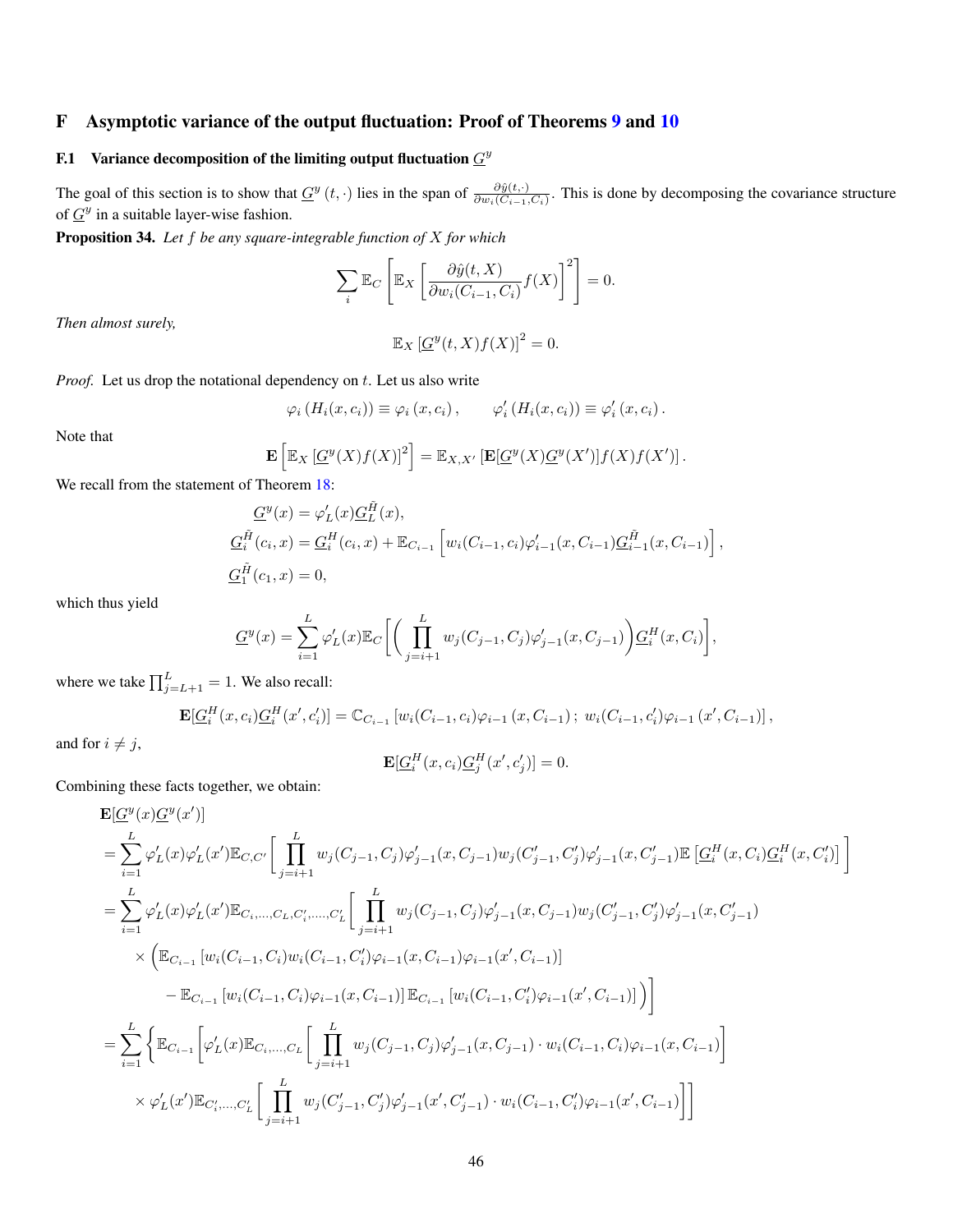$$
-\mathbb{E}_{C_{i-1}}\bigg[\varphi_L'(x)\mathbb{E}_{C_i,...,C_L}\bigg[\prod_{j=i+1}^L w_j(C_{j-1},C_j)\varphi_{j-1}'(x,C_{j-1})\cdot w_i(C_{i-1},C_i)\varphi_{i-1}(x,C_{i-1})\bigg]\bigg]
$$
  
\$\times \mathbb{E}\_{C'\_{i-1}}\bigg[\varphi\_L'(x')\mathbb{E}\_{C'\_i,...,C'\_L}\bigg[\prod\_{j=i+1}^L w\_j(C'\_{j-1},C'\_j)\varphi\_{j-1}'(x',C'\_{j-1})\cdot w\_i(C'\_{i-1},C'\_i)\varphi\_{i-1}(x',C'\_{i-1})\bigg]\bigg]\bigg\}  

$$
=\sum_{i=1}^L\bigg\{\mathbb{E}_{C_{i-1}}\bigg[\mathbb{E}_{C_i}\bigg[w_i(C_{i-1},C_i)\frac{\partial \hat{y}(x)}{\partial w_i(C_{i-1},C_i)}\bigg]\mathbb{E}_{C'_i}\bigg[w_i(C_{i-1},C'_i)\frac{\partial \hat{y}(x')}{\partial w_i(C_{i-1},C'_i)}\bigg]\bigg]
$$
  

$$
-\mathbb{E}_{C_{i-1}}\bigg[\mathbb{E}_{C_i}\bigg[w_i(C_{i-1},C_i)\frac{\partial \hat{y}(x)}{\partial w_i(C_{i-1},C_i)}\bigg]\bigg]\mathbb{E}_{C'_{i-1}}\bigg[\mathbb{E}_{C'_i}\bigg[w_i(C'_{i-1},C'_i)\frac{\partial \hat{y}(x')}{\partial w_i(C'_{i-1},C'_i)}\bigg]\bigg]\bigg\}.
$$

In particular,

 $\mathbb{E}_{X,X'}\left[\mathbf{E}[\underline{G}^y(X)\underline{G}^y(X')]\overline{f(X)}\overline{f(X')}\right]$  $=\sum_{i=1}^L\Bigg\{\mathbb{E}_{C_{i-1}}\left[\mathbb{E}_{X,C_i}\left[w_i(C_{i-1},C_i)\frac{\partial \hat{y}(X)}{\partial w_i(C_{i-1},\dots)\right. \right.$  $\left[\frac{\partial \hat{y}(X)}{\partial w_i(C_{i-1},C_i)}f(X)\right]^2$  $-\left(\mathbb{E}_{X,C_{i-1},C_i}\left[w_i(C_{i-1},C_i)\frac{\partial \hat{y}(X)}{\partial w_i(C}\right)\right]$  $\left\{\frac{\partial \hat{y}(X)}{\partial w_i(C_{i-1},C_i)}f(X)\right\}^2$ 

Of course  $\mathbb{E}_{X,X'}$   $[\mathbf{E}[\underline{G}^y(X)\underline{G}^y(X')]f(X)f(X')] \geq 0$ , but we also have:

$$
\mathbb{E}_{C_{i-1}}\left[\mathbb{E}_{X,C_i}\left[w_i(C_{i-1},C_i)\frac{\partial \hat{y}(X)}{\partial w_i(C_{i-1},C_i)}f(X)\right]^2\right] \leq \mathbb{E}_{C_{i-1}}\left[\mathbb{E}_{C_i}\left[|w_i(C_{i-1},C_i)|^2\right]\mathbb{E}_{C_i}\left[\mathbb{E}_X\left[\frac{\partial \hat{y}(X)}{\partial w_i(C_{i-1},C_i)}f(X)\right]^2\right]\right] = 0.
$$

Therefore it must be that

$$
\left[\mathbb{E}_X\left[\underline{G}^y(X)f(X)\right]^2\right] = \mathbb{E}_{X,X'}\left[\mathbf{E}[\underline{G}^y(X)\underline{G}^y(X')\right]f(X)f(X')\right] = 0.
$$

.

#### F.2 Variance reduction under GD: Proof of Theorem [9](#page-8-1)

E

We prove the variance reduction effect of GD in the case of idealized initialization.

*Proof of Theorem [9.](#page-8-1)* By Theorem [6,](#page-6-1) the fluctuation  $\sqrt{N}(\hat{y}(t,x) - \hat{y}(t,x))$  converges in polynomial-moment to

$$
\hat{G}(t,x) := \sum_{i=1}^{L} \mathbb{E}_{C} \left[ R_i(\underline{G}, t, C_{i-1}, C_i) \frac{\partial \hat{y}(t,x)}{\partial w_i(C_{i-1}, C_i)} \right] + \underline{G}^y(t,x),
$$

where  $G$  is the limiting Gaussian process defined in Theorem [18.](#page-22-0) Furthermore, by Theorem [19,](#page-23-0)

$$
\partial_t \hat{G}(t,x) = \sum_{i=1}^L \mathbb{E}_C \left[ \partial_t R_i(\underline{G}, t, C_{i-1}, C_i) \frac{\partial \hat{y}(t,x)}{\partial w_i(C_{i-1}, C_i)} + R_i(\underline{G}, t, C_{i-1}, C_i) \partial_t \left( \frac{\partial \hat{y}(t,x)}{\partial w_i(C_{i-1}, C_i)} \right) \right] + \partial_t \underline{G}^y(t,x).
$$

By the assumption on the initialization,  $\partial_t \left( \frac{\partial \hat{y}(t,x)}{\partial w_i(G_{i-1}, x)} \right)$  $\left(\frac{\partial \hat{y}(t,x)}{\partial w_i(C_{i-1},C_i)}\right) = 0$  and  $\partial_t \underline{G}^y = 0$ . Then using Eq. [\(6\)](#page-13-2) for  $\partial_t R_i(\underline{G}, t, c_{i-1}, c_i)$  and recalling that  $\mathbb{E}_Z \left[ \partial_2 \mathcal{L}(Y, \hat{y}(0, X)) | X \right] = 0$ , we obtain:

$$
\partial_t \hat{G}(t,x) = -\sum_{i=1}^L \mathbb{E}_{Z,C} \left[ \frac{\partial \hat{y}(t,x)}{\partial w_i(C_{i-1}, C_i)} \frac{\partial \hat{y}(t,X)}{\partial w_i(C_{i-1}, C_i)} \cdot \partial_2^2 \mathcal{L}(Y, \hat{y}(t,X)) \right] \times \left( \underline{G}^y(t,X) + \sum_{j=1}^L \mathbb{E}_{C'_{j-1}, C'_j} \left[ R_j(\underline{G}, t, C'_{j-1}, C'_j) \frac{\partial \hat{y}(t,X)}{\partial w'_j(C'_{j-1}, C'_j)} \right] \right) \right]
$$
  
=  $-\partial_2^2 \mathcal{L} \sum_{i=1}^L \mathbb{E}_{Z,C} \left[ \frac{\partial \hat{y}(t,x)}{\partial w_i(C_{i-1}, C_i)} \frac{\partial \hat{y}(t,X)}{\partial w_i(C_{i-1}, C_i)} \cdot \hat{G}(t,X) \right],$ 

where we denote  $\partial_2^2 \mathcal{L} = \mathbb{E}_Z \left[ \partial_2^2 \mathcal{L}(Y, \hat{y}(0, X)) \middle| X \right] > 0$  a finite constant. Hence,

$$
\partial_t V^*(t) = \partial_t \mathbf{E} \mathbb{E}_X \left[ \left| \hat{G}(t, X) \right|^2 \right]
$$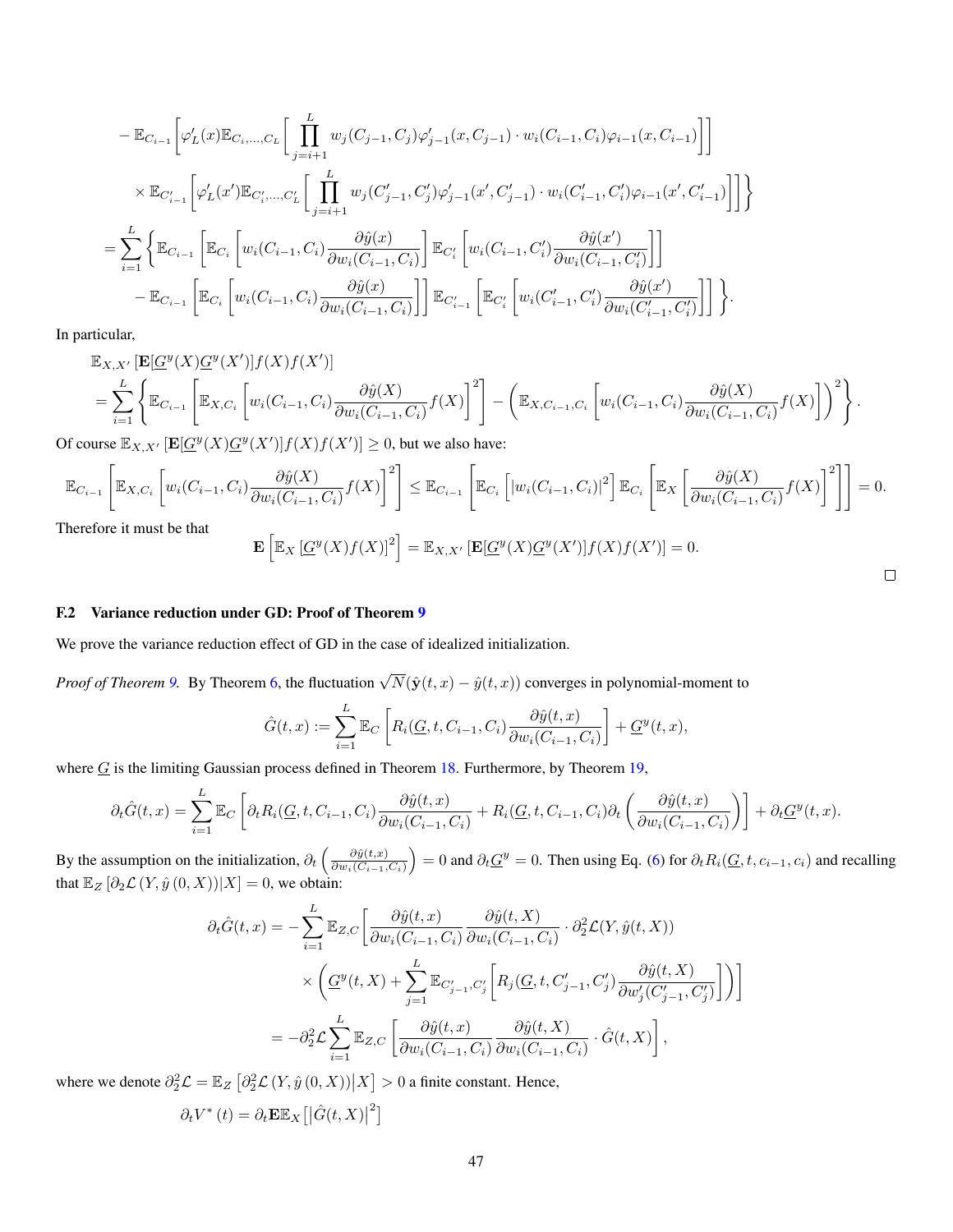$$
= -2\partial_2^2 \mathcal{L} \mathbf{E} \mathbb{E}_{Z'} \left[ \hat{G}(t, X') \left( \sum_{i=1}^L \mathbb{E}_{Z, C} \left[ \frac{\partial \hat{y}(t, X')}{\partial w_i(C_{i-1}, C_i)} \frac{\partial \hat{y}(t, X)}{\partial w_i(C_{i-1}, C_i)} \cdot \hat{G}(t, X) \right] \right) \right]
$$
  

$$
= -2\partial_2^2 \mathcal{L} \sum_{i=1}^L \mathbf{E} \mathbb{E}_C \left[ \mathbb{E}_Z \left[ \frac{\partial \hat{y}(t, X)}{\partial w_i(C_{i-1}, C_i)} \hat{G}(t, X) \right]^2 \right],
$$

which is non-negative. This completes the proof of the first part.

Next, since we initialize the MF limit at a stationary point, we have

$$
\hat{y}(t,x) = \hat{y}(x), \qquad \frac{\partial \hat{y}(t,x)}{\partial w_i(c_{i-1},c_i)} = \frac{\partial \hat{y}(x)}{\partial w_i(c_{i-1},c_i)},
$$

independent of time t. Let  $\mathfrak{A}: L^2(\mathcal{P}) \to L^2(\mathcal{P})$  be the linear operator defined by

$$
(\mathfrak{A}f)(x) = -\sum_{i} \mathbb{E}_{Z,C} \left[ \frac{\partial \hat{y}(x)}{\partial w_i(C_{i-1}, C_i)} \frac{\partial \hat{y}(X)}{\partial w_i(C_{i-1}, C_i)} f(X) \right].
$$

As shown – and assuming  $\partial_2^2 \mathcal{L} = 1$  for simplicity – we can write:

$$
\partial_t \hat{G}(t, x) = (\mathfrak{A}\hat{G}(t, \cdot))(x).
$$

Note that  $\mathfrak A$  is self-adjoint:

$$
\mathbb{E}\left[g(X)(\mathfrak{A}f)(X)\right] = -\mathbb{E}_{Z,Z',C}\left[g(X)f(X')\sum_{i}\frac{\partial \hat{y}(X)}{\partial w_{i}(C_{i-1},C_{i})}\frac{\partial \hat{y}(X')}{\partial w_{i}(C_{i-1},C_{i})}\right] = \mathbb{E}\left[(\mathfrak{A}g)(X)f(X)\right],
$$

and  $\mathfrak A$  is compact, as it is a finite sum of integral operators with Hilbert-Schmidt kernels. By the spectral theorem, the orthogonal complement of ker( $\mathfrak{A}$ ) has a countable orthonormal basis consisting of eigenfunctions of  $\mathfrak{A}$ . Note that ker( $\mathfrak{A}$ ) is a closed subspace of  $L^2(\mathcal{P})$  which is separable, and hence it is also separable. Similarly, the orthogonal complement of ker $(\mathfrak{A})$  is a separable subspace of  $L^2(\mathcal{P})$ . For any eigenfunction  $\phi$  of  $\mathfrak A$  with eigenvalue  $\lambda$ , we have

$$
(\mathfrak{A}\phi)(x) = -\sum_{i} \frac{\partial \hat{y}(x)}{\partial w_{i}(C_{i-1}, C_{i})} \mathbb{E}_{Z,C} \left[ \frac{\partial \hat{y}(X)}{\partial w_{i}(C_{i-1}, C_{i})} \phi(X) \right] = \lambda \phi(x).
$$

Thus,

$$
\lambda = \mathbb{E}[\phi(x)(\mathfrak{A}\phi)(x)] = -\sum_{i} \mathbb{E}_C \left[ \mathbb{E}_X \left[ \frac{\partial \hat{y}(X)}{\partial w_i(C_{i-1}, C_i)} \phi(X) \right]^2 \right].
$$

Hence, all eigenvalues of  $\mathfrak A$  are non-positive. Note that  $\mathfrak A f=0$  if and only if

$$
\sum_{i} \mathbb{E}_C \left[ \mathbb{E}_X \left[ \frac{\partial \hat{y}(X)}{\partial w_i(C_{i-1}, C_i)} f(X) \right]^2 \right] = 0.
$$

By Proposition [34,](#page-45-1) almost surely,  $\underline{G}^y \in \text{ker}(\mathfrak{A})^{\perp}$  (noting that  $\text{ker}(\mathfrak{A})$  is separable). Hence so is  $\hat{G}(t, \cdot)$ . For  $f \in \text{ker}(\mathfrak{A})^{\perp}$ , the solution to the equation  $\partial_t f_t(x) = (\mathfrak{A} f_t)(x)$  is given as

$$
f_t(x) = \exp(t\mathfrak{A}) f_0(x).
$$

Let  $f_0 = \sum_j \tau_j \phi_j$  where  $\phi_j$  are eigenfunctions of  $\mathfrak A$  in H with eigenvalue  $\lambda_j < 0$ , we have

$$
f_t(x) = \sum_j \exp(t\lambda_j) \tau_j \phi_j(x).
$$

In particular, since  $\sum_j \tau_j^2 = ||f_0||^2_{L^2(\mathcal{P})}$  is finite, as  $t \to \infty$ ,

$$
\mathbb{E}_X\left[|f_t(X)|^2\right] = \sum_j \exp(2t\lambda_j)\tau_j^2 \to 0.
$$

This proves the second part of the theorem.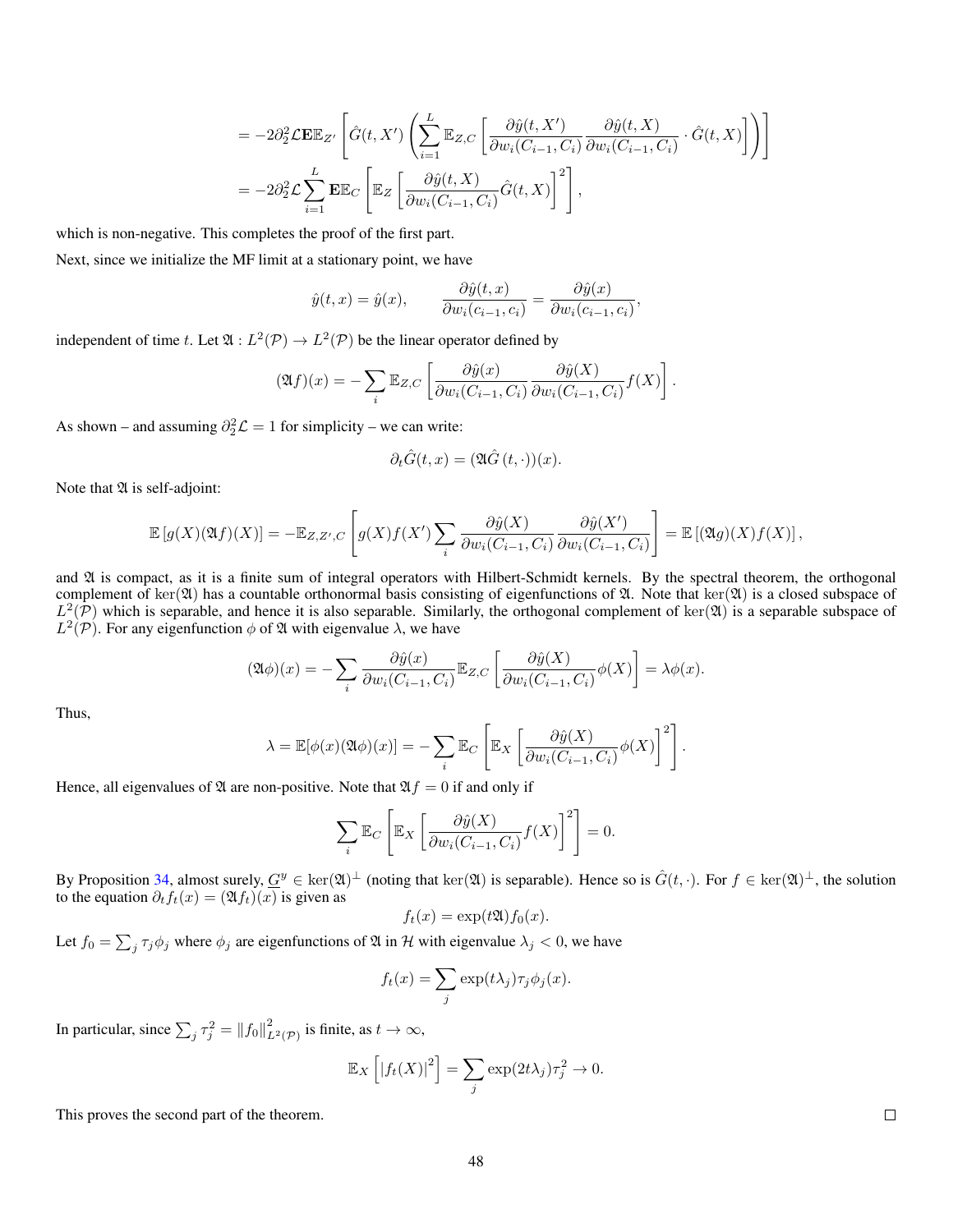#### F.3 Variance reduction under GD: Proof of Theorem [10](#page-8-2)

We prove the variance reduction effect of GD in the case of sufficiently fast convergence to global optima. In particular, we recall from Theorem [10](#page-8-2) that we assume for some  $\eta > 0$ ,

<span id="page-48-0"></span>
$$
\int_0^\infty s^{2+\eta} \mathbb{E}[\partial_2 \mathcal{L}(Y, \hat{y}(s, X))^2] ds < \infty. \tag{8}
$$

The dependency on time will be important in this section, therefore we remind that  $K_T$  denotes a constant depending on time, and  $K$ denotes a constant that does not.

<span id="page-48-1"></span>**Lemma 35.** If 
$$
\int_0^\infty \left( \mathbb{E}[\partial_2 \mathcal{L}(Y, \hat{y}(t, X))^2] \right)^{1/2} dt < \infty
$$
, then for any  $p \geq 1$ ,  $\sup_{t \geq 0} \sum_i \mathbb{E}_C[w_i(t, C_{i-1}, C_i)^{2p}] \leq (Kp)^p$ .

*Proof.* We have

$$
\partial_t w_i(t, C_{i-1}, C_i) = \mathbb{E}_Z \left[ \partial_2 \mathcal{L}(Y, \hat{y}(t, X)) \frac{\partial \hat{y}(t, X)}{\partial w_i(C_{i-1}, C_i)} \right],
$$

and hence

$$
\mathbb{E}_{C}\left[\left|\partial_{t}w_{i}(t,C_{i-1},C_{i})\right|^{2p}\right] \leq \mathbb{E}_{C}\left[\mathbb{E}_{Z}\left[\partial_{2}\mathcal{L}(Y,\hat{y}(t,X))^{2}\right]^{p}\mathbb{E}_{Z}\left[\left(\frac{\partial\hat{y}(t,X)}{\partial w_{i}(C_{i-1},C_{i})}\right)^{2}\right]^{p}\right]
$$
\n
$$
\leq \mathbb{E}_{Z}\left[\partial_{2}\mathcal{L}(Y,\hat{y}(t,X))^{2}\right]^{p}\mathbb{E}_{C,Z}\left[\left(\frac{\partial\hat{y}(t,X)}{\partial w_{i}(C_{i-1},C_{i})}\right)^{2p}\right]
$$
\n
$$
\leq \mathbb{E}_{Z}\left[\partial_{2}\mathcal{L}(Y,\hat{y}(t,X))^{2}\right]^{p}\cdot K\mathbb{E}_{C_{i+1},C_{i}}\left[w_{i+1}(t,C_{i},C_{i+1})^{2p}\right]\prod_{j\geq i+2}\mathbb{E}_{C_{j},C_{j-1}}\left[w_{j}(t,C_{j-1},C_{j})^{2}\right]^{p}.
$$

Let us consider  $i > 1$ ; the case  $i = 1$  is similar. We then have:

$$
\partial_t \left( \mathbb{E}[w_i(t, C_{i-1}, C_i)^{2p}] \right) = 2p \mathbb{E}[w_i^{2p-1}(t, C_{i-1}, C_i) \partial_t w_i(t, C_{i-1}, C_i)]
$$
  
\n
$$
\leq 2pK \left( \mathbb{E}[w_i(t, C_{i-1}, C_i)^{2p}] \right)^{(2p-1)/(2p)} \cdot \left( \mathbb{E}[\partial_t w_i(t, C_{i-1}, C_i)^{2p}] \right)^{1/(2p)}
$$
  
\n
$$
\leq 2pK \left( \mathbb{E}[w_i(t, C_{i-1}, C_i)^{2p}] \right)^{(2p-1)/(2p)} \left( \mathbb{E}[\partial_2 \mathcal{L}(Y, \hat{y}(t, X))^2] \right)^{1/2}
$$
  
\n
$$
\times \mathbb{E}_{C_{i+1}, C_i} \left[ w_{i+1}(t, C_i, C_{i+1})^{2p} \right]^{1/2p} \prod_{j \geq i+2} \mathbb{E}_{C_j, C_{j-1}} \left[ w_j(t, C_{j-1}, C_j)^2 \right]^{1/2}.
$$

In particular, for  $i = L$ ,

$$
\partial_t \left( \mathbb{E}[w_L(t, C_{L-1}, C_L)^{2p}] \right) = 2pK \left( \mathbb{E}[w_L(t, C_{L-1}, C_L)^{2p}] \right)^{(2p-1)/(2p)} \left( \mathbb{E}[\partial_2 \mathcal{L}(Y, \hat{y}(t, X))^2] \right)^{1/2},
$$

which implies that

$$
\mathbb{E}[w_L(t, C_{L-1}, C_L)^{2p}]^{1/(2p)} \le K p^{1/2} + K \int_0^t \left( \mathbb{E}[\partial_2 \mathcal{L}(Y, \hat{y}(s, X))^2] \right)^{1/2} ds,
$$

and therefore,

$$
\sup_{t\geq 0}\mathbb{E}[w_L(t, C_{L-1}, C_L)^{2p}]^{1/(2p)} \leq Kp^{1/2} + K.
$$

(Here we note that  $\mathbb{E}[w_L(0, C_{L-1}, C_L)^{2p}]^{1/(2p)} \le Kp^{1/2}$  by the sub-Gaussian initialization assumption.) Next, by induction, assuming that

$$
\sup_{i>h} \sup_t \mathbb{E}[w_i(t, C_{i-1}, C_i)^{2p}]^{1/(2p)} < K p^{1/2} + K,
$$

we have

$$
\partial_t \left( \mathbb{E}[w_h(t, C_{h-1}, C_h)^{2p}] \right) \leq 2pK \left( \mathbb{E}[w_h(t, C_{h-1}, C_h)^{2p}] \right)^{(2p-1)/(2p)} \left( \mathbb{E}[\partial_2 \mathcal{L}(Y, \hat{y}(t, X))^2] \right)^{1/2} \times \mathbb{E}_{C_{h+1}, C_h} \left[ w_{h+1}(t, C_h, C_{h+1})^{2p} \right]^{1/2p} \prod_{j \geq h+2} \mathbb{E}_{C_j, C_{j-1}} \left[ w_j(t, C_{j-1}, C_j)^{2p} \right] \leq 2pK \left( \mathbb{E}[w_h(t, C_{h-1}, C_h)^{2p}] \right)^{(2p-1)/(2p)} \left( \mathbb{E}[\partial_2 \mathcal{L}(Y, \hat{y}(t, X))^2] \right)^{1/2} \mathbb{E}_{C_{h+1}, C_h} \left[ w_{h+1}(t, C_h, C_{h+1})^{2p} \right]^{1/2p}.
$$

Thus, as above,

$$
\mathbb{E}[w_h(t, C_{h-1}, C_h)^{2p}]^{1/(2p)} \le K p^{1/2} + (K p^{1/2} + K) \int_0^t \left( \mathbb{E}[\partial_2 \mathcal{L}(Y, \hat{y}(s, X))^2] \right)^{1/2} ds,
$$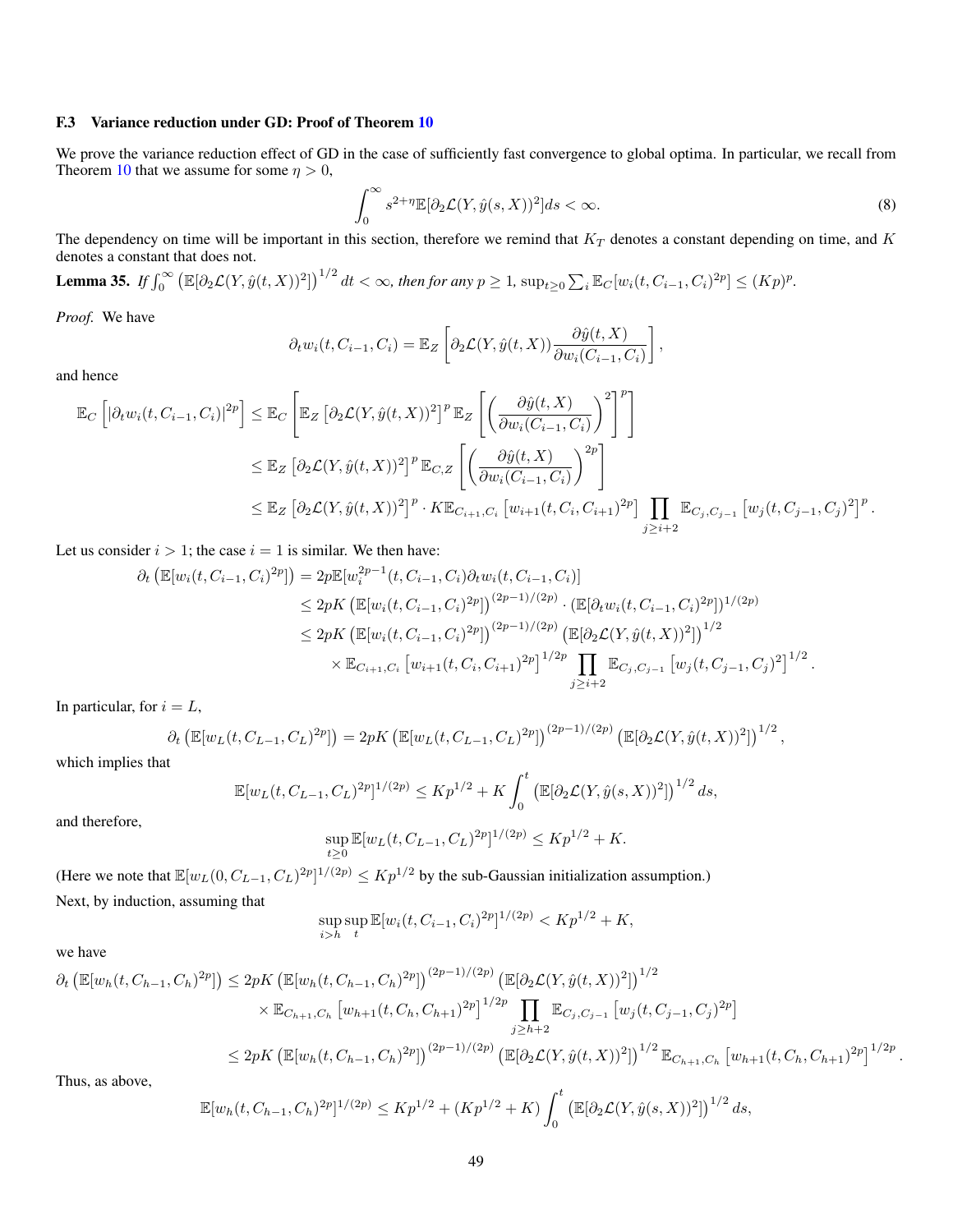so we get

$$
\sup_{t\geq 0} \mathbb{E}[w_h(t, C_{h-1}, C_h)^{2p}]^{1/(2p)} \leq K p^{1/2} + K.
$$

This proves the claim.

<span id="page-49-0"></span>Under the assumption [\(8\)](#page-48-0), the MF limit  $w_i(t, \cdot, \cdot)$  converges in  $L^2$  to a limit  $\overline{w}_i$ , as shown in the corollary below. Corollary 36. *Under the setting of Lemma [35,](#page-48-1) we have*

$$
\mathbb{E}\left[\left|w_t(t, C_{i-1}, C_i) - \overline{w}_i(C_{i-1}, C_i)\right|^{2k}\right] \leq K_{\delta}^k \int_t^{\infty} s^{(2k-1)(1+\delta)} \mathbb{E}_Z\left[\partial_2 \mathcal{L}(Y, \hat{y}(s, X))^2\right]^k ds.
$$

*Proof.* We have from the previous lemma that

$$
\mathbb{E}\left[\left|\partial_t w_i(t, C_{i-1}, C_i)\right|\right] \leq \mathbb{E}\left[\left|\partial_t w_i(t, C_{i-1}, C_i)\right|^{2p}\right]^{1/(2p)} \leq K_p \mathbb{E}_Z\left[\partial_2 \mathcal{L}(Y, \hat{y}(t, X))^2\right]^{1/2}.
$$

By Holder's inequality,

$$
|w_t(t, C_{i-1}, C_i) - \overline{w}_i(C_{i-1}, C_i)|^{2k} \le \left(\int_t^{\infty} s^{-1-\delta} ds\right)^{2k-1} \left(\int_t^{\infty} s^{(2k-1)(1+\delta)} |\partial_t w_i(s, C_{i-1}, C_i)|^{2k} ds\right)
$$
  

$$
\le K_\delta^k \left(\int_t^{\infty} s^{(2k-1)(1+\delta)} |\partial_t w_i(s, C_{i-1}, C_i)|^{2k} ds\right).
$$

Thus,

$$
\mathbb{E}\left[|w_t(t, C_{i-1}, C_i) - \overline{w}_i(C_{i-1}, C_i)|^{2k}\right] \le K_{\delta}^k \int_t^{\infty} s^{(2k-1)(1+\delta)} \mathbb{E}_{C_{i-1}, C_i} \left[|\partial_t w_i(s, C_{i-1}, C_i)|^{2k}\right] ds
$$
  

$$
\le K_{\delta}^k \int_t^{\infty} s^{(2k-1)(1+\delta)} \mathbb{E}_Z \left[\partial_2 \mathcal{L}(Y, \hat{y}(s, X))^2\right]^k ds.
$$

This suggests that one should have convergence to a limit as  $t \to \infty$  at the fluctuation level. Should we have that, we would obtain Theorem [10](#page-8-2) as a consequence of Theorem [9.](#page-8-1) The caveat is that the convergence must satisfy certain *uniform-in-time* properties. This is the bulk of the work.

Now we let  $\overline{G}, \overline{w}, \overline{R}$  be obtained by plugging the infinite-time limit  $\overline{w} = {\overline{w_i}}$  into  $w = {w_i(t, \cdot, \cdot)}$ . Recall that  $\underline{G}$  is the limiting Gaussian process defined in Theorem [18.](#page-22-0) We then have:

$$
\begin{split} \partial_t R_i(\underline{G},t,c_{i-1},c_i) &= -\mathbb{E}_Z\left[\frac{\partial \hat{y}(t,X)}{\partial w_i(c_{i-1},c_i)}\cdot \partial_2^2 \mathcal{L}(Y,\hat{y}(t,X))\cdot \left(\underline{G}^y(t,X) + \sum_{j=1}^L \mathbb{E}_{C'_{j-1},C'_j}\left\{R_j(\underline{G},t,C'_{j-1},C'_j)\frac{\partial \hat{y}(t,X)}{\partial w_j(C'_{j-1},C'_j)}\right\}\right)\right] \\ & - \mathbb{E}_Z\left[\partial_2 \mathcal{L}(Y,\hat{y}(t,X))\cdot \left(\underline{G}^w_i(t,c_{i-1},c_i,X) + \sum_{j=1}^L \mathbb{E}_{C'_{j-1},C'_j}\left\{R_j(\underline{G},t,C'_{j-1},C'_j)\frac{\partial^2 \hat{y}(t,X)}{\partial w_j(C'_{j-1},C'_j)\partial w_i(c_{i-1},c_i)}\right\}\right)\right] \\ & - \mathbb{E}_Z\left[\partial_2 \mathcal{L}(Y,\hat{y}(t,X))\cdot \mathbb{E}_{C'_{i-1}}\left\{R_i(\underline{G},t,C'_{i-1},c_i)\frac{\partial^2 \hat{y}(t,X)}{\partial_* w_i(C'_{i-1},c_i)\partial w_i(c_{i-1},c_i)}\right\}\right] \\ & - \mathbb{E}_Z\left[\partial_2 \mathcal{L}(Y,\hat{y}(t,X))\cdot \mathbb{E}_{C'_{i+1}}\left\{R_i(\underline{G},t,c_i,C'_{i+1})\frac{\partial^2 \hat{y}(t,X)}{\partial_* w_{i+1}(c_i,C'_{i+1})\partial w_i(c_{i-1},c_i)}\right\}\right] \\ & - \mathbb{E}_Z\left[\partial_2 \mathcal{L}(Y,\hat{y}(t,X))\cdot \mathbb{E}_{C'_{i-2}}\left\{R_i(\underline{G},t,C'_{i-2},c_{i-1})\frac{\partial^2 \hat{y}(t,X)}{\partial_* w_{i-1}(C'_{i-2},c_{i-1})\partial w_i(c_{i-1},c_i)}\right\}\right], \\ \partial_t \overline{R}_i(\overline{G},t,c_{i-1},c_i) = - \mathbb{E}_Z\left[\frac{\partial \hat{y}(X)}{\partial \overline{w}_i(c_{i-1},c_i)}\cdot \
$$

where  $\partial_2^2 \mathcal{L} > 0$  denotes the positive constant at global optima as in Assumption [2.](#page-8-3) Whenever the context is clear, we write R for  $R(\underline{G}, \cdot)$ . We also recall from Theorem [6](#page-6-1) that the limiting output fluctuation  $\hat{G}$  is described via  $R(\underline{G}, \cdot)$ .

 $\Box$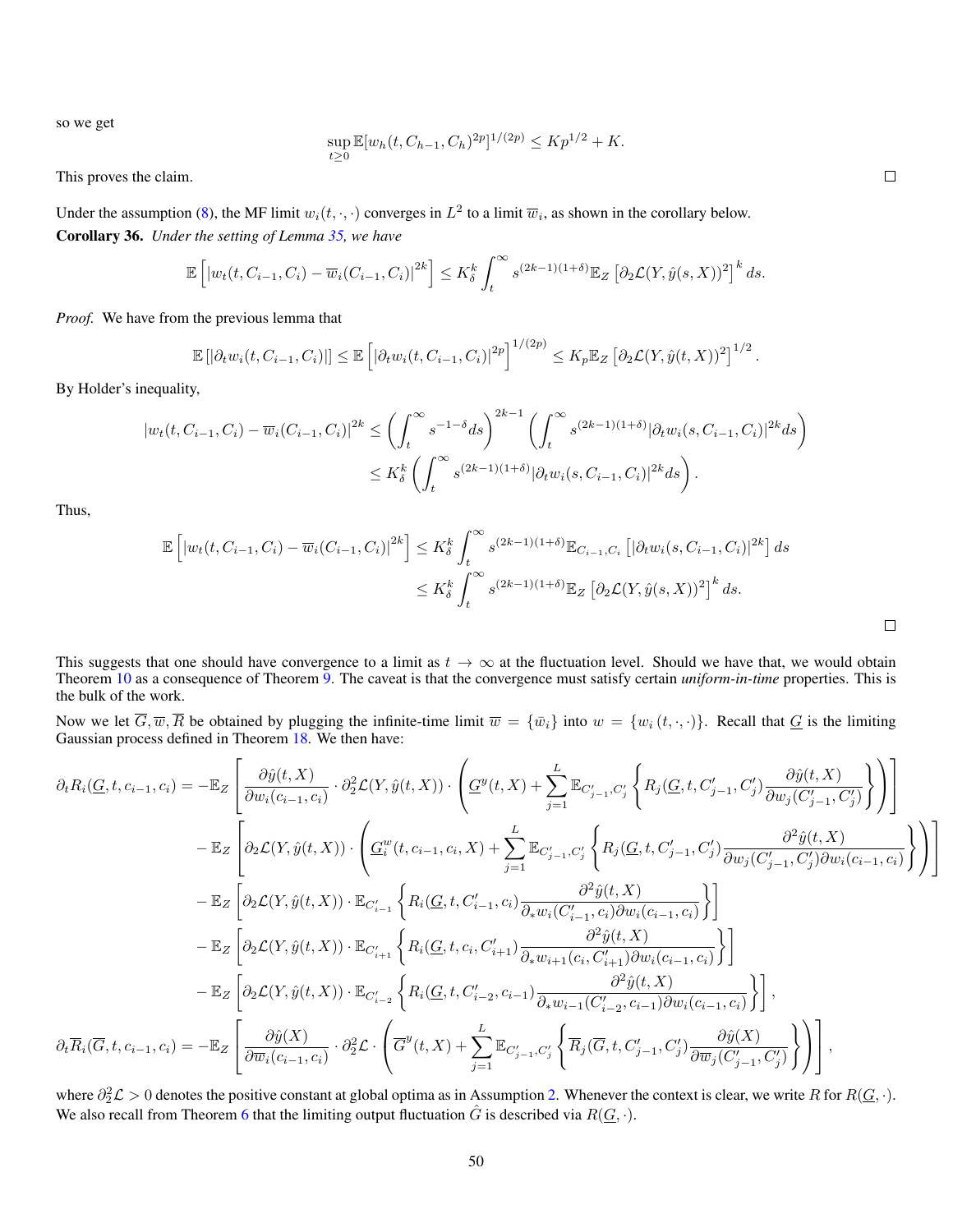Let us rewrite these dynamics in the following form:

$$
\partial_t R = \mathfrak{A}_t R + H_t, \qquad \partial_t \overline{R} = \overline{\mathfrak{A}R} + \overline{H},
$$

which implies

$$
\partial_t (R - \overline{R}) = (\mathfrak{A}_t - \overline{\mathfrak{A}})R + (H_t - \overline{H}) + \overline{\mathfrak{A}}(R - \overline{R}),
$$
  

$$
(R - \overline{R})(s) = \int_s^\infty \exp(-t\overline{\mathfrak{A}})((\mathfrak{A}_t - \overline{\mathfrak{A}})R + (H_t - \overline{H}))dt,
$$

for linear operators  $\mathfrak{A}_t$  and  $\overline{\mathfrak{A}}$  defined by

$$
\begin{split} \mathfrak{A}_t S(c_{i-1},c_i) &= -\mathbb{E}_Z\left[\frac{\partial \hat{y}(t,X)}{\partial w_i(c_{i-1},c_i)}\cdot \partial_2 \mathcal{L}(Y,\hat{y}(t,X))\cdot \left(\sum_{j=1}^L \mathbb{E}_{C'_{j-1},C'_j}\left\{S_j(C'_{j-1},C'_j)\frac{\partial \hat{y}(t,X)}{\partial w'_j(C'_{j-1},C'_j)}\right\}\right)\right] \\ & - \mathbb{E}_Z\left[\partial_2 \mathcal{L}(Y,\hat{y}(t,X))\cdot \left(\sum_{j=1}^L \mathbb{E}_{C'_{j-1},C'_j}\left\{S_j(C'_{j-1},C'_j)\frac{\partial^2 \hat{y}(t,X)}{\partial w_j(C'_{j-1},C'_j)\partial w_i(c_{i-1},c_i)}\right\}\right)\right] \\ & - \mathbb{E}_Z\left[\partial_2 \mathcal{L}(Y,\hat{y}(t,X))\cdot \mathbb{E}_{C'_{i-1}}\left\{S_i(C'_{i-1},c_i)\frac{\partial^2 \hat{y}(t,X)}{\partial_* w_i(C'_{i-1},c_i)\partial w_i(c_{i-1},c_i)}\right\}\right] \\ & - \mathbb{E}_Z\left[\partial_2 \mathcal{L}(Y,\hat{y}(t,X))\cdot \mathbb{E}_{C'_{i+1}}\left\{S_i(c_i,C'_{i+1})\frac{\partial^2 \hat{y}(t,X)}{\partial_* w_{i+1}(c_i,C'_{i+1})\partial w_i(c_{i-1},c_i)}\right\}\right] \\ & - \mathbb{E}_Z\left[\partial_2 \mathcal{L}(Y,\hat{y}(t,X))\cdot \mathbb{E}_{C'_{i-2}}\left\{S_i(C'_{i-2},c_{i-1})\frac{\partial^2 \hat{y}(t,X)}{\partial_* w_{i-1}(C'_{i-2},c_{i-1})\partial w_i(c_{i-1},c_i)}\right\}\right],\\ \overline{\mathfrak{A}} S(c_{i-1},c_i) &= - \mathbb{E}_Z\left[\frac{\partial \hat{y}(X)}{\partial \overline{w}_i(c_{i-1},c_i)}\cdot \partial_2^2 \mathcal{L}\cdot\left(\sum_{j=1}^L \mathbb{E}_{C'_{j-1},C'_j}\left\{S(C'_{j-1},C'_j)\frac{\partial \hat{y}(X)}{\partial \overline
$$

 $,$ 

<span id="page-50-0"></span>**Lemma 37.** *For any*  $\delta > 0$  *and*  $k \geq 1$ *, we have the estimate* 

$$
\mathbf{E}||H_t - \overline{H}||_{2k}^{2k} := \mathbf{E}\Big\{\sum_{i=1}^{L} \mathbb{E}_C\left[\Big(\mathbb{E}_Z\left[\frac{\partial \hat{y}(t,X)}{\partial w_i(C_{i-1},C_i)} \cdot \partial_2^2 \mathcal{L}(Y,\hat{y}(t,X)) \cdot \underline{G}^y(t,X)\right] - \mathbb{E}_Z\left[\frac{\partial \hat{y}(X)}{\partial \overline{w}_i(C_{i-1},C_i)} \cdot \partial_2^2 \mathcal{L} \cdot \overline{G}^y(X)\right]\Big)^{2k}\right] + \sum_{i=1}^{L} \mathbb{E}_C\left[\left(\mathbb{E}_Z\left[\partial_2 \mathcal{L}(Y,\hat{y}(t,X)) \cdot \underline{G}_i^w(t,c_{i-1},c_i,X)\right]\right)^{2k}\right]\Big\}
$$
  

$$
\leq K_{k,\delta} \int_t^{\infty} s^{(2k-1)(1+\delta)} \mathbb{E}_Z\left[\partial_2 \mathcal{L}(Y,\hat{y}(s,X))^2\right]^k ds.
$$

*Proof.* We have

$$
\mathbb{E}_{C_{i-1},C_i}\left[\left(\mathbb{E}_Z\left[\frac{\partial \hat{y}(t,X)}{\partial w_i(C_{i-1},C_i)}\cdot \partial_2^2 \mathcal{L}(Y,\hat{y}(t,X))\cdot \underline{G}^y(t,X)\right] - \mathbb{E}_Z\left[\frac{\partial \hat{y}(X)}{\partial \overline{w}_i(C_{i-1},C_i)}\cdot \partial_2^2 \mathcal{L}\cdot \overline{G}^y(X)\right]\right)^{2k}\right]
$$
  

$$
\leq K_k \mathbb{E}_{C_{i-1},C_i}\left[\mathbb{E}_Z\left[\left(\frac{\partial \hat{y}(t,X)}{\partial w_i(C_{i-1},C_i)}\cdot \partial_2^2 \mathcal{L}(Y,\hat{y}(t,X)) - \frac{\partial \hat{y}(X)}{\partial \overline{w}_i(C_{i-1},C_i)}\cdot \partial_2^2 \mathcal{L}\right)\cdot \underline{G}^y(t,X)\right]^{2k} + \mathbb{E}_Z\left[\frac{\partial \hat{y}(X)}{\partial \overline{w}_i(C_{i-1},C_i)}\cdot \partial_2^2 \mathcal{L}\cdot \left(\underline{G}^y(t,X) - \overline{G}^y(X)\right)\right]^{2k}\right]
$$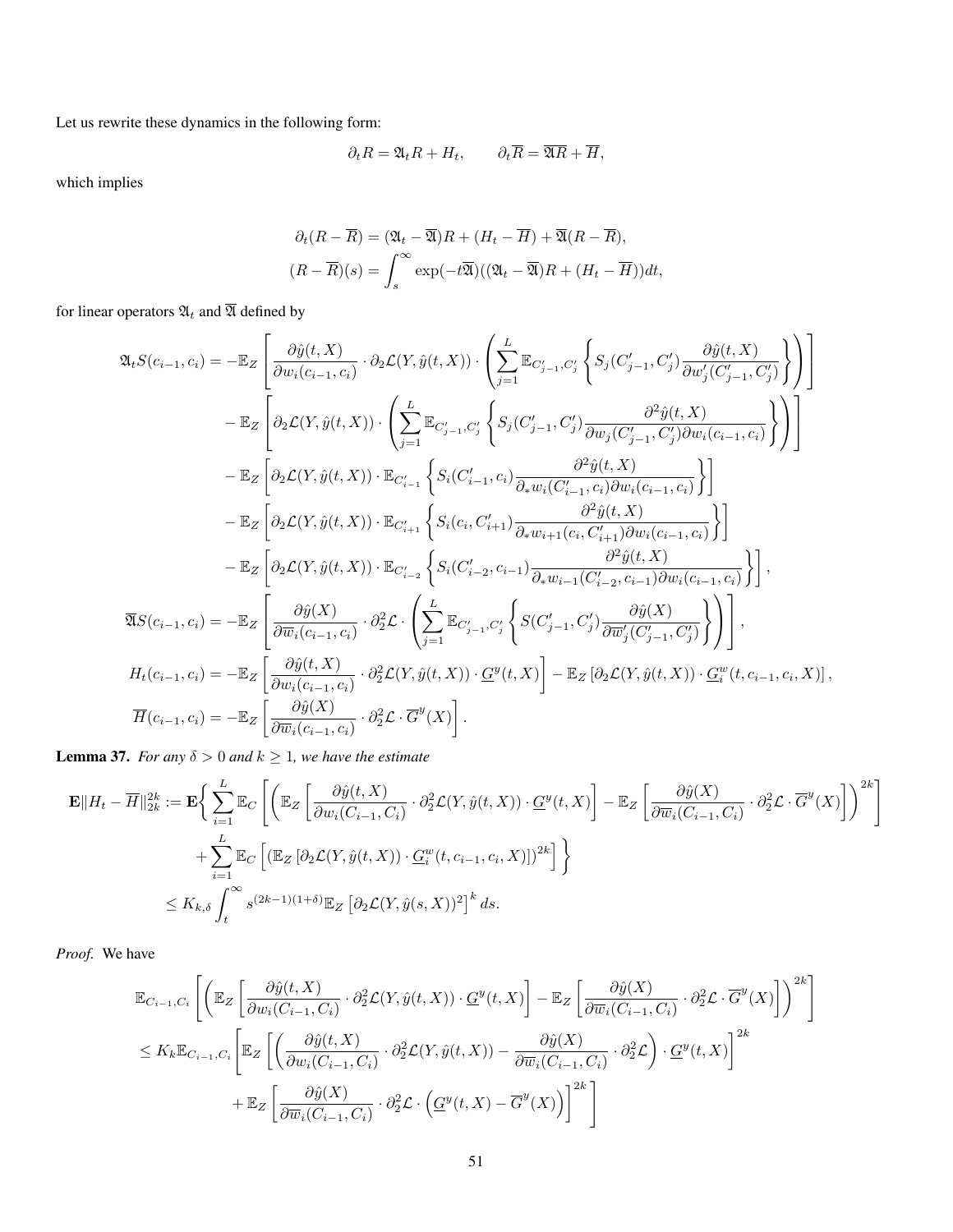$$
\leq K_k \mathbb{E}_Z \left[ \underline{G}^y(t, X)^2 \right]^k \mathbb{E}_{C_{i-1}, C_i} \left[ \mathbb{E}_Z \left[ \left( \frac{\partial \hat{y}(t, X)}{\partial w_i(C_{i-1}, C_i)} \cdot \partial_2^2 \mathcal{L}(Y, \hat{y}(t, X)) - \frac{\partial \hat{y}(X)}{\partial \overline{w}_i(C_{i-1}, C_i)} \cdot \partial_2^2 \mathcal{L} \right)^2 \right]^k \right] + K_k \mathbb{E}_Z \left[ \left( \underline{G}^y(t, X) - \overline{G}^y(X) \right)^2 \right].
$$

Note that  $\sup_t \mathbb{E}_Z \left[ \underline{G}^y(t,X)^2 \right]^k < \infty$  since  $W(t)$  is uniformly bounded in  $L^{2p}$  for any  $p \ge 1$  by Lemma [35.](#page-48-1) Furthermore,

$$
\mathbb{E}_{C_{i-1},C_{i}}\left[\mathbb{E}_{Z}\left[\left(\frac{\partial \hat{y}(t,X)}{\partial w_{i}(C_{i-1},C_{i})}\cdot\partial_{2}^{2}\mathcal{L}(Y,\hat{y}(t,X))-\frac{\partial \hat{y}(X)}{\partial \overline{w}_{i}(C_{i-1},C_{i})}\cdot\partial_{2}^{2}\mathcal{L}\right)^{2}\right]^{k}\right]
$$
\n
$$
\leq K_{k}\mathbb{E}_{C_{i-1},C_{i},Z}\left[\left(\frac{\partial \hat{y}(t,X)}{\partial w_{i}(C_{i-1},C_{i})}-\frac{\partial \hat{y}(X)}{\partial \overline{w}_{i}(C_{i-1},C_{i})}\right)^{2k}\right]+\mathbb{E}_{C_{i-1},C_{i}}\left[\mathbb{E}_{Z}\left[\left(\frac{\partial \hat{y}(t,X)}{\partial w_{i}(C_{i-1},C_{i})}\cdot\left(\partial_{2}^{2}\mathcal{L}(Y,\hat{y}(t,X))-\partial_{2}^{2}\mathcal{L}\right)\right)^{2}\right]^{k}\right]
$$
\n
$$
\leq K_{k}\mathbb{E}_{C_{i-1},C_{i},Z}\left[\left(\frac{\partial \hat{y}(t,X)}{\partial w_{i}(C_{i-1},C_{i})}-\frac{\partial \hat{y}(X)}{\partial \overline{w}_{i}(C_{i-1},C_{i})}\right)^{2k}\right]+K_{k}\mathbb{E}_{Z}\left[\left(\partial_{2}^{2}\mathcal{L}(Y,\hat{y}(t,X))-\partial_{2}^{2}\mathcal{L}\right)^{2k}\right]
$$
\n
$$
\leq K_{k}\mathbb{E}_{C_{i-1},C_{i},Z}\left[\left(\frac{\partial \hat{y}(t,X)}{\partial w_{i}(C_{i-1},C_{i})}-\frac{\partial \hat{y}(X)}{\partial \overline{w}_{i}(C_{i-1},C_{i})}\right)^{2k}\right]+K_{k}\mathbb{E}_{Z}\left[\left(\hat{y}(t,X)-\overline{\hat{y}(X)}\right)^{2k}\right].
$$

Using uniform boundedness of  $W(t)$  in t, we have

$$
\mathbb{E}_{C_{i-1},C_i,Z}\left[\left(\frac{\partial \hat{y}(t,X)}{\partial w_i(C_{i-1},C_i)} - \frac{\partial \hat{y}(X)}{\partial \overline{w}_i(C_{i-1},C_i)}\right)^{2k}\right] \leq K_k \sum_j \mathbb{E}_{C_{j-1},C_j}\left[(w_j(t,C_{j-1},C_j) - \overline{w}_j(C_{j-1},C_j))^{2k}\right],
$$

and

$$
\mathbb{E}_Z\left[\left(\hat{y}(t,X)-\overline{\hat{y}}(X)\right)^{2k}\right] \leq K_k \sum_j \mathbb{E}_{C_{j-1},C_j}\left[\left(w_j(t,C_{j-1},C_j)-\overline{w}_j(C_{j-1},C_j)\right)^{2k}\right].
$$

By Lemma [36,](#page-49-0)

$$
\mathbb{E}_{C_{i-1},C_i} \left[ \mathbb{E}_Z \left[ \left( \frac{\partial \hat{y}(t,X)}{\partial w_i(C_{i-1},C_i)} \cdot \partial_2^2 \mathcal{L}(Y,\hat{y}(t,X)) - \frac{\partial \hat{y}(X)}{\partial \overline{w}_i(C_{i-1},C_i)} \cdot \partial_2^2 \mathcal{L} \right)^2 \right]^k \right]
$$
  

$$
\leq K_{\delta} \int_t^{\infty} s^{(2k-1)(1+\delta)} \mathbb{E}_Z \left[ \partial_2 \mathcal{L}(Y,\hat{y}(s,X))^2 \right]^k ds.
$$

Next, we have

$$
\mathbf{E}\mathbb{E}_Z\left[\left(\underline{G}^y(t,X)-\overline{G}^y(X)\right)^2\right]^k \le K_{k,\delta} \int_t^\infty s^{(2k-1)(1+\delta)} \mathbf{E}\mathbb{E}_Z\left[(\partial_t \underline{G}^y(s,X))^{2k}\right] ds.
$$

Using the covariance structure of  $\underline{G}^{\partial_t H}$  and  $\underline{G}^{\partial_t(\partial H)}$ , we similarly deduce that

$$
\mathbf{E}\mathbb{E}_Z\left[ (\partial_t \underline{G}^y(t,X))^{2k} \right] \leq K_k \mathbb{E}_Z\left[ \partial_2 \mathcal{L}(Y,\hat{y}(t,X))^2 \right]^k.
$$

Furthermore,

$$
\sum_{i=1}^{L} \mathbf{E} \mathbb{E}_{C_{i-1},C_i} \left[ \left( \mathbb{E}_Z \left[ \partial_2 \mathcal{L}(Y, \hat{y}(t, X)) \cdot \underline{G}_i^w(t, c_{i-1}, c_i, X) \right] \right)^{2k} \right] \leq K_k \mathbb{E}_Z \left[ \partial_2 \mathcal{L}(Y, \hat{y}(t, X))^2 \right]^k,
$$

by Lemma [35.](#page-48-1) Hence,

$$
\mathbf{E}\left[\|H_t - \overline{H}\|_{2k}^{2k}\right] \le K_{k,\delta} \int_t^{\infty} s^{(2k-1)(1+\delta)} \mathbb{E}_Z\left[\partial_2 \mathcal{L}(Y,\hat{y}(s,X))^2\right]^k ds.
$$

Note that under Assumption [\(8\)](#page-48-0),  $\mathbb{E}_Z \left[ \partial_2 \mathcal{L}(Y, \hat{y}(s, X))^2 \right] \to 0$  as  $s \to \infty$ , and hence

$$
\int_0^\infty s^{(2k-1)(1+\delta)} \mathbb{E}_Z \left[ \partial_2 \mathcal{L}(Y, \hat{y}(s, X))^2 \right]^k ds \le K_k + \int_0^\infty s^{(2k-1)(1+\delta)} \mathbb{E}_Z \left[ \partial_2 \mathcal{L}(Y, \hat{y}(s, X))^2 \right] ds.
$$

Thus, under the assumption, we have that for  $k = 1 + \epsilon$  with  $\epsilon$  sufficiently small, and taking  $\delta$  sufficiently small, we conclude that  $\mathbf{E} \| H_t - \overline{H} \|_{2k}^{2k} \to 0$  as  $t \to \infty$  for all  $k = k(\eta)$  sufficiently close to 1.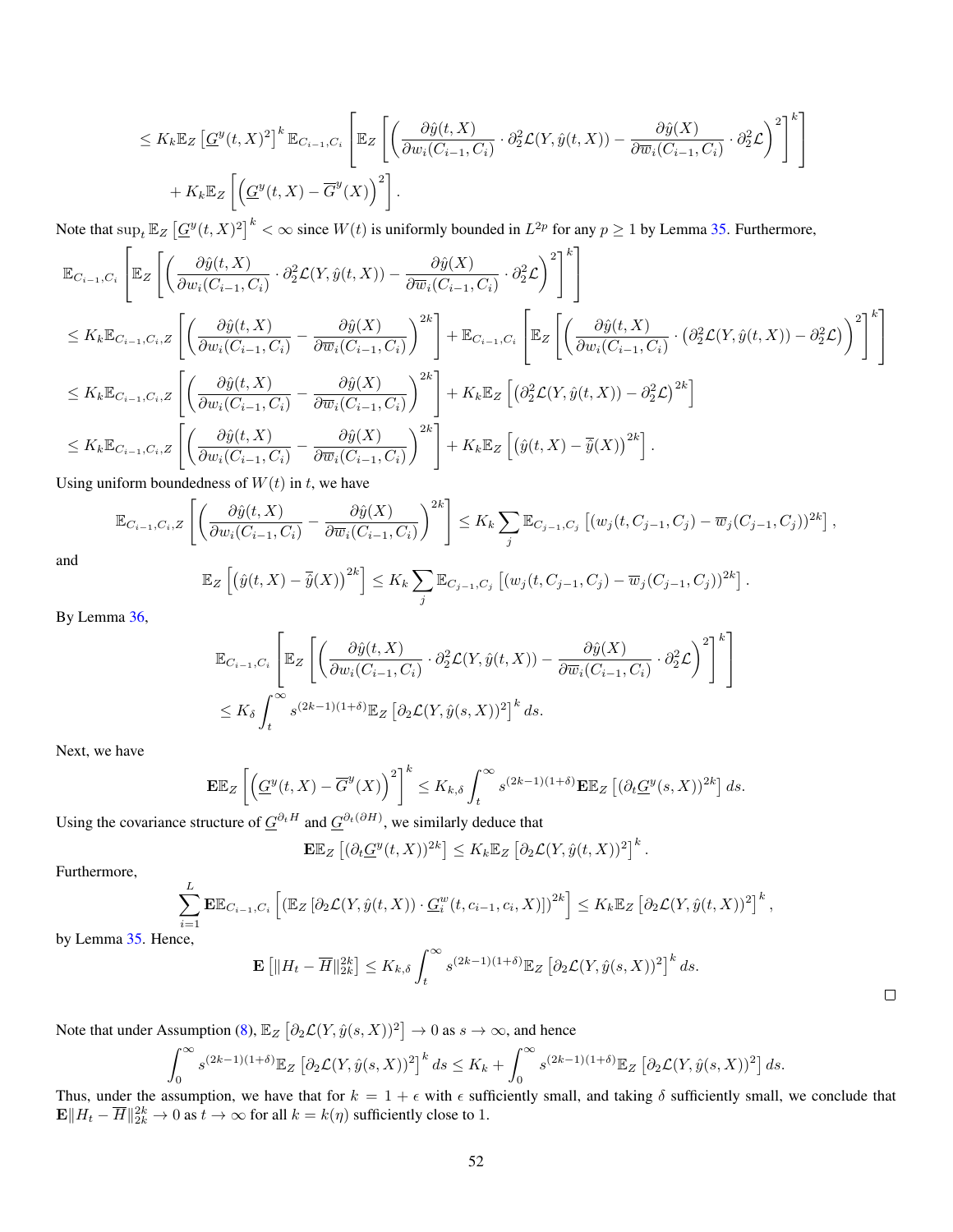**Lemma 38.** We have  $\sup_t \|\overline{R}(t)\|_2^2 / \|\overline{H}\|_2^2 < \infty$ .

*Proof.* We have that  $\overline{R}$  is the solution to

$$
\partial_t \overline{R} = \overline{\mathfrak{A}R} + \overline{H}.
$$

In the proof of Theorem [9,](#page-8-1) we observe that  $\overline{\mathfrak{A}}$  is self-adjoint and has nonpositive eigenvalues. Hence,

$$
\overline{R}/\|\overline{H}\|_2=\exp(t\overline{\mathfrak{A}})\overline{H}/\|\overline{H}\|_2
$$

is bounded uniformly in time.

<span id="page-52-0"></span>Lemma 39. *We have the following estimate for* δ *sufficiently small (depending on* η*):*

$$
\mathbf{E} \Vert (\mathfrak{A}_t - \overline{\mathfrak{A}}) R \Vert_2^2 \leq K_\delta \int_t^\infty s^{1+\delta} \mathbb{E}_Z \left[ \partial_2 \mathcal{L}(Y, \hat{y}(s, X))^2 \right] ds + K_\delta \mathbb{E}_Z \left[ \partial_2 \mathcal{L}(Y, \hat{y}(t, X))^2 \right].
$$

*Proof.* We first follow the proof of Theorem [21](#page-24-1) to give uniform-in-time estimates for  $R(t)$  under the assumption [\(8\)](#page-48-0). For a threshold B, define the linear operator

$$
\begin{split} \mathfrak{A}^{B}_{t}S(c_{i-1},c_{i}) & = -\mathbb{E}_{Z}\left[\frac{\partial \hat{y}(t,X)}{\partial w_{i}(c_{i-1},c_{i})}\cdot \partial_{2}^{2}\mathcal{L}(Y,\hat{y}(t,X))\cdot\left(\sum_{j=1}^{L}\mathbb{E}_{C'_{j-1},C'_{j}}\left\{S_{j}(C'_{j-1},C'_{j})\frac{\partial \hat{y}(t,X)}{\partial w_{j}(C'_{j-1},C'_{j})}\right\}\right)\right] \\ & +\tilde{\mathfrak{A}}^{B}_{t}S(c_{i-1},c_{i}),\\ \tilde{\mathfrak{A}}^{B}_{t}S(c_{i-1},c_{i}) & = -\left\{\mathbb{E}_{Z}\left[\partial_{2}\mathcal{L}(Y,\hat{y}(t,X))\cdot\left(\sum_{j=1}^{L}\mathbb{E}_{C'_{j-1},C'_{j}}\left\{S_{j}(C'_{j-1},C'_{j})\frac{\partial^{2}\hat{y}(t,X)}{\partial w_{j}(C'_{j-1},C'_{j})\partial w_{i}(c_{i-1},c_{i})}\right\}\right)\right] \\ & -\mathbb{E}_{Z}\left[\partial_{2}\mathcal{L}(Y,\hat{y}(t,X))\cdot \mathbb{E}_{C'_{i-1}}\left\{S_{i}(C'_{i-1},c_{i})\frac{\partial^{2}\hat{y}(t,X)}{\partial_{*}w_{i}(C'_{i-1},c_{i})\partial w_{i}(c_{i-1},c_{i})}\right\}\right] \\ & -\mathbb{E}_{Z}\left[\partial_{2}\mathcal{L}(Y,\hat{y}(t,X))\cdot \mathbb{E}_{C'_{i+1}}\left\{S_{i}(c_{i},C'_{i+1})\frac{\partial^{2}\hat{y}(t,X)}{\partial_{*}w_{i+1}(c_{i},C'_{i+1})\partial w_{i}(c_{i-1},c_{i})}\right\}\right] \\ & -\mathbb{E}_{Z}\left[\partial_{2}\mathcal{L}(Y,\hat{y}(t,X))\cdot \mathbb{E}_{C'_{i-2}}\left\{S_{i}(C'_{i-2},c_{i-1})\frac{\partial^{2}\hat{y}(t,X)}{\partial_{*}w_{i-1}(C'_{i-2},c_{i-1})\partial w_{i}(c_{i-1},c_{i})}\right\}\right]\right\}\mathbb{B}^{B}(
$$

and

$$
H_t(c_{i-1}, c_i) = -\mathbb{E}_Z \left[ \frac{\partial \hat{y}(t, X)}{\partial w_i(c_{i-1}, c_i)} \cdot \partial_2^2 \mathcal{L}(Y, \hat{y}(t, X)) \cdot \underline{G}^y(t, X) \right] - \mathbb{E}_Z \left[ \partial_2 \mathcal{L}(Y, \hat{y}(t, X)) \cdot \underline{G}_i^w(t, c_{i-1}, c_i, X) \right],
$$
  

$$
\partial_t R^B(\underline{G}, t, \cdot, \cdot) = \mathfrak{A}_t^B(R^B(\underline{G}, t)) + H(\underline{G}, t).
$$

Following Theorem [21,](#page-24-1) we have the bound

$$
\left| \tilde{\mathfrak{A}}_t^B(R^B(\underline{G},t))(c_{i-1},c_i) \right| \leq K \Big( \|R^B(t)\| \|w_i(t,c_i)\| \|w_{i+1}(t,c_i)\| + \|R_i^B(t,c_i)\| \|w_{i+1}(t,c_i)\| + \|R_{i+1}^B(t,c_i)\| + \|R_i^B(t,c_{i-1})\| \|w_i(t,c_i)\| \Big) \cdot \| \partial_2 \mathcal{L}(Y,\hat{y}(t,X)) \| \mathbb{B}^B(t,c_{i-1},c_i).
$$

Thus

$$
\mathbb{E}_{C_{i-1},C_i}\left[\left|\tilde{\mathfrak{A}}_t^B(R^B(\underline{G},t))(C_{i-1},C_i)\right|^2\right] \leq K\|R^B(t)\|^2(1+B^2)\|\partial_2\mathcal{L}(Y,\hat{y}(t,X))\|^2,
$$

where we have used uniform-in-time boundedness of  $W(t)$  from Lemma [35.](#page-48-1) We then have

$$
\partial_t \|R^B(t)\|_2^2
$$
\n
$$
\leq -\sum_{i=1}^L \mathbb{E}_{Z, C_{i-1}, C_i} \left[ R_i^B(\underline{G}, t, C_{i-1}, C_i) \frac{\partial \hat{y}(t, X)}{\partial w_i(C_{i-1}, C_i)} \cdot \partial_Z^2 \mathcal{L}(Y, y) \cdot \left( \sum_{j=1}^L \mathbb{E}_{C'_{j-1}, C'_j} \left\{ R_j^B(\underline{G}, t, C'_{j-1}, C'_j) \frac{\partial \hat{y}(t, X)}{\partial w'_j(C'_{j-1}, C'_j)} \right\} \right) \right]
$$
\n
$$
+ \|R^B(t)\| \cdot K \|R^B(t)\| (1 + B) \| \partial_2 \mathcal{L}(Y, \hat{y}(t, X)) \| + \|H(\underline{G}, t)\|^2
$$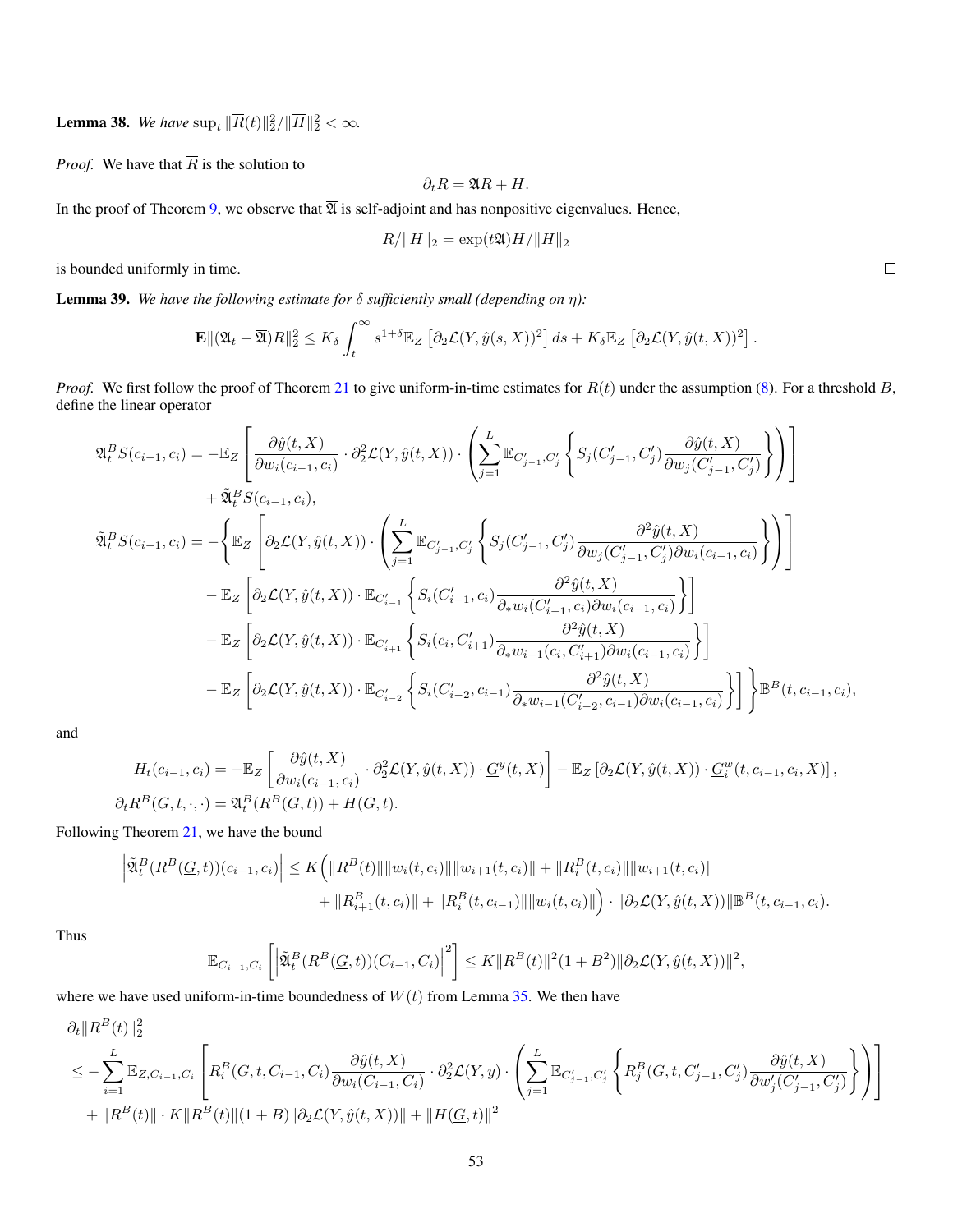$$
\leq -\partial_2^2 \mathcal{L} \left( \sum_{j=1}^L \mathbb{E}_{C'_{j-1}, C'_j} \left\{ R_j^B(\underline{G}, t, C'_{j-1}, C'_j) \frac{\partial \hat{y}(t, X)}{\partial w'_j(C'_{j-1}, C'_j)} \right\} \right)^2 + K \|w(t)\|_K^{K_L} \|\partial_2^2 \mathcal{L}(Y, \hat{y}(t, X)) - \partial_2^2 \mathcal{L}\| \|R^B(t)\|_2^2 + K \|R^B(t)\|^2 (1 + B) \|\partial_2 \mathcal{L}(Y, \hat{y}(t, X))\| + \|H(\underline{G}, t)\|^2.
$$

Thus,

$$
\partial_t \|R^B(\underline{G},t)\|_2^2 \le K(1+B) \|R^B(t)\|^2 \|\partial_2 \mathcal{L}(Y,\hat{y}(t,X))\| + K \|w(t)\|_K^{K_L} \|\partial_2^2 \mathcal{L}(Y,\hat{y}(t,X)) - \partial_2^2 \mathcal{L}\|_2^2 + \|H(\underline{G},t)\|^2.
$$

Using that

$$
\int_0^\infty \|\partial_2^2 \mathcal{L}(Y, \hat{y}(t, X)) - \partial_2^2 \mathcal{L}\| dt < \infty,
$$
  

$$
\mathbf{E} \int_0^\infty \|H(\underline{G}, t)\|^2 dt < \infty,
$$
  

$$
\int_0^\infty \|\partial_2 \mathcal{L}(Y, \hat{y}(t, X))\| dt < \infty,
$$

as well as Lemma [35,](#page-48-1) we can then conclude

$$
\sup_{t} \mathbf{E} ||R^B(\underline{G}, t)||_2^2 \le \exp(K(1+B)).
$$

Next, we compare  $R^B$  and  $R^{B'}$  as in Theorem [21](#page-24-1) for  $B' > B$ . We have the bound, recalling the definition of  $\mathbb{D}_{B,B'}$  in Theorem [21,](#page-24-1)

$$
\partial_t \mathbf{E} ||(R^B - R^{B'})(t)||_2^2
$$
\n
$$
\leq -\sum_{i=1}^L \mathbf{E} \mathbb{E}_{Z, C_{i-1}, C_i} \Bigg[ (R_i^B - R_i^{B'}) (\underline{G}, t, C_{i-1}, C_i) \frac{\partial \hat{y}(t, X)}{\partial w_i (C_{i-1}, C_i)} \cdot \partial_2^2 \mathcal{L}(Y, y)
$$
\n
$$
\times \Bigg( \sum_{j=1}^L \mathbb{E}_{C'_{j-1}, C'_j} \Bigg\{ (R_j^B - R_j^{B'}) (\underline{G}, t, C'_{j-1}, C'_j) \frac{\partial \hat{y}(t, X)}{\partial w'_j (C'_{j-1}, C'_j)} \Bigg\} \Bigg) \Bigg]
$$
\n
$$
+ K \mathbf{E} ||R^B(t)||^2 (1 + B) ||\partial_2 \mathcal{L}(Y, \hat{y}(t, X))||
$$
\n
$$
+ K_{\delta} \sum_{i=1}^L \mathbf{E} \mathbb{E}_{C_{i-1}, C_i} \Bigg[ \mathbb{D}_{B, B'}(t, C_{i-1}, C_i) \exp(K(1 + B')) \int_0^t (||\underline{G}_{i+1}(s, C_i)||^2 + ||\underline{G}_i(s, C_i)||^2) ds \Bigg] ||\partial_2 \mathcal{L}(Y, \hat{y}(t, X))||
$$
\n
$$
\leq -\partial_2^2 \mathcal{L} \mathbf{E} \Bigg[ \Bigg( \sum_{j=1}^L \mathbb{E}_{C'_{j-1}, C'_j} \Bigg\{ (R_j^B - R_j^{B'}) (\underline{G}, t, C'_{j-1}, C'_j) \frac{\partial \hat{y}(t, X)}{\partial w'_j (C'_{j-1}, C'_j)} \Bigg\} \Bigg)^2 \Bigg]
$$
\n
$$
+ K ||w(t)||_{K}^{K_L} ||\partial_2^2 \mathcal{L}(Y, \hat{y}(t, X)) - \partial_2^2 \mathcal{L} ||_2 \mathbf{E} || R^B - R^{B'} ||^2
$$
\n
$$
+ K \mathbf{E} ||(R^B - R^{B'})(t) ||^2 (1 + B) ||\partial_2 \mathcal{L}(Y, \hat{y}(t, X))|| + \exp(K(1 + B') -
$$

Again using our convergence assumption, we can conclude that

$$
\sup_{t} \mathbf{E} ||(R^{B} - R^{B'}) (t)||^{2} \le \exp(K(1+B)) \exp(K(1+B') - cB^{2}).
$$

In particular,  $R^B$  converges (uniformly in time t) in  $L^2$  to the limit R, whose norm is uniformly bounded in time.

An identical argument shows that upon having finite moment  $||H_t||^{2k+\delta}$ , we have that  $R^B$  converges (uniformly in time) in  $L^{2k}$  to a limit R, whose  $L^{2k}$  norm is uniformly bounded in time. This is guaranteed for all k sufficiently close to 1 (in terms of  $\eta$ ) by the remark following Lemma [37.](#page-50-0)

From Holder's Inequality, we have the following estimate for sufficiently small  $\delta$ :

$$
\|\tilde{\mathfrak{A}}_t R(t)\|_2^2 \leq K_\delta \|R(t)\|_{2+\delta}^2 \|\partial_2 \mathcal{L}(Y,\hat{y}(t,X))\|^2,
$$

and

$$
\|((\mathfrak{A}_t - \tilde{A}_t) - \overline{\mathfrak{A}})R(t)\|_2^2 \leq K_\delta \|R(t)\|_2^2 \int_t^\infty s^{1+\delta} \mathbb{E}_Z \left[\partial_2 \mathcal{L}(Y, \hat{y}(s, X))^2\right] ds.
$$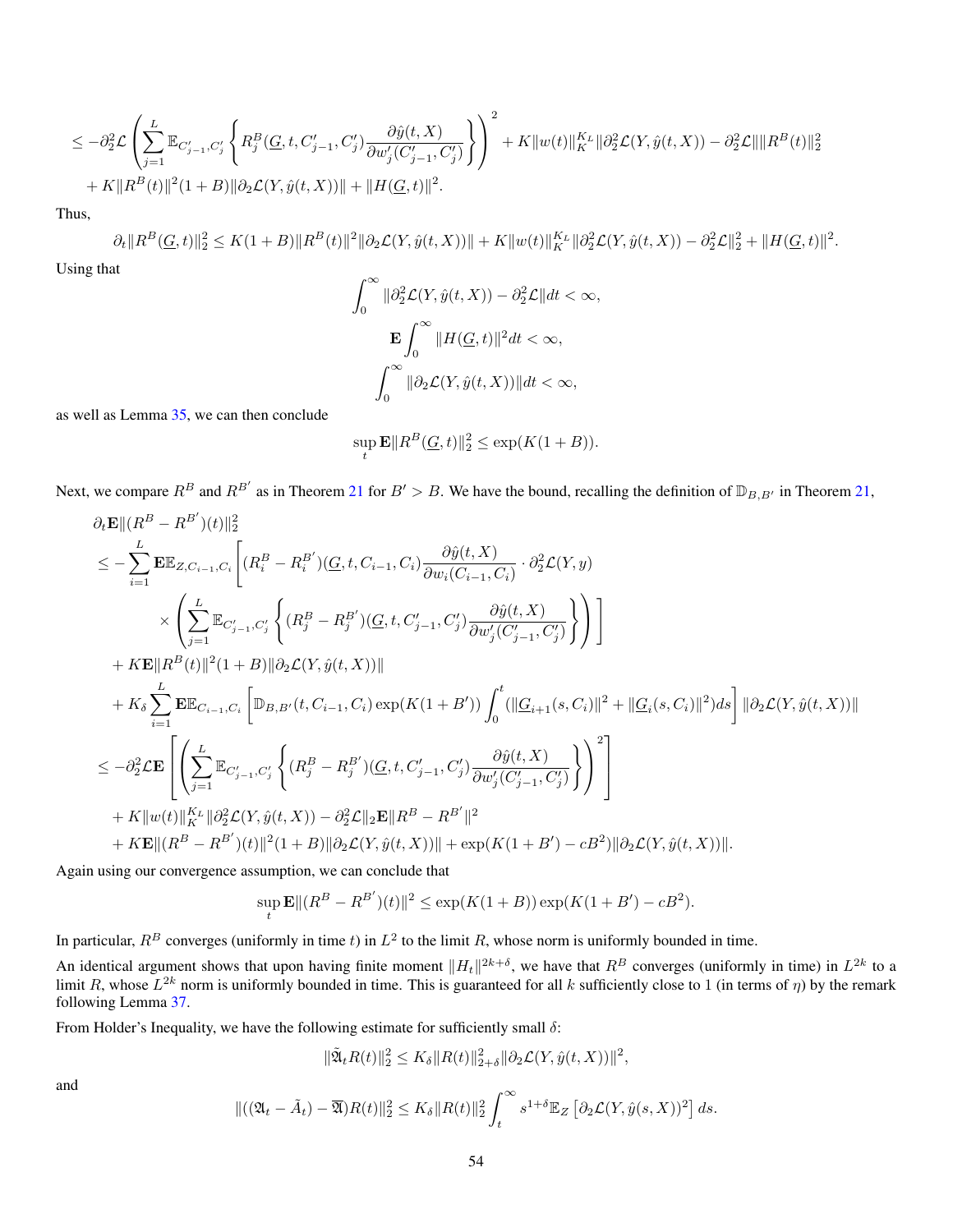Thus,

$$
\mathbf{E} \| (\mathfrak{A}_t - \overline{\mathfrak{A}}) R(t) \|_2^2 \leq K_\delta \int_t^\infty s^{1+\delta} \mathbb{E}_Z \left[ \partial_2 \mathcal{L}(Y, \hat{y}(s, X))^2 \right] ds + \mathbb{E}_Z \left[ \partial_2 \mathcal{L}(Y, \hat{y}(t, X))^2 \right].
$$

Lemma 40. *We have for* δ *sufficiently small in* η *that*

$$
\mathbf{E}||R(t) - \overline{R}||_2^2 \le K_\delta \left( \int_t^\infty (s^{2+\delta} - t^{2+\delta} + 1) \mathbb{E}_Z \left[ \partial_2 \mathcal{L}(Y, \hat{y}(s, X))^2 \right] ds \right).
$$

*Proof.* We have

$$
\partial_t \mathbf{E} ||R(t) - \overline{R}||_2^2 = 2 \mathbf{E} \langle R(t) - \overline{R}, (\mathfrak{A}_t - \overline{\mathfrak{A}})R(t) + (H_t - \overline{H}) + \overline{\mathfrak{A}}(R(t) - \overline{R}) \rangle.
$$

We now bound

$$
\mathbf{E}\langle R(t) - \overline{R}, H_t - \overline{H} \rangle \le K_\delta \left( \int_t^\infty s^{1+\delta} \mathbb{E}_Z \left[ \partial_2 \mathcal{L}(Y, \hat{y}(s, X))^2 \right] ds \right)^{1/2} \cdot (\mathbf{E} \| R(t) - \overline{R} \|_2^2)^{1/2},
$$

We also have

$$
\langle R(t) - \overline{R}, \overline{\mathfrak{A}}(R(t) - \overline{R}) \rangle \leq 0.
$$

From Lemma [39,](#page-52-0)

$$
\mathbf{E}\left[\langle R(t) - \overline{R}, (\mathfrak{A}_t - \overline{\mathfrak{A}}) \overline{R} \rangle\right] \leq K \mathbf{E}\left[\|R(t) - \overline{R}\|_2^2\right]^{1/2} \mathbf{E}\left[\|(\mathfrak{A}_t - \overline{\mathfrak{A}}) \overline{R}\|_2^2\right]^{1/2} \leq K \mathbf{E}\left[\|R(t) - \overline{R}\|_2^2\right]^{1/2} \left(K_\delta \int_t^\infty s^{1+\delta} \mathbb{E}_Z\left[\partial_2 \mathcal{L}(Y, \hat{y}(s, X))^2\right] ds + K_\delta \mathbb{E}_Z\left[\partial_2 \mathcal{L}(Y, \hat{y}(t, X))^2\right]\right)^{1/2}.
$$

Thus,

$$
\partial_t \mathbf{E} ||R(t) - \overline{R}||_2^2 \leq K_\delta \left( \mathbb{E}_Z \left[ \partial_2 \mathcal{L}(Y, \hat{y}(t, X))^2 \right] + \int_t^\infty s^{1+\delta} \mathbb{E}_Z \left[ \partial_2 \mathcal{L}(Y, \hat{y}(s, X))^2 \right] ds \right)^{1/2} (\mathbf{E} ||R(t) - \overline{R}||_2^2)^{1/2}.
$$

In particular,

Hence,

$$
\partial_t (\mathbf{E} || R(t) - \overline{R} ||_2^2)^{1/2} \leq K_\delta \left( \mathbb{E}_Z \left[ \partial_2 \mathcal{L}(Y, \hat{y}(t, X))^2 \right] + \int_t^\infty s^{1+\delta} \mathbb{E}_Z \left[ \partial_2 \mathcal{L}(Y, \hat{y}(s, X))^2 \right] ds \right).
$$
  

$$
\mathbf{E} || R(t) - \overline{R} ||_2^2 \leq K_\delta \left( \int_t^\infty (s^{2+\delta} - t^{2+\delta} + 1) \mathbb{E} \left[ \partial_2 \mathcal{L}(Y, \hat{y}(s, X))^2 \right] ds \right).
$$

We can now finish the proof of Theorem [10.](#page-8-2)

*Proof of Theorem [10.](#page-8-2)* We have from Theorem [6:](#page-6-1)

$$
\lim_{N \to \infty} \mathbf{E} \mathbb{E}_X \left[ \left( \sqrt{N} (\hat{\mathbf{y}}(t, X) - \hat{y}(t, X)) \right)^2 \right] = \mathbf{E} \mathbb{E}_Z \left[ \left( \sum_{i=1}^L \mathbb{E}_C \left[ R_i(\underline{G}, t, C_{i-1}, C_i) \frac{\partial \hat{y}(t, X)}{\partial w_i(C_{i-1}, C_i)} \right] + \underline{G}^y(t, X) \right)^2 \right].
$$

For  $\delta > 0$  sufficiently small in  $\eta$ ,

$$
\left| \mathbf{E} \mathbb{E}_Z \left[ \left( \sum_{i=1}^L \mathbb{E}_C \left[ R_i(\underline{G}, t, C_{i-1}, C_i) \frac{\partial \hat{y}(t, X)}{\partial w_i(C_{i-1}, C_i)} \right] + \underline{G}^y(t, X) \right)^2 \right] - \mathbf{E} \mathbb{E}_Z \left[ \left( \sum_{i=1}^L \mathbb{E}_C \left[ \overline{R}_i(\overline{G}, C_{i-1}, C_i) \frac{\partial \overline{\hat{y}}(X)}{\partial w_i(C_{i-1}, C_i)} \right] + \overline{G}^y(X) \right)^2 \right] \right|
$$
  
\n
$$
\leq K \mathbf{E} \| R(t) - \overline{R} \|_2^2 + K \| w(t) - \overline{w} \|_2^2
$$

 $\Box$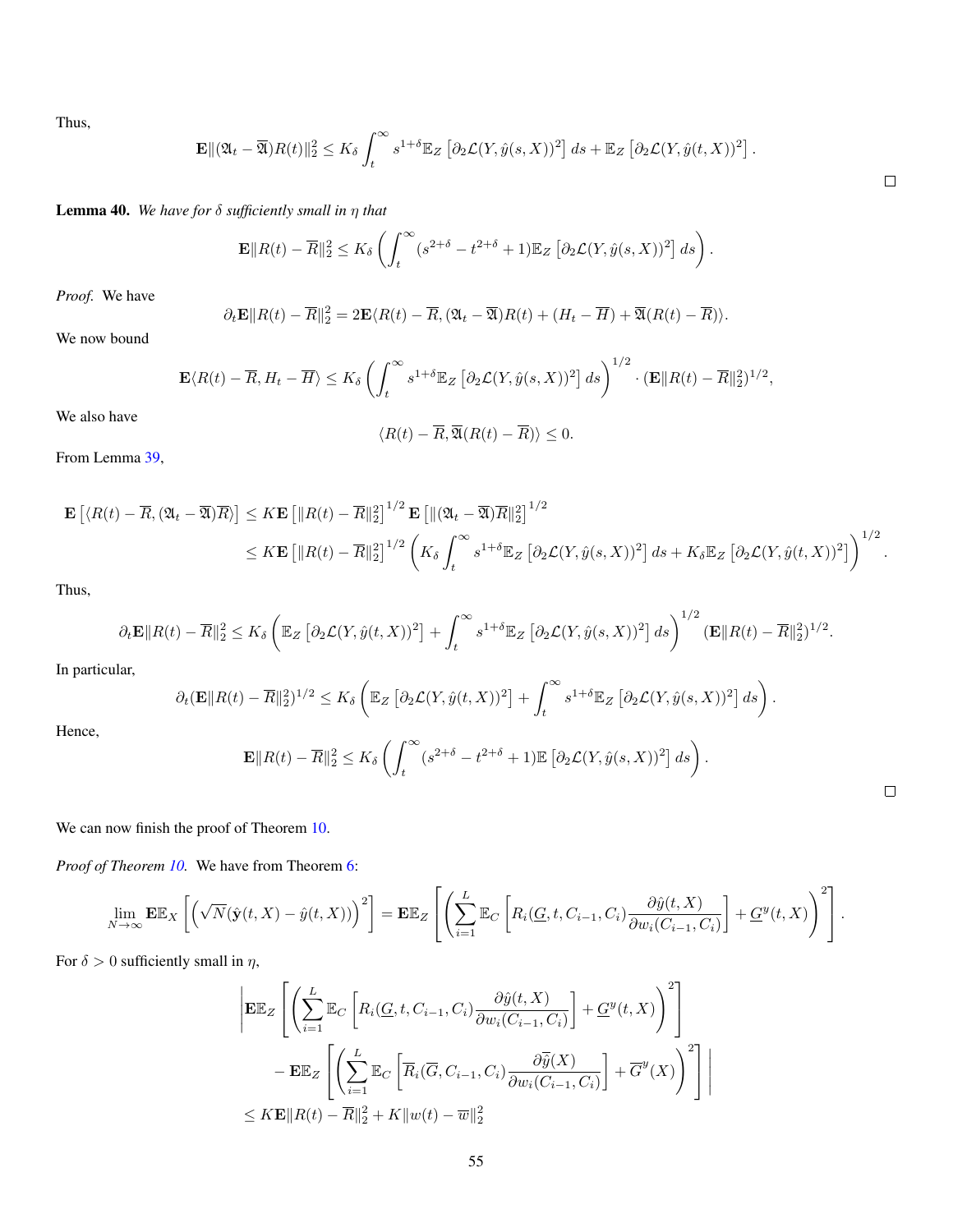$$
\leq K_\delta \left( \int_t^\infty (s^{2+\delta}-t^{2+\delta}+1) \mathbb{E}_Z \left[ \partial_2 \mathcal{L}(Y,\hat{y}(s,X))^2 \right] ds \right).
$$

The conclusion immediately follows from the assumption

$$
\int_0^\infty s^{2+\eta} \mathbb{E}[\partial_2 \mathcal{L}(Y, \hat{y}(s, X))^2] ds < \infty,
$$

together with Theorem [9.](#page-8-1)

#### <span id="page-55-0"></span>G Experimental details

We give a full description of the experimental setup in Section [5.](#page-9-1)

Overall setup. We consider a training set of 100 randomly chosen MNIST images of digits 0, 4, 5 and 9, where we encode the label  $y = +1$  if the image is digit 5 or 9 and  $y = -1$  otherwise. This small scale allows us to run full-batch GD in reasonable time and avoid stochastic algorithms which create extra fluctuations that are not the focus of our study, as mentioned in Section [1.](#page-0-0)

We use a neural network of 3 layers and tanh activations in the hidden layers (i.e.  $\varphi_1 = \varphi_2 = \tanh$  and  $\varphi_3 = \text{identity}$ ). We include the bias in the first layer's weight, and there is no bias elsewhere. The network has constant widths  $N$  which we vary in the plots of Fig. [1.](#page-9-0) We train it with full-batch (discrete-time) GD, a Huber loss  $\mathcal{L}(y, y') = Huber(y - y')$  and a constant learning rate  $7 \times 10^{-3}$ . This learning rate is sufficiently small so that we obtain smooth evolution plots in Fig. [1\(](#page-9-0)a), suggesting a behavior close to the continuous-time GD. We also define

Huber
$$
(u)
$$
 = 
$$
\begin{cases} u^2/2, & |u| \le 1, \\ |u| - 1/2, & \text{otherwise.} \end{cases}
$$

All the training is run with one NVIDIA Tesla P100 GPU.

**Initialization.** In Fig. [1\(](#page-9-0)a)-(c), we initialize the network randomly as follows. We generate  $\mathbf{w}_1(0, \cdot, \cdot) \sim \mathcal{N}(0, 1/785)$ ,  $\mathbf{w}_2(0, \cdot, \cdot) \sim$  $\mathcal{N}(0.1, 1)$  and  $\mathbf{w}_3(0, \cdot, \cdot) \sim \mathcal{N}(0.1, 1)$  all independently. In Fig. [1\(](#page-9-0)e), we first train a big network which has width  $N^* = 5000$  and has the same configuration as described for Fig. [1\(](#page-9-0)a)-(c). We stop the training of this width- $N^*$  network at iteration  $10^5$ , which ensures that it has found a global optimum. Then we consider a network which has width  $N \in \{50, 100, 200, 400\}$  and is initialized as follows:

- Let  $w_i^*(T_e, \cdot, \cdot)$  be the *i*-th layer's weight of the width- $N^*$  network at  $T_e$  corresponding to iteration 10<sup>5</sup>.
- For each  $i = 1, 2$ , we draw at random  $\ell_{i,1}, \ldots, \ell_{i,N}$  from  $[N^*]$  independently. Let  $\ell_{0,+} = \ell_{3,+} = 1$ .
- We set the initial weight  $\mathbf{w}_i(0, j_{i-1}, j_i) = \mathbf{w}_i^*(T_e, \ell_{i-1,j_{i-1}}, \ell_{i,j_i})$  for the width-N network.

In other words, the width-N network at initialization is a result of subsampling the neurons of the width-N<sup>\*</sup> network at time  $T_e$ . The width-N<sup>∗</sup> network is essentially an approximation of the MF limit. Ideally when  $N^* \to \infty$  then  $N \to \infty$ , following [\[17\]](#page-10-0), we have that the width-N network is initialized at a global optimum. Here this holds approximately at finite widths, but is sufficient for our purpose.

**Estimation for the plots.** For Fig. [1\(](#page-9-0)a), we run once for each  $N$  and plot the training loss over time.

For Fig. [1\(](#page-9-0)b), we draw at random a single test image  $x_{\text{test}}$  (which is not among the 100 training images and happens to be a digit 5 in this plot). For each N, we train the network till time  $T_b$ , which corresponds to iteration  $10^3$ , and we repeat  $M = 1000$  times with M different randomization seeds. Let  $\hat{\mathbf{y}}_N^k(T_b, x_{\text{test}})$  be the prediction of  $x_{\text{test}}$  of the k-th repeat, for  $k \in [M]$ . Let

$$
\hat{\mathbf{r}}_N^k(T_b, x_{\text{test}}) = \sqrt{N} \bigg( \hat{\mathbf{y}}_N^k(T_b, x_{\text{test}}) - \frac{1}{M} \sum_{k'=1}^M \hat{\mathbf{y}}_N^{k'}(T_b, x_{\text{test}}) \bigg).
$$

Then we plot the histogram of  $\left\{\hat{\mathbf{r}}_N^k(T_b, x_{\text{test}})\right\}_{k \in [M]}$ .

For Fig. [1\(](#page-9-0)c), we follow a procedure similar to that of Fig. 1(b), but with  $M = 10$ . For each N and each x from the training image set, we obtain  $\hat{\mathbf{y}}_N^k(t, x)$  for  $k \in [M]$ . Then we compute:

$$
v_N(t) = \frac{1}{100M} \sum_{k=1}^{M} \sum_{x \in \text{training set}} |\hat{\mathbf{r}}_N^k(t, x)|^2.
$$

We take  $v_N(t)$  as an estimate for the output variance  $\mathbf{E}\mathbb{E}_Z\left[ \left\vert \right. \right.$ √  $\overline{N}(\hat{\mathbf{y}}(t, X) - \hat{y}(t, X))$ <sup>2</sup>].